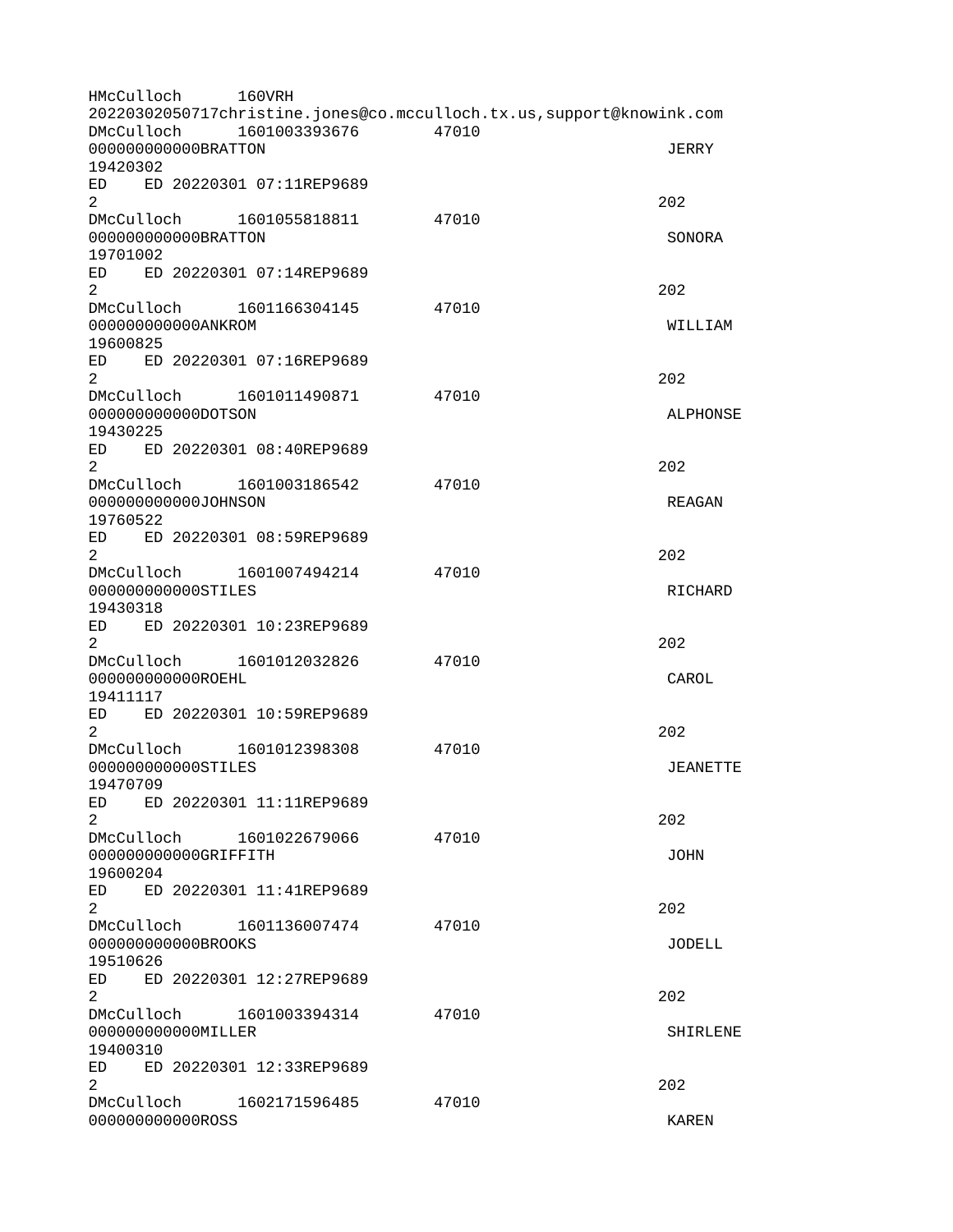| 19640620                                                                                                                                                                                                                       |                             |       |                 |
|--------------------------------------------------------------------------------------------------------------------------------------------------------------------------------------------------------------------------------|-----------------------------|-------|-----------------|
| ED.<br>2                                                                                                                                                                                                                       | ED 20220301 12:34REP9689    |       | 202             |
|                                                                                                                                                                                                                                | DMcCulloch 1601176908637    | 47010 |                 |
| 00000000000BR0WN                                                                                                                                                                                                               |                             |       | <b>NANCY</b>    |
| 19531121                                                                                                                                                                                                                       |                             |       |                 |
|                                                                                                                                                                                                                                | ED ED 20220301 12:37REP9689 |       |                 |
| $\overline{2}$                                                                                                                                                                                                                 |                             |       | 202             |
| 000000000000MCWILLIAMS                                                                                                                                                                                                         | DMcCulloch 1601003394071    | 47010 |                 |
| 19460221                                                                                                                                                                                                                       |                             |       | <b>DOUGLAS</b>  |
|                                                                                                                                                                                                                                | ED ED 20220301 12:52REP9689 |       |                 |
| $\overline{2}$                                                                                                                                                                                                                 |                             |       | 202             |
|                                                                                                                                                                                                                                | DMcCulloch 1601013395148    | 47010 |                 |
| 000000000000DEANS                                                                                                                                                                                                              |                             |       | <b>RANDY</b>    |
| 19781013                                                                                                                                                                                                                       |                             |       |                 |
| ED                                                                                                                                                                                                                             | ED 20220301 13:10REP9689    |       |                 |
| 2                                                                                                                                                                                                                              |                             |       | 202             |
|                                                                                                                                                                                                                                | DMcCulloch 1601020647788    | 47010 |                 |
| 000000000000VICKERS                                                                                                                                                                                                            |                             |       | AMY             |
| 19590221                                                                                                                                                                                                                       |                             |       |                 |
|                                                                                                                                                                                                                                | ED ED 20220301 13:16REP9689 |       |                 |
| $\overline{2}$                                                                                                                                                                                                                 |                             |       | 202             |
|                                                                                                                                                                                                                                | DMcCulloch 1601003393682    | 47010 |                 |
| 000000000000BRATTON                                                                                                                                                                                                            |                             |       | LINDA           |
| 19450525                                                                                                                                                                                                                       | ED ED 20220301 13:32REP9689 |       |                 |
| $\overline{2}$                                                                                                                                                                                                                 |                             |       | 202             |
|                                                                                                                                                                                                                                | DMcCulloch 1601023077590    | 47010 |                 |
| 00000000000FREEMAN                                                                                                                                                                                                             |                             |       | <b>BARBARA</b>  |
| 19560721                                                                                                                                                                                                                       |                             |       |                 |
|                                                                                                                                                                                                                                | ED ED 20220301 13:38REP9689 |       |                 |
| $\overline{2}$                                                                                                                                                                                                                 |                             |       | 202             |
|                                                                                                                                                                                                                                | DMcCulloch 1601003394139    | 47010 |                 |
| 00000000000CHEW                                                                                                                                                                                                                |                             |       | <b>JEANETTE</b> |
| 19281224                                                                                                                                                                                                                       |                             |       |                 |
| ED                                                                                                                                                                                                                             | ED 20220301 13:40REP9689    |       |                 |
| 2                                                                                                                                                                                                                              |                             |       | 202             |
|                                                                                                                                                                                                                                | DMcCulloch 1601014154577    | 47010 |                 |
| 00000000000FIELDS                                                                                                                                                                                                              |                             |       | <b>NITA</b>     |
| 19650917                                                                                                                                                                                                                       |                             |       |                 |
| ED.                                                                                                                                                                                                                            | ED 20220301 13:47REP9689    |       |                 |
| $\overline{2}$                                                                                                                                                                                                                 | DMcCulloch 1601003394351    | 47010 | 202             |
| 000000000000MCWILLIAMS                                                                                                                                                                                                         |                             |       | NICKIE          |
| 19510918                                                                                                                                                                                                                       |                             |       |                 |
| ED                                                                                                                                                                                                                             | ED 20220301 14:03REP9689    |       |                 |
| $\overline{2}$                                                                                                                                                                                                                 |                             |       | 202             |
| DMcCulloch                                                                                                                                                                                                                     | 1601035814892               | 47010 |                 |
| 000000000000DEANS                                                                                                                                                                                                              |                             |       | <b>BARRY</b>    |
| 19641028                                                                                                                                                                                                                       |                             |       |                 |
| ED and the set of the set of the set of the set of the set of the set of the set of the set of the set of the set of the set of the set of the set of the set of the set of the set of the set of the set of the set of the se | ED 20220301 14:17REP9689    |       |                 |
| $\overline{2}$                                                                                                                                                                                                                 |                             |       | 202             |
|                                                                                                                                                                                                                                | DMcCulloch 1601174113058    | 47010 |                 |
| 000000000000LOCKLEAR                                                                                                                                                                                                           |                             |       | TERRESA         |
| 19691210                                                                                                                                                                                                                       |                             |       |                 |
| ED.                                                                                                                                                                                                                            | ED 20220301 14:29REP9689    |       |                 |
| $\overline{2}$                                                                                                                                                                                                                 |                             |       | 202             |
| DMcCulloch                                                                                                                                                                                                                     | 1601174198715               | 47010 |                 |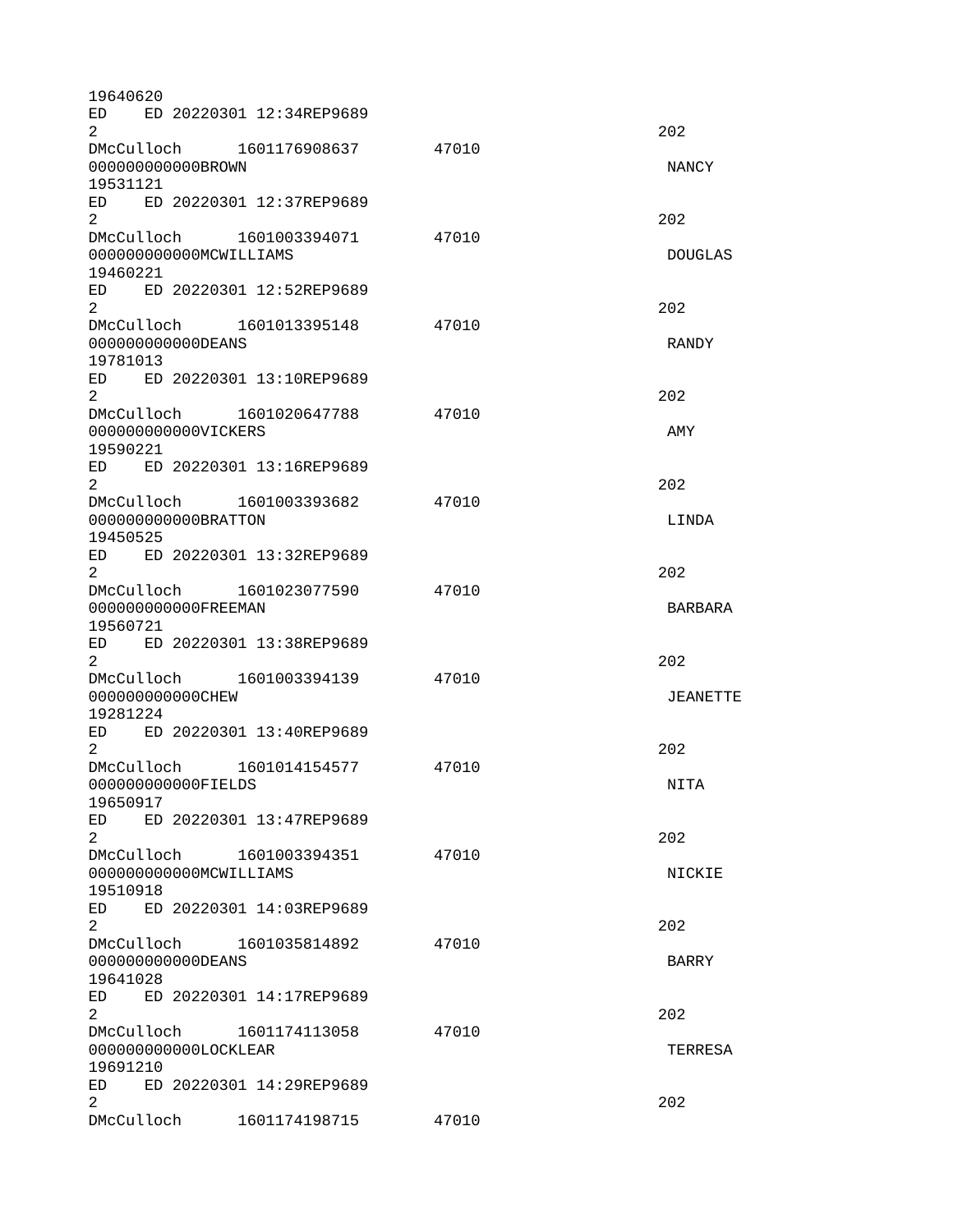| 000000000000LOCKLEAR<br>19570705                                     |       | <b>DAE</b>    |
|----------------------------------------------------------------------|-------|---------------|
| ED ED 20220301 14:30REP9689<br>$\overline{2}$                        |       | 202           |
| DMcCulloch 1601004823525<br>000000000000VICKERS<br>19501129          | 47010 | <b>ROBERT</b> |
| ED ED 20220301 14:58REP9689<br>$\overline{2}$                        |       | 202           |
| DMcCulloch<br>1601003377779<br>000000000000BRANDENBERGER<br>19560322 | 47010 | <b>DONNA</b>  |
| ED ED 20220301 15:17REP9689<br>$\overline{2}$                        |       | 202           |
| DMcCulloch 1602171379574<br>00000000000P0WELL<br>19820317            | 47010 | JARED         |
| ED<br>ED 20220301 15:27REP9689<br>2                                  |       | 202           |
| DMcCulloch 1601003394092<br>000000000000STAFF0RD<br>19680724         | 47010 | GLORY         |
| ED ED 20220301 15:36REP9689<br>$\overline{2}$                        |       | 202           |
| DMcCulloch 1601003393735<br>000000000000STAFF0RD<br>19650122         | 47010 | <b>NELSON</b> |
| ED<br>ED 20220301 15:38REP9689<br>$\overline{2}$                     |       | 202           |
| DMcCulloch 1601003393844<br>0000000000000WENS<br>19520819            | 47010 | MICHAEL       |
| ED ED 20220301 16:02REP9689<br>$\overline{2}$                        |       | 202           |
| DMcCulloch 1602131250443<br>000000000000J0HNSON<br>19981101          | 47010 | <b>KARSON</b> |
| ED.<br>ED 20220301 16:13REP9689<br>2                                 |       | 202           |
| DMcCulloch 1601030764703<br>00000000000RUE<br>19520724               | 47010 | <b>BRENDA</b> |
| ED<br>ED 20220301 17:03REP9689<br>$\mathbf{2}^{\prime}$              |       | 202           |
| DMcCulloch 1601013242304<br>00000000000RUE<br>19370402               | 47010 | <b>ARTHUR</b> |
| ED<br>ED 20220301 17:04REP9689<br>$\overline{2}$                     |       | 202           |
| DMcCulloch<br>1601034426425<br>00000000000BRYANT<br>19620327         | 47010 | <b>LISA</b>   |
| ED ED 20220301 17:38REP9689<br>$\overline{2}$                        |       | 202           |
| DMcCulloch<br>1601017731426<br>000000000000WATSON<br>19640905        | 47010 | <b>SHARON</b> |
| ED.<br>ED 20220301 17:55REP9689<br>$\overline{2}$                    |       | 202           |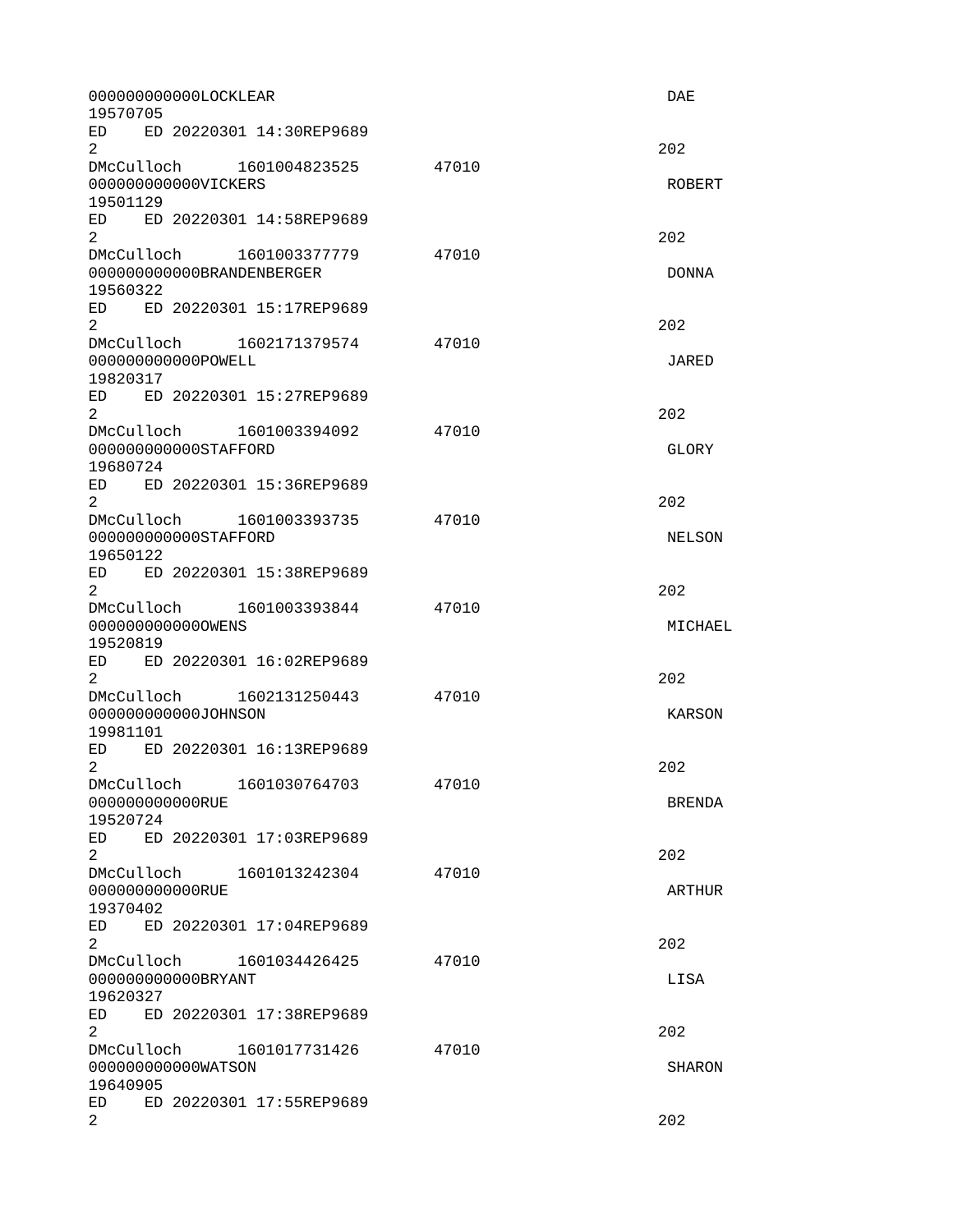| DMcCulloch<br>000000000000WATS0N<br>19630419                                                                                                                                                                                   | 1601017769993                | 47010 | WESLEY          |
|--------------------------------------------------------------------------------------------------------------------------------------------------------------------------------------------------------------------------------|------------------------------|-------|-----------------|
| $\overline{2}$                                                                                                                                                                                                                 | ED ED 20220301 17:56REP9689  |       | 202             |
| 00000000000F0STER<br>19420726                                                                                                                                                                                                  | DMcCulloch 1601006627038     | 47010 | <b>JON</b>      |
| $\overline{2}$                                                                                                                                                                                                                 | ED ED 20220301 18:02REP9689  |       | 202             |
| 00000000000F0STER<br>19570926                                                                                                                                                                                                  | DMcCulloch 1601006621333     | 47010 | <b>JAMES</b>    |
| $\overline{2}$                                                                                                                                                                                                                 | ED ED 20220301 18:03REP9689  |       | 202             |
| 00000000000P0WELL<br>19820219                                                                                                                                                                                                  | DMcCulloch 1601208823169     | 47010 | JENNY           |
| ED<br>$\overline{2}$                                                                                                                                                                                                           | ED 20220301 18:07REP9689     |       | 202             |
| 000000000000SMITH<br>19600810                                                                                                                                                                                                  | DMcCulloch 1601003379748     | 47010 | <b>TERESA</b>   |
| $\overline{2}$                                                                                                                                                                                                                 | ED ED 20220301 07:08REP32347 |       | 301             |
| 000000000000SANCHEZ<br>19581116                                                                                                                                                                                                | DMcCulloch 1601015157300     | 47010 | LILLIE          |
| $\overline{2}$                                                                                                                                                                                                                 | ED ED 20220301 07:28REP32347 |       | 301             |
| 000000000000B0YKIN<br>19690416                                                                                                                                                                                                 | DMcCulloch 1601165425266     | 47010 | <b>CHAD</b>     |
| ED<br>2                                                                                                                                                                                                                        | ED 20220301 07:34REP32347    |       | 301             |
| 00000000000BELL<br>19800202                                                                                                                                                                                                    | DMcCulloch 1602127070247     | 47010 | JULIE           |
| ED<br>$2^{\circ}$                                                                                                                                                                                                              | ED 20220301 08:24REP32347    |       | 301             |
| DMcCulloch<br>00000000000M00RE<br>19830207                                                                                                                                                                                     | 1601029571174                | 47010 | <b>STERLING</b> |
| ED<br>2                                                                                                                                                                                                                        | ED 20220301 08:29REP32347    |       | 301             |
| 00000000000RAM0S<br>19731217                                                                                                                                                                                                   | DMcCulloch 1601125739043     | 47010 | MARY            |
| $\overline{2}$                                                                                                                                                                                                                 | ED ED 20220301 08:31REP32347 |       | 301             |
| 000000000000WILLIAMS<br>19850416                                                                                                                                                                                               | DMcCulloch 1601018718990     | 47010 | B <sub>0</sub>  |
| $\overline{2}$                                                                                                                                                                                                                 | ED ED 20220301 08:52REP32347 |       | 301             |
| 000000000000C0NN<br>19540528                                                                                                                                                                                                   | DMcCulloch 1601185193908     | 47010 | JIMMY           |
| ED and the set of the set of the set of the set of the set of the set of the set of the set of the set of the set of the set of the set of the set of the set of the set of the set of the set of the set of the set of the se | ED 20220301 08:54REP32347    |       |                 |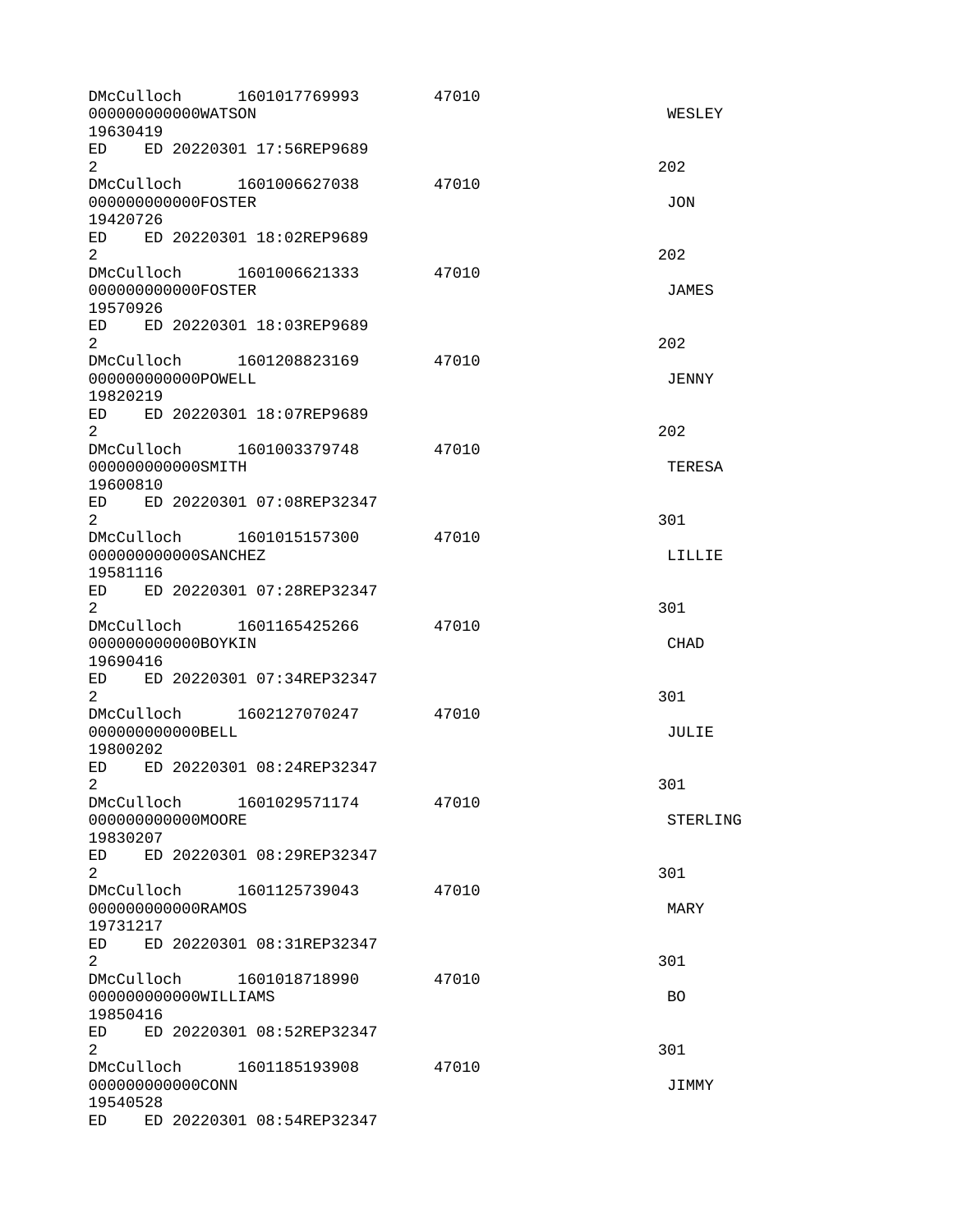| 2                                                                                             |       | 301            |
|-----------------------------------------------------------------------------------------------|-------|----------------|
| DMcCulloch 1601023024450<br>000000000000GRAVES                                                | 47010 | <b>DENNY</b>   |
| 19741219                                                                                      |       |                |
| ED ED 20220301 09:38REP32347<br>$\overline{2}$<br>DMcCulloch 1601008208993                    | 47010 | 301            |
| 000000000000GRAVES<br>19530711                                                                |       | RITA           |
| ED ED 20220301 09:40REP32347<br>$\overline{2}$                                                |       | 301            |
| DMcCulloch 1601008208972<br>00000000000GRAVES<br>19551219                                     | 47010 | <b>JOHN</b>    |
| ED ED 20220301 09:44REP32347<br>2                                                             |       | 301            |
| DMcCulloch 1601188855242<br>000000000000KINGRY<br>19490331                                    | 47010 | DAVID          |
| ED<br>ED 20220301 09:48REP32347<br>$\overline{2}$                                             |       | 301            |
| DMcCulloch 1601162208031<br>000000000000BRANDENBERGER                                         | 47010 | ZANE           |
| 19821030<br>ED ED 20220301 09:49REP32347<br>2                                                 |       | 301            |
| 000000000000KINGRY                                                                            | 47010 | JOAN           |
| 19490129<br>ED ED 20220301 09:50REP32347<br>$\overline{2}$                                    |       | 301            |
| DMcCulloch 1601139087310<br>000000000000ADAMS<br>19411022                                     | 47010 | <b>CAROLYN</b> |
| ED 20220301 09:55REP32347<br>ED<br>2                                                          |       | 301            |
| DMcCulloch<br>1601139087404<br>000000000000ADAMS<br>19421118                                  | 47010 | <b>HERBERT</b> |
| ED ED 20220301 09:57REP32347<br>$\overline{c}$                                                |       | 301            |
| DMcCulloch<br>1601003392458<br>000000000000ZUMWALT<br>19490723                                | 47010 | <b>NORMA</b>   |
| ED 20220301 10:06REP32347<br>ED<br>2                                                          |       | 301            |
| DMcCulloch<br>1601003392443<br>000000000000ZUMWALT<br>19421003                                | 47010 | <b>JAMES</b>   |
| ED <sub>2</sub><br>ED 20220301 10:08REP32347<br>$\overline{2}$<br>DMcCulloch<br>1601135002517 | 47010 | 301            |
| 00000000000GREER<br>19750323<br>ED 20220301 10:10REP32347<br>ED.                              |       | <b>GEORGE</b>  |
| $\overline{2}$<br>DMcCulloch<br>1601061110115                                                 | 47010 | 301            |
| 000000000000L0TT<br>19781028                                                                  |       | REGINA         |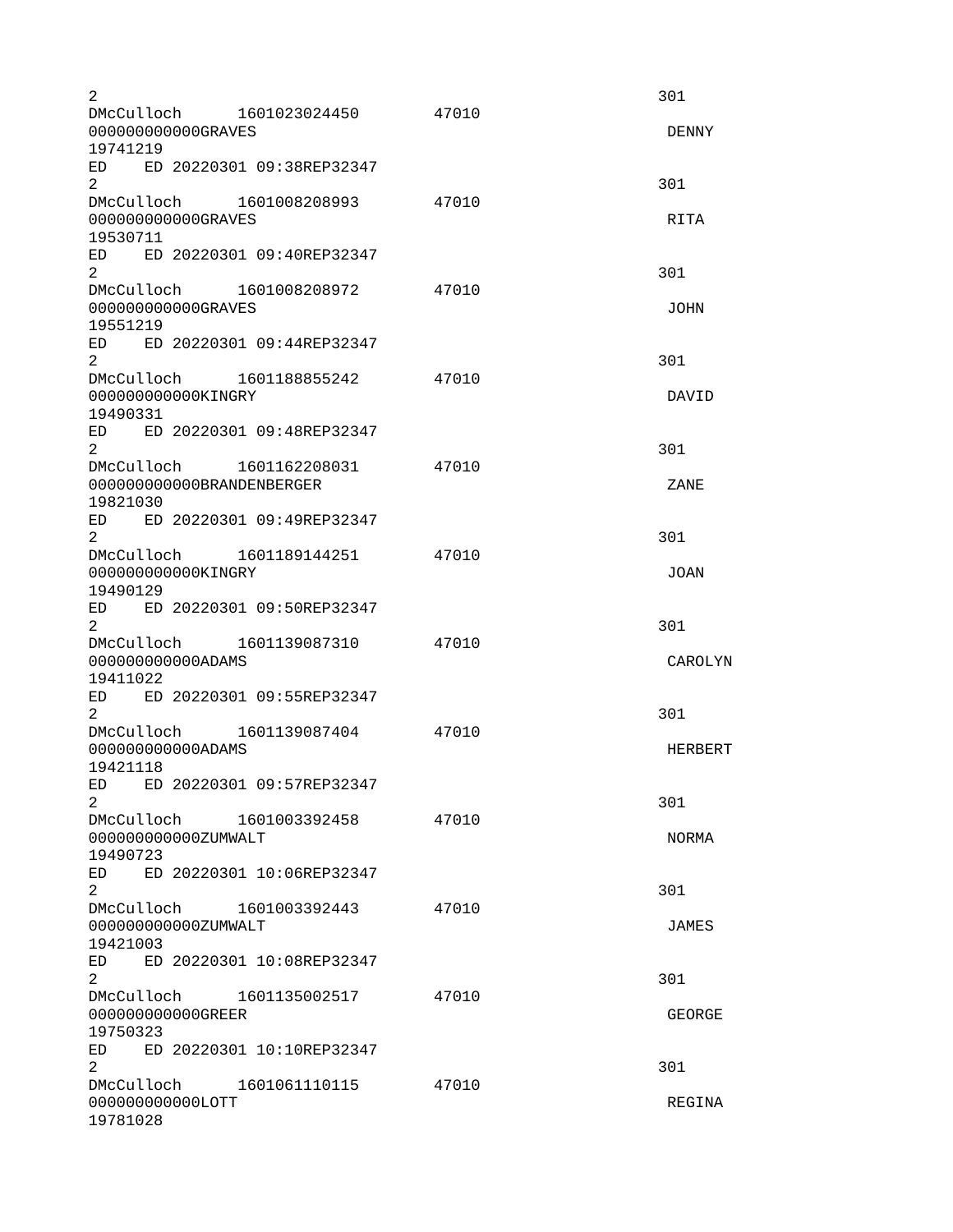| ED 20220301 10:33REP32347<br>ED.<br>2                                                                                                                                                                                                                                                                     |               |       | 301            |
|-----------------------------------------------------------------------------------------------------------------------------------------------------------------------------------------------------------------------------------------------------------------------------------------------------------|---------------|-------|----------------|
| DMcCulloch 1601011730065<br>000000000000MARTINEZ<br>19820127                                                                                                                                                                                                                                              |               | 47010 | <b>SHANNA</b>  |
| ED and the set of the set of the set of the set of the set of the set of the set of the set of the set of the set of the set of the set of the set of the set of the set of the set of the set of the set of the set of the se<br>ED 20220301 10:35REP32347<br>2                                          |               |       | 301            |
| DMcCulloch<br>00000000000LANE<br>19411216                                                                                                                                                                                                                                                                 | 1601013032063 | 47010 | <b>NANCY</b>   |
| ED ED 20220301 10:47REP32347<br>$\overline{2}$                                                                                                                                                                                                                                                            |               |       | 301            |
| DMcCulloch<br>000000000000BEHRENS<br>19800619                                                                                                                                                                                                                                                             | 1601009380432 | 47010 | <b>JASON</b>   |
| ED 20220301 10:54REP32347<br>ED<br>2<br>DMcCulloch 1601003371905                                                                                                                                                                                                                                          |               |       | 301            |
| 000000000000JONES<br>19330106                                                                                                                                                                                                                                                                             |               | 47010 | <b>DTANF</b>   |
| ED ED 20220301 11:03REP32347<br>$\overline{2}$<br>DMcCulloch                                                                                                                                                                                                                                              | 1601003382327 | 47010 | 301            |
| 000000000000G0BER<br>19540119                                                                                                                                                                                                                                                                             |               |       | DEBBIE         |
| ED and the set of the set of the set of the set of the set of the set of the set of the set of the set of the set of the set of the set of the set of the set of the set of the set of the set of the set of the set of the se<br>ED 20220301 11:14REP32347<br>$\overline{2}$<br>DMcCulloch 1601164985913 |               | 47010 | 301            |
| 00000000000FUCHS<br>19580719                                                                                                                                                                                                                                                                              |               |       | FRANK          |
| ED ED 20220301 11:21REP32347<br>$\overline{2}$<br>DMcCulloch 1601003371853                                                                                                                                                                                                                                |               | 47010 | 301            |
| 000000000000JEFFREYS<br>19371126                                                                                                                                                                                                                                                                          |               |       | <b>KENNETH</b> |
| ED 20220301 11:30REP32347<br>ED<br>$\overline{2}$<br>DMcCulloch                                                                                                                                                                                                                                           | 1601003371848 | 47010 | 301            |
| 000000000000JEFFREYS<br>19400514                                                                                                                                                                                                                                                                          |               |       | ELAINE         |
| ED ED 20220301 11:31REP32347<br>$\overline{2}$<br>DMcCulloch 1601175889542                                                                                                                                                                                                                                |               | 47010 | 301            |
| 000000000000B0SWELL<br>19650924                                                                                                                                                                                                                                                                           |               |       | <b>VONDA</b>   |
| ED<br>ED 20220301 11:32REP32347<br>$\overline{2}$<br>DMcCulloch 1601030833397                                                                                                                                                                                                                             |               | 47010 | 301            |
| 000000000000BR0WN-KERNS<br>19520805                                                                                                                                                                                                                                                                       |               |       | LINDA          |
| ED and the set of the set of the set of the set of the set of the set of the set of the set of the set of the set of the set of the set of the set of the set of the set of the set of the set of the set of the set of the se<br>ED 20220301 11:34REP32347<br>$\overline{2}$<br>DMcCulloch               | 1602122593482 | 47010 | 301            |
| 00000000000BARONET<br>19720107<br>ED <sub>11</sub>                                                                                                                                                                                                                                                        |               |       | <b>SHANA</b>   |
| ED 20220301 11:35REP32347<br>$\overline{2}$<br>DMcCulloch 1601003375337                                                                                                                                                                                                                                   |               | 47010 | 301            |
| 00000000000KLEIN                                                                                                                                                                                                                                                                                          |               |       | <b>ELSIE</b>   |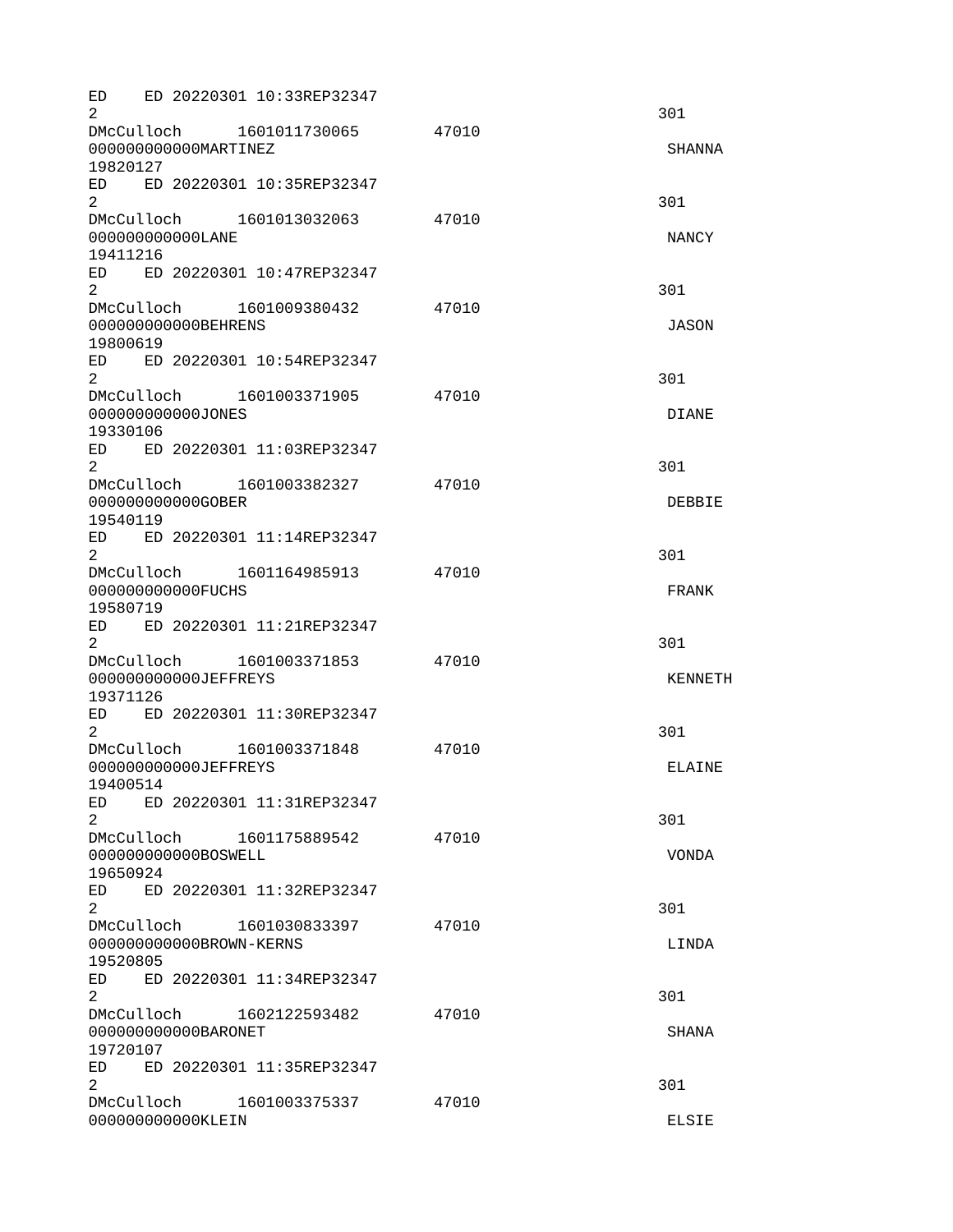| 19470807                                                                                                                                                                                                                                         |                              |       |               |
|--------------------------------------------------------------------------------------------------------------------------------------------------------------------------------------------------------------------------------------------------|------------------------------|-------|---------------|
| ED.<br>$\overline{2}$                                                                                                                                                                                                                            | ED 20220301 11:40REP32347    |       | 301           |
| 000000000000KLEIN                                                                                                                                                                                                                                | DMcCulloch 1601003375177     | 47010 | RONALD        |
| 19470119                                                                                                                                                                                                                                         |                              |       |               |
| $\overline{2}$                                                                                                                                                                                                                                   | ED ED 20220301 11:41REP32347 |       | 301           |
|                                                                                                                                                                                                                                                  | DMcCulloch 1601015252741     | 47010 |               |
| 000000000000R0GERS<br>19580901                                                                                                                                                                                                                   |                              |       | EDWARD        |
|                                                                                                                                                                                                                                                  | ED ED 20220301 11:56REP32347 |       |               |
| $2^{\circ}$                                                                                                                                                                                                                                      |                              |       | 301           |
|                                                                                                                                                                                                                                                  |                              | 47010 |               |
| 00000000000BARONET                                                                                                                                                                                                                               |                              |       | <b>BRYAN</b>  |
| 19720119<br>ED.                                                                                                                                                                                                                                  | ED 20220301 12:04REP32347    |       |               |
| 2                                                                                                                                                                                                                                                |                              |       | 301           |
|                                                                                                                                                                                                                                                  | DMcCulloch 1601003365789     | 47010 |               |
| 000000000000BEIMER                                                                                                                                                                                                                               |                              |       | TRAVIS        |
| 19741109                                                                                                                                                                                                                                         |                              |       |               |
|                                                                                                                                                                                                                                                  | ED ED 20220301 12:13REP32347 |       |               |
| $\overline{2}$                                                                                                                                                                                                                                   |                              |       | 301           |
|                                                                                                                                                                                                                                                  | DMcCulloch 1601056524319     | 47010 |               |
| 00000000000MORTON                                                                                                                                                                                                                                |                              |       | LAURIE        |
| 19670922                                                                                                                                                                                                                                         |                              |       |               |
| ED and the set of the set of the set of the set of the set of the set of the set of the set of the set of the set of the set of the set of the set of the set of the set of the set of the set of the set of the set of the se<br>$\overline{2}$ | ED 20220301 12:14REP32347    |       | 301           |
|                                                                                                                                                                                                                                                  | DMcCulloch 1601013912866     | 47010 |               |
| 000000000000BEHRENS                                                                                                                                                                                                                              |                              |       | <b>KAREN</b>  |
| 19770609                                                                                                                                                                                                                                         |                              |       |               |
|                                                                                                                                                                                                                                                  | ED ED 20220301 12:19REP32347 |       |               |
| $\overline{2}$                                                                                                                                                                                                                                   |                              |       | 301           |
|                                                                                                                                                                                                                                                  | DMcCulloch 1602152263400     | 47010 |               |
| 000000000000MENEFIELD                                                                                                                                                                                                                            |                              |       | <b>ROSA</b>   |
| 19861010                                                                                                                                                                                                                                         |                              |       |               |
| ED                                                                                                                                                                                                                                               | ED 20220301 12:27REP32347    |       |               |
| $\overline{2}$                                                                                                                                                                                                                                   |                              |       | 301           |
| DMcCulloch                                                                                                                                                                                                                                       | 1602148848372                | 47010 |               |
| 000000000000HOLLOWAY<br>19640802                                                                                                                                                                                                                 |                              |       | <b>DEANNA</b> |
| ED                                                                                                                                                                                                                                               | ED 20220301 12:28REP32347    |       |               |
| $\overline{2}$                                                                                                                                                                                                                                   |                              |       | 301           |
|                                                                                                                                                                                                                                                  | DMcCulloch 1602149965719     | 47010 |               |
| 000000000000HOLLOWAY                                                                                                                                                                                                                             |                              |       | WILLIAM       |
| 19690302                                                                                                                                                                                                                                         |                              |       |               |
| ED                                                                                                                                                                                                                                               | ED 20220301 12:29REP32347    |       |               |
| $\overline{2}$                                                                                                                                                                                                                                   |                              |       | 301           |
| DMcCulloch                                                                                                                                                                                                                                       | 1601011731497                | 47010 |               |
| 000000000000KUBACAK                                                                                                                                                                                                                              |                              |       | GREGORY       |
| 19651129                                                                                                                                                                                                                                         |                              |       |               |
| ED and the set of the set of the set of the set of the set of the set of the set of the set of the set of the set of the set of the set of the set of the set of the set of the set of the set of the set of the set of the se                   | ED 20220301 12:32REP32347    |       |               |
| $\overline{2}$                                                                                                                                                                                                                                   |                              |       | 301           |
| DMcCulloch<br>000000000000WHITE                                                                                                                                                                                                                  | 1601009260916                | 47010 | BARBARA       |
| 19471019                                                                                                                                                                                                                                         |                              |       |               |
| ED and the set of the set of the set of the set of the set of the set of the set of the set of the set of the set of the set of the set of the set of the set of the set of the set of the set of the set of the set of the se                   | ED 20220301 12:35REP32347    |       |               |
| $\overline{2}$                                                                                                                                                                                                                                   |                              |       | 301           |
| DMcCulloch                                                                                                                                                                                                                                       | 1601009261110                | 47010 |               |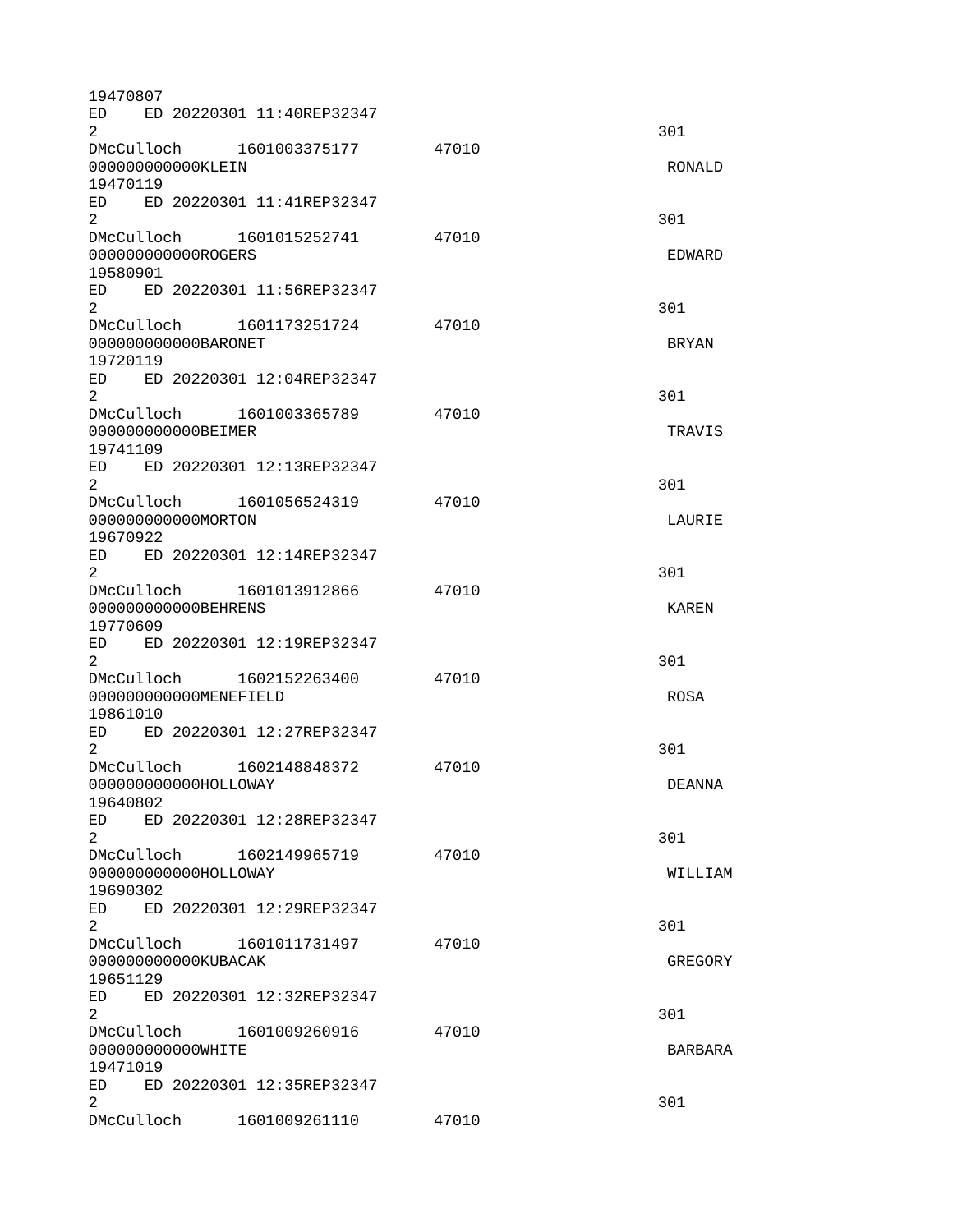| 000000000000WHITE<br>19430403                                 |                                |       | WILLIAM       |
|---------------------------------------------------------------|--------------------------------|-------|---------------|
| ED ED 20220301 12:36REP32347<br>$\overline{2}$                |                                |       | 301           |
| 000000000000SALTER<br>19461230                                | DMcCulloch 1601003379635 47010 |       | GARON         |
| ED ED 20220301 12:41REP32347<br>$\overline{2}$                |                                |       | 301           |
| 00000000000FUENTES<br>19821130                                | DMcCulloch 1601007369950 47010 |       | JESSICA       |
| ED ED 20220301 12:42REP32347<br>2 <sup>1</sup>                |                                |       | 301           |
| DMcCulloch 1602165604580<br>00000000000B0YD<br>19800821       |                                | 47010 | <b>CHAD</b>   |
| ED ED 20220301 12:51REP32347<br>2                             |                                |       | 301           |
| 000000000000C0PELAND<br>19570129                              | DMcCulloch 1601003390468 47010 |       | <b>CHERYL</b> |
| ED ED 20220301 13:03REP32347<br>$\overline{2}$                |                                |       | 301           |
| 00000000000PARKS<br>19470117                                  | DMcCulloch 1601003393034 47010 |       | LYDIA         |
| ED ED 20220301 13:04REP32347<br>$\overline{2}$                |                                |       | 301           |
| DMcCulloch 1601003392375<br>000000000000WILLMANN<br>19551128  |                                | 47010 | CYNTHIA       |
| ED ED 20220301 13:07REP32347<br>$2^{\circ}$                   |                                |       | 301           |
| DMcCulloch 1601003373279<br>000000000000RICKS<br>19360924     |                                | 47010 | <b>BILLIE</b> |
| ED.<br>ED 20220301 13:15REP32347<br>$\overline{2}$            |                                |       | 301           |
| DMcCulloch 1602148848412<br>000000000000MARTIN<br>19840428    |                                | 47010 | <b>NEYSA</b>  |
| ED ED 20220301 13:16REP32347<br>$\overline{2}$                |                                |       | 301           |
| DMcCulloch<br>000000000000SHAHAN<br>19870806                  | 1601125765398                  | 47010 | <b>JARON</b>  |
| ED<br>$\overline{2}$                                          | ED 20220301 13:17REP32347      |       | 101           |
| DMcCulloch<br>00000000000BUCHOLZ<br>19721010                  | 1601014468804                  | 47010 | <b>JOSEPH</b> |
| ED<br>$\overline{2}$                                          | ED 20220301 13:21REP32347      |       | 301           |
| DMcCulloch 1601130481460<br>000000000000BLACKWELL<br>19580219 |                                | 47010 | CATHERINE     |
| ED<br>$\overline{2}$                                          | ED 20220301 13:49REP32347      |       | 301           |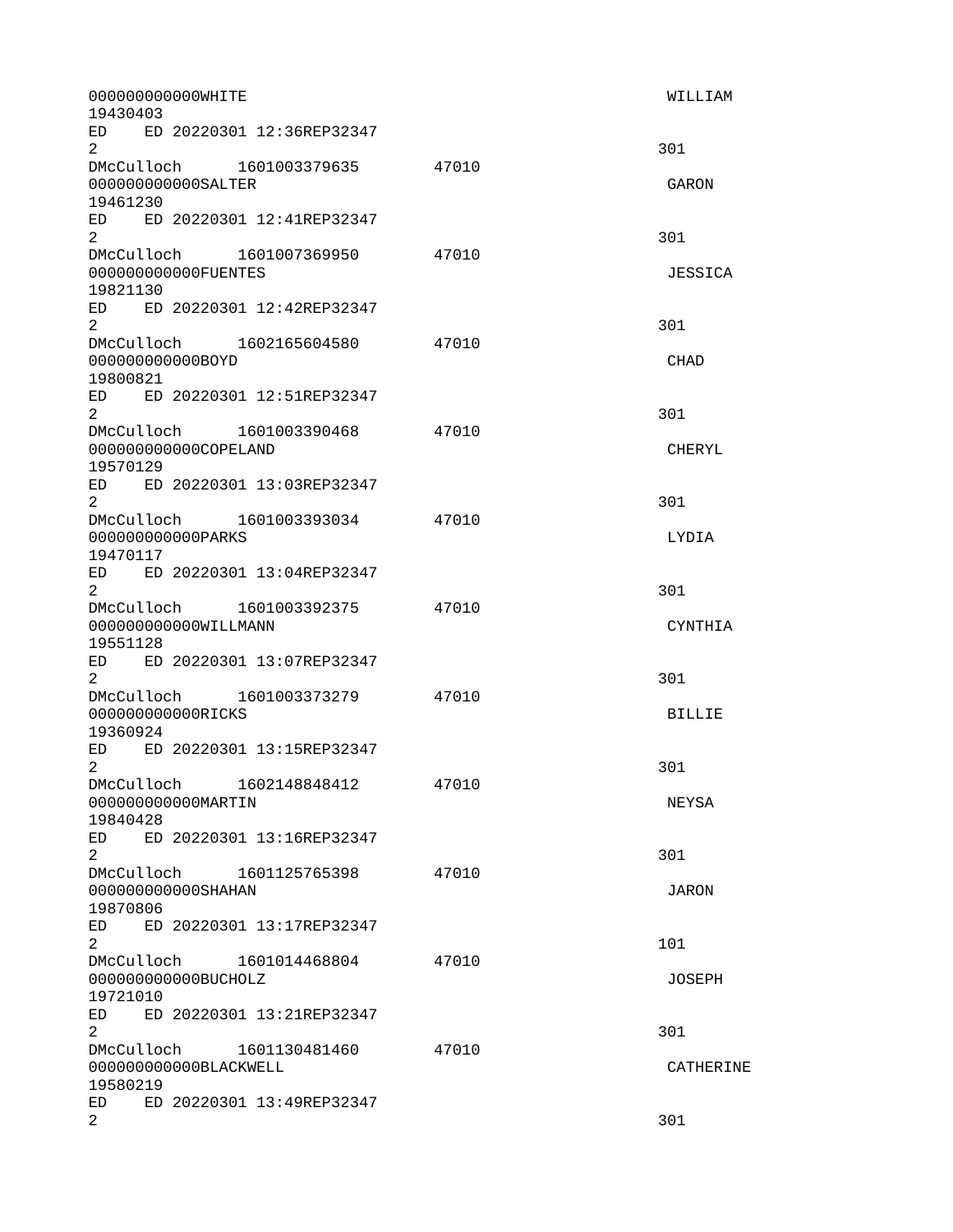| DMcCulloch  1601012281712<br>000000000000WARE<br>19530125                                                                                                                                                                                                                           | 47010 | <b>SHARRY</b>  |
|-------------------------------------------------------------------------------------------------------------------------------------------------------------------------------------------------------------------------------------------------------------------------------------|-------|----------------|
| ED ED 20220301 13:53REP32347<br>$\overline{2}$                                                                                                                                                                                                                                      |       | 301            |
| 00000000000M00RE<br>19811003                                                                                                                                                                                                                                                        | 47010 | VIRGINIA       |
| ED ED 20220301 14:01REP32347<br>2 <sup>1</sup>                                                                                                                                                                                                                                      |       | 301            |
| DMcCulloch  1601014017930<br>00000000000FUCHS<br>19840121                                                                                                                                                                                                                           | 47010 | <b>CODY</b>    |
| ED ED 20220301 14:14REP32347<br>$\overline{2}$                                                                                                                                                                                                                                      |       | 301            |
| DMcCulloch 1601137287126 47010<br>000000000000JONES<br>19740530                                                                                                                                                                                                                     |       | <b>BRANDY</b>  |
| ED and the set of the set of the set of the set of the set of the set of the set of the set of the set of the set of the set of the set of the set of the set of the set of the set of the set of the set of the set of the se<br>ED 20220301 14:23REP32347<br>$\overline{2}$       |       | 101            |
| DMcCulloch 1601012032992<br>00000000000ESTRADA<br>19700228                                                                                                                                                                                                                          | 47010 | MELISSA        |
| ED ED 20220301 14:25REP32347<br>$\overline{2}$                                                                                                                                                                                                                                      |       | 301            |
| 000000000000BARKER<br>19921208                                                                                                                                                                                                                                                      | 47010 | <b>ASHTON</b>  |
| ED and the set of the set of the set of the set of the set of the set of the set of the set of the set of the set of the set of the set of the set of the set of the set of the set of the set of the set of the set of the se<br>ED 20220301 14:25REP32347<br>2 <sup>1</sup>       |       | 301            |
| DMcCulloch 1601150769344<br>000000000000MCCRACKEN<br>19610723                                                                                                                                                                                                                       | 47010 | JAMIE          |
| ED 20220301 14:27REP32347<br>ED and the set of the set of the set of the set of the set of the set of the set of the set of the set of the set of the set of the set of the set of the set of the set of the set of the set of the set of the set of the se<br>$\mathbf{2}^{\circ}$ |       | 301            |
| DMcCulloch 1601023012564 47010<br>000000000000SMITH<br>19400507                                                                                                                                                                                                                     |       | <b>JERLENE</b> |
| ED 20220301 14:30REP32347<br>ED.<br>$\mathbf{2}$                                                                                                                                                                                                                                    |       | 301            |
| DMcCulloch<br>1601003393611<br>000000000000BEHRENS<br>19470526                                                                                                                                                                                                                      | 47010 | JEANAGAYLE     |
| ED and the set of the set of the set of the set of the set of the set of the set of the set of the set of the set of the set of the set of the set of the set of the set of the set of the set of the set of the set of the se<br>ED 20220301 14:32REP32347<br>2                    |       | 301            |
| DMcCulloch 1601003393598<br>000000000000BEHRENS<br>19450301                                                                                                                                                                                                                         | 47010 | <b>JACKIE</b>  |
| ED <sub>11</sub><br>ED 20220301 14:33REP32347<br>$\overline{2}$                                                                                                                                                                                                                     |       | 301            |
| DMcCulloch<br>1601023612619<br>000000000000ALLEN<br>19850813                                                                                                                                                                                                                        | 47010 | SAMANTHA       |
| ED 20220301 14:34REP32347<br>ED and the set of the set of the set of the set of the set of the set of the set of the set of the set of the set of the set of the set of the set of the set of the set of the set of the set of the set of the set of the se<br>$\overline{2}$       |       | 301            |
| DMcCulloch 1601001206602<br>000000000000JACKS0N<br>19610331                                                                                                                                                                                                                         | 47010 | CYNTHIA        |
| ED and the set of the set of the set of the set of the set of the set of the set of the set of the set of the set of the set of the set of the set of the set of the set of the set of the set of the set of the set of the se<br>ED 20220301 14:57REP32347                         |       |                |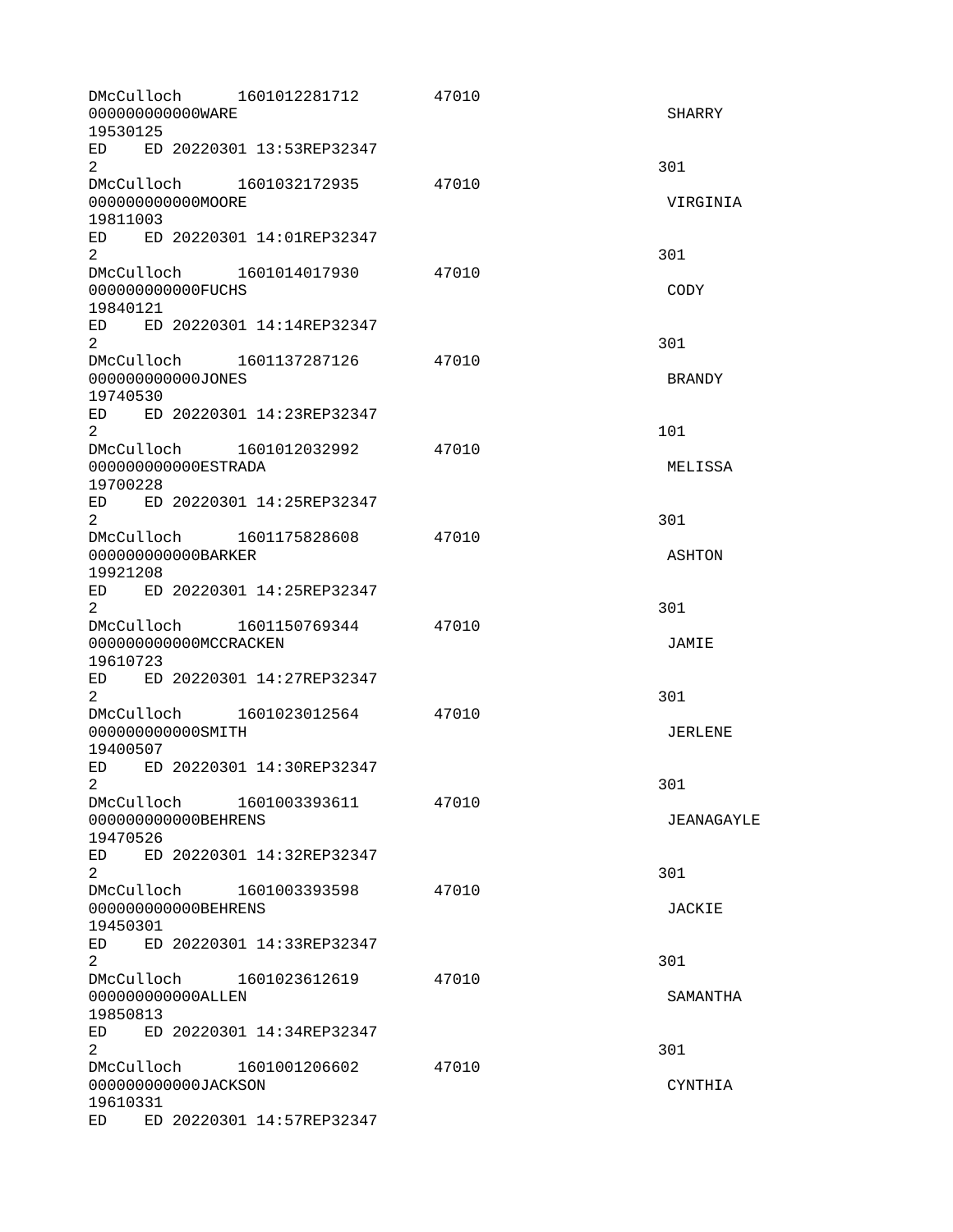| $\overline{c}$                                                                                                                                                                                                                                                                            |       | 301                   |
|-------------------------------------------------------------------------------------------------------------------------------------------------------------------------------------------------------------------------------------------------------------------------------------------|-------|-----------------------|
| DMcCulloch 1601095953299<br>000000000000ADAMS<br>19571015                                                                                                                                                                                                                                 | 47010 | <b>DONNA</b>          |
| ED ED 20220301 15:23REP32347<br>$\overline{2}$                                                                                                                                                                                                                                            |       | 301                   |
| DMcCulloch 1601009288455 47010<br>000000000000MCFARLAND                                                                                                                                                                                                                                   |       | CHRISTINA             |
| 19800421<br>ED ED 20220301 15:27REP32347<br>2 <sup>1</sup>                                                                                                                                                                                                                                |       | 301                   |
| DMcCulloch 1602175663115 47010<br>0000000000000LIVAREZ                                                                                                                                                                                                                                    |       | MAKENZIE              |
| 20021023<br>ED and the set of the set of the set of the set of the set of the set of the set of the set of the set of the set of the set of the set of the set of the set of the set of the set of the set of the set of the set of the se<br>ED 20220301 15:28REP32347<br>$\overline{2}$ |       | 301                   |
| DMcCulloch 1601012012433 47010<br>000000000000HAYS                                                                                                                                                                                                                                        |       | <b>DEBORAH</b>        |
| 19520607<br>ED ED 20220301 15:31REP32347                                                                                                                                                                                                                                                  |       |                       |
| $\overline{2}$<br>DMcCulloch 1601210468882 47010<br>000000000000WHITE                                                                                                                                                                                                                     |       | 301<br><b>REBECCA</b> |
| 19800101<br>ED ED 20220301 15:51REP32347                                                                                                                                                                                                                                                  |       |                       |
| $\overline{2}$<br>DMcCulloch 1601035814939 47010<br>00000000000R0BERTS                                                                                                                                                                                                                    |       | 301<br>RONNIE         |
| 19780315<br>ED ED 20220301 15:52REP32347<br>$\overline{2}$                                                                                                                                                                                                                                |       | 301                   |
| DMcCulloch 1601013326439<br>000000000000LEDEZMA                                                                                                                                                                                                                                           | 47010 | LAZARO                |
| 19460105<br>ED ED 20220301 15:57REP32347<br>$\overline{2}$                                                                                                                                                                                                                                |       | 301                   |
| DMcCulloch 1601003381779 47010<br>00000000000BEIMER                                                                                                                                                                                                                                       |       | GAYLA                 |
| 19770318<br>ED ED 20220301 16:04REP32347<br>$\overline{2}$                                                                                                                                                                                                                                |       | 301                   |
| DMcCulloch<br>1601150706135 47010<br>000000000000MCCRACKEN                                                                                                                                                                                                                                |       | <b>BOB</b>            |
| 19540708<br>ED<br>ED 20220301 16:29REP32347<br>$\overline{2}$                                                                                                                                                                                                                             |       | 301                   |
| DMcCulloch 1601201269701<br>0000000000000WENS<br>19890720                                                                                                                                                                                                                                 | 47010 | <b>KENDRA</b>         |
| ED and the set of the set of the set of the set of the set of the set of the set of the set of the set of the set of the set of the set of the set of the set of the set of the set of the set of the set of the set of the se<br>ED 20220301 16:30REP32347<br>$\overline{a}$             |       | 301                   |
| 000000000000GOMEZ<br>19690319                                                                                                                                                                                                                                                             | 47010 | <b>ROXANNE</b>        |
| ED and the set of the set of the set of the set of the set of the set of the set of the set of the set of the set of the set of the set of the set of the set of the set of the set of the set of the set of the set of the se<br>ED 20220301 16:33REP32347<br>$\overline{2}$             |       | 301                   |
| DMcCulloch 1601058910051<br>000000000000HARPER<br>19790412                                                                                                                                                                                                                                | 47010 | LAVONTA               |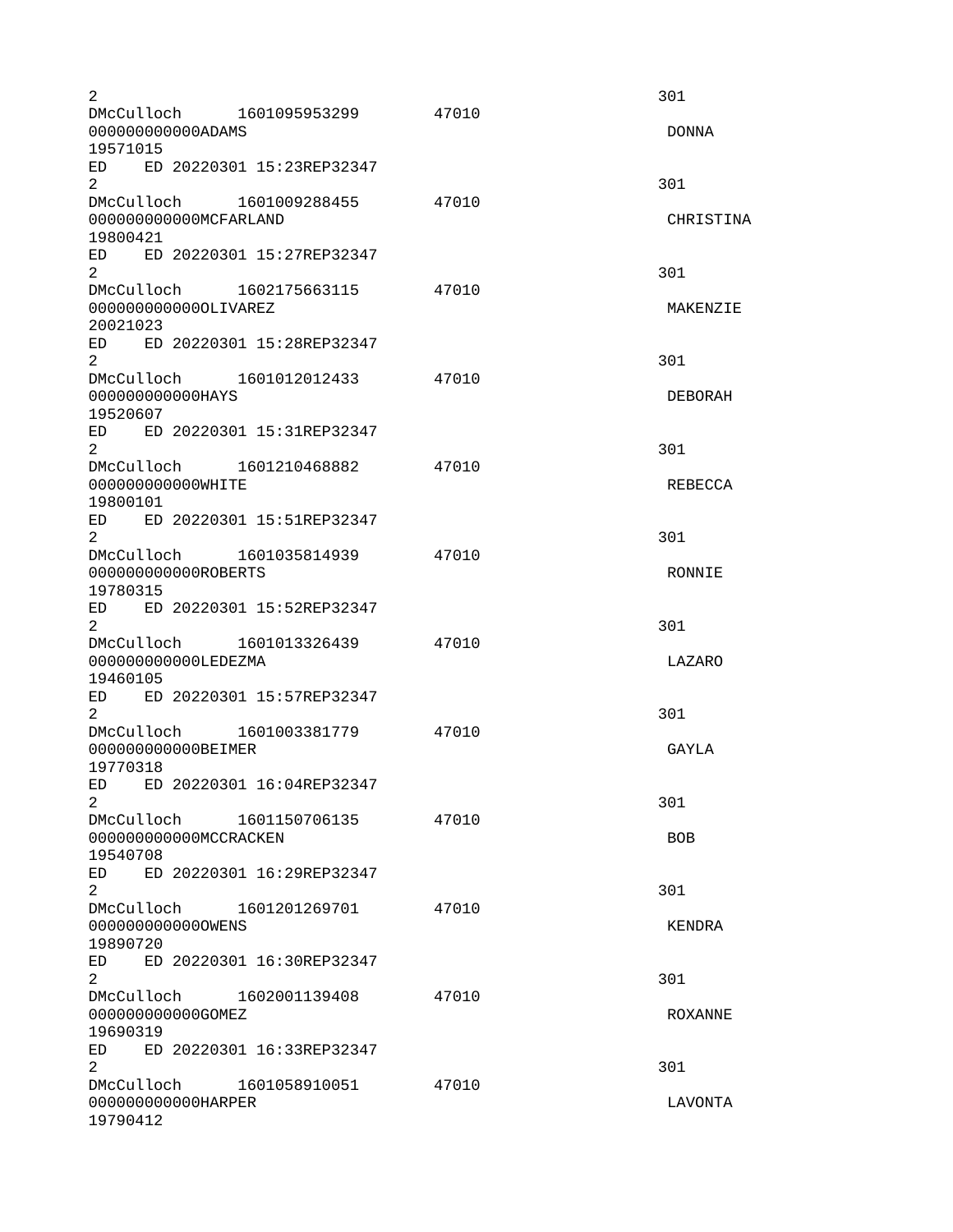| ED 20220301 16:41REP32347<br>ED.<br>2                                                                                                                                                                                                                                         |       | 301            |
|-------------------------------------------------------------------------------------------------------------------------------------------------------------------------------------------------------------------------------------------------------------------------------|-------|----------------|
| DMcCulloch 1601207685982<br>000000000000HARPER<br>19760725                                                                                                                                                                                                                    | 47010 | <b>KENNETH</b> |
| ED ED 20220301 16:42REP32347<br>2                                                                                                                                                                                                                                             |       | 301            |
| DMcCulloch<br>1601003389028<br>000000000000WILLIAMS<br>19720630                                                                                                                                                                                                               | 47010 | ALICIA         |
| ED ED 20220301 16:43REP32347<br>$\overline{2}$                                                                                                                                                                                                                                |       | 301            |
| DMcCulloch<br>1602131257298<br>000000000000RESENDEZ<br>19871107                                                                                                                                                                                                               | 47010 | <b>CELENA</b>  |
| ED<br>ED 20220301 16:46REP32347<br>2                                                                                                                                                                                                                                          |       | 301            |
| DMcCulloch 1601015157328<br>000000000000SANCHEZ<br>19500903                                                                                                                                                                                                                   | 47010 | JOE            |
| ED ED 20220301 16:47REP32347<br>$\overline{2}$                                                                                                                                                                                                                                |       | 301            |
| DMcCulloch<br>1602121807699<br>000000000000PRIET0<br>19861216                                                                                                                                                                                                                 | 47010 | KAYL A         |
| ED 20220301 16:49REP32347<br>ED<br>$\overline{2}$                                                                                                                                                                                                                             |       | 101            |
| DMcCulloch 1601035739986<br>000000000000WALTERS<br>19830907                                                                                                                                                                                                                   | 47010 | <b>CASEY</b>   |
| ED ED 20220301 16:51REP32347<br>$\overline{2}$                                                                                                                                                                                                                                |       | 301            |
| DMcCulloch 1602143501638<br>000000000000VALLEJ0<br>19461214                                                                                                                                                                                                                   | 47010 | MANUEL         |
| ED 20220301 17:03REP32347<br>ED<br>$\overline{2}$                                                                                                                                                                                                                             |       | 301            |
| DMcCulloch 1601003365961<br>000000000000PETTY<br>19640806                                                                                                                                                                                                                     | 47010 | <b>JAMES</b>   |
| ED 20220301 17:05REP32347<br>ED.<br>$\overline{2}$                                                                                                                                                                                                                            |       | 301            |
| DMcCulloch 1601003366446<br>000000000000PETTY<br>19610918                                                                                                                                                                                                                     | 47010 | <b>LOURDES</b> |
| ED<br>ED 20220301 17:06REP32347<br>$\overline{2}$                                                                                                                                                                                                                             |       | 301            |
| DMcCulloch 1601006191240<br>000000000000MOERBE<br>19520112                                                                                                                                                                                                                    | 47010 | <b>SANDRA</b>  |
| ED and the set of the set of the set of the set of the set of the set of the set of the set of the set of the set of the set of the set of the set of the set of the set of the set of the set of the set of the set of the se<br>ED 20220301 17:09REP32347<br>$\overline{2}$ |       | 301            |
| DMcCulloch<br>1601209226487<br>000000000000CHILDS<br>19940826                                                                                                                                                                                                                 | 47010 | <b>KINSEY</b>  |
| ED 20220301 17:11REP32347<br>ED<br>$\overline{2}$                                                                                                                                                                                                                             |       | 301            |
| DMcCulloch 1601015361534<br>000000000000BUCHOLZ                                                                                                                                                                                                                               | 47010 | <b>MARISOL</b> |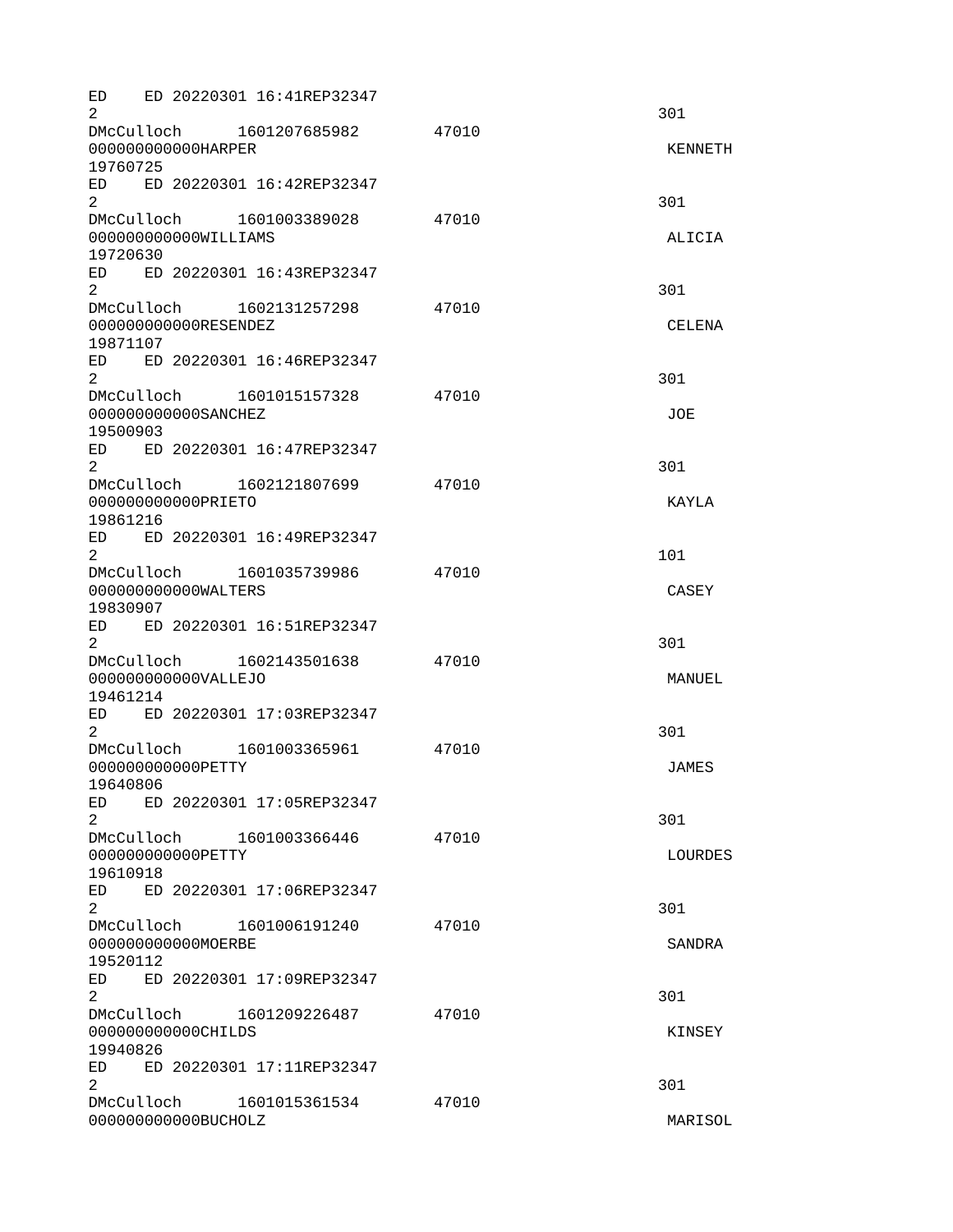| 19760908                                                                                                                                                                                                                       |                           |                              |       |                    |
|--------------------------------------------------------------------------------------------------------------------------------------------------------------------------------------------------------------------------------|---------------------------|------------------------------|-------|--------------------|
| $\overline{2}$                                                                                                                                                                                                                 |                           | ED ED 20220301 17:12REP32347 |       | 301                |
|                                                                                                                                                                                                                                |                           | DMcCulloch 1601011749736     | 47010 |                    |
|                                                                                                                                                                                                                                | 000000000000HUNTER        |                              |       | MARJORIE           |
| 19710322                                                                                                                                                                                                                       |                           |                              |       |                    |
| $\overline{2}$                                                                                                                                                                                                                 |                           | ED ED 20220301 17:16REP32347 |       | 301                |
|                                                                                                                                                                                                                                |                           | DMcCulloch 1601013394818     | 47010 |                    |
|                                                                                                                                                                                                                                | 000000000000LEDEZMA       |                              |       | YLDEFONSO          |
| 19700427                                                                                                                                                                                                                       |                           |                              |       |                    |
|                                                                                                                                                                                                                                |                           | ED ED 20220301 17:18REP32347 |       |                    |
| $\overline{2}$                                                                                                                                                                                                                 |                           | DMcCulloch 1601198775940     | 47010 | 301                |
|                                                                                                                                                                                                                                | 000000000000ADAMS         |                              |       | MICHAEL            |
| 19760707                                                                                                                                                                                                                       |                           |                              |       |                    |
| ED.                                                                                                                                                                                                                            |                           | ED 20220301 17:23REP32347    |       |                    |
| 2                                                                                                                                                                                                                              |                           | DMcCulloch 1601173883036     | 47010 | 301                |
|                                                                                                                                                                                                                                | 000000000000BR0WN         |                              |       | WARREN             |
| 19600716                                                                                                                                                                                                                       |                           |                              |       |                    |
| ED <sub>2</sub>                                                                                                                                                                                                                |                           | ED 20220301 17:28REP32347    |       |                    |
| $\overline{2}$                                                                                                                                                                                                                 |                           |                              |       | 301                |
| DMcCulloch                                                                                                                                                                                                                     | 000000000000BRANDENBERGER | 1601146848457                | 47010 | <b>KAYLA</b>       |
| 19820904                                                                                                                                                                                                                       |                           |                              |       |                    |
|                                                                                                                                                                                                                                |                           | ED ED 20220301 17:30REP32347 |       |                    |
| $\overline{2}$                                                                                                                                                                                                                 |                           |                              |       | 301                |
|                                                                                                                                                                                                                                |                           | DMcCulloch 1601198033765     | 47010 | J0E                |
| 19950308                                                                                                                                                                                                                       | 00000000000PARKS          |                              |       |                    |
| ED and the set of the set of the set of the set of the set of the set of the set of the set of the set of the set of the set of the set of the set of the set of the set of the set of the set of the set of the set of the se |                           | ED 20220301 17:32REP32347    |       |                    |
| $\overline{2}$                                                                                                                                                                                                                 |                           |                              |       | 301                |
| DMcCulloch                                                                                                                                                                                                                     |                           | 1601016642046                | 47010 |                    |
| 19480208                                                                                                                                                                                                                       | 000000000000TUTTLE        |                              |       | RICHARD            |
| ED                                                                                                                                                                                                                             |                           | ED 20220301 17:34REP32347    |       |                    |
| $\overline{2}$                                                                                                                                                                                                                 |                           |                              |       | 301                |
|                                                                                                                                                                                                                                |                           | DMcCulloch 1601003365942     | 47010 |                    |
| 19680402                                                                                                                                                                                                                       | 000000000000MOORE         |                              |       | <b>DARRON</b>      |
| ED                                                                                                                                                                                                                             |                           | ED 20220301 17:41REP32347    |       |                    |
| $\overline{2}$                                                                                                                                                                                                                 |                           |                              |       | 101                |
|                                                                                                                                                                                                                                |                           | DMcCulloch 1601058647146     | 47010 |                    |
| 19740428                                                                                                                                                                                                                       | 000000000000WALTERS       |                              |       | <b>CHRISTOPHER</b> |
| ED                                                                                                                                                                                                                             |                           | ED 20220301 17:43REP32347    |       |                    |
| $\overline{2}$                                                                                                                                                                                                                 |                           |                              |       | 301                |
| DMcCulloch                                                                                                                                                                                                                     |                           | 1601003373144                | 47010 |                    |
|                                                                                                                                                                                                                                | 00000000000P0TTER         |                              |       | <b>NORMA</b>       |
| 19560510<br>ED                                                                                                                                                                                                                 |                           | ED 20220301 17:46REP32347    |       |                    |
| $\overline{2}$                                                                                                                                                                                                                 |                           |                              |       | 301                |
|                                                                                                                                                                                                                                |                           | DMcCulloch 1601176084036     | 47010 |                    |
|                                                                                                                                                                                                                                | 000000000000SOLIS         |                              |       | JOE                |
| 19610918                                                                                                                                                                                                                       |                           | ED ED 20220301 17:49REP32347 |       |                    |
| $\overline{2}$                                                                                                                                                                                                                 |                           |                              |       | 301                |
|                                                                                                                                                                                                                                |                           | DMcCulloch 1601213841991     | 47010 |                    |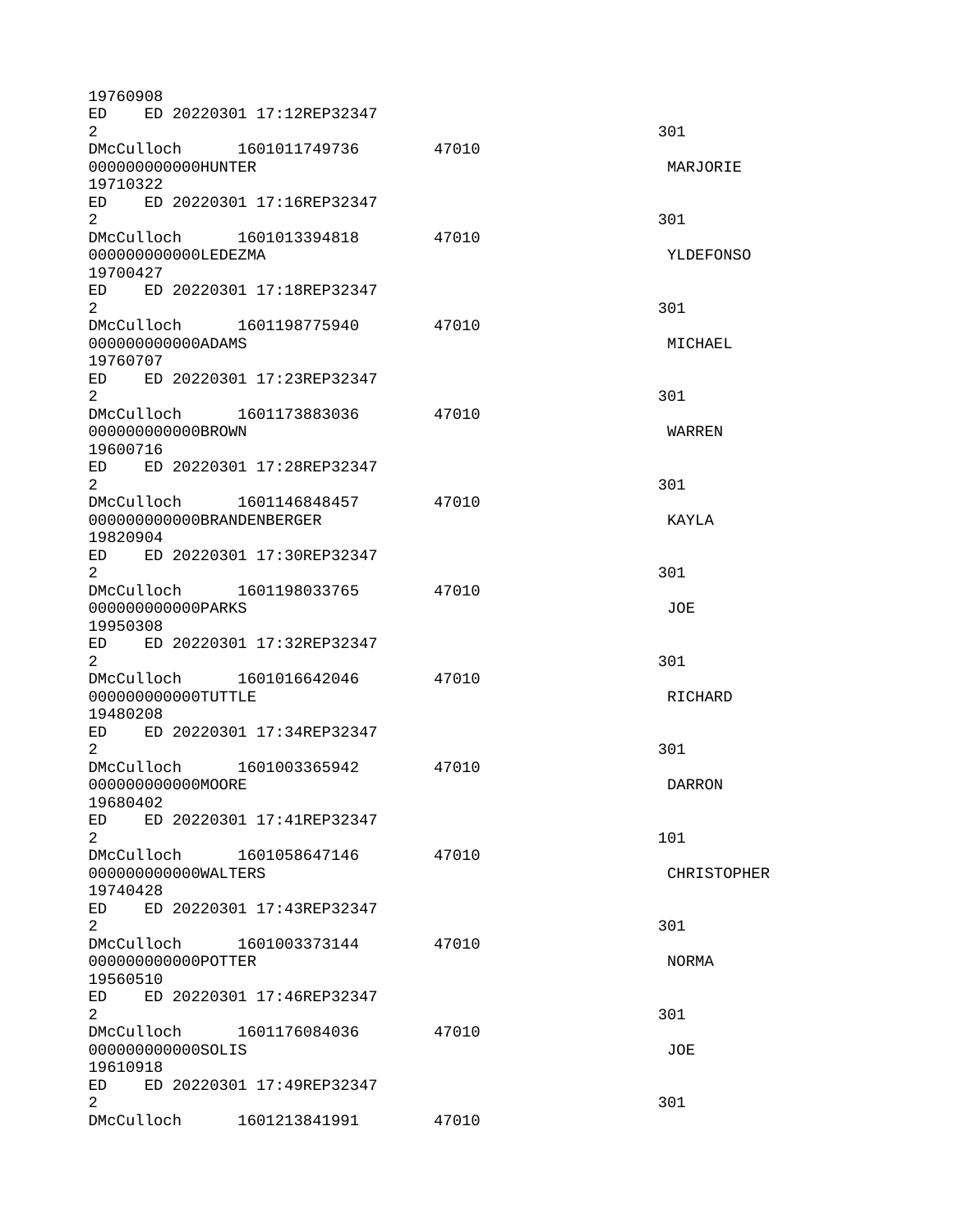| 000000000000SOLIS<br>19651102                                                                                                                                                                                                                                                 |       | LISA          |
|-------------------------------------------------------------------------------------------------------------------------------------------------------------------------------------------------------------------------------------------------------------------------------|-------|---------------|
| ED 20220301 17:50REP32347<br>ED and the set of the set of the set of the set of the set of the set of the set of the set of the set of the set of the set of the set of the set of the set of the set of the set of the set of the set of the set of the se<br>$\overline{2}$ |       | 301           |
| DMcCulloch 1602184088413 47010<br>000000000000CRAMER<br>20030719                                                                                                                                                                                                              |       | <b>HUNTER</b> |
| ED ED 20220301 17:52REP32347<br>$\overline{2}$                                                                                                                                                                                                                                |       | 301           |
| DMcCulloch 1601022217083 47010<br>000000000000HOLLOWAY<br>19540315                                                                                                                                                                                                            |       | <b>JAMES</b>  |
| ED ED 20220301 18:00REP32347<br>2 <sup>1</sup>                                                                                                                                                                                                                                |       | 301           |
| DMcCulloch  1601003371142  47010<br>000000000000ELLISON<br>19491018                                                                                                                                                                                                           |       | ANNITA        |
| ED ED 20220301 18:07REP32347<br>2                                                                                                                                                                                                                                             |       | 301           |
| DMcCulloch  1602156303102  47010<br>000000000000L0WTHER<br>19590428                                                                                                                                                                                                           |       | PATRICK       |
| ED ED 20220301 18:10REP32347<br>$\overline{2}$                                                                                                                                                                                                                                |       | 301           |
| DMcCulloch 1601129669942 47010<br>000000000000WATKINS<br>19741227                                                                                                                                                                                                             |       | <b>DEANNA</b> |
| ED ED 20220301 18:28REP32347<br>$\overline{2}$                                                                                                                                                                                                                                |       | 301           |
| DMcCulloch 1601010630863 47010<br>00000000000FULLER<br>19450916                                                                                                                                                                                                               |       | ALFRED        |
| ED ED 20220301 18:30REP32347<br>$\overline{2}$                                                                                                                                                                                                                                |       | 301           |
| DMcCulloch<br>1601169600553 47010<br>000000000000MORTON<br>19600405                                                                                                                                                                                                           |       | FARION        |
| ED ED 20220301 18:31REP32347<br>2                                                                                                                                                                                                                                             |       | 301           |
| DMcCulloch 1601035404420<br>000000000000CURREY<br>19720412                                                                                                                                                                                                                    | 47010 | JENNIFER      |
| ED and the set of the set of the set of the set of the set of the set of the set of the set of the set of the set of the set of the set of the set of the set of the set of the set of the set of the set of the set of the se<br>ED 20220301 18:44REP32347<br>$\overline{2}$ |       | 301           |
| DMcCulloch<br>1601009287958<br>000000000000CURREY<br>19640915                                                                                                                                                                                                                 | 47010 | DAVID         |
| ED<br>ED 20220301 18:46REP32347<br>$\overline{2}$                                                                                                                                                                                                                             |       | 301           |
| DMcCulloch<br>1602123324752<br>00000000000REEVES<br>19980407                                                                                                                                                                                                                  | 47010 | <b>AUSTIN</b> |
| ED and the set of the set of the set of the set of the set of the set of the set of the set of the set of the set of the set of the set of the set of the set of the set of the set of the set of the set of the set of the se<br>ED 20220301 18:54REP32347<br>$\overline{2}$ |       | 301           |
| DMcCulloch<br>1601000508335<br>00000000000PHILLIPS<br>19710820                                                                                                                                                                                                                | 47010 | <b>BRIAN</b>  |
| ED<br>ED 20220301 07:14REP32347<br>$\overline{2}$                                                                                                                                                                                                                             |       | 101           |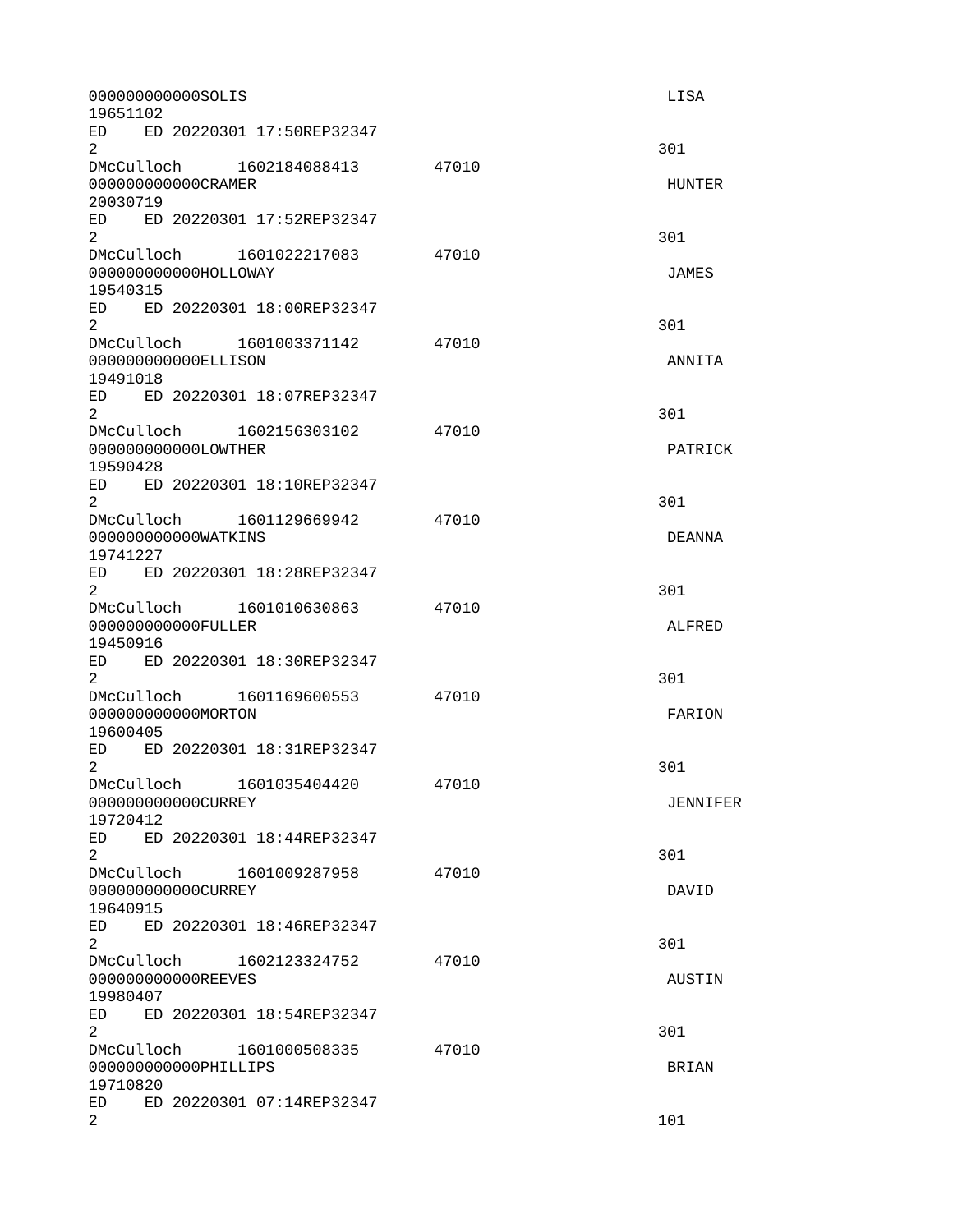| DMcCulloch<br>000000000000KEYSER<br>19790220                                                                                                                                                                                                     | 1601170286277                | 47010 | <b>RAY</b>       |
|--------------------------------------------------------------------------------------------------------------------------------------------------------------------------------------------------------------------------------------------------|------------------------------|-------|------------------|
| $\overline{2}$                                                                                                                                                                                                                                   | ED ED 20220301 07:16REP32347 |       | 101              |
| 00000000000M00RE<br>19460413                                                                                                                                                                                                                     | DMcCulloch 1601003391414     | 47010 | RONALD           |
| $\overline{2}$                                                                                                                                                                                                                                   | ED ED 20220301 07:48REP32347 |       | 101              |
| 00000000000M00RE<br>19460101                                                                                                                                                                                                                     | DMcCulloch 1601003391405     | 47010 | <b>LEE</b>       |
| $\overline{2}$                                                                                                                                                                                                                                   | ED ED 20220301 07:50REP32347 |       | 101              |
| DMcCulloch<br>00000000000EVERETT<br>19790221                                                                                                                                                                                                     | 1601000508467                | 47010 | <b>CHAD</b>      |
| ED<br>2                                                                                                                                                                                                                                          | ED 20220301 08:16REP32347    |       | 101              |
| 000000000000J0HNSON<br>19830218                                                                                                                                                                                                                  | DMcCulloch 1601022987421     | 47010 | JAMES            |
| $\overline{2}$                                                                                                                                                                                                                                   | ED ED 20220301 08:25REP32347 |       | 101              |
| 000000000000COX<br>19590115                                                                                                                                                                                                                      | DMcCulloch 1601172614422     | 47010 | <b>ELIZABETH</b> |
| $\overline{2}$                                                                                                                                                                                                                                   | ED ED 20220301 08:26REP32347 |       | 101              |
| 000000000000LE0NARD<br>19590817                                                                                                                                                                                                                  | DMcCulloch 1601038161225     | 47010 | <b>EARL</b>      |
| ED<br>2                                                                                                                                                                                                                                          | ED 20220301 08:59REP32347    |       | 101              |
| DMcCulloch 1601142793542<br>00000000000BR0WN<br>19600603                                                                                                                                                                                         |                              | 47010 | MATTHEW          |
| ED<br>$\mathbf{2}$                                                                                                                                                                                                                               | ED 20220301 09:00REP32347    |       | 101              |
| DMcCulloch<br>000000000000CRUDGINGTON<br>19581228                                                                                                                                                                                                | 1601003363333                | 47010 | JODI             |
| ED<br>2                                                                                                                                                                                                                                          | ED 20220301 09:03REP32347    |       | 101              |
| 00000000000MORRIS<br>19680417                                                                                                                                                                                                                    | DMcCulloch 1601018717574     | 47010 | <b>STEVEN</b>    |
| $\overline{2}$                                                                                                                                                                                                                                   | ED ED 20220301 09:07REP32347 |       | 101              |
| DMcCulloch<br>00000000000RULE<br>19650928                                                                                                                                                                                                        | 1601030502509                | 47010 | <b>DEBORAH</b>   |
| ED and the set of the set of the set of the set of the set of the set of the set of the set of the set of the set of the set of the set of the set of the set of the set of the set of the set of the set of the set of the se<br>$\overline{2}$ | ED 20220301 09:08REP32347    |       | 101              |
| DMcCulloch 1601022429375<br>000000000000MAYFIELD<br>19860805                                                                                                                                                                                     |                              | 47010 | ASHLEY           |
| ED and the set of the set of the set of the set of the set of the set of the set of the set of the set of the set of the set of the set of the set of the set of the set of the set of the set of the set of the set of the se                   | ED 20220301 09:10REP32347    |       |                  |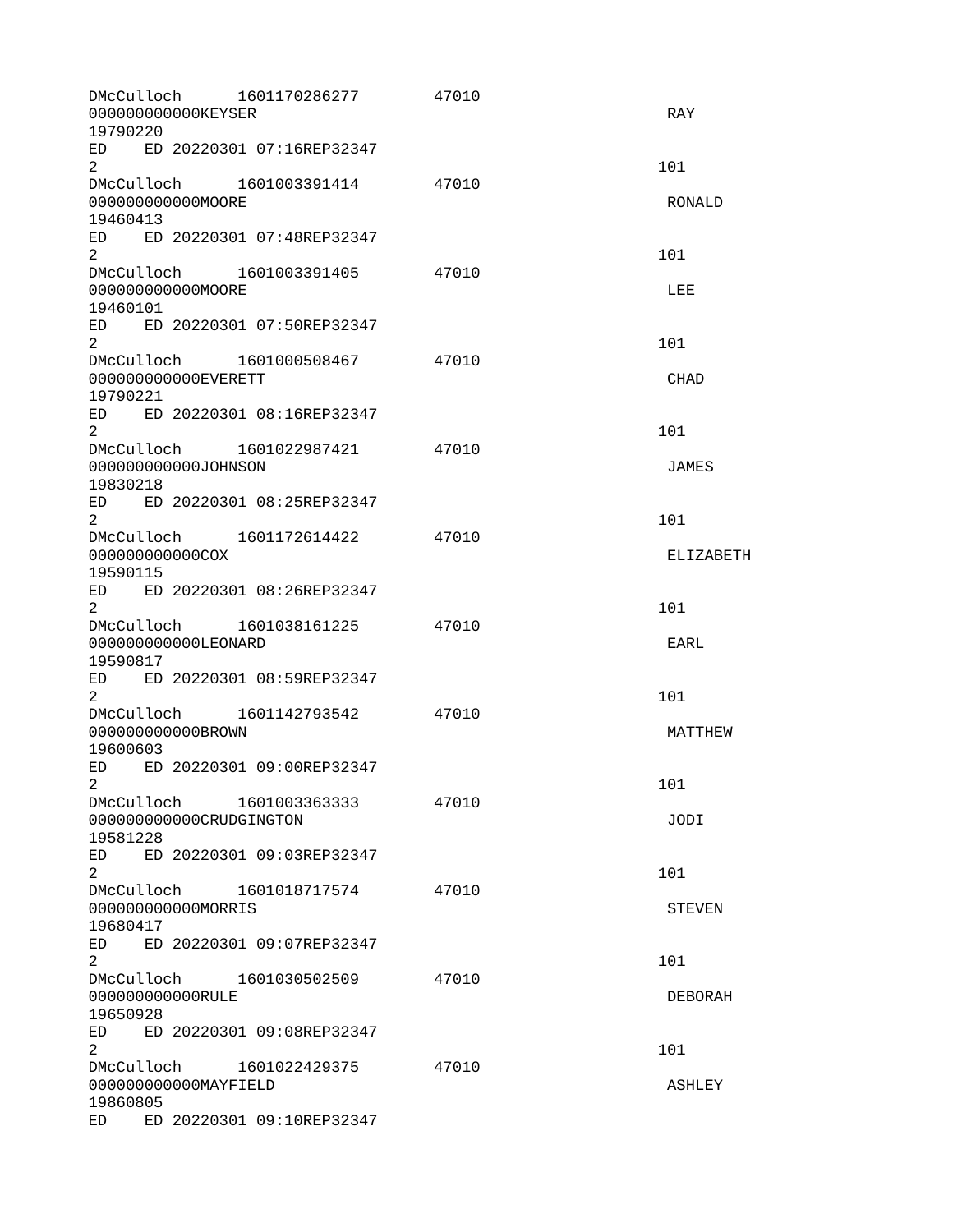| 2                                                                                                                                                                                                                                                                             |       | 101                  |
|-------------------------------------------------------------------------------------------------------------------------------------------------------------------------------------------------------------------------------------------------------------------------------|-------|----------------------|
| DMcCulloch 1601031231455<br>000000000000W00DARD<br>19820602                                                                                                                                                                                                                   | 47010 | LINSEY               |
| ED ED 20220301 09:20REP32347                                                                                                                                                                                                                                                  |       |                      |
| $\overline{2}$<br>DMcCulloch 1601003373845                                                                                                                                                                                                                                    | 47010 | 101                  |
| 000000000000TALLY<br>19570111                                                                                                                                                                                                                                                 |       | <b>SHERRI</b>        |
| ED ED 20220301 09:22REP32347<br>$\overline{2}$                                                                                                                                                                                                                                |       | 101                  |
| DMcCulloch 1601003373850<br>000000000000TALLY                                                                                                                                                                                                                                 | 47010 | WILLIAM              |
| 19551124<br>ED ED 20220301 09:23REP32347<br>2                                                                                                                                                                                                                                 |       | 101                  |
| DMcCulloch 1601003364742<br>000000000000SC0TT                                                                                                                                                                                                                                 | 47010 | J0YCE                |
| 19340622<br>ED<br>ED 20220301 09:24REP32347                                                                                                                                                                                                                                   |       |                      |
| $\overline{2}$<br>DMcCulloch 1601153456695                                                                                                                                                                                                                                    | 47010 | 101                  |
| 00000000000PHILLIPS<br>19770714<br>ED ED 20220301 09:27REP32347<br>2                                                                                                                                                                                                          |       | <b>KARYNA</b><br>101 |
| DMcCulloch 1601065196018<br>000000000000INGRAM                                                                                                                                                                                                                                | 47010 | CAROLINE             |
| 19470807<br>ED ED 20220301 09:41REP32347<br>$\overline{2}$                                                                                                                                                                                                                    |       | 101                  |
| DMcCulloch 1601020753314<br>00000000000MORRIS<br>19450930                                                                                                                                                                                                                     | 47010 | JANET                |
| ED 20220301 09:44REP32347<br>ED<br>2                                                                                                                                                                                                                                          |       | 101                  |
| DMcCulloch 1601020752940<br>00000000000MORRIS<br>19451129                                                                                                                                                                                                                     | 47010 | RICHARD              |
| ED ED 20220301 09:45REP32347<br>$\overline{c}$                                                                                                                                                                                                                                |       | 101                  |
| DMcCulloch<br>1601167388604<br>000000000000ENGER<br>19870111                                                                                                                                                                                                                  | 47010 | <b>JESICA</b>        |
| ED<br>ED 20220301 09:50REP32347<br>2                                                                                                                                                                                                                                          |       | 101                  |
| DMcCulloch 1601003365988<br>000000000000CARLSON<br>19460126                                                                                                                                                                                                                   | 47010 | MICHAEL              |
| ED and the set of the set of the set of the set of the set of the set of the set of the set of the set of the set of the set of the set of the set of the set of the set of the set of the set of the set of the set of the se<br>ED 20220301 09:51REP32347<br>$\overline{2}$ |       | 101                  |
| DMcCulloch<br>1601019183675<br>000000000000ST0KES<br>19430212<br>ED 20220301 09:59REP32347<br>ED.                                                                                                                                                                             | 47010 | <b>CHARLES</b>       |
| $\overline{2}$<br>DMcCulloch 1601197238306                                                                                                                                                                                                                                    | 47010 | 101                  |
| 0000000000000RMAN<br>19860111                                                                                                                                                                                                                                                 |       | MEGAN                |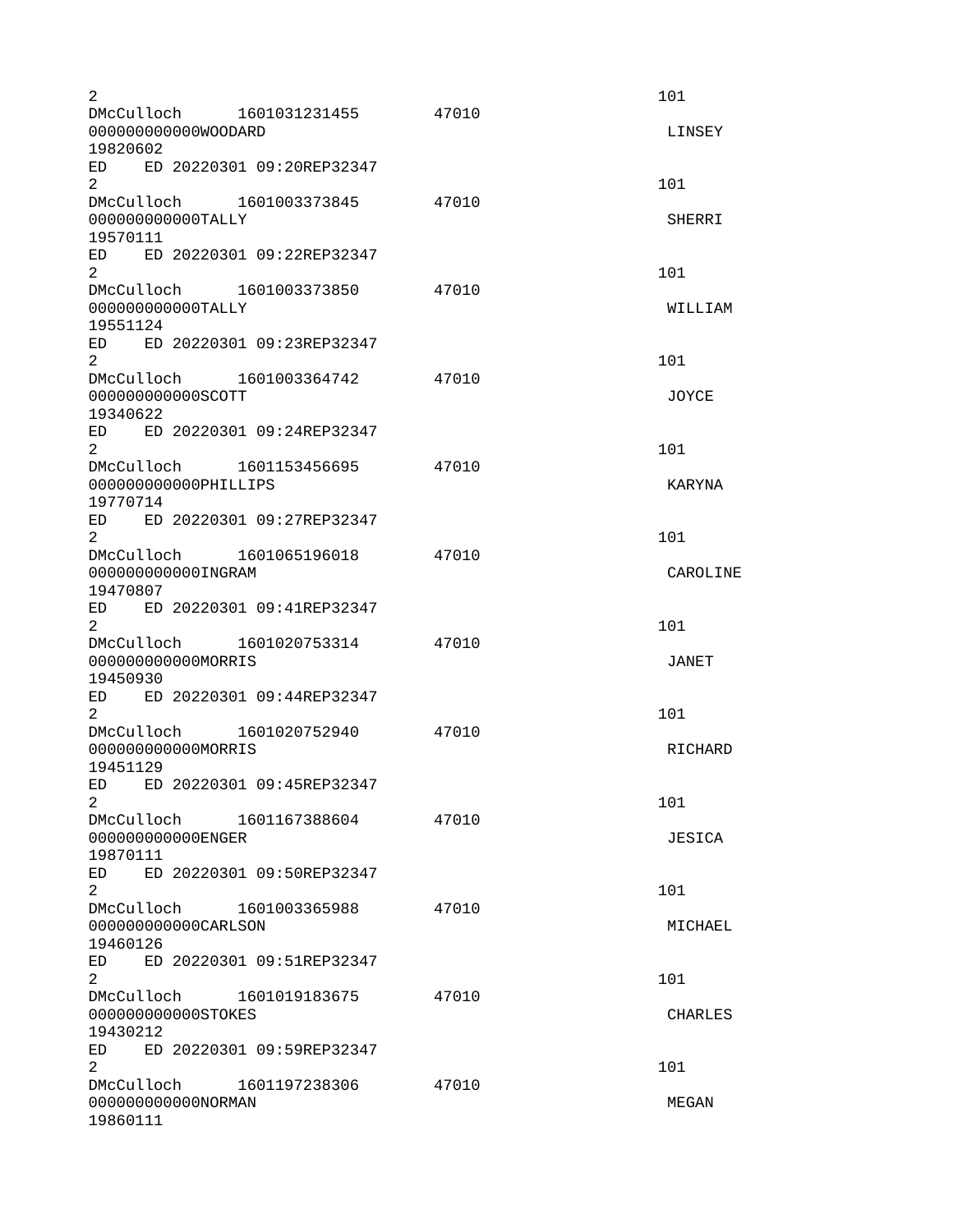| ED<br>2                                                                                                                                                                                                                        | ED 20220301 10:00REP32347    |       | 101            |
|--------------------------------------------------------------------------------------------------------------------------------------------------------------------------------------------------------------------------------|------------------------------|-------|----------------|
| 000000000000ST0KES                                                                                                                                                                                                             | DMcCulloch 1601019183652     | 47010 | AURELLIA       |
| 19380327                                                                                                                                                                                                                       | ED ED 20220301 10:01REP32347 |       |                |
| $\overline{2}$                                                                                                                                                                                                                 |                              |       | 101            |
| 00000000000RANNE                                                                                                                                                                                                               | DMcCulloch 1601003391716     | 47010 | <b>ROY</b>     |
| 19550907                                                                                                                                                                                                                       |                              |       |                |
| $\overline{2}$                                                                                                                                                                                                                 | ED ED 20220301 10:06REP32347 |       | 101            |
| 00000000000RANNE                                                                                                                                                                                                               | DMcCulloch 1601003391728     | 47010 | <b>SHERYL</b>  |
| 19551109<br>ED<br>2                                                                                                                                                                                                            | ED 20220301 10:07REP32347    |       | 101            |
|                                                                                                                                                                                                                                | DMcCulloch 1601058331072     | 47010 |                |
| 00000000000BIGBY<br>19610429                                                                                                                                                                                                   |                              |       | <b>BEVERLY</b> |
| $\overline{2}$                                                                                                                                                                                                                 | ED ED 20220301 10:09REP32347 |       | 101            |
| DMcCulloch                                                                                                                                                                                                                     | 1601058331086                | 47010 |                |
| 000000000000BIGBY<br>19621229                                                                                                                                                                                                  |                              |       | MICHAEL        |
| 2                                                                                                                                                                                                                              | ED ED 20220301 10:10REP32347 |       | 101            |
|                                                                                                                                                                                                                                | DMcCulloch 1601003365568     | 47010 |                |
| 000000000000SCHWERTNER                                                                                                                                                                                                         |                              |       | PATRICK        |
| 19640721                                                                                                                                                                                                                       | ED ED 20220301 10:22REP32347 |       |                |
| $\overline{2}$                                                                                                                                                                                                                 |                              |       | 101            |
|                                                                                                                                                                                                                                | DMcCulloch 1601003365450     | 47010 |                |
| 000000000000SCHAFFNER<br>19470920                                                                                                                                                                                              |                              |       | MICHAEL        |
| ED<br>2                                                                                                                                                                                                                        | ED 20220301 10:27REP32347    |       | 101            |
|                                                                                                                                                                                                                                | DMcCulloch 1601061188382     | 47010 |                |
| 000000000000SCHAFFNER                                                                                                                                                                                                          |                              |       | MARCI          |
| 19780117                                                                                                                                                                                                                       | ED ED 20220301 10:29REP32347 |       |                |
| $\mathbf{2}$                                                                                                                                                                                                                   |                              |       | 101            |
| 000000000000000P                                                                                                                                                                                                               | DMcCulloch 1601003365432     | 47010 | LARRY          |
| 19491224                                                                                                                                                                                                                       |                              |       |                |
| ED<br>2                                                                                                                                                                                                                        | ED 20220301 10:30REP32347    |       | 101            |
|                                                                                                                                                                                                                                | DMcCulloch 1601155340638     | 47010 |                |
| 00000000000R0E<br>19461113                                                                                                                                                                                                     |                              |       | CAROL          |
| ED and the set of the set of the set of the set of the set of the set of the set of the set of the set of the set of the set of the set of the set of the set of the set of the set of the set of the set of the set of the se | ED 20220301 10:40REP32347    |       |                |
| $\overline{2}$                                                                                                                                                                                                                 | DMcCulloch 1601005358503     | 47010 | 101            |
| 000000000000BRADSHAW                                                                                                                                                                                                           |                              |       | <b>CHARLES</b> |
| 19570216                                                                                                                                                                                                                       |                              |       |                |
| ED <sub>1</sub><br>$\overline{2}$                                                                                                                                                                                              | ED 20220301 10:43REP32347    |       |                |
|                                                                                                                                                                                                                                | DMcCulloch 1601018317442     | 47010 | 101            |
| 00000000000MORRIS                                                                                                                                                                                                              |                              |       | ROBIN          |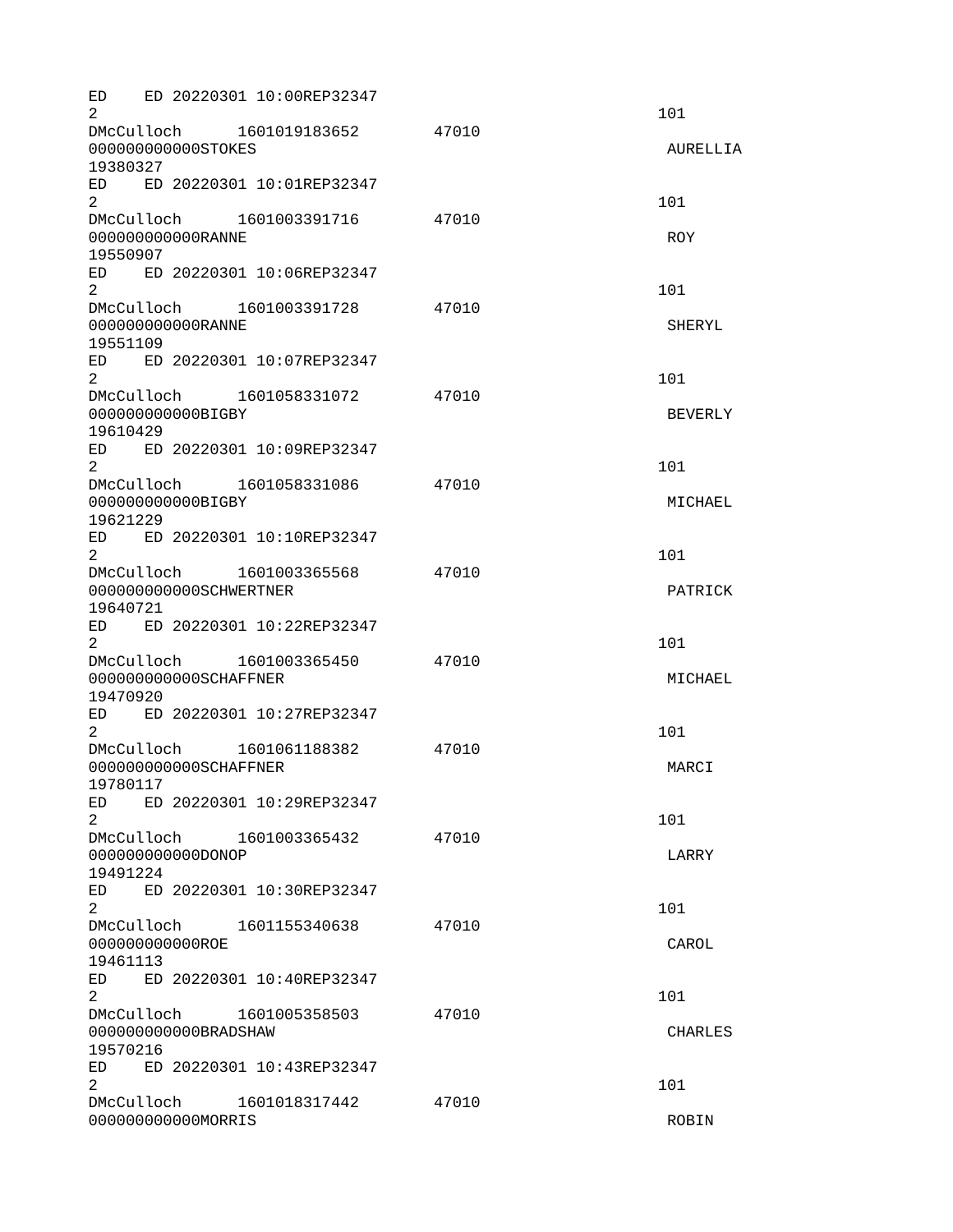| 19590916                                                                                                                                                                                                                       |                              |       |               |
|--------------------------------------------------------------------------------------------------------------------------------------------------------------------------------------------------------------------------------|------------------------------|-------|---------------|
| ED.<br>$\overline{2}$                                                                                                                                                                                                          | ED 20220301 10:44REP32347    |       | 101           |
|                                                                                                                                                                                                                                | DMcCulloch 1602170567608     | 47010 |               |
| 000000000000SAIZ                                                                                                                                                                                                               |                              |       | <b>JACKIE</b> |
| 19540324                                                                                                                                                                                                                       | ED ED 20220301 10:47REP32347 |       |               |
| $\overline{2}$                                                                                                                                                                                                                 | DMcCulloch 1601003364788     | 47010 | 101           |
| 000000000000SIMPSON<br>19380226                                                                                                                                                                                                |                              |       | NANCY         |
| $2^{\circ}$                                                                                                                                                                                                                    | ED ED 20220301 11:06REP32347 |       | 101           |
| DMcCulloch 1602162020828                                                                                                                                                                                                       |                              | 47010 |               |
| 00000000000SMITH<br>19720104                                                                                                                                                                                                   |                              |       | DAVID         |
| ED.<br>2                                                                                                                                                                                                                       | ED 20220301 11:14REP32347    |       | 101           |
|                                                                                                                                                                                                                                | DMcCulloch 1601009695528     | 47010 |               |
| 000000000000CARRIGER                                                                                                                                                                                                           |                              |       | JOE           |
| 19331216                                                                                                                                                                                                                       | ED ED 20220301 11:21REP32347 |       |               |
| $\overline{2}$                                                                                                                                                                                                                 |                              |       | 101           |
|                                                                                                                                                                                                                                | DMcCulloch 1601003364579     | 47010 |               |
| 000000000000PR0BST<br>19550908                                                                                                                                                                                                 |                              |       | <b>MARY</b>   |
|                                                                                                                                                                                                                                | ED ED 20220301 11:22REP32347 |       |               |
| $\overline{2}$                                                                                                                                                                                                                 |                              |       | 101           |
| 00000000000M00RE                                                                                                                                                                                                               | DMcCulloch 1601168745510     | 47010 | LARAMIE       |
| 19920125                                                                                                                                                                                                                       |                              |       |               |
| $\overline{2}$                                                                                                                                                                                                                 | ED ED 20220301 11:34REP32347 |       | 101           |
|                                                                                                                                                                                                                                | DMcCulloch 1601060636673     | 47010 |               |
| 00000000000RAMON                                                                                                                                                                                                               |                              |       | <b>ASHLEY</b> |
| 19880829                                                                                                                                                                                                                       | ED 20220301 11:35REP32347    |       |               |
| ED<br>$\overline{2}$                                                                                                                                                                                                           |                              |       | 101           |
| DMcCulloch 1601166114825                                                                                                                                                                                                       |                              | 47010 |               |
| 000000000000SPRINGER                                                                                                                                                                                                           |                              |       | CRYSTAL       |
| 19860402<br>ED                                                                                                                                                                                                                 | ED 20220301 11:36REP32347    |       |               |
| $\overline{2}$                                                                                                                                                                                                                 |                              |       | 101           |
| DMcCulloch                                                                                                                                                                                                                     | 1601185868911                | 47010 |               |
| 000000000000SPRINGER<br>19740226                                                                                                                                                                                               |                              |       | <b>BRIAN</b>  |
| ED                                                                                                                                                                                                                             | ED 20220301 11:38REP32347    |       |               |
| $\overline{2}$                                                                                                                                                                                                                 |                              |       | 101           |
| DMcCulloch                                                                                                                                                                                                                     | 1601117455891                | 47010 |               |
| 000000000000WINGFIELD<br>19581003                                                                                                                                                                                              |                              |       | <b>BILL</b>   |
| ED and the set of the set of the set of the set of the set of the set of the set of the set of the set of the set of the set of the set of the set of the set of the set of the set of the set of the set of the set of the se | ED 20220301 11:55REP32347    |       |               |
| $\overline{2}$                                                                                                                                                                                                                 |                              |       | 101           |
| DMcCulloch                                                                                                                                                                                                                     | 1601003393215                | 47010 |               |
| 00000000000FARRIS<br>19440501                                                                                                                                                                                                  |                              |       | <b>LYNN</b>   |
| ED and the set of the set of the set of the set of the set of the set of the set of the set of the set of the set of the set of the set of the set of the set of the set of the set of the set of the set of the set of the se | ED 20220301 12:14REP32347    |       |               |
| $\overline{2}$                                                                                                                                                                                                                 |                              |       | 101           |
|                                                                                                                                                                                                                                | DMcCulloch 1601003396061     | 47010 |               |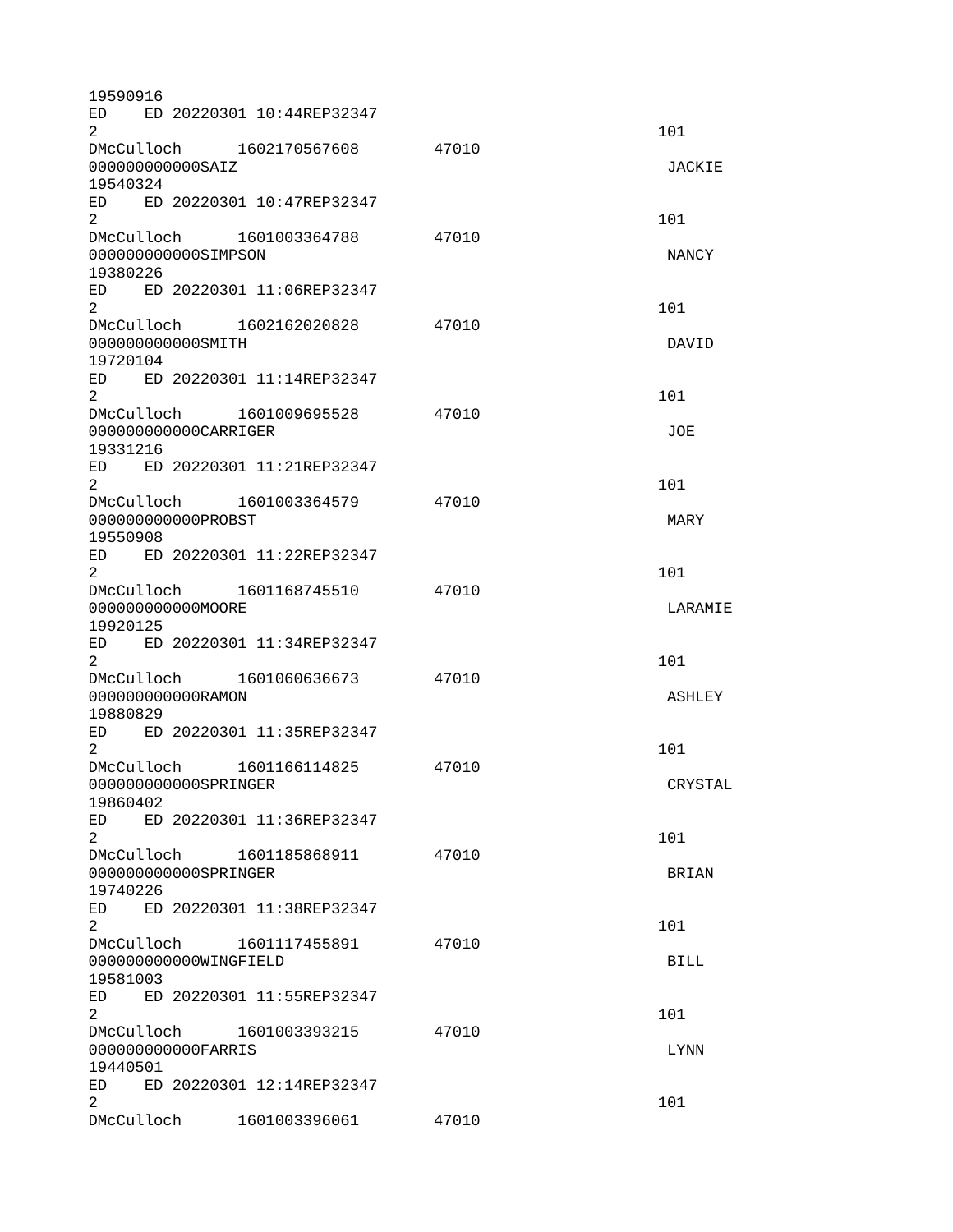|                                                                                                                                                                                                                                                  | 00000000000FRIAR                    |                              |       | <b>COLLEEN</b>     |
|--------------------------------------------------------------------------------------------------------------------------------------------------------------------------------------------------------------------------------------------------|-------------------------------------|------------------------------|-------|--------------------|
| 19661013<br>$\overline{2}$                                                                                                                                                                                                                       |                                     | ED ED 20220301 12:23REP32347 |       | 101                |
|                                                                                                                                                                                                                                                  |                                     | DMcCulloch 1601181492962     | 47010 |                    |
| 19860214                                                                                                                                                                                                                                         | 000000000000BEHRENS                 |                              |       | <b>MCKENNA</b>     |
| $\overline{2}$                                                                                                                                                                                                                                   |                                     | ED ED 20220301 12:31REP32347 |       | 101                |
| 19550219                                                                                                                                                                                                                                         | 000000000000PARSONS                 | DMcCulloch 1602186765441     | 47010 | NOLA               |
| $2^{\circ}$                                                                                                                                                                                                                                      |                                     | ED ED 20220301 12:35REP32347 |       | 101                |
| 19541119                                                                                                                                                                                                                                         | 000000000000PARSONS                 | DMcCulloch 1602186764708     | 47010 | LYNDON             |
| ED<br>$\overline{2}$                                                                                                                                                                                                                             |                                     | ED 20220301 12:36REP32347    |       | 101                |
| 19480816                                                                                                                                                                                                                                         | 000000000000WHITWORTH               |                              | 47010 | <b>SHERYL</b>      |
| $\overline{2}$                                                                                                                                                                                                                                   |                                     | ED ED 20220301 12:48REP32347 |       | 101                |
| 19651026                                                                                                                                                                                                                                         | 000000000000MURRAY                  |                              | 47010 | <b>CHRISTOPHER</b> |
| $\overline{2}$                                                                                                                                                                                                                                   |                                     | ED ED 20220301 12:49REP32347 |       | 101                |
| 19750113                                                                                                                                                                                                                                         | 000000000000JOLLIFF                 |                              | 47010 | <b>SUSAN</b>       |
| $\overline{2}$                                                                                                                                                                                                                                   |                                     | ED ED 20220301 12:51REP32347 |       | 101                |
| 19620406                                                                                                                                                                                                                                         | DMcCulloch<br>000000000000REEVES    | 1601003366498                | 47010 | <b>ROBERT</b>      |
| ED<br>$\overline{2}$                                                                                                                                                                                                                             |                                     | ED 20220301 12:52REP32347    |       | 101                |
| 19640605                                                                                                                                                                                                                                         | 000000000000TERRY                   | DMcCulloch 1601119380073     | 47010 | <b>DIANE</b>       |
| ED<br>$\overline{2}$                                                                                                                                                                                                                             |                                     | ED 20220301 12:56REP32347    |       | 101                |
| 19620709                                                                                                                                                                                                                                         | 000000000000SCHULZ                  | DMcCulloch 1602169693953     | 47010 | <b>BUCK</b>        |
| ED<br>$\overline{2}$                                                                                                                                                                                                                             |                                     | ED 20220301 12:57REP32347    |       | 101                |
| 19451119                                                                                                                                                                                                                                         | DMcCulloch<br>000000000000CHILDRESS | 1601119718731                | 47010 | <b>STACY</b>       |
| ED and the set of the set of the set of the set of the set of the set of the set of the set of the set of the set of the set of the set of the set of the set of the set of the set of the set of the set of the set of the se<br>$\overline{2}$ |                                     | ED 20220301 13:00REP32347    |       | 101                |
| 19520602                                                                                                                                                                                                                                         | 000000000000WRIGHT                  | DMcCulloch 1602000424622     | 47010 | KAREN              |
| ED<br>$\overline{2}$                                                                                                                                                                                                                             |                                     | ED 20220301 13:01REP32347    |       | 101                |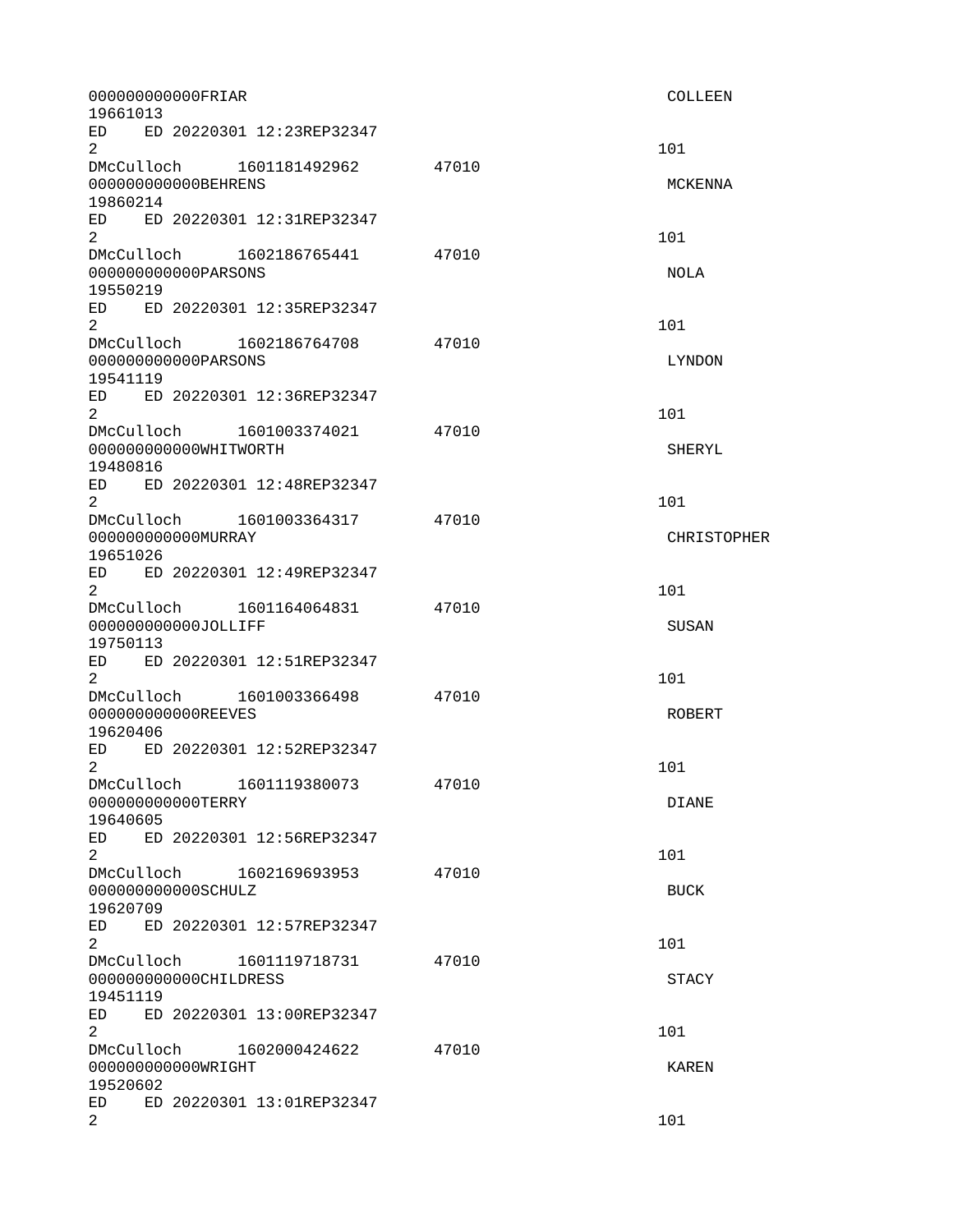| DMcCulloch<br>000000000000TAYLOR<br>19890502                                                                                                                                                                                                     | 1601143375111                | 47010 | <b>GEORGE</b>  |
|--------------------------------------------------------------------------------------------------------------------------------------------------------------------------------------------------------------------------------------------------|------------------------------|-------|----------------|
| $\overline{2}$                                                                                                                                                                                                                                   | ED ED 20220301 13:03REP32347 |       | 101            |
| DMcCulloch 1601157225188<br>000000000000WILLIAMS<br>19560504                                                                                                                                                                                     |                              | 47010 | <b>BEVERLY</b> |
| ED<br>$\overline{2}$                                                                                                                                                                                                                             | ED 20220301 13:11REP32347    |       | 101            |
| 00000000000ALLEN<br>19331214                                                                                                                                                                                                                     | DMcCulloch 1601157225381     | 47010 | ALICE          |
| ED<br>$\overline{2}$                                                                                                                                                                                                                             | ED 20220301 13:14REP32347    |       | 101            |
| DMcCulloch 1601003375453<br>000000000000DUUS<br>19750320                                                                                                                                                                                         |                              | 47010 | <b>IRENE</b>   |
| ED<br>$\overline{2}$                                                                                                                                                                                                                             | ED 20220301 13:19REP32347    |       | 101            |
| DMcCulloch 1601009466750<br>000000000000DUUS<br>19720803                                                                                                                                                                                         |                              | 47010 | <b>ROBERT</b>  |
| ED<br>$\overline{2}$                                                                                                                                                                                                                             | ED 20220301 13:20REP32347    |       | 101            |
| DMcCulloch 1601022183080<br>000000000000SHOCK<br>19581125                                                                                                                                                                                        |                              | 47010 | <b>ROSE</b>    |
| $\overline{2}$                                                                                                                                                                                                                                   | ED ED 20220301 13:40REP32347 |       | 101            |
| DMcCulloch 1601022182978<br>000000000000SHOCK<br>19571208                                                                                                                                                                                        |                              | 47010 | WILLIAM        |
| ED<br>$\overline{2}$                                                                                                                                                                                                                             | ED 20220301 13:41REP32347    |       | 101            |
| DMcCulloch 1601197434001<br>000000000000SMITH<br>19410721                                                                                                                                                                                        |                              | 47010 | <b>JAMES</b>   |
| ED<br>$\overline{2}$                                                                                                                                                                                                                             | ED 20220301 13:49REP32347    |       | 101            |
| DMcCulloch<br>00000000000SMITH<br>19420209                                                                                                                                                                                                       | 1601197434064                | 47010 | <b>BETTY</b>   |
| ED<br>2                                                                                                                                                                                                                                          | ED 20220301 13:51REP32347    |       | 101            |
| DMcCulloch 1601148697686<br>00000000000SMITH<br>19610227                                                                                                                                                                                         |                              | 47010 | <b>JACK</b>    |
| ED <sub>11</sub><br>$\overline{2}$                                                                                                                                                                                                               | ED 20220301 13:52REP32347    |       | 101            |
| DMcCulloch<br>000000000000R0BINETT<br>19480830                                                                                                                                                                                                   | 1601003364669                | 47010 | <b>DONNA</b>   |
| ED and the set of the set of the set of the set of the set of the set of the set of the set of the set of the set of the set of the set of the set of the set of the set of the set of the set of the set of the set of the se<br>$\overline{2}$ | ED 20220301 13:55REP32347    |       | 101            |
| DMcCulloch<br>00000000000R0BINETT<br>19310822                                                                                                                                                                                                    | 1601003364676                | 47010 | <b>BILLY</b>   |
| ED and the set of the set of the set of the set of the set of the set of the set of the set of the set of the set of the set of the set of the set of the set of the set of the set of the set of the set of the set of the se                   | ED 20220301 13:57REP32347    |       |                |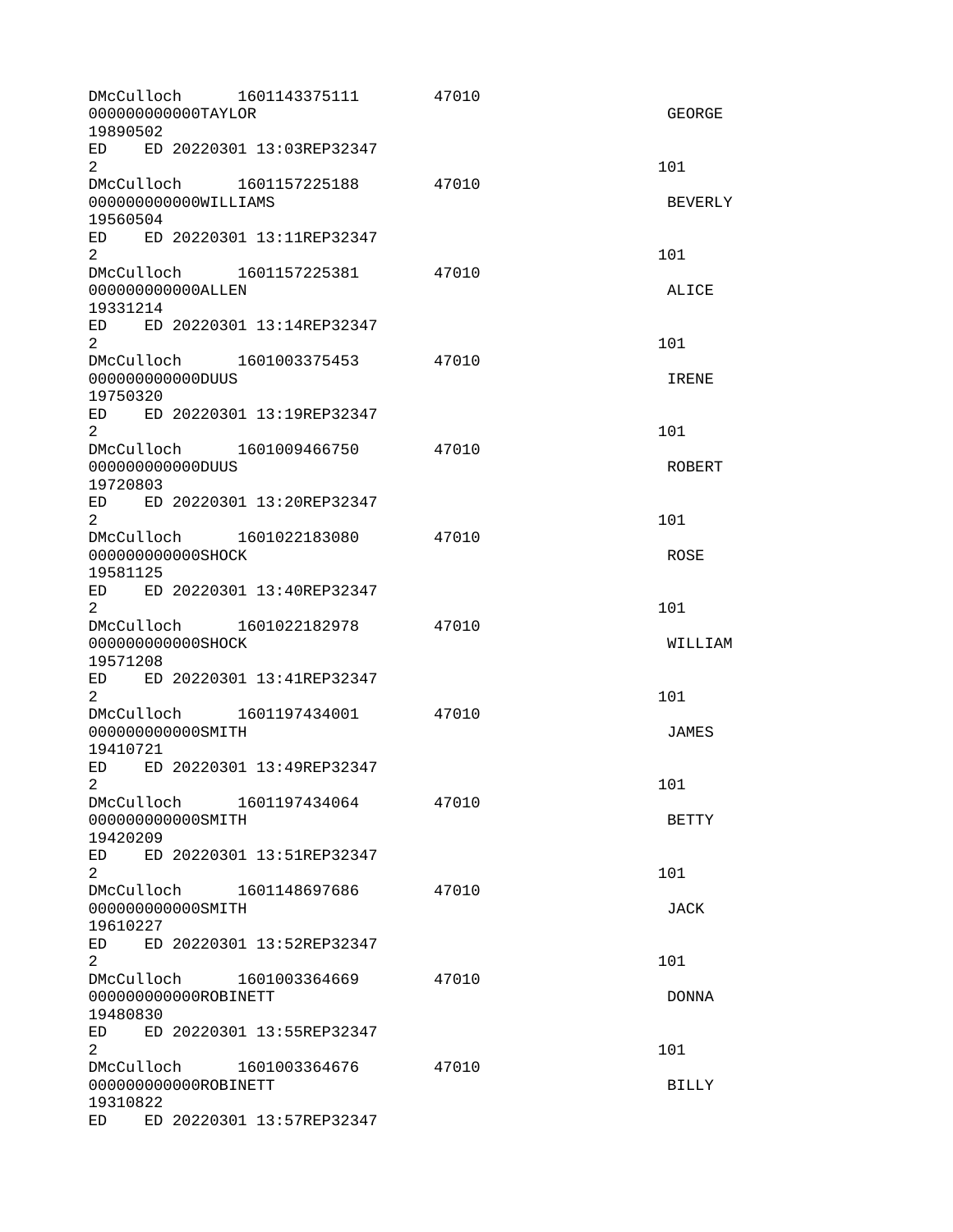| $\overline{c}$                                                                                                                                                                                                                                               |                                            |       | 101              |
|--------------------------------------------------------------------------------------------------------------------------------------------------------------------------------------------------------------------------------------------------------------|--------------------------------------------|-------|------------------|
| 000000000000JOLLIFF<br>19410717                                                                                                                                                                                                                              | DMcCulloch  1602180305177                  | 47010 | GERALD           |
|                                                                                                                                                                                                                                                              | ED ED 20220301 14:03REP32347               |       |                  |
| $\overline{2}$                                                                                                                                                                                                                                               | DMcCulloch 1601002304707                   | 47010 | 101              |
| 000000000000B0YKIN<br>19430311                                                                                                                                                                                                                               |                                            |       | ROBERT           |
| $2^{\circ}$                                                                                                                                                                                                                                                  | ED ED 20220301 14:05REP32347               |       | 101              |
| 000000000000MITCHELL<br>19440827                                                                                                                                                                                                                             |                                            | 47010 | <b>HARRY</b>     |
| $\overline{2}$                                                                                                                                                                                                                                               | ED ED 20220301 14:06REP32347               |       | 101              |
| 000000000000MITCHELL                                                                                                                                                                                                                                         | DMcCulloch  1601185194196  47010           |       | <b>SUE</b>       |
| 19500810<br>ED and the set of the set of the set of the set of the set of the set of the set of the set of the set of the set of the set of the set of the set of the set of the set of the set of the set of the set of the set of the se<br>$\overline{2}$ | ED 20220301 14:08REP32347                  |       | 101              |
| 00000000000RULE                                                                                                                                                                                                                                              | DMcCulloch 1601018180799                   | 47010 | <b>RUEDE</b>     |
| 19570702<br>2                                                                                                                                                                                                                                                | ED ED 20220301 14:15REP32347               |       | 101              |
| 000000000000MOLINA<br>19570221                                                                                                                                                                                                                               |                                            | 47010 | PHILLIP          |
| $\overline{2}$                                                                                                                                                                                                                                               | ED ED 20220301 14:28REP32347               |       | 101              |
| DMcCulloch<br>00000000000PYLE<br>19830102                                                                                                                                                                                                                    | 1601188555087                              | 47010 | CHRISTOPHER      |
| 2                                                                                                                                                                                                                                                            | ED ED 20220301 14:29REP32347               |       | 101              |
| 00000000000PYLE<br>19830707                                                                                                                                                                                                                                  | DMcCulloch 1601058778400                   | 47010 | <b>STEPHANIE</b> |
| $\overline{2}$                                                                                                                                                                                                                                               | ED ED 20220301 14:30REP32347               |       | 101              |
| DMcCulloch<br>000000000000WALKER<br>19850317                                                                                                                                                                                                                 | 1601215673503                              | 47010 | <b>ALEXI</b>     |
| ED<br>2                                                                                                                                                                                                                                                      | ED 20220301 14:37REP32347                  |       | 101              |
| DMcCulloch<br>00000000000FISHER<br>19510613<br>ED                                                                                                                                                                                                            | 1601017166388<br>ED 20220301 14:40REP32347 | 47010 | JUANITA          |
| $\overline{2}$<br>DMcCulloch                                                                                                                                                                                                                                 | 1601201516738                              | 47010 | 101              |
| 000000000000STEELHAMMER<br>19400119<br>ED                                                                                                                                                                                                                    | ED 20220301 14:44REP32347                  |       | MINERVA          |
| $\overline{2}$<br>DMcCulloch                                                                                                                                                                                                                                 | 1601013994159                              | 47010 | 101              |
| 000000000000STEELHAMMER<br>19380119                                                                                                                                                                                                                          |                                            |       | GILBERT          |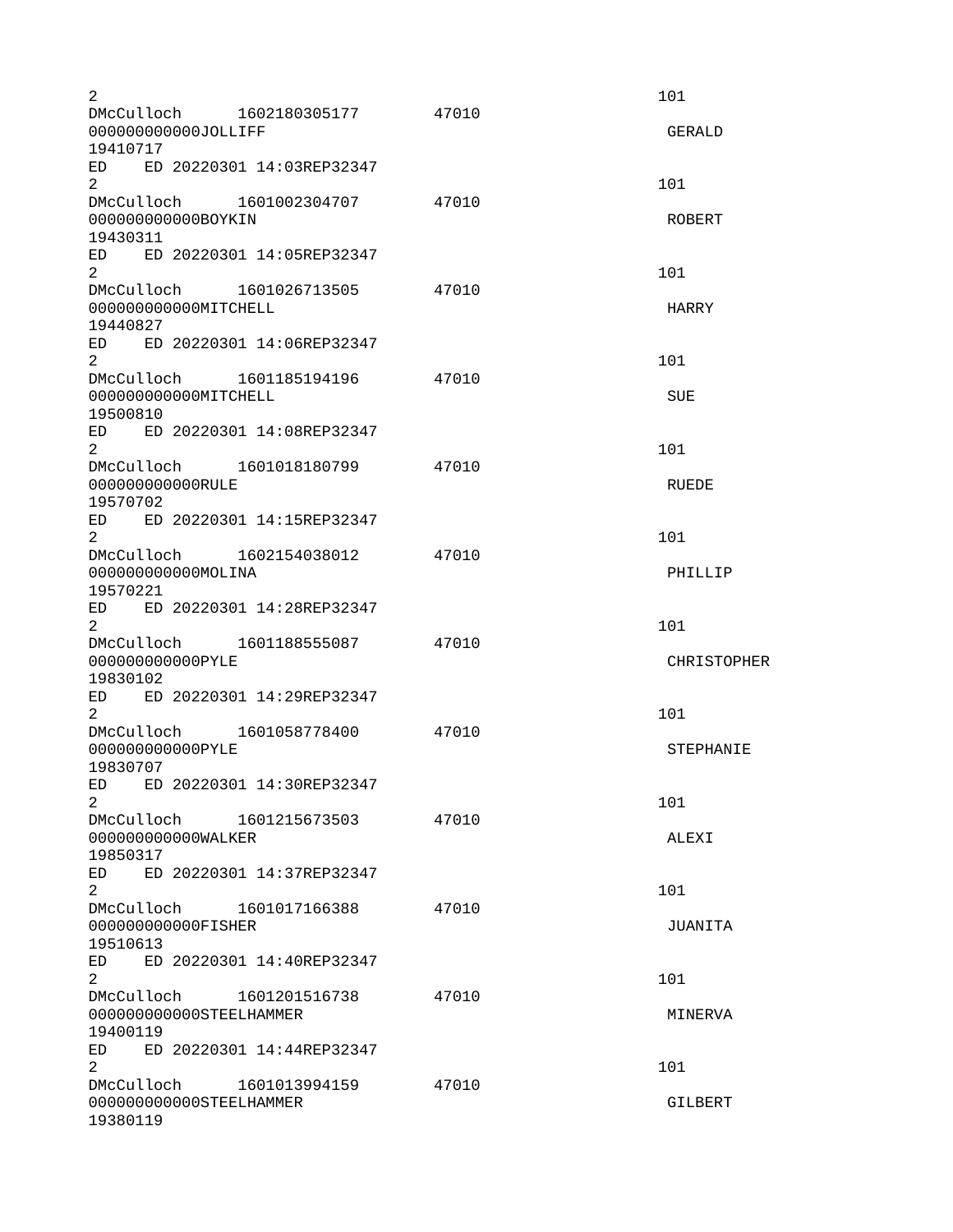| ED.<br>2                                      |                        | ED 20220301 14:45REP32347    |       | 101            |
|-----------------------------------------------|------------------------|------------------------------|-------|----------------|
|                                               | 000000000000PR0BST     | DMcCulloch 1601001874326     | 47010 | <b>TARA</b>    |
| 19840924                                      |                        | ED ED 20220301 15:06REP32347 |       |                |
| $\overline{2}$                                |                        | DMcCulloch 1601064960388     | 47010 | 101            |
| 19860325                                      | 000000000000BEHRENS    |                              |       | <b>PADEN</b>   |
| $\overline{2}$                                |                        | ED ED 20220301 15:30REP32347 |       | 101            |
| 19580924                                      | 000000000000JONES      | DMcCulloch 1601155339954     | 47010 | <b>RENA</b>    |
| ED<br>2                                       |                        | ED 20220301 15:33REP32347    |       | 101            |
| 19710730                                      | 000000000000DEB0RD     | DMcCulloch 1601078008216     | 47010 | <b>COLT</b>    |
| $\overline{2}$                                |                        | ED ED 20220301 15:35REP32347 |       | 101            |
| 19711108                                      | 000000000000DEB0RD     | DMcCulloch 1601082613034     | 47010 | MICHELLE       |
| $\overline{2}$                                |                        | ED ED 20220301 15:36REP32347 |       | 101            |
| 19511031                                      | 000000000000MILLER     | DMcCulloch 1601003391342     | 47010 | GLENN          |
| $\overline{2}$                                |                        | ED ED 20220301 15:38REP32347 |       | 101            |
| 00000000000PIMM                               |                        | DMcCulloch 1602125897860     | 47010 | <b>KENNETH</b> |
| 19521023<br>ED<br>$\overline{2}$              |                        | ED 20220301 15:53REP32347    |       | 101            |
| 00000000000PIMM                               |                        | DMcCulloch 1602128089745     | 47010 | <b>LESA</b>    |
| 19570912<br>ED<br>$\overline{2}$              |                        | ED 20220301 15:54REP32347    |       | 101            |
| DMcCulloch<br>19660608                        | 000000000000WIGGINTON  | 1601027919961                | 47010 | <b>KATHRYN</b> |
| ED<br>$\overline{2}$                          |                        | ED 20220301 16:22REP32347    |       | 101            |
| 19800510                                      | 000000000000EASTERWOOD | DMcCulloch 1601018988315     | 47010 | <b>BRANDI</b>  |
| $\overline{2}$                                |                        | ED ED 20220301 16:27REP32347 |       | 101            |
| DMcCulloch                                    | 000000000000EASTERWOOD | 1601018988327                | 47010 | MICHAEL        |
| 19790125<br>ED <sub>2</sub><br>$\overline{2}$ |                        | ED 20220301 16:29REP32347    |       | 101            |
|                                               | 000000000000MCBRIDE    | DMcCulloch 1601024133188     | 47010 | LARISSA        |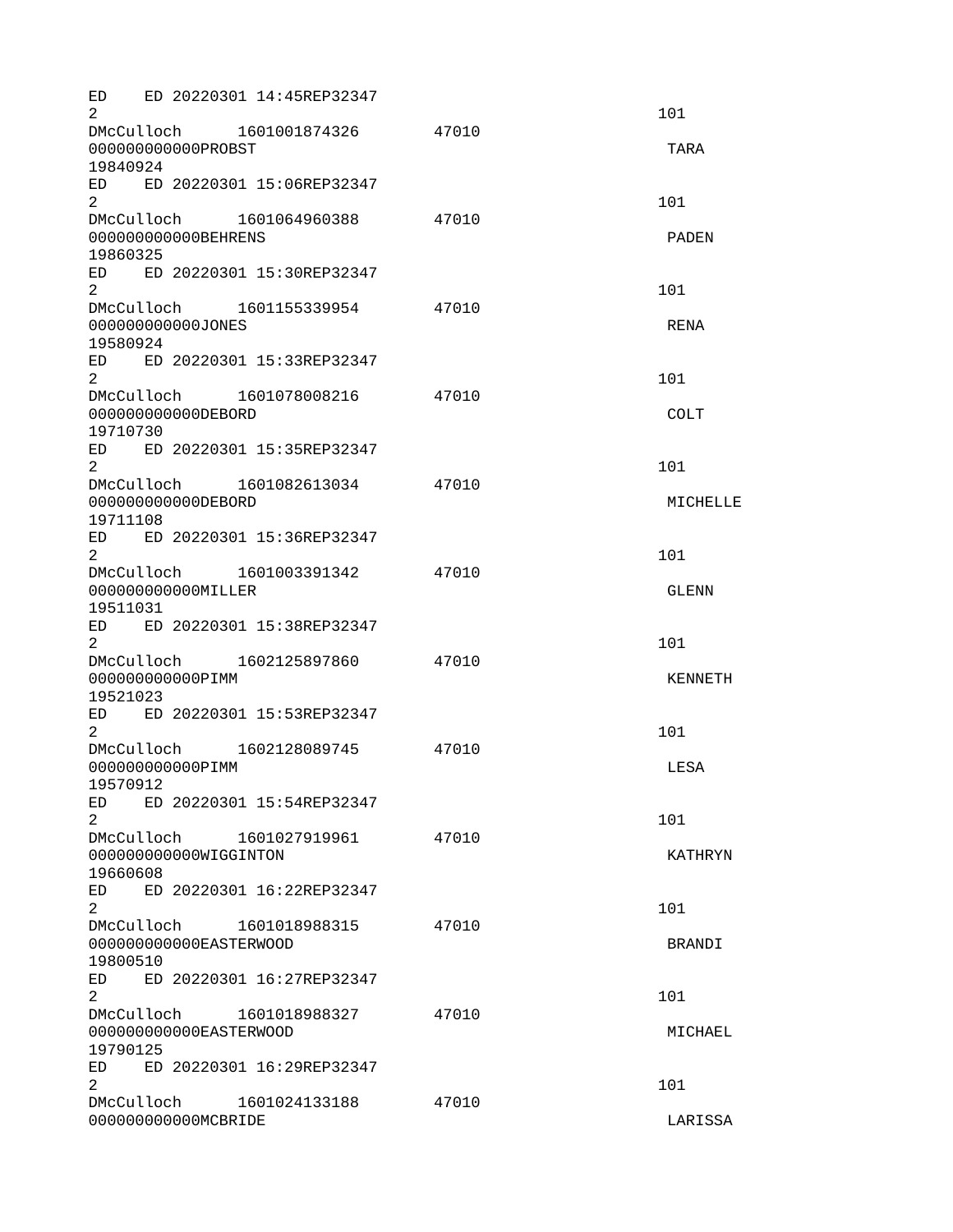| 19710308               |                              |       |                |
|------------------------|------------------------------|-------|----------------|
| ED.                    | ED 20220301 16:30REP32347    |       |                |
| 2                      |                              |       | 101            |
|                        | DMcCulloch 1602000241097     | 47010 |                |
| 00000000000FEKRI       |                              |       | <b>JEANNIE</b> |
| 19810622               |                              |       |                |
|                        | ED ED 20220301 16:30REP32347 |       |                |
| 2                      |                              |       | 101            |
| DMcCulloch             | 1601142580508                | 47010 |                |
| 000000000000MARTINEZ   |                              |       | <b>HECTOR</b>  |
| 19750626               |                              |       |                |
|                        | ED ED 20220301 16:35REP32347 |       |                |
| $\overline{2}$         |                              |       | 101            |
|                        | DMcCulloch 1601003366319     | 47010 |                |
| 000000000000FL0RES     |                              |       | <b>SAM</b>     |
| 19540818               |                              |       |                |
| ED.                    | ED 20220301 16:37REP32347    |       |                |
| 2                      |                              |       | 101            |
|                        | DMcCulloch 1601023321936     | 47010 |                |
| 00000000000FL0RES      |                              |       | <b>LYNN</b>    |
| 19541218               |                              |       |                |
|                        | ED ED 20220301 16:38REP32347 |       |                |
| $\overline{2}$         |                              |       | 101            |
|                        | DMcCulloch 1601003386069     | 47010 |                |
| 000000000000MCANALLY   |                              |       | RONALD         |
| 19570424               |                              |       |                |
|                        | ED ED 20220301 16:39REP32347 |       |                |
| $\overline{2}$         |                              |       | 101            |
|                        | DMcCulloch 1601003375392     | 47010 |                |
| 0000000000000RMAN      |                              |       | BARBARA        |
| 19440512               |                              |       |                |
|                        | ED ED 20220301 16:41REP32347 |       |                |
| $\overline{2}$         |                              |       | 101            |
|                        | DMcCulloch 1601003375407     | 47010 |                |
| 000000000000NORMAN     |                              |       | <b>TERRY</b>   |
| 19440305               |                              |       |                |
| ED                     | ED 20220301 16:42REP32347    |       |                |
| $\overline{2}$         |                              |       | 101            |
|                        | DMcCulloch 1601129741935     | 47010 |                |
| 000000000000HENNINGTON |                              |       | MICHAEL        |
| 19650915               |                              |       |                |
| ED                     | ED 20220301 16:43REP32347    |       |                |
| $\overline{2}$         |                              |       | 101            |
| DMcCulloch             | 1601008986806                | 47010 |                |
| 00000000000FAIRWEATHER |                              |       | RHONDA         |
| 19650819               |                              |       |                |
| ED                     | ED 20220301 16:44REP32347    |       |                |
| $\overline{2}$         |                              |       | 101            |
| DMcCulloch             | 1601157088302                | 47010 |                |
| 000000000000GALLAGHER  |                              |       | <b>JAMES</b>   |
| 19570112               |                              |       |                |
| ED.                    | ED 20220301 16:47REP32347    |       |                |
| $\overline{2}$         |                              |       | 101            |
| DMcCulloch             | 1601020107673                | 47010 |                |
| 000000000000C0UNTS     |                              |       | <b>CURTIS</b>  |
| 19671017               |                              |       |                |
| ED                     | ED 20220301 16:49REP32347    |       |                |
| $\overline{2}$         |                              |       | 101            |
| DMcCulloch             | 1601003378575                | 47010 |                |
|                        |                              |       |                |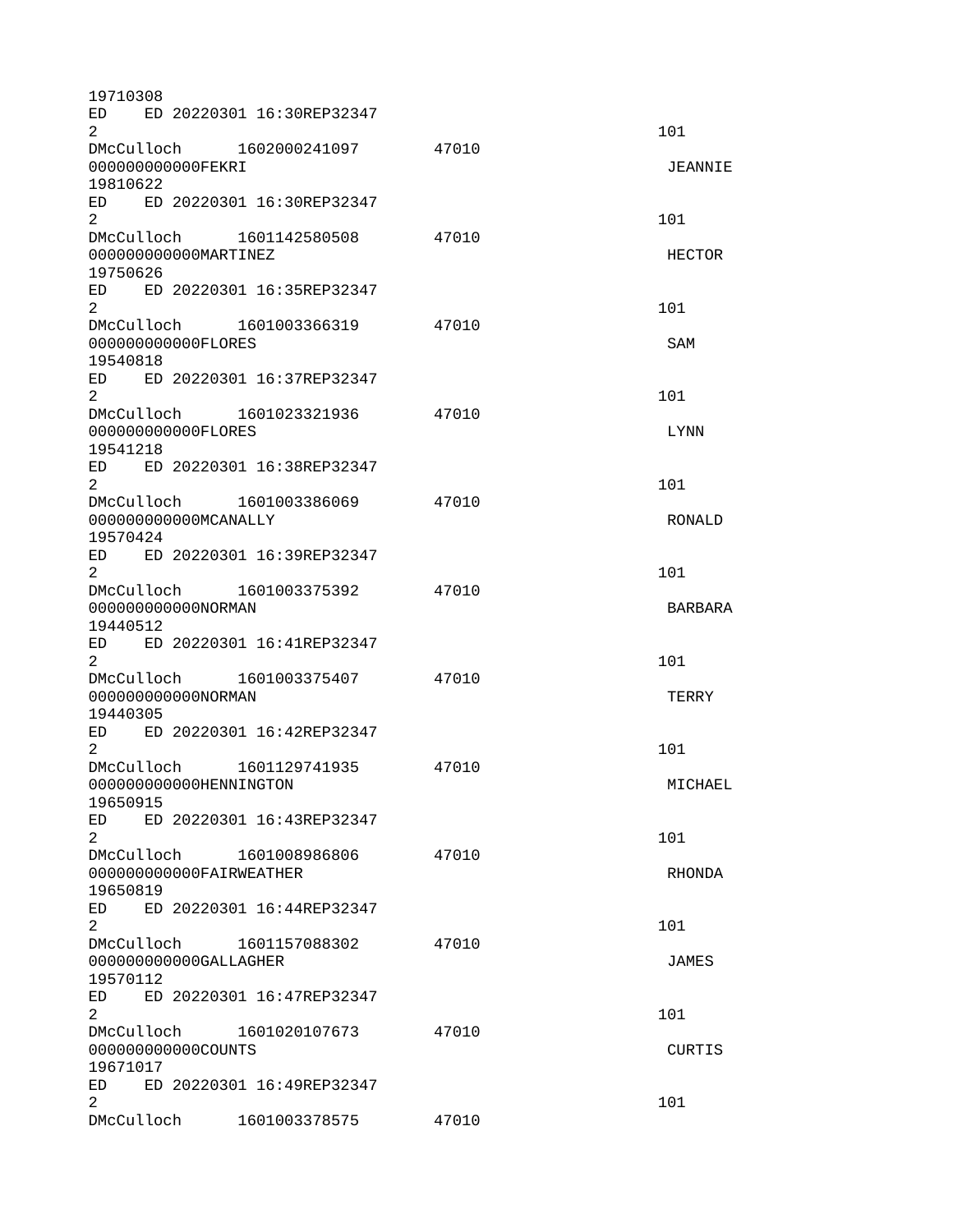| 000000000000HURD<br>19550923                                                                                                                                                                                                                                                  | <b>FRANCES</b> |
|-------------------------------------------------------------------------------------------------------------------------------------------------------------------------------------------------------------------------------------------------------------------------------|----------------|
| ED 20220301 17:04REP32347<br>ED and the set of the set of the set of the set of the set of the set of the set of the set of the set of the set of the set of the set of the set of the set of the set of the set of the set of the set of the set of the se<br>$\overline{2}$ | 101            |
| DMcCulloch 1601003385703 47010<br>000000000000MOORE<br>19690220                                                                                                                                                                                                               | <b>TRACIE</b>  |
| ED ED 20220301 17:10REP32347<br>2                                                                                                                                                                                                                                             | 101            |
| DMcCulloch 1602146294548<br>47010<br>000000000000GASSETT<br>19660407                                                                                                                                                                                                          | MANCEL         |
| ED ED 20220301 17:12REP32347<br>$\overline{2}$                                                                                                                                                                                                                                | 101            |
| DMcCulloch 1601030930248<br>47010<br>000000000000J0HNSON<br>19770119                                                                                                                                                                                                          | <b>BRANDI</b>  |
| ED ED 20220301 17:14REP32347<br>2                                                                                                                                                                                                                                             | 101            |
| DMcCulloch 1601003376364<br>47010<br>000000000000J0HNSON<br>19750915                                                                                                                                                                                                          | JUSTIN         |
| ED ED 20220301 17:15REP32347<br>$\overline{2}$                                                                                                                                                                                                                                | 101            |
| DMcCulloch 1601003366199<br>47010<br>000000000000SAYLES<br>19590910                                                                                                                                                                                                           | CARLTON        |
| ED ED 20220301 17:17REP32347<br>$\overline{2}$                                                                                                                                                                                                                                | 101            |
| 47010<br>000000000000RUTHERFORD<br>19521204                                                                                                                                                                                                                                   | J0             |
| ED ED 20220301 17:21REP32347<br>$\overline{2}$                                                                                                                                                                                                                                | 101            |
| DMcCulloch 1602125393692<br>47010<br>00000000000PARKS<br>19690926                                                                                                                                                                                                             | WINONA         |
| ED<br>ED 20220301 17:22REP32347<br>2                                                                                                                                                                                                                                          | 101            |
| DMcCulloch 1601199099735<br>47010<br>000000000000TRULL<br>19360322                                                                                                                                                                                                            | <b>NORMA</b>   |
| ED 20220301 17:23REP32347<br>ED and the set of the set of the set of the set of the set of the set of the set of the set of the set of the set of the set of the set of the set of the set of the set of the set of the set of the set of the set of the se<br>$\overline{2}$ | 101            |
| DMcCulloch<br>47010<br>1602000361001<br>000000000000BERNAL<br>19691203                                                                                                                                                                                                        | MARIA          |
| ED<br>ED 20220301 17:32REP32347<br>2                                                                                                                                                                                                                                          | 101            |
| DMcCulloch 1601003386961<br>47010<br>000000000000SOLIS<br>19701224                                                                                                                                                                                                            | <b>SANDRA</b>  |
| ED and the set of the set of the set of the set of the set of the set of the set of the set of the set of the set of the set of the set of the set of the set of the set of the set of the set of the set of the set of the se<br>ED 20220301 17:33REP32347<br>2              | 101            |
| DMcCulloch<br>47010<br>1601186238359<br>000000000000SOLIS<br>19650310                                                                                                                                                                                                         | EDWARD         |
| ED<br>ED 20220301 17:35REP32347<br>$\overline{2}$                                                                                                                                                                                                                             | 101            |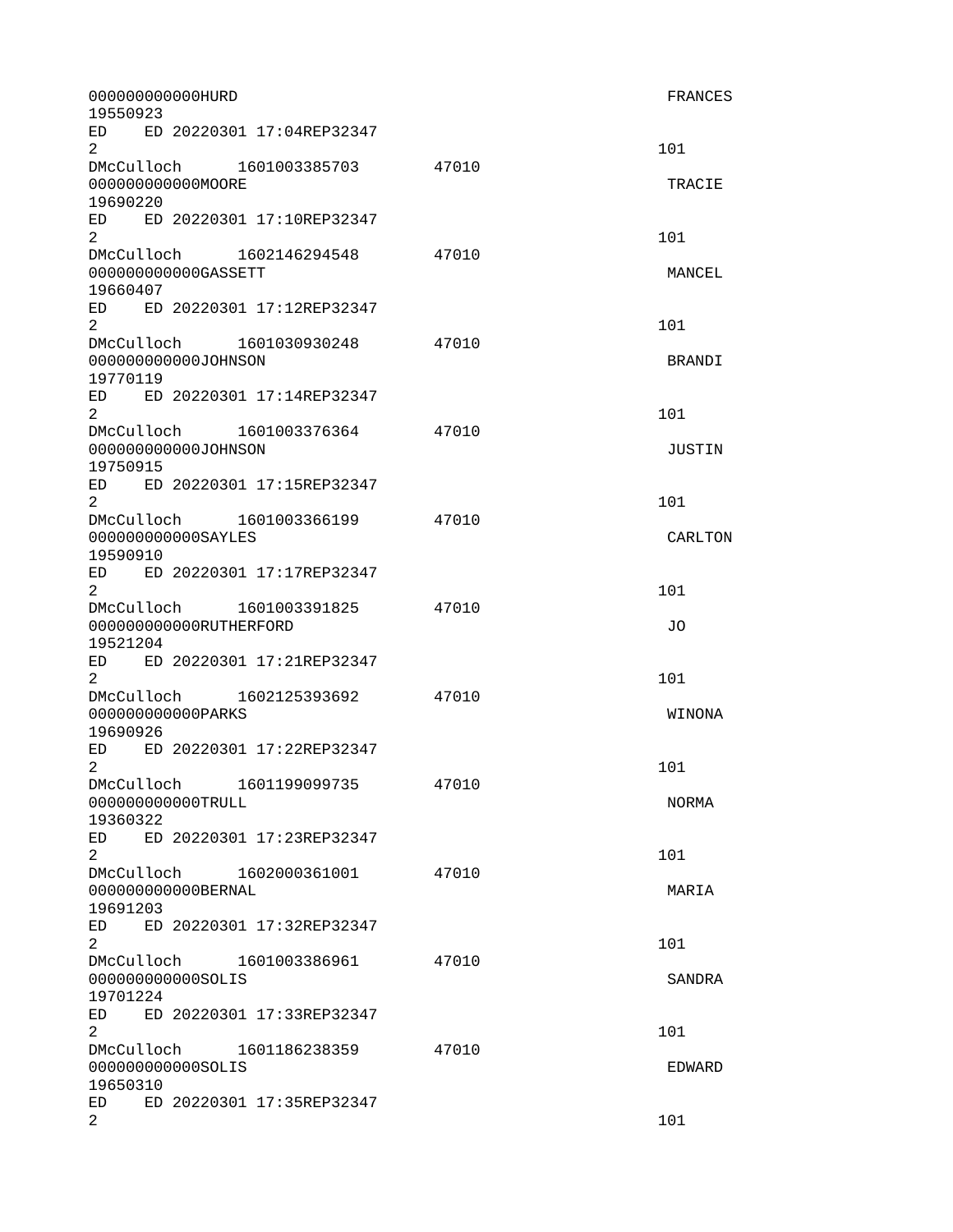| DMcCulloch<br>1601168687426<br>000000000000SWANEY<br>19590527                                                                                                                                                                                                                 | 47010 | KAREN         |
|-------------------------------------------------------------------------------------------------------------------------------------------------------------------------------------------------------------------------------------------------------------------------------|-------|---------------|
| ED ED 20220301 17:35REP32347<br>$\overline{2}$                                                                                                                                                                                                                                |       | 101           |
| DMcCulloch 1601003392663<br>000000000000VICKERS<br>19540618                                                                                                                                                                                                                   | 47010 | DEBBIE        |
| ED 20220301 17:37REP32347<br>ED and the set of the set of the set of the set of the set of the set of the set of the set of the set of the set of the set of the set of the set of the set of the set of the set of the set of the set of the set of the se<br>$\overline{2}$ |       | 101           |
| DMcCulloch 1601152311014<br>00000000000R0QUE<br>19900119                                                                                                                                                                                                                      | 47010 | NICHOLE       |
| ED ED 20220301 17:38REP32347<br>$2^{\circ}$                                                                                                                                                                                                                                   |       | 101           |
| DMcCulloch 1601010233587<br>00000000000CAPPS<br>19691218                                                                                                                                                                                                                      | 47010 | <b>RHONDA</b> |
| ED<br>ED 20220301 17:42REP32347<br>$\overline{2}$                                                                                                                                                                                                                             |       | 101           |
| DMcCulloch 1601006613364<br>000000000000CAPPS<br>19660227                                                                                                                                                                                                                     | 47010 | C             |
| ED ED 20220301 17:43REP32347<br>$\overline{2}$                                                                                                                                                                                                                                |       | 101           |
| DMcCulloch 1602164911427<br>00000000000DICUS<br>19780331                                                                                                                                                                                                                      | 47010 | GINA          |
| ED and the set of the set of the set of the set of the set of the set of the set of the set of the set of the set of the set of the set of the set of the set of the set of the set of the set of the set of the set of the se<br>ED 20220301 17:45REP32347<br>$\overline{2}$ |       | 101           |
| DMcCulloch 1602164911368<br>000000000000DICUS<br>19730404                                                                                                                                                                                                                     | 47010 | EARL          |
| ED.<br>ED 20220301 17:46REP32347<br>$\overline{2}$                                                                                                                                                                                                                            |       | 101           |
| DMcCulloch 1601198164059<br>000000000000MURRAY<br>19950303                                                                                                                                                                                                                    | 47010 | CASSIDY       |
| ED 20220301 17:55REP32347<br>ED<br>$2^{\circ}$                                                                                                                                                                                                                                |       | 101           |
| DMcCulloch<br>1601003364580<br>00000000000PR0BST<br>19590530                                                                                                                                                                                                                  | 47010 | <b>SHERRI</b> |
| ED<br>ED 20220301 18:00REP32347<br>2                                                                                                                                                                                                                                          |       | 101           |
| DMcCulloch 1601009072549<br>00000000000PITC0X<br>19791227                                                                                                                                                                                                                     | 47010 | <b>SHANE</b>  |
| ED ED 20220301 18:01REP32347<br>$\overline{2}$                                                                                                                                                                                                                                |       | 101           |
| DMcCulloch<br>1601023006623<br>000000000000BISHOP<br>19610726                                                                                                                                                                                                                 | 47010 | GARY          |
| ED 20220301 18:05REP32347<br>ED and the set of the set of the set of the set of the set of the set of the set of the set of the set of the set of the set of the set of the set of the set of the set of the set of the set of the set of the set of the se<br>2              |       | 101           |
| DMcCulloch 1601147243339<br>000000000000SMITH<br>19591030                                                                                                                                                                                                                     | 47010 | <b>STELLA</b> |
| ED and the set of the set of the set of the set of the set of the set of the set of the set of the set of the set of the set of the set of the set of the set of the set of the set of the set of the set of the set of the se<br>ED 20220301 18:11REP32347                   |       |               |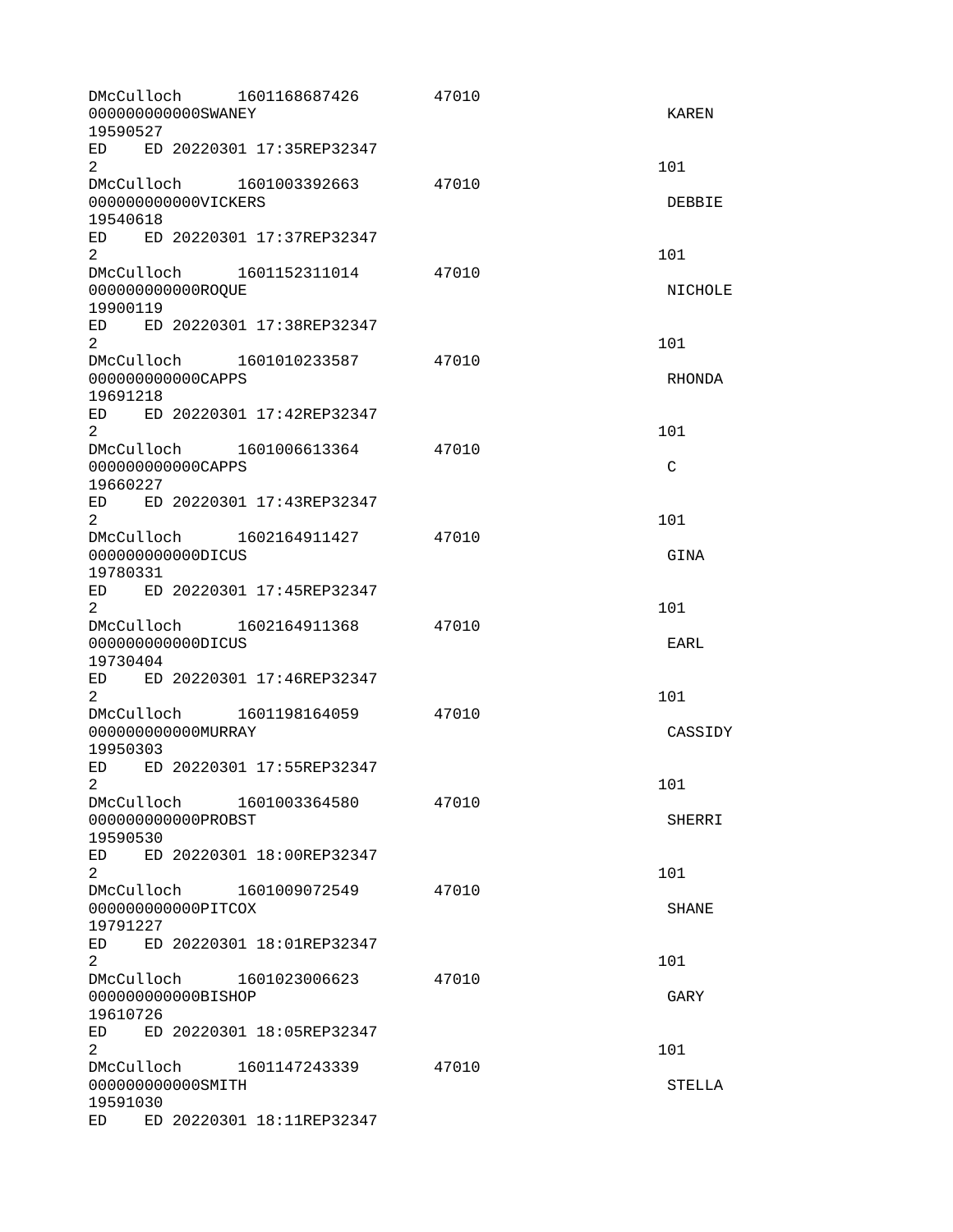| $\overline{c}$                                                                |       | 101              |
|-------------------------------------------------------------------------------|-------|------------------|
| DMcCulloch 1601030773656<br>000000000000PRIET0                                | 47010 | <b>RAMON</b>     |
| 19851120                                                                      |       |                  |
| ED ED 20220301 18:16REP32347<br>$\overline{2}$                                |       | 101              |
| DMcCulloch 1601021409898<br>000000000000WIESEN<br>19570713                    | 47010 | <b>STEPHANIE</b> |
| ED ED 20220301 18:17REP32347<br>$\overline{2}$                                |       | 101              |
| DMcCulloch 1601026730697<br>000000000000COLLIER                               | 47010 | <b>BLISS</b>     |
| 19620803<br>ED.<br>ED 20220301 18:18REP32347<br>2                             |       | 101              |
| DMcCulloch 1601003365271<br>000000000000WILLIAMS                              | 47010 | <b>PENNY</b>     |
| 19510102<br>ED.<br>ED 20220301 18:20REP32347                                  |       |                  |
| $\overline{2}$<br>DMcCulloch 1601172859171<br>00000000000ENGER                | 47010 | 101<br>WILLIAM   |
| 19820803<br>ED ED 20220301 18:24REP32347<br>$\overline{2}$                    |       | 101              |
| DMcCulloch 1601178565766<br>000000000000BERNAL<br>19930616                    | 47010 | <b>MARCO</b>     |
| ED ED 20220301 18:25REP32347<br>$\overline{2}$                                |       | 101              |
| DMcCulloch 1601087390513<br>000000000000BIBERDORF<br>19641119                 | 47010 | <b>SHERLYN</b>   |
| ED 20220301 18:34REP32347<br>ED<br>2                                          |       | 101              |
| DMcCulloch<br>1601020657387<br>00000000000KELTZ<br>19550429                   | 47010 | LATONNE          |
| ED ED 20220301 18:35REP32347<br>$\overline{c}$                                |       | 101              |
| DMcCulloch<br>1601031231639<br>000000000000W00DARD<br>19791009                | 47010 | <b>JUSTIN</b>    |
| ED<br>ED 20220301 18:52REP32347<br>$\overline{2}$                             |       | 101              |
| DMcCulloch 1601216220427<br>00000000000MORRIS<br>19961219                     | 47010 | JENNIFER         |
| ED ED 20220301 18:53REP32347<br>$\overline{2}$                                |       | 101              |
| DMcCulloch<br>1601003392671<br>000000000000VICKERS<br>19530121                | 47010 | LONNIE           |
| ED 20220301 18:54REP32347<br>ED<br>$\overline{2}$<br>DMcCulloch 1601129829698 | 47010 | 101              |
| 000000000000HURO<br>19430928                                                  |       | JOE              |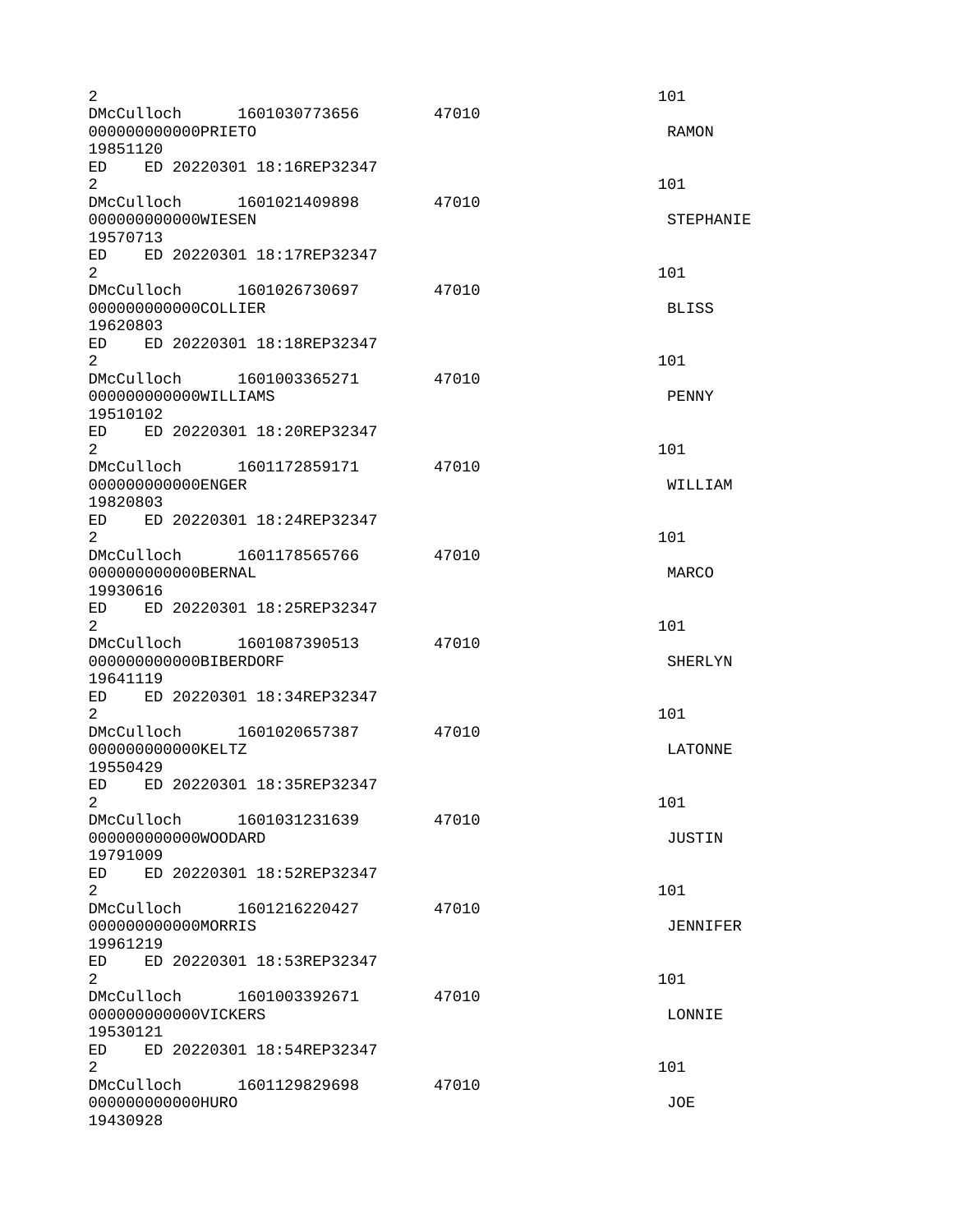ED ED 20220301 08:22REP9692 2 and  $\overline{201}$ DMcCulloch 1601003387897 47010 000000000000SIMMONS PATRICIA 19520813 ED ED 20220301 09:40REP9692  $2<sup>2</sup>$ DMcCulloch 1601003387907 47010 000000000000SIMMONS DENNIS 19490920 ED ED 20220301 09:41REP9692  $2<sup>2</sup>$ DMcCulloch 1601041181732 47010 000000000000GROVES ANTHONY 19460821 ED ED 20220301 09:44REP9692 2 and  $\overline{201}$ DMcCulloch 1601003381485 47010 000000000000LANGSETH KAREN 19660328 ED ED 20220301 10:08REP9692  $2<sup>2</sup>$ DMcCulloch 1601003381471 47010 000000000000LANGSETH CHARLES 19620515 ED ED 20220301 10:09REP9692 2 and  $\overline{201}$ DMcCulloch 1601003386612 47010 0000000000000PIERCE CHRISTOPHER CHRISTOPHER 19740628 ED ED 20220301 10:10REP9692 2 and  $\overline{201}$ DMcCulloch 1601003386421 47010 000000000000PIERCE ESMERALDA 19681114 ED ED 20220301 10:11REP9692  $2<sup>2</sup>$ DMcCulloch 1601019183647 47010 000000000000NORTON JACKI 19571007 ED ED 20220301 10:26REP9692  $2<sup>2</sup>$ DMcCulloch 1601020157227 47010 000000000000NORTON ERICH 19711220 ED ED 20220301 10:27REP9692 2 and  $\overline{201}$ DMcCulloch 1601003384469 47010 0000000000000BR0DBECK BARBARA 19390510 ED ED 20220301 10:56REP9692  $2<sup>2</sup>$ DMcCulloch 1601041521255 47010 000000000000PROBST DEBORAH 19590326 ED ED 20220301 10:57REP9692 2 and  $\overline{201}$ DMcCulloch 1601009193917 47010 000000000000RAYBION CAYCE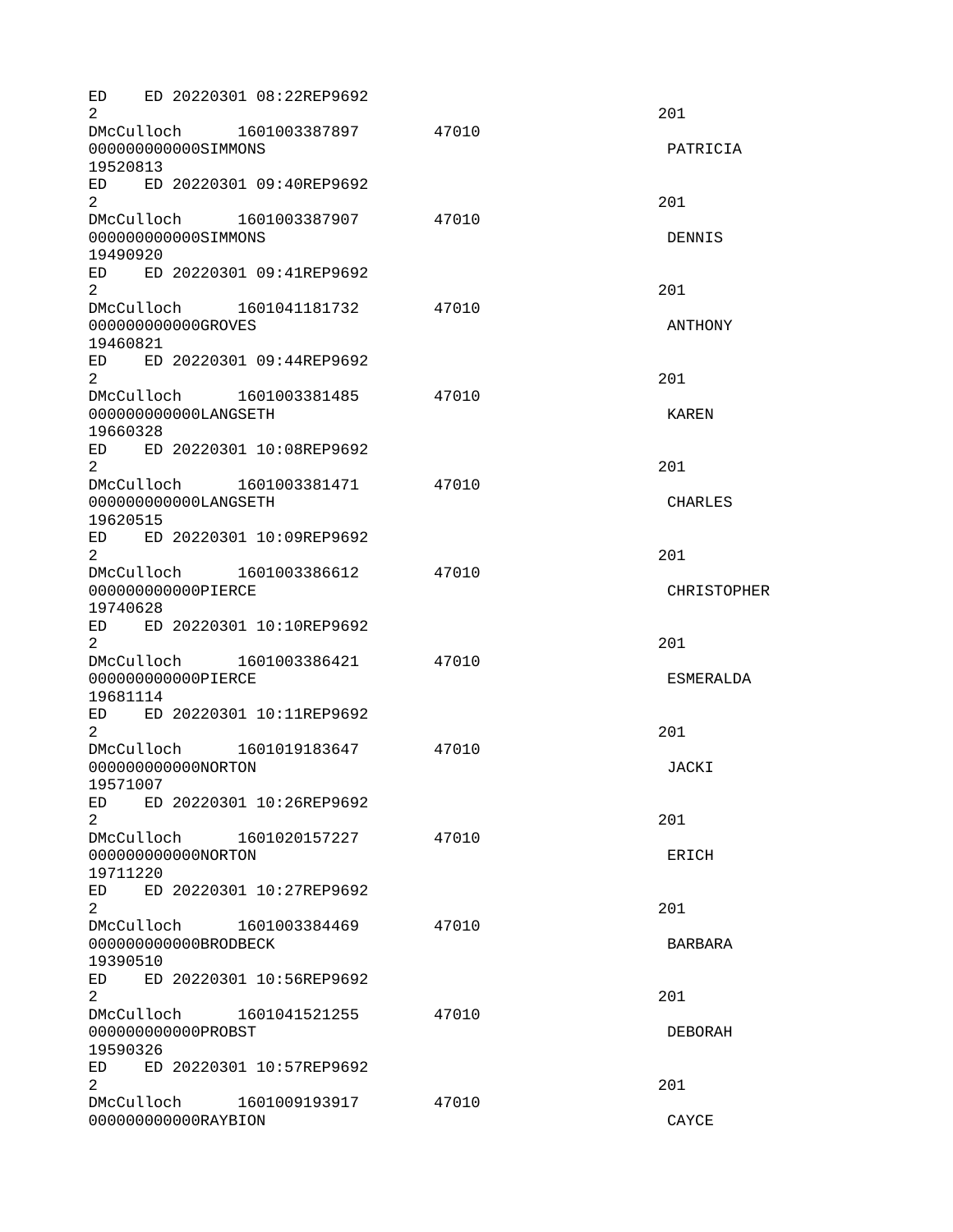| 19800327                                                     |                          |       |                |
|--------------------------------------------------------------|--------------------------|-------|----------------|
| ED.<br>$\overline{2}$                                        | ED 20220301 11:09REP9692 |       | 401            |
| DMcCulloch 1602153575876<br>000000000000RAYBION<br>20001222  |                          | 47010 | <b>KAYDE</b>   |
| ED ED 20220301 11:10REP9692<br>$\overline{2}$                |                          |       | 401            |
| DMcCulloch 1601026841834<br>000000000000RAYBION<br>19810709  |                          | 47010 | <b>BRENTT</b>  |
| ED ED 20220301 11:11REP9692<br>$\overline{2}$                |                          |       | 401            |
| DMcCulloch<br>00000000000KEITH<br>19631212                   | 1601023608411            | 47010 | TIMMY          |
| ED<br>2                                                      | ED 20220301 11:25REP9692 |       | 201            |
| DMcCulloch 1601061187048<br>00000000000LEE<br>19570930       |                          | 47010 | MICHAEL        |
| ED ED 20220301 11:36REP9692<br>$\overline{2}$                |                          |       | 201            |
| DMcCulloch 1601094769496<br>000000000000SCHAAKE<br>19540905  |                          | 47010 | <b>KENNETH</b> |
| ED ED 20220301 12:02REP9692<br>$\overline{2}$                |                          |       | 201            |
| DMcCulloch 1601033482944<br>000000000000L0VELESS<br>19810921 |                          | 47010 | JAMIE          |
| ED ED 20220301 12:18REP9692<br>$\overline{2}$                |                          |       | 201            |
| DMcCulloch<br>000000000000MINAUDO<br>19870602                | 1602187551183            | 47010 | LEGIZUREA      |
| ED<br>$\overline{2}$                                         | ED 20220301 12:28REP9692 |       | 201            |
| DMcCulloch<br>00000000000MERTZ<br>19640506                   | 1602188123328            | 47010 | ANGELA         |
| ED<br>$\overline{2}$                                         | ED 20220301 12:28REP9692 |       | 201            |
| DMcCulloch 1601014311475<br>000000000000H0GAN<br>19550301    |                          | 47010 | <b>GREGORY</b> |
| ED<br>$\overline{2}$                                         | ED 20220301 12:52REP9692 |       | 201            |
| DMcCulloch<br>000000000000HOGAN<br>19530404                  | 1601014311971            | 47010 | PATRICIA       |
| ED ED 20220301 12:53REP9692<br>$\overline{2}$                |                          |       | 201            |
| DMcCulloch 1601201342079<br>000000000000WAGNER<br>19700823   |                          | 47010 | <b>SEAN</b>    |
| ED ED 20220301 13:04REP9692<br>$\overline{2}$                |                          |       | 201            |
| DMcCulloch 1601003366433                                     |                          | 47010 |                |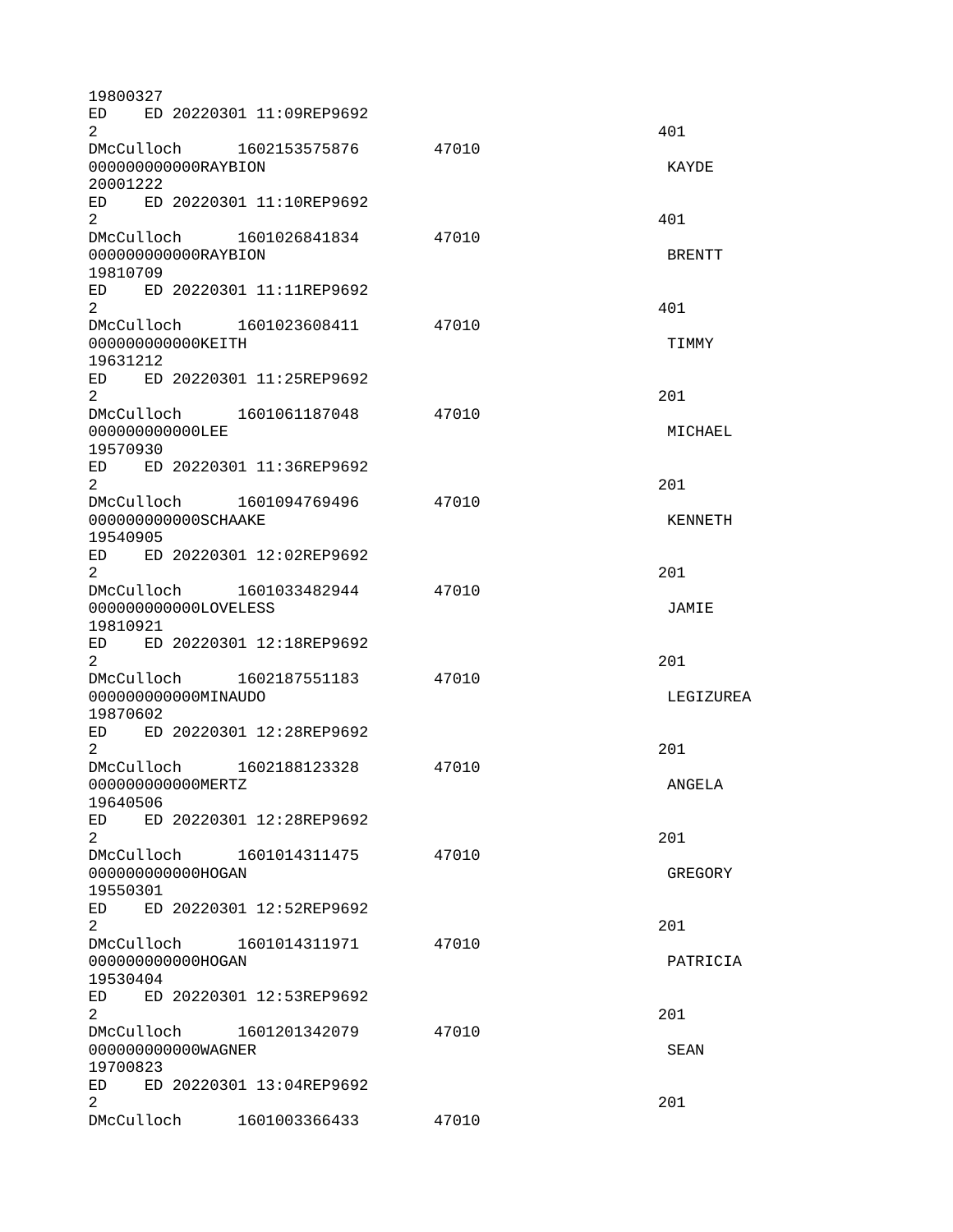| 000000000000WRIGHT<br>19590218                                              | <b>PAULA</b>   |
|-----------------------------------------------------------------------------|----------------|
| ED<br>ED 20220301 13:13REP9692<br>$\overline{2}$                            | 201            |
| DMcCulloch 1601003389156<br>47010<br>000000000000MORALES<br>19731106        | <b>BEATRIS</b> |
| ED ED 20220301 13:20REP9692<br>$\overline{2}$                               | 201            |
| DMcCulloch 1602167813045<br>47010<br>000000000000MORALES<br>20020722        | GONZALO        |
| ED ED 20220301 13:21REP9692<br>$\overline{2}$                               | 201            |
| DMcCulloch 1601192268573<br>47010<br>000000000000WILSON<br>19820207         | THOMAS         |
| ED<br>ED 20220301 13:23REP9692<br>$\overline{2}$                            | 201            |
| DMcCulloch 1602121756144<br>47010<br>000000000000WILSON<br>19850924         | CRYSTAL        |
| ED ED 20220301 13:25REP9692<br>$\overline{2}$                               | 201            |
| DMcCulloch 1601003381311<br>47010<br>000000000000BECKMEYER<br>19441209      | <b>FRANCES</b> |
| ED ED 20220301 13:26REP9692<br>$\overline{2}$                               | 201            |
| DMcCulloch 1602168799378<br>47010<br>000000000000C00K<br>19470628           | CHRISTINE      |
| ED ED 20220301 13:28REP9692<br>$\overline{2}$                               | 401            |
| DMcCulloch<br>1602158899793<br>47010<br>000000000000WHITTINGTON<br>19870331 | <b>JESSICA</b> |
| ED<br>ED 20220301 13:38REP9692<br>$\overline{2}$                            | 201            |
| DMcCulloch 1602172111035<br>47010<br>000000000000WHITTINGTON<br>19860823    | <b>BRANDON</b> |
| ED<br>ED 20220301 13:40REP9692<br>$\overline{2}$                            | 201            |
| DMcCulloch<br>47010<br>1601019031086<br>000000000000KELLY<br>19480216       | RONALD         |
| ED<br>ED 20220301 13:46REP9692<br>$\overline{2}$                            | 201            |
| DMcCulloch<br>1601003366065<br>47010<br>000000000000RUBIO<br>19571027       | <b>ORLANDO</b> |
| ED<br>ED 20220301 13:52REP9692<br>$\overline{2}$                            | 201            |
| DMcCulloch<br>1601003372802<br>47010<br>000000000000NANDIN<br>19731003      | <b>ELAINE</b>  |
| ED<br>ED 20220301 14:02REP9692<br>$\overline{2}$                            | 201            |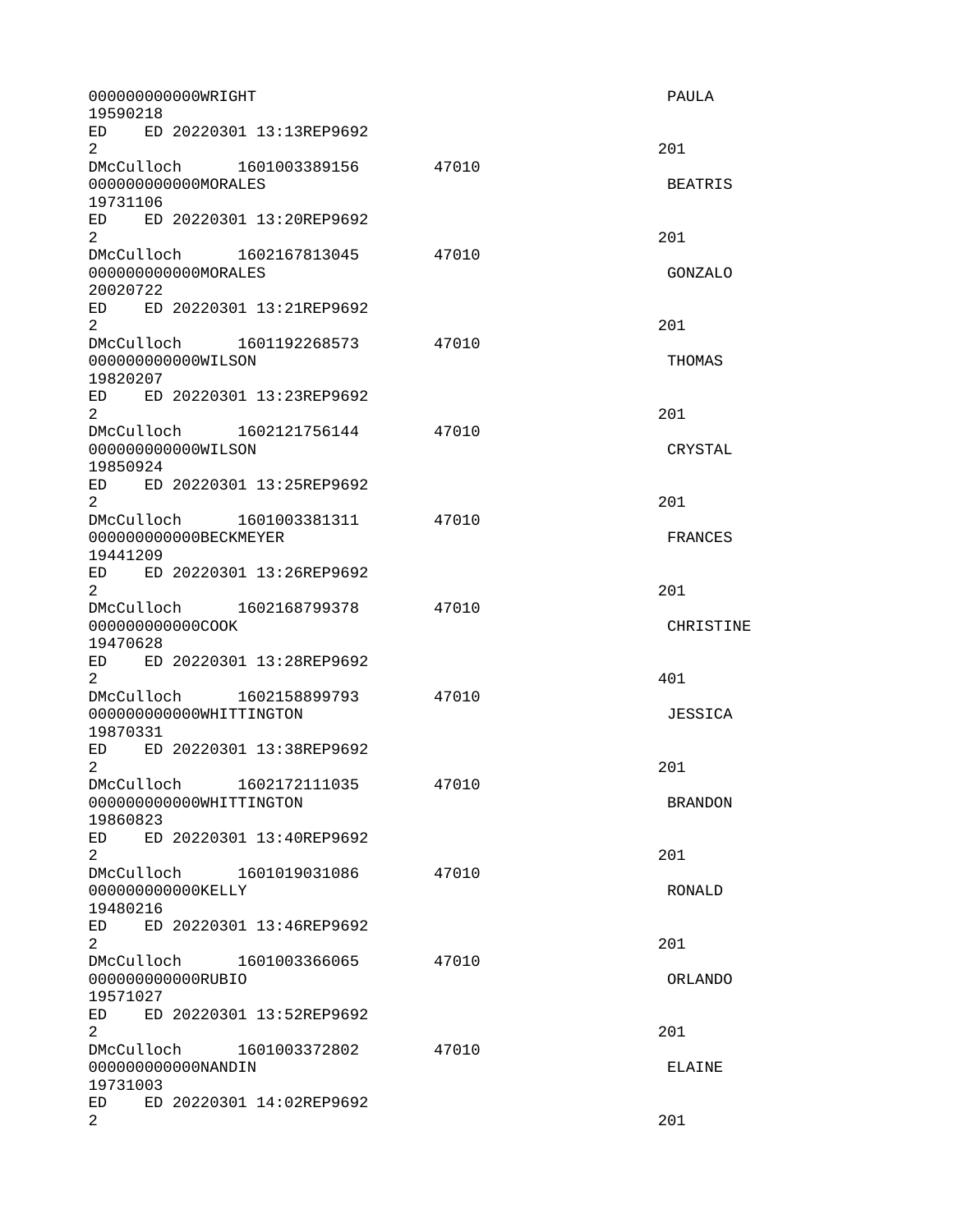| DMcCulloch<br>000000000000DOCKERY<br>19750821                                                                                                                                                                                                    | 1601003947877            | 47010 | CANDICE        |
|--------------------------------------------------------------------------------------------------------------------------------------------------------------------------------------------------------------------------------------------------|--------------------------|-------|----------------|
| ED ED 20220301 14:13REP9692<br>$\overline{2}$                                                                                                                                                                                                    |                          |       | 301            |
| DMcCulloch 1601003166882<br>00000000000LIRA<br>19581106                                                                                                                                                                                          |                          | 47010 | <b>THERESA</b> |
| ED ED 20220301 14:18REP9692<br>$\overline{2}$                                                                                                                                                                                                    |                          |       | 201            |
| DMcCulloch 1601174775530<br>000000000000URBAN<br>19680701                                                                                                                                                                                        |                          | 47010 | MISTY          |
| ED ED 20220301 14:20REP9692<br>$\overline{2}$                                                                                                                                                                                                    |                          |       | 201            |
| DMcCulloch 1601007068952<br>000000000000URBAN<br>19570430                                                                                                                                                                                        |                          | 47010 | <b>TONEY</b>   |
| ED<br>$\overline{2}$                                                                                                                                                                                                                             | ED 20220301 14:22REP9692 |       | 201            |
| DMcCulloch 1601003385454<br>000000000000G00DGION<br>19560716                                                                                                                                                                                     |                          | 47010 | <b>RANDY</b>   |
| ED ED 20220301 14:41REP9692<br>$\overline{2}$                                                                                                                                                                                                    |                          |       | 201            |
| DMcCulloch 1601155340376<br>000000000000CHAVANNE<br>19771124                                                                                                                                                                                     |                          | 47010 | ANDREA         |
| ED ED 20220301 14:53REP9692<br>$\overline{2}$                                                                                                                                                                                                    |                          |       | 201            |
| DMcCulloch 1601003393465<br>000000000000C00K<br>19781208                                                                                                                                                                                         |                          | 47010 | <b>JASON</b>   |
| ED.<br>2                                                                                                                                                                                                                                         | ED 20220301 14:54REP9692 |       | 201            |
| DMcCulloch 1602123581552<br>000000000000HUFFMAN<br>19760901                                                                                                                                                                                      |                          | 47010 | <b>COLBY</b>   |
| ED<br>$\mathcal{P}^-$                                                                                                                                                                                                                            | ED 20220301 15:01REP9692 |       | 201            |
| DMcCulloch<br>00000000000ESTES<br>19870814                                                                                                                                                                                                       | 1602163819631            | 47010 | <b>ELISHA</b>  |
| ED<br>2                                                                                                                                                                                                                                          | ED 20220301 15:12REP9692 |       | 201            |
| DMcCulloch 1601058460941<br>00000000000LAND<br>19630720                                                                                                                                                                                          |                          | 47010 | <b>SHERI</b>   |
| ED ED 20220301 15:20REP9692<br>$\overline{2}$                                                                                                                                                                                                    |                          |       | 201            |
| DMcCulloch<br>000000000000HAMM<br>19460628                                                                                                                                                                                                       | 1601003389564            | 47010 | <b>SANDRA</b>  |
| ED and the set of the set of the set of the set of the set of the set of the set of the set of the set of the set of the set of the set of the set of the set of the set of the set of the set of the set of the set of the se<br>$\overline{2}$ | ED 20220301 15:21REP9692 |       | 201            |
| DMcCulloch<br>000000000000LAND<br>19710325                                                                                                                                                                                                       | 1601167611523            | 47010 | <b>DUSTIN</b>  |
| ED and the set of the set of the set of the set of the set of the set of the set of the set of the set of the set of the set of the set of the set of the set of the set of the set of the set of the set of the set of the se                   | ED 20220301 15:22REP9692 |       |                |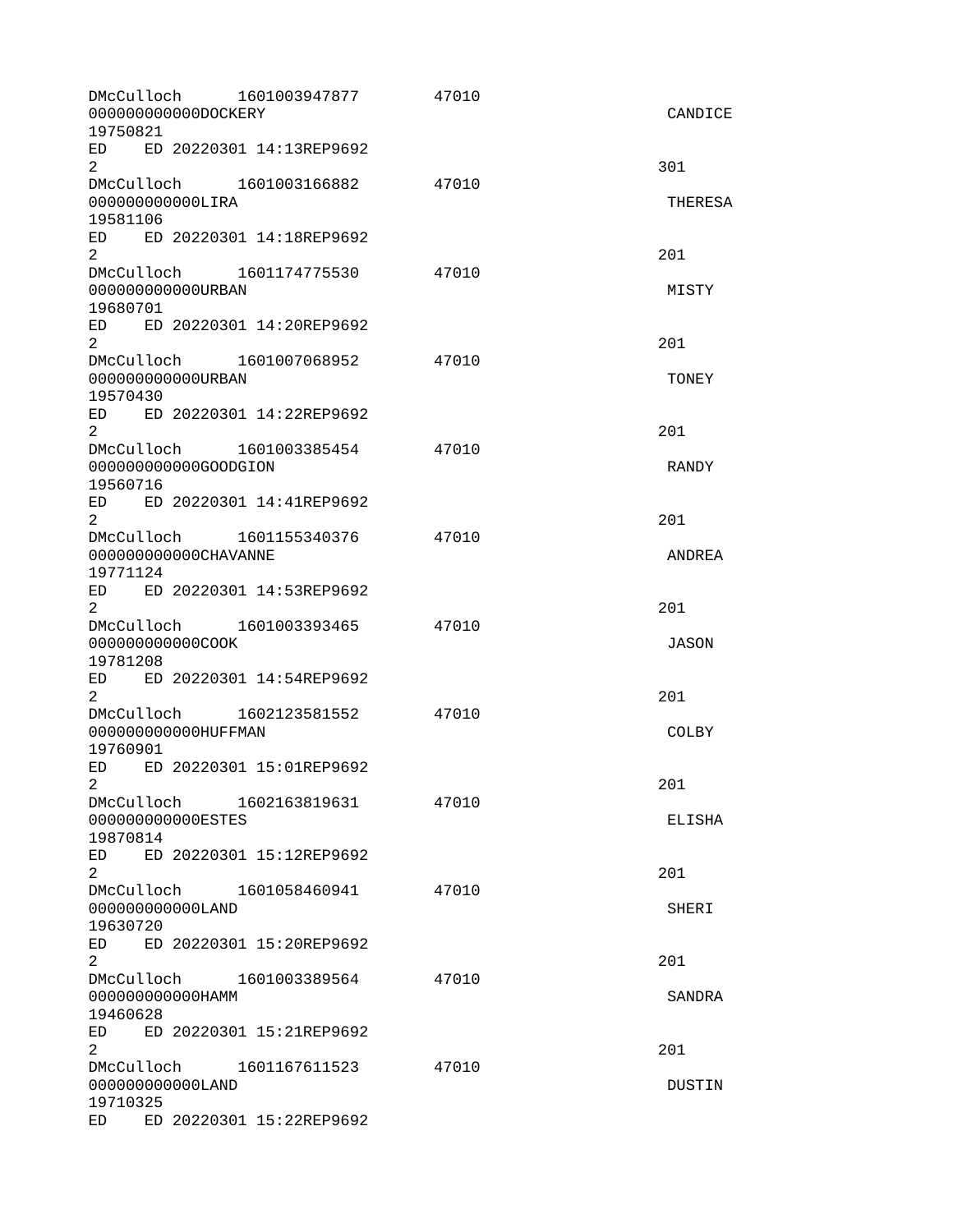| $\overline{2}$                                                                  |       | 201           |
|---------------------------------------------------------------------------------|-------|---------------|
| DMcCulloch 1602152017381<br>000000000000HARDY                                   | 47010 | <b>CASEY</b>  |
| 19721128                                                                        |       |               |
| ED ED 20220301 15:26REP9692<br>$\overline{2}$<br>DMcCulloch 1601041220744       | 47010 | 201           |
| 000000000000GROVES<br>19480114                                                  |       | JANIS         |
| ED ED 20220301 15:31REP9692<br>$\overline{2}$                                   |       | 201           |
| DMcCulloch 1601070925421<br>00000000000ESC0BAR<br>19611122                      | 47010 | JAVIER        |
| ED 20220301 15:34REP9692<br>ED.<br>2                                            |       | 201           |
| DMcCulloch 1601060637552<br>000000000000HERNANDEZ<br>19790529                   | 47010 | PAMELA        |
| ED.<br>ED 20220301 15:35REP9692<br>$\overline{2}$                               |       | 201           |
| DMcCulloch 1601046419626<br>000000000000GARZA<br>19641221                       | 47010 | <b>RAMON</b>  |
| ED ED 20220301 16:13REP9692<br>2                                                |       | 201           |
| DMcCulloch 1601003385719<br>000000000000HURO                                    | 47010 | JUANITA       |
| 19450713<br>ED ED 20220301 16:38REP9692<br>$\overline{2}$                       |       | 201           |
| DMcCulloch 1601211602436<br>000000000000CR0SS<br>19670617                       | 47010 | <b>JULIUS</b> |
| ED 20220301 16:44REP9692<br>ED<br>2                                             |       | 201           |
| DMcCulloch 1602155000404<br>00000000000MEZA<br>19690528                         | 47010 | CORIE         |
| ED ED 20220301 16:49REP9692<br>$\overline{2}$                                   |       | 201           |
| DMcCulloch 1602171603182<br>00000000000MEZA<br>19610624                         | 47010 | <b>JUAN</b>   |
| ED 20220301 16:51REP9692<br>ED<br>$\overline{2}$                                |       | 201           |
| DMcCulloch 1601003380882<br>00000000000TEAGUE<br>19511208                       | 47010 | PEGGY         |
| ED<br>ED 20220301 16:53REP9692<br>$\overline{2}$<br>DMcCulloch<br>1601183304338 | 47010 | 201           |
| 00000000000REYES<br>19650513<br>ED 20220301 16:55REP9692<br>ED.                 |       | JOE           |
| $\overline{2}$<br>DMcCulloch<br>1601177974412                                   | 47010 | 201           |
| 00000000000REYES<br>19930414                                                    |       | <b>THOMAS</b> |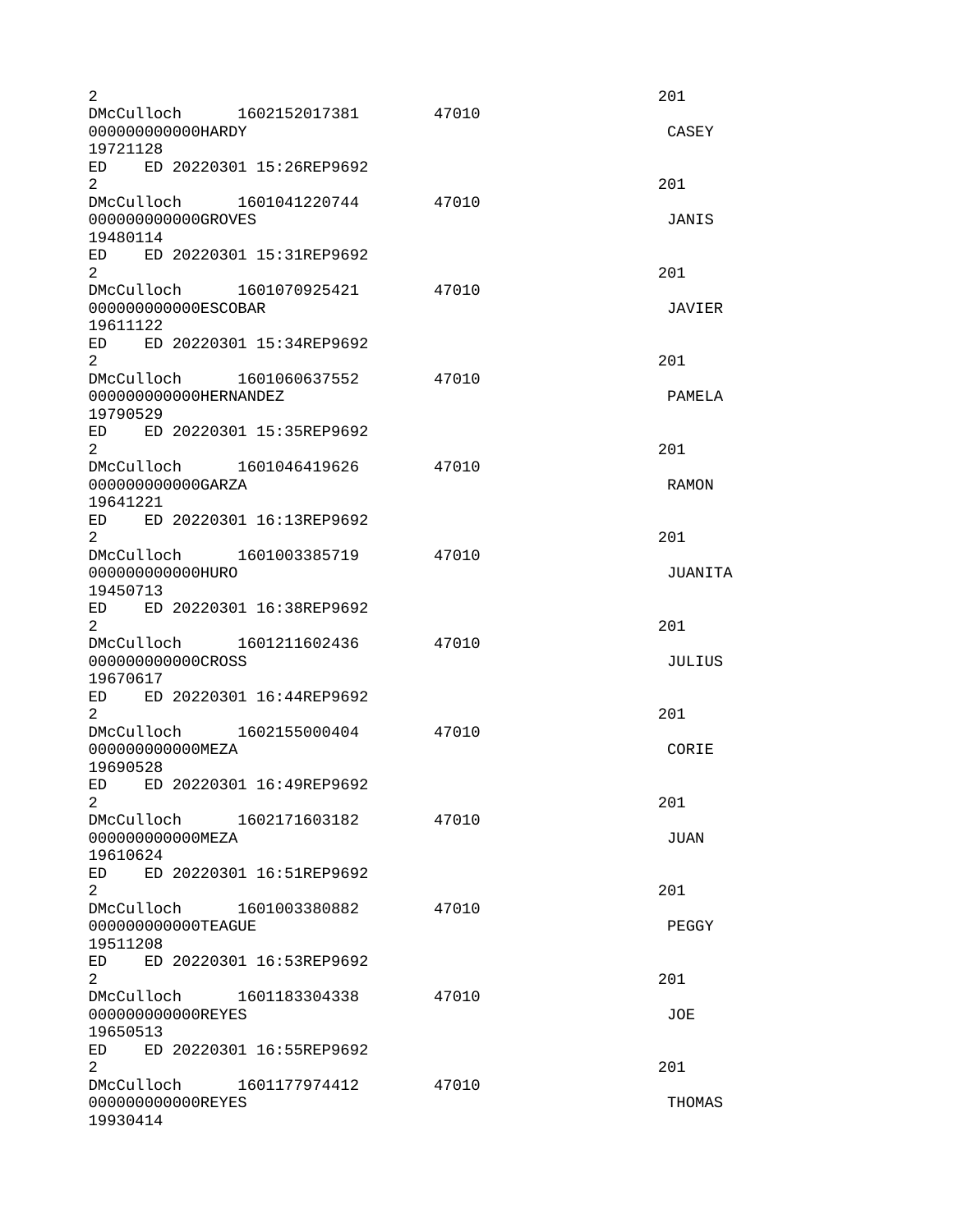| DMcCulloch 1601003371283<br>47010<br>00000000000FL0RES<br><b>JIMMY</b><br>19620615<br>ED and the set of the set of the set of the set of the set of the set of the set of the set of the set of the set of the set of the set of the set of the set of the set of the set of the set of the set of the set of the se<br>ED 20220301 17:14REP9692<br>$\overline{2}$<br>201<br>DMcCulloch<br>47010<br>1601003376624<br>00000000000FL0RES<br>CHRISTI<br>19651217<br>ED ED 20220301 17:15REP9692<br>$\overline{2}$<br>201<br>DMcCulloch<br>1601052727689<br>47010<br>000000000000FARMER<br><b>GEORGE</b><br>19500510<br>ED 20220301 17:17REP9692<br>ED<br>2<br>201<br>DMcCulloch 1601023080905<br>47010<br>00000000000LANGE<br>DEBBIE<br>19490912<br>ED ED 20220301 17:25REP9692<br>$\overline{2}$<br>201<br>DMcCulloch<br>1601023008243<br>47010<br>00000000000RYAN<br><b>NATHAN</b><br>19590727<br>ED 20220301 17:35REP9692<br>ED and the set of the set of the set of the set of the set of the set of the set of the set of the set of the set of the set of the set of the set of the set of the set of the set of the set of the set of the set of the se<br>$\overline{2}$<br>201<br>DMcCulloch 1601023023587<br>47010<br>00000000000BAUGH<br>MARIA<br>19561006<br>ED ED 20220301 17:36REP9692<br>$\overline{2}$<br>201<br>DMcCulloch 1601003378791<br>47010<br>000000000000LAFUENTE<br><b>PETE</b><br>19610311<br>ED 20220301 18:01REP9692<br>ED<br>$\overline{2}$<br>201<br>DMcCulloch<br>1601003385892<br>47010<br>000000000000LEDEZMA<br><b>ANNA</b><br>19470912<br>ED 20220301 18:03REP9692<br>ED.<br>$\overline{2}$<br>201<br>DMcCulloch<br>47010<br>1601003385939<br>000000000000LEDEZMA<br>YSABEL<br>19430916<br>ED<br>ED 20220301 18:04REP9692<br>2<br>201<br>DMcCulloch 1601014227058<br>47010<br>000000000000JONES<br>LASONJA<br>ED and the set of the set of the set of the set of the set of the set of the set of the set of the set of the set of the set of the set of the set of the set of the set of the set of the set of the set of the set of the se<br>ED 20220301 18:05REP9692<br>$\overline{2}$<br>201<br>DMcCulloch<br>47010<br>1601003385871<br>000000000000LEATHERWOOD<br>MARTIN<br>ED and the set of the set of the set of the set of the set of the set of the set of the set of the set of the set of the set of the set of the set of the set of the set of the set of the set of the set of the set of the se<br>ED 20220301 18:23REP9692<br>$\overline{2}$<br>201<br>DMcCulloch 1601020850408<br>47010<br>00000000000BEARD | ED.<br>$\overline{2}$ | ED 20220301 17:03REP9692 | 201          |
|-----------------------------------------------------------------------------------------------------------------------------------------------------------------------------------------------------------------------------------------------------------------------------------------------------------------------------------------------------------------------------------------------------------------------------------------------------------------------------------------------------------------------------------------------------------------------------------------------------------------------------------------------------------------------------------------------------------------------------------------------------------------------------------------------------------------------------------------------------------------------------------------------------------------------------------------------------------------------------------------------------------------------------------------------------------------------------------------------------------------------------------------------------------------------------------------------------------------------------------------------------------------------------------------------------------------------------------------------------------------------------------------------------------------------------------------------------------------------------------------------------------------------------------------------------------------------------------------------------------------------------------------------------------------------------------------------------------------------------------------------------------------------------------------------------------------------------------------------------------------------------------------------------------------------------------------------------------------------------------------------------------------------------------------------------------------------------------------------------------------------------------------------------------------------------------------------------------------------------------------------------------------------------------------------------------------------------------------------------------------------------------------------------------------------------------------------------------------------------------------------------------------------------------------------------------------|-----------------------|--------------------------|--------------|
|                                                                                                                                                                                                                                                                                                                                                                                                                                                                                                                                                                                                                                                                                                                                                                                                                                                                                                                                                                                                                                                                                                                                                                                                                                                                                                                                                                                                                                                                                                                                                                                                                                                                                                                                                                                                                                                                                                                                                                                                                                                                                                                                                                                                                                                                                                                                                                                                                                                                                                                                                                 |                       |                          |              |
|                                                                                                                                                                                                                                                                                                                                                                                                                                                                                                                                                                                                                                                                                                                                                                                                                                                                                                                                                                                                                                                                                                                                                                                                                                                                                                                                                                                                                                                                                                                                                                                                                                                                                                                                                                                                                                                                                                                                                                                                                                                                                                                                                                                                                                                                                                                                                                                                                                                                                                                                                                 |                       |                          |              |
|                                                                                                                                                                                                                                                                                                                                                                                                                                                                                                                                                                                                                                                                                                                                                                                                                                                                                                                                                                                                                                                                                                                                                                                                                                                                                                                                                                                                                                                                                                                                                                                                                                                                                                                                                                                                                                                                                                                                                                                                                                                                                                                                                                                                                                                                                                                                                                                                                                                                                                                                                                 |                       |                          |              |
|                                                                                                                                                                                                                                                                                                                                                                                                                                                                                                                                                                                                                                                                                                                                                                                                                                                                                                                                                                                                                                                                                                                                                                                                                                                                                                                                                                                                                                                                                                                                                                                                                                                                                                                                                                                                                                                                                                                                                                                                                                                                                                                                                                                                                                                                                                                                                                                                                                                                                                                                                                 |                       |                          |              |
|                                                                                                                                                                                                                                                                                                                                                                                                                                                                                                                                                                                                                                                                                                                                                                                                                                                                                                                                                                                                                                                                                                                                                                                                                                                                                                                                                                                                                                                                                                                                                                                                                                                                                                                                                                                                                                                                                                                                                                                                                                                                                                                                                                                                                                                                                                                                                                                                                                                                                                                                                                 |                       |                          |              |
|                                                                                                                                                                                                                                                                                                                                                                                                                                                                                                                                                                                                                                                                                                                                                                                                                                                                                                                                                                                                                                                                                                                                                                                                                                                                                                                                                                                                                                                                                                                                                                                                                                                                                                                                                                                                                                                                                                                                                                                                                                                                                                                                                                                                                                                                                                                                                                                                                                                                                                                                                                 |                       |                          |              |
|                                                                                                                                                                                                                                                                                                                                                                                                                                                                                                                                                                                                                                                                                                                                                                                                                                                                                                                                                                                                                                                                                                                                                                                                                                                                                                                                                                                                                                                                                                                                                                                                                                                                                                                                                                                                                                                                                                                                                                                                                                                                                                                                                                                                                                                                                                                                                                                                                                                                                                                                                                 |                       |                          |              |
|                                                                                                                                                                                                                                                                                                                                                                                                                                                                                                                                                                                                                                                                                                                                                                                                                                                                                                                                                                                                                                                                                                                                                                                                                                                                                                                                                                                                                                                                                                                                                                                                                                                                                                                                                                                                                                                                                                                                                                                                                                                                                                                                                                                                                                                                                                                                                                                                                                                                                                                                                                 |                       |                          |              |
|                                                                                                                                                                                                                                                                                                                                                                                                                                                                                                                                                                                                                                                                                                                                                                                                                                                                                                                                                                                                                                                                                                                                                                                                                                                                                                                                                                                                                                                                                                                                                                                                                                                                                                                                                                                                                                                                                                                                                                                                                                                                                                                                                                                                                                                                                                                                                                                                                                                                                                                                                                 |                       |                          |              |
|                                                                                                                                                                                                                                                                                                                                                                                                                                                                                                                                                                                                                                                                                                                                                                                                                                                                                                                                                                                                                                                                                                                                                                                                                                                                                                                                                                                                                                                                                                                                                                                                                                                                                                                                                                                                                                                                                                                                                                                                                                                                                                                                                                                                                                                                                                                                                                                                                                                                                                                                                                 |                       |                          |              |
|                                                                                                                                                                                                                                                                                                                                                                                                                                                                                                                                                                                                                                                                                                                                                                                                                                                                                                                                                                                                                                                                                                                                                                                                                                                                                                                                                                                                                                                                                                                                                                                                                                                                                                                                                                                                                                                                                                                                                                                                                                                                                                                                                                                                                                                                                                                                                                                                                                                                                                                                                                 |                       |                          |              |
|                                                                                                                                                                                                                                                                                                                                                                                                                                                                                                                                                                                                                                                                                                                                                                                                                                                                                                                                                                                                                                                                                                                                                                                                                                                                                                                                                                                                                                                                                                                                                                                                                                                                                                                                                                                                                                                                                                                                                                                                                                                                                                                                                                                                                                                                                                                                                                                                                                                                                                                                                                 |                       |                          |              |
|                                                                                                                                                                                                                                                                                                                                                                                                                                                                                                                                                                                                                                                                                                                                                                                                                                                                                                                                                                                                                                                                                                                                                                                                                                                                                                                                                                                                                                                                                                                                                                                                                                                                                                                                                                                                                                                                                                                                                                                                                                                                                                                                                                                                                                                                                                                                                                                                                                                                                                                                                                 |                       |                          |              |
|                                                                                                                                                                                                                                                                                                                                                                                                                                                                                                                                                                                                                                                                                                                                                                                                                                                                                                                                                                                                                                                                                                                                                                                                                                                                                                                                                                                                                                                                                                                                                                                                                                                                                                                                                                                                                                                                                                                                                                                                                                                                                                                                                                                                                                                                                                                                                                                                                                                                                                                                                                 |                       |                          |              |
|                                                                                                                                                                                                                                                                                                                                                                                                                                                                                                                                                                                                                                                                                                                                                                                                                                                                                                                                                                                                                                                                                                                                                                                                                                                                                                                                                                                                                                                                                                                                                                                                                                                                                                                                                                                                                                                                                                                                                                                                                                                                                                                                                                                                                                                                                                                                                                                                                                                                                                                                                                 |                       |                          |              |
|                                                                                                                                                                                                                                                                                                                                                                                                                                                                                                                                                                                                                                                                                                                                                                                                                                                                                                                                                                                                                                                                                                                                                                                                                                                                                                                                                                                                                                                                                                                                                                                                                                                                                                                                                                                                                                                                                                                                                                                                                                                                                                                                                                                                                                                                                                                                                                                                                                                                                                                                                                 |                       |                          |              |
|                                                                                                                                                                                                                                                                                                                                                                                                                                                                                                                                                                                                                                                                                                                                                                                                                                                                                                                                                                                                                                                                                                                                                                                                                                                                                                                                                                                                                                                                                                                                                                                                                                                                                                                                                                                                                                                                                                                                                                                                                                                                                                                                                                                                                                                                                                                                                                                                                                                                                                                                                                 |                       |                          |              |
|                                                                                                                                                                                                                                                                                                                                                                                                                                                                                                                                                                                                                                                                                                                                                                                                                                                                                                                                                                                                                                                                                                                                                                                                                                                                                                                                                                                                                                                                                                                                                                                                                                                                                                                                                                                                                                                                                                                                                                                                                                                                                                                                                                                                                                                                                                                                                                                                                                                                                                                                                                 |                       |                          |              |
|                                                                                                                                                                                                                                                                                                                                                                                                                                                                                                                                                                                                                                                                                                                                                                                                                                                                                                                                                                                                                                                                                                                                                                                                                                                                                                                                                                                                                                                                                                                                                                                                                                                                                                                                                                                                                                                                                                                                                                                                                                                                                                                                                                                                                                                                                                                                                                                                                                                                                                                                                                 |                       |                          |              |
|                                                                                                                                                                                                                                                                                                                                                                                                                                                                                                                                                                                                                                                                                                                                                                                                                                                                                                                                                                                                                                                                                                                                                                                                                                                                                                                                                                                                                                                                                                                                                                                                                                                                                                                                                                                                                                                                                                                                                                                                                                                                                                                                                                                                                                                                                                                                                                                                                                                                                                                                                                 |                       |                          |              |
|                                                                                                                                                                                                                                                                                                                                                                                                                                                                                                                                                                                                                                                                                                                                                                                                                                                                                                                                                                                                                                                                                                                                                                                                                                                                                                                                                                                                                                                                                                                                                                                                                                                                                                                                                                                                                                                                                                                                                                                                                                                                                                                                                                                                                                                                                                                                                                                                                                                                                                                                                                 |                       |                          |              |
|                                                                                                                                                                                                                                                                                                                                                                                                                                                                                                                                                                                                                                                                                                                                                                                                                                                                                                                                                                                                                                                                                                                                                                                                                                                                                                                                                                                                                                                                                                                                                                                                                                                                                                                                                                                                                                                                                                                                                                                                                                                                                                                                                                                                                                                                                                                                                                                                                                                                                                                                                                 |                       |                          |              |
|                                                                                                                                                                                                                                                                                                                                                                                                                                                                                                                                                                                                                                                                                                                                                                                                                                                                                                                                                                                                                                                                                                                                                                                                                                                                                                                                                                                                                                                                                                                                                                                                                                                                                                                                                                                                                                                                                                                                                                                                                                                                                                                                                                                                                                                                                                                                                                                                                                                                                                                                                                 |                       |                          |              |
|                                                                                                                                                                                                                                                                                                                                                                                                                                                                                                                                                                                                                                                                                                                                                                                                                                                                                                                                                                                                                                                                                                                                                                                                                                                                                                                                                                                                                                                                                                                                                                                                                                                                                                                                                                                                                                                                                                                                                                                                                                                                                                                                                                                                                                                                                                                                                                                                                                                                                                                                                                 |                       |                          |              |
|                                                                                                                                                                                                                                                                                                                                                                                                                                                                                                                                                                                                                                                                                                                                                                                                                                                                                                                                                                                                                                                                                                                                                                                                                                                                                                                                                                                                                                                                                                                                                                                                                                                                                                                                                                                                                                                                                                                                                                                                                                                                                                                                                                                                                                                                                                                                                                                                                                                                                                                                                                 |                       |                          |              |
|                                                                                                                                                                                                                                                                                                                                                                                                                                                                                                                                                                                                                                                                                                                                                                                                                                                                                                                                                                                                                                                                                                                                                                                                                                                                                                                                                                                                                                                                                                                                                                                                                                                                                                                                                                                                                                                                                                                                                                                                                                                                                                                                                                                                                                                                                                                                                                                                                                                                                                                                                                 |                       |                          |              |
|                                                                                                                                                                                                                                                                                                                                                                                                                                                                                                                                                                                                                                                                                                                                                                                                                                                                                                                                                                                                                                                                                                                                                                                                                                                                                                                                                                                                                                                                                                                                                                                                                                                                                                                                                                                                                                                                                                                                                                                                                                                                                                                                                                                                                                                                                                                                                                                                                                                                                                                                                                 |                       |                          |              |
|                                                                                                                                                                                                                                                                                                                                                                                                                                                                                                                                                                                                                                                                                                                                                                                                                                                                                                                                                                                                                                                                                                                                                                                                                                                                                                                                                                                                                                                                                                                                                                                                                                                                                                                                                                                                                                                                                                                                                                                                                                                                                                                                                                                                                                                                                                                                                                                                                                                                                                                                                                 |                       |                          |              |
|                                                                                                                                                                                                                                                                                                                                                                                                                                                                                                                                                                                                                                                                                                                                                                                                                                                                                                                                                                                                                                                                                                                                                                                                                                                                                                                                                                                                                                                                                                                                                                                                                                                                                                                                                                                                                                                                                                                                                                                                                                                                                                                                                                                                                                                                                                                                                                                                                                                                                                                                                                 |                       |                          |              |
|                                                                                                                                                                                                                                                                                                                                                                                                                                                                                                                                                                                                                                                                                                                                                                                                                                                                                                                                                                                                                                                                                                                                                                                                                                                                                                                                                                                                                                                                                                                                                                                                                                                                                                                                                                                                                                                                                                                                                                                                                                                                                                                                                                                                                                                                                                                                                                                                                                                                                                                                                                 |                       |                          |              |
|                                                                                                                                                                                                                                                                                                                                                                                                                                                                                                                                                                                                                                                                                                                                                                                                                                                                                                                                                                                                                                                                                                                                                                                                                                                                                                                                                                                                                                                                                                                                                                                                                                                                                                                                                                                                                                                                                                                                                                                                                                                                                                                                                                                                                                                                                                                                                                                                                                                                                                                                                                 |                       |                          |              |
|                                                                                                                                                                                                                                                                                                                                                                                                                                                                                                                                                                                                                                                                                                                                                                                                                                                                                                                                                                                                                                                                                                                                                                                                                                                                                                                                                                                                                                                                                                                                                                                                                                                                                                                                                                                                                                                                                                                                                                                                                                                                                                                                                                                                                                                                                                                                                                                                                                                                                                                                                                 |                       |                          |              |
|                                                                                                                                                                                                                                                                                                                                                                                                                                                                                                                                                                                                                                                                                                                                                                                                                                                                                                                                                                                                                                                                                                                                                                                                                                                                                                                                                                                                                                                                                                                                                                                                                                                                                                                                                                                                                                                                                                                                                                                                                                                                                                                                                                                                                                                                                                                                                                                                                                                                                                                                                                 |                       |                          |              |
|                                                                                                                                                                                                                                                                                                                                                                                                                                                                                                                                                                                                                                                                                                                                                                                                                                                                                                                                                                                                                                                                                                                                                                                                                                                                                                                                                                                                                                                                                                                                                                                                                                                                                                                                                                                                                                                                                                                                                                                                                                                                                                                                                                                                                                                                                                                                                                                                                                                                                                                                                                 |                       |                          |              |
|                                                                                                                                                                                                                                                                                                                                                                                                                                                                                                                                                                                                                                                                                                                                                                                                                                                                                                                                                                                                                                                                                                                                                                                                                                                                                                                                                                                                                                                                                                                                                                                                                                                                                                                                                                                                                                                                                                                                                                                                                                                                                                                                                                                                                                                                                                                                                                                                                                                                                                                                                                 |                       |                          |              |
|                                                                                                                                                                                                                                                                                                                                                                                                                                                                                                                                                                                                                                                                                                                                                                                                                                                                                                                                                                                                                                                                                                                                                                                                                                                                                                                                                                                                                                                                                                                                                                                                                                                                                                                                                                                                                                                                                                                                                                                                                                                                                                                                                                                                                                                                                                                                                                                                                                                                                                                                                                 | 19720411              |                          |              |
|                                                                                                                                                                                                                                                                                                                                                                                                                                                                                                                                                                                                                                                                                                                                                                                                                                                                                                                                                                                                                                                                                                                                                                                                                                                                                                                                                                                                                                                                                                                                                                                                                                                                                                                                                                                                                                                                                                                                                                                                                                                                                                                                                                                                                                                                                                                                                                                                                                                                                                                                                                 |                       |                          |              |
|                                                                                                                                                                                                                                                                                                                                                                                                                                                                                                                                                                                                                                                                                                                                                                                                                                                                                                                                                                                                                                                                                                                                                                                                                                                                                                                                                                                                                                                                                                                                                                                                                                                                                                                                                                                                                                                                                                                                                                                                                                                                                                                                                                                                                                                                                                                                                                                                                                                                                                                                                                 |                       |                          |              |
|                                                                                                                                                                                                                                                                                                                                                                                                                                                                                                                                                                                                                                                                                                                                                                                                                                                                                                                                                                                                                                                                                                                                                                                                                                                                                                                                                                                                                                                                                                                                                                                                                                                                                                                                                                                                                                                                                                                                                                                                                                                                                                                                                                                                                                                                                                                                                                                                                                                                                                                                                                 |                       |                          |              |
|                                                                                                                                                                                                                                                                                                                                                                                                                                                                                                                                                                                                                                                                                                                                                                                                                                                                                                                                                                                                                                                                                                                                                                                                                                                                                                                                                                                                                                                                                                                                                                                                                                                                                                                                                                                                                                                                                                                                                                                                                                                                                                                                                                                                                                                                                                                                                                                                                                                                                                                                                                 | 19590126              |                          |              |
|                                                                                                                                                                                                                                                                                                                                                                                                                                                                                                                                                                                                                                                                                                                                                                                                                                                                                                                                                                                                                                                                                                                                                                                                                                                                                                                                                                                                                                                                                                                                                                                                                                                                                                                                                                                                                                                                                                                                                                                                                                                                                                                                                                                                                                                                                                                                                                                                                                                                                                                                                                 |                       |                          |              |
|                                                                                                                                                                                                                                                                                                                                                                                                                                                                                                                                                                                                                                                                                                                                                                                                                                                                                                                                                                                                                                                                                                                                                                                                                                                                                                                                                                                                                                                                                                                                                                                                                                                                                                                                                                                                                                                                                                                                                                                                                                                                                                                                                                                                                                                                                                                                                                                                                                                                                                                                                                 |                       |                          |              |
|                                                                                                                                                                                                                                                                                                                                                                                                                                                                                                                                                                                                                                                                                                                                                                                                                                                                                                                                                                                                                                                                                                                                                                                                                                                                                                                                                                                                                                                                                                                                                                                                                                                                                                                                                                                                                                                                                                                                                                                                                                                                                                                                                                                                                                                                                                                                                                                                                                                                                                                                                                 |                       |                          | <b>TRACY</b> |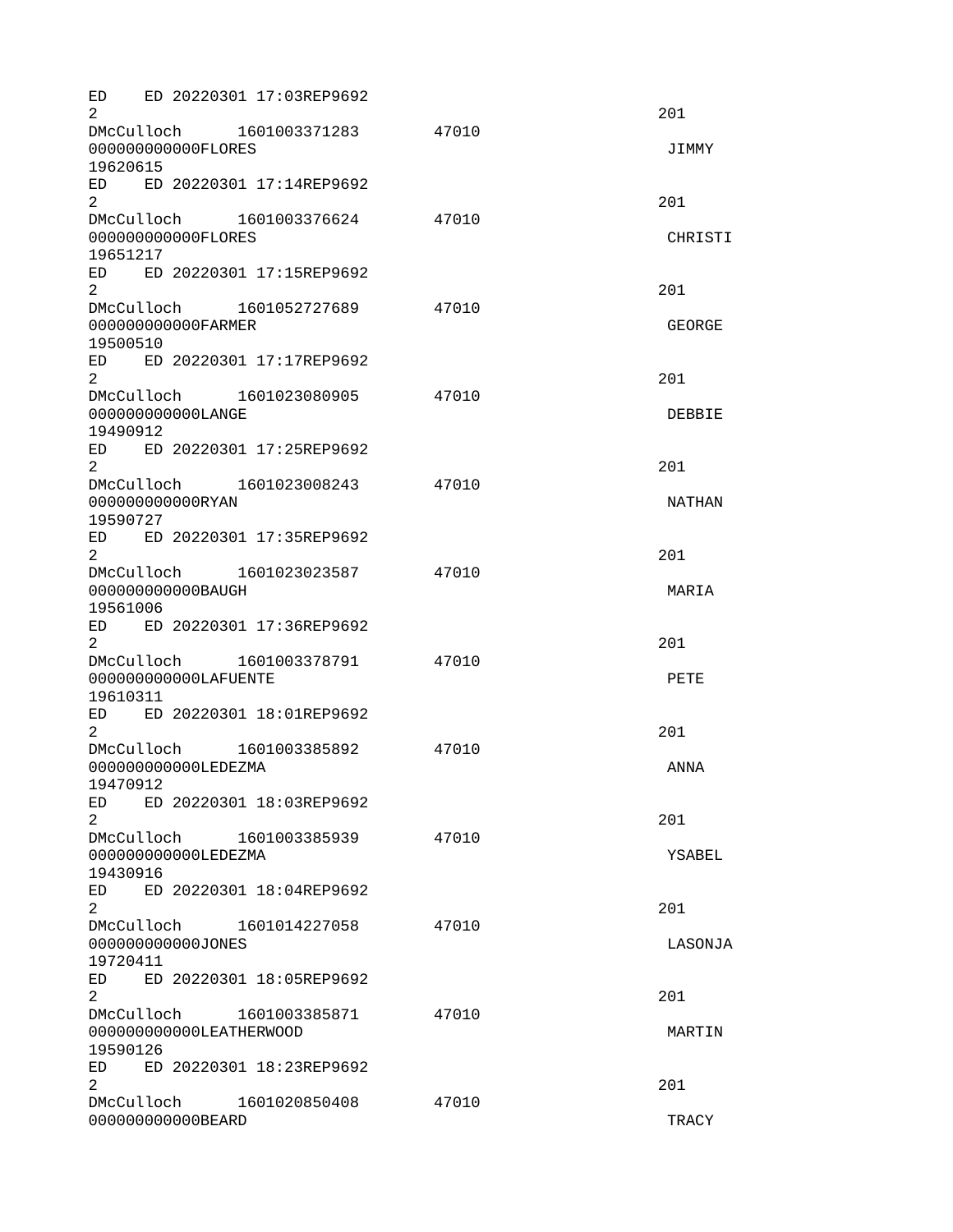| 19640110                                                                                                                                                                                                                       |                          |       |               |
|--------------------------------------------------------------------------------------------------------------------------------------------------------------------------------------------------------------------------------|--------------------------|-------|---------------|
| ED.<br>2                                                                                                                                                                                                                       | ED 20220301 07:25REP9692 |       | 401           |
| DMcCulloch 1601003387625                                                                                                                                                                                                       |                          | 47010 |               |
| 00000000000HAIL                                                                                                                                                                                                                |                          |       | MELISSA       |
| 19740528                                                                                                                                                                                                                       |                          |       |               |
| ED ED 20220301 07:27REP9692                                                                                                                                                                                                    |                          |       |               |
| $\overline{2}$<br>DMcCulloch                                                                                                                                                                                                   |                          | 47010 | 401           |
| 000000000000CARROLL                                                                                                                                                                                                            | 1602158899202            |       | TERRI         |
| 19560718                                                                                                                                                                                                                       |                          |       |               |
| ED ED 20220301 08:10REP9692                                                                                                                                                                                                    |                          |       |               |
| $\overline{2}$                                                                                                                                                                                                                 |                          |       | 401           |
| DMcCulloch 1601003379345                                                                                                                                                                                                       |                          | 47010 |               |
| 000000000000PITC0X                                                                                                                                                                                                             |                          |       | <b>DORMAN</b> |
| 19580630                                                                                                                                                                                                                       |                          |       |               |
| ED.<br>2                                                                                                                                                                                                                       | ED 20220301 08:31REP9692 |       | 401           |
| DMcCulloch 1601132936852                                                                                                                                                                                                       |                          | 47010 |               |
| 00000000000BETTS                                                                                                                                                                                                               |                          |       | <b>ROBERT</b> |
| 19711228                                                                                                                                                                                                                       |                          |       |               |
| ED ED 20220301 08:34REP9692                                                                                                                                                                                                    |                          |       |               |
| $2^{\circ}$                                                                                                                                                                                                                    |                          |       | 401           |
| DMcCulloch 1601007494486                                                                                                                                                                                                       |                          | 47010 |               |
| 00000000000HAIL<br>19691206                                                                                                                                                                                                    |                          |       | <b>TOMMY</b>  |
| ED ED 20220301 08:41REP9692                                                                                                                                                                                                    |                          |       |               |
| $\overline{2}$                                                                                                                                                                                                                 |                          |       | 401           |
| DMcCulloch                                                                                                                                                                                                                     | 1601023612642            | 47010 |               |
| 00000000000B0YD                                                                                                                                                                                                                |                          |       | <b>JAMEY</b>  |
| 19820912                                                                                                                                                                                                                       |                          |       |               |
| ED ED 20220301 08:49REP9692                                                                                                                                                                                                    |                          |       |               |
| $\overline{2}$<br>DMcCulloch 1601015689127                                                                                                                                                                                     |                          | 47010 | 401           |
| 00000000000B0YD                                                                                                                                                                                                                |                          |       | <b>DAMON</b>  |
| 19821023                                                                                                                                                                                                                       |                          |       |               |
| ED                                                                                                                                                                                                                             | ED 20220301 08:50REP9692 |       |               |
| $\overline{2}$                                                                                                                                                                                                                 |                          |       | 401           |
| DMcCulloch 1601003378743                                                                                                                                                                                                       |                          | 47010 |               |
| 00000000000KING                                                                                                                                                                                                                |                          |       | <b>MARY</b>   |
| 19440616<br>ED.                                                                                                                                                                                                                | ED 20220301 08:52REP9692 |       |               |
| $\mathbf{2}^{\circ}$                                                                                                                                                                                                           |                          |       | 401           |
| DMcCulloch 1601003378736                                                                                                                                                                                                       |                          | 47010 |               |
| 000000000000KING                                                                                                                                                                                                               |                          |       | <b>JOSEPH</b> |
| 19450524                                                                                                                                                                                                                       |                          |       |               |
| ED                                                                                                                                                                                                                             | ED 20220301 08:53REP9692 |       |               |
| $\overline{2}$                                                                                                                                                                                                                 |                          |       | 401           |
| 0000000000000DDS                                                                                                                                                                                                               | DMcCulloch 1601011872038 | 47010 | <b>COREY</b>  |
| 19610816                                                                                                                                                                                                                       |                          |       |               |
| ED and the set of the set of the set of the set of the set of the set of the set of the set of the set of the set of the set of the set of the set of the set of the set of the set of the set of the set of the set of the se | ED 20220301 09:38REP9692 |       |               |
| $\overline{2}$                                                                                                                                                                                                                 |                          |       | 401           |
| DMcCulloch                                                                                                                                                                                                                     | 1601003379494            | 47010 |               |
| 00000000000RIDOUT                                                                                                                                                                                                              |                          |       | <b>JAMES</b>  |
| 19331221                                                                                                                                                                                                                       |                          |       |               |
| ED ED 20220301 09:54REP9692<br>$\overline{2}$                                                                                                                                                                                  |                          |       | 401           |
| DMcCulloch                                                                                                                                                                                                                     | 1602138208679            | 47010 |               |
|                                                                                                                                                                                                                                |                          |       |               |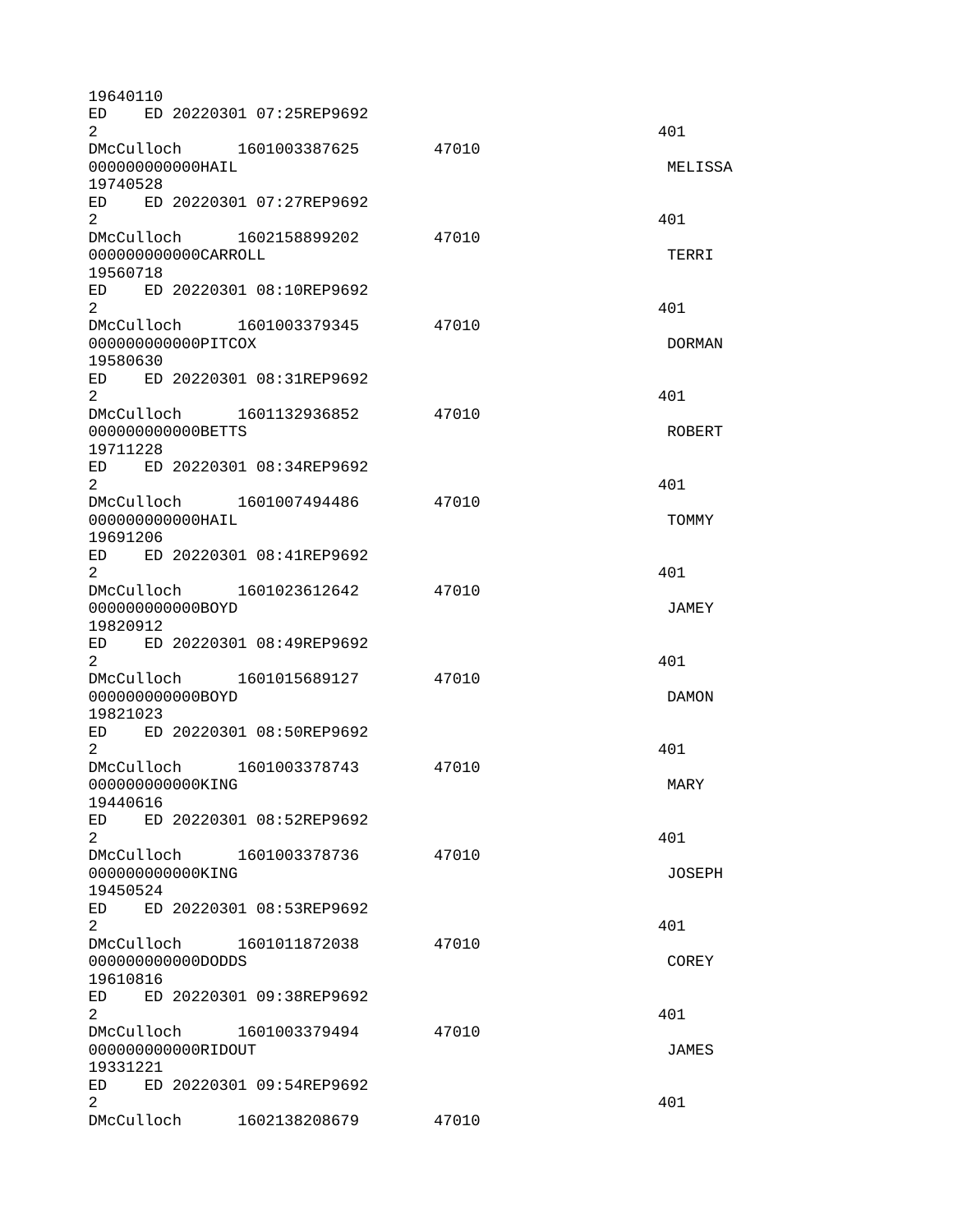| 00000000000KEEN<br>19490110                                     |       | <b>KENNETH</b> |
|-----------------------------------------------------------------|-------|----------------|
| ED ED 20220301 10:14REP9692<br>$\overline{2}$                   |       | 401            |
| DMcCulloch 1602138208646<br>00000000000KEEN<br>19490428         | 47010 | GAIL           |
| ED ED 20220301 10:15REP9692<br>$\overline{2}$                   |       | 401            |
| DMcCulloch 1601015711847<br>00000000000HEADY<br>19611220        | 47010 | <b>JOANNE</b>  |
| ED ED 20220301 10:17REP9692<br>$\overline{2}$                   |       | 401            |
| DMcCulloch 1601208744192<br>00000000000HAIL<br>19941116         | 47010 | <b>ALYSSA</b>  |
| ED<br>ED 20220301 10:53REP9692<br>$\overline{2}$                |       | 401            |
| DMcCulloch 1601213756122<br>000000000000MORRISON<br>19491017    | 47010 | MARY           |
| ED ED 20220301 11:01REP9692<br>$\overline{2}$                   |       | 401            |
| DMcCulloch<br>1601003379516<br>00000000000RIGGS<br>19630305     | 47010 | <b>ROBERT</b>  |
| ED ED 20220301 11:08REP9692<br>$\overline{2}$                   |       | 401            |
| DMcCulloch 1601003379397<br>00000000000P0WELL<br>19580607       | 47010 | <b>ROBERT</b>  |
| ED ED 20220301 11:10REP9692<br>$\overline{2}$                   |       | 401            |
| DMcCulloch 1601174978602<br>000000000000CHADIS<br>19610702      | 47010 | ADALFA         |
| ED<br>ED 20220301 11:13REP9692<br>2                             |       | 401            |
| DMcCulloch 1601003379500<br>00000000000RIDOUT<br>19360515       | 47010 | <b>NORMA</b>   |
| ED<br>ED 20220301 11:40REP9692<br>$\overline{2}$                |       | 401            |
| DMcCulloch<br>1601003377947<br>00000000000FEKRI<br>19540313     | 47010 | REBECCA        |
| ED<br>ED 20220301 12:23REP9692<br>$\overline{2}$                |       | 401            |
| DMcCulloch<br>1601052728521<br>000000000000CARRASCO<br>19530506 | 47010 | EDNOI          |
| ED 20220301 13:04REP9692<br>ED.<br>$\overline{2}$               |       | 401            |
| DMcCulloch<br>1601179027741<br>00000000000HARMON<br>19351008    | 47010 | 0              |
| ED<br>ED 20220301 13:07REP9692<br>$\overline{2}$                |       | 401            |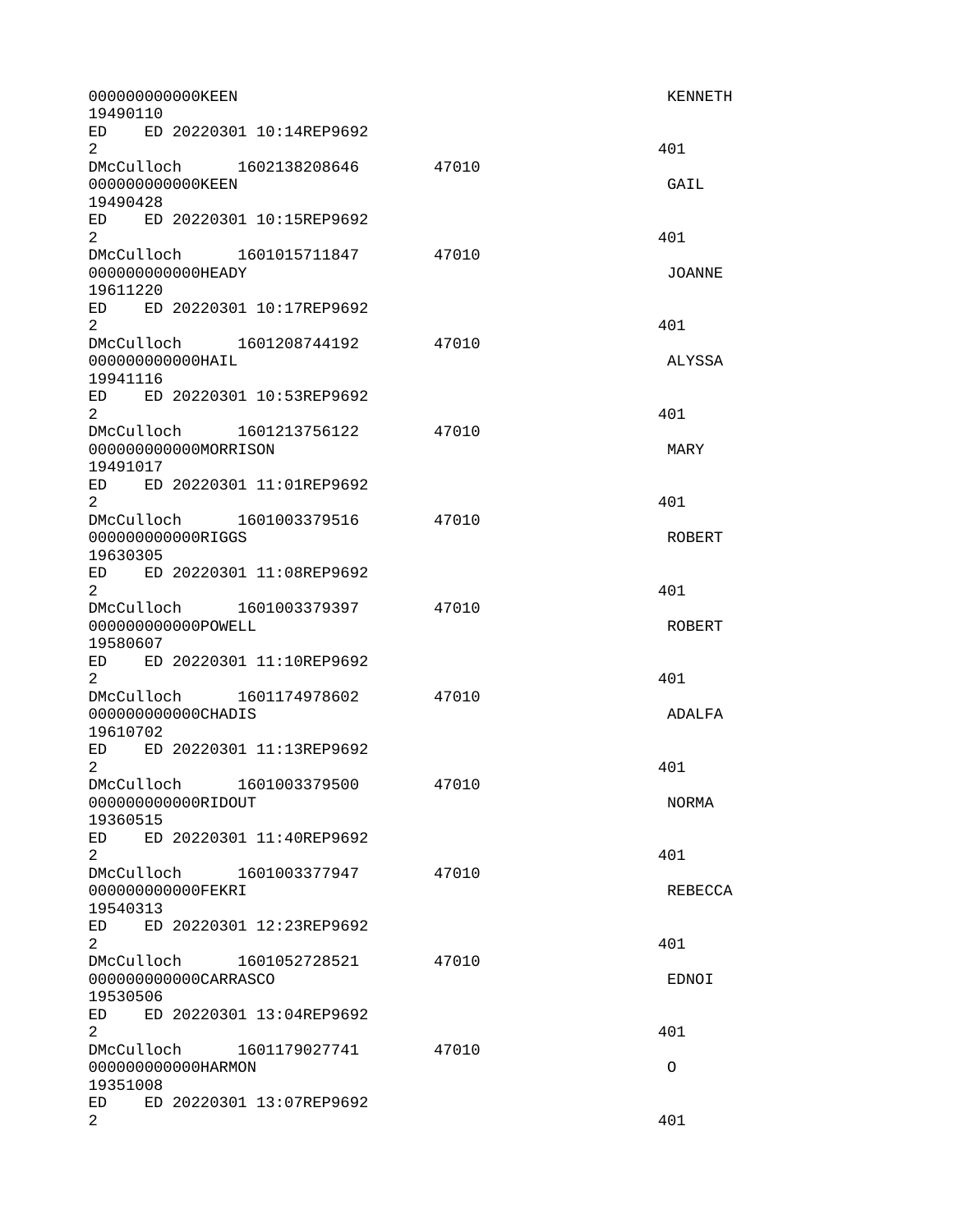| 000000000000PITC0X<br>19610205                                                                                                                                                                                                                   | DMcCulloch 1601003379332    | 47010 | <b>DIXIE</b>   |
|--------------------------------------------------------------------------------------------------------------------------------------------------------------------------------------------------------------------------------------------------|-----------------------------|-------|----------------|
| $\overline{2}$                                                                                                                                                                                                                                   | ED ED 20220301 13:10REP9692 |       | 401            |
| 000000000000MENEFIELD<br>19590809                                                                                                                                                                                                                | DMcCulloch 1601026988689    | 47010 | <b>ROBERT</b>  |
| ED and the set of the set of the set of the set of the set of the set of the set of the set of the set of the set of the set of the set of the set of the set of the set of the set of the set of the set of the set of the se<br>$\overline{2}$ | ED 20220301 13:18REP9692    |       | 401            |
| 000000000000SCHWEERS<br>19660920                                                                                                                                                                                                                 | DMcCulloch 1601003387775    | 47010 | MICHAEL        |
| ED<br>$\overline{2}$                                                                                                                                                                                                                             | ED 20220301 13:35REP9692    |       | 401            |
| 000000000000C0X<br>19471021                                                                                                                                                                                                                      | DMcCulloch 1602136406500    | 47010 | THOMAS         |
| ED.<br>$\overline{2}$                                                                                                                                                                                                                            | ED 20220301 13:51REP9692    |       | 401            |
| 000000000000C0X<br>19641123                                                                                                                                                                                                                      | DMcCulloch 1601015023275    | 47010 | <b>DIANA</b>   |
| 2                                                                                                                                                                                                                                                | ED ED 20220301 13:52REP9692 |       | 401            |
| 000000000000WILSON<br>19460322                                                                                                                                                                                                                   | DMcCulloch 1601003380283    | 47010 | EDDIE          |
| $\overline{2}$                                                                                                                                                                                                                                   | ED ED 20220301 14:40REP9692 |       | 401            |
| 00000000000BREWER<br>19451102                                                                                                                                                                                                                    | DMcCulloch 1601028601115    | 47010 | WILEY          |
| ED<br>2                                                                                                                                                                                                                                          | ED 20220301 14:46REP9692    |       | 401            |
| 000000000000QUICK<br>19470212                                                                                                                                                                                                                    | DMcCulloch 1601003379418    | 47010 | WANDA          |
| ED.<br>2.                                                                                                                                                                                                                                        | ED 20220301 14:50REP9692    |       | 401            |
| DMcCulloch<br>00000000000BREWER<br>19490329                                                                                                                                                                                                      | 1601032969949               | 47010 | <b>BRENDA</b>  |
| ED<br>$\overline{2}$                                                                                                                                                                                                                             | ED 20220301 14:52REP9692    |       | 401            |
| 000000000000BREAUX<br>19590627                                                                                                                                                                                                                   | DMcCulloch 1601204412182    | 47010 | MICHELE        |
| $\overline{2}$                                                                                                                                                                                                                                   | ED ED 20220301 15:04REP9692 |       | 401            |
| DMcCulloch<br>000000000000AYLESWORTH<br>19490515                                                                                                                                                                                                 | 1601129904369               | 47010 | <b>DEWANAH</b> |
| ED and the set of the set of the set of the set of the set of the set of the set of the set of the set of the set of the set of the set of the set of the set of the set of the set of the set of the set of the set of the se<br>$\overline{2}$ | ED 20220301 15:20REP9692    |       | 401            |
| 0000000000000DDS<br>19650112                                                                                                                                                                                                                     | DMcCulloch 1601003378095    | 47010 | ALLISON        |
| ED and the set of the set of the set of the set of the set of the set of the set of the set of the set of the set of the set of the set of the set of the set of the set of the set of the set of the set of the set of the se                   | ED 20220301 15:26REP9692    |       |                |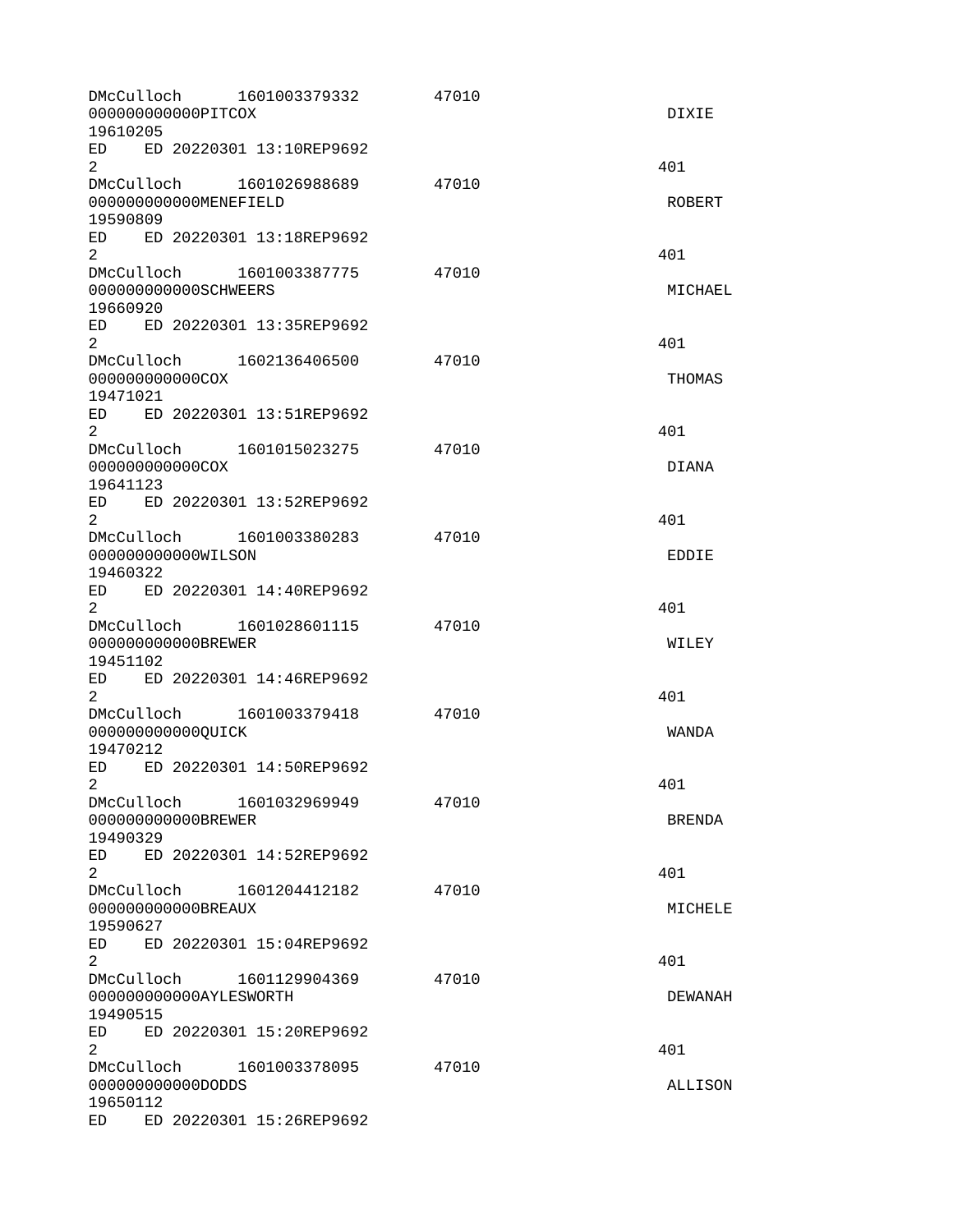| 2                                        |                                                         |       | 401           |
|------------------------------------------|---------------------------------------------------------|-------|---------------|
| 00000000000AEBLY<br>19560914             | DMcCulloch 1602177603515                                | 47010 | <b>ROBERT</b> |
|                                          | ED ED 20220301 15:36REP9692                             |       |               |
| $\overline{2}$                           | DMcCulloch 1601003393695                                | 47010 | 401           |
| 000000000000EVANS<br>19731109            |                                                         |       | <b>STACEY</b> |
| $\overline{2}$                           | ED ED 20220301 15:42REP9692                             |       | 401           |
| 00000000000QUEEN<br>19820826             | DMcCulloch 1601013075034                                | 47010 | PAMELA        |
| ED.<br>2                                 | ED 20220301 15:52REP9692                                |       | 401           |
| 00000000000QUEEN<br>19760926             | DMcCulloch 1601178891579                                | 47010 | DANIEL        |
| ED<br>$\overline{2}$                     | ED 20220301 15:53REP9692                                |       | 401           |
| 00000000000DELK<br>19741118              | DMcCulloch 1601015347094                                | 47010 | PAUL          |
| 2                                        | ED ED 20220301 16:00REP9692<br>DMcCulloch 1601017187003 | 47010 | 401           |
| 000000000000CURRY<br>19541110            |                                                         |       | <b>VESTA</b>  |
| $\overline{2}$                           | ED ED 20220301 16:36REP9692<br>DMcCulloch 1601159252535 | 47010 | 401           |
| 000000000000CURRY<br>19490108<br>ED      | ED 20220301 16:37REP9692                                |       | WILLIAM       |
| 2<br>DMcCulloch                          | 1601012032842                                           | 47010 | 401           |
| 000000000000BARBOUR<br>19500207          |                                                         |       | PHYLLIS       |
| $\overline{2}$<br>DMcCulloch             | ED ED 20220301 16:38REP9692                             |       | 401           |
| 000000000000MCFARLAND<br>19530714<br>ED. | 1601003380628<br>ED 20220301 16:45REP9692               | 47010 | <b>RODNEY</b> |
| 2<br>DMcCulloch                          | 1601018646170                                           | 47010 | 401           |
| 000000000000JONES<br>19620906<br>ED      | ED 20220301 16:47REP9692                                |       | <b>ROBERT</b> |
| $\overline{2}$                           | DMcCulloch 1601014605895                                | 47010 | 401           |
| 000000000000BLAUVELT<br>19681125<br>ED   | ED 20220301 16:55REP9692                                |       | <b>RODNEY</b> |
| $\overline{2}$<br>DMcCulloch             | 1601180128591                                           | 47010 | 401           |
| 000000000000FAIRCHILD<br>19930926        |                                                         |       | CHRISTINE     |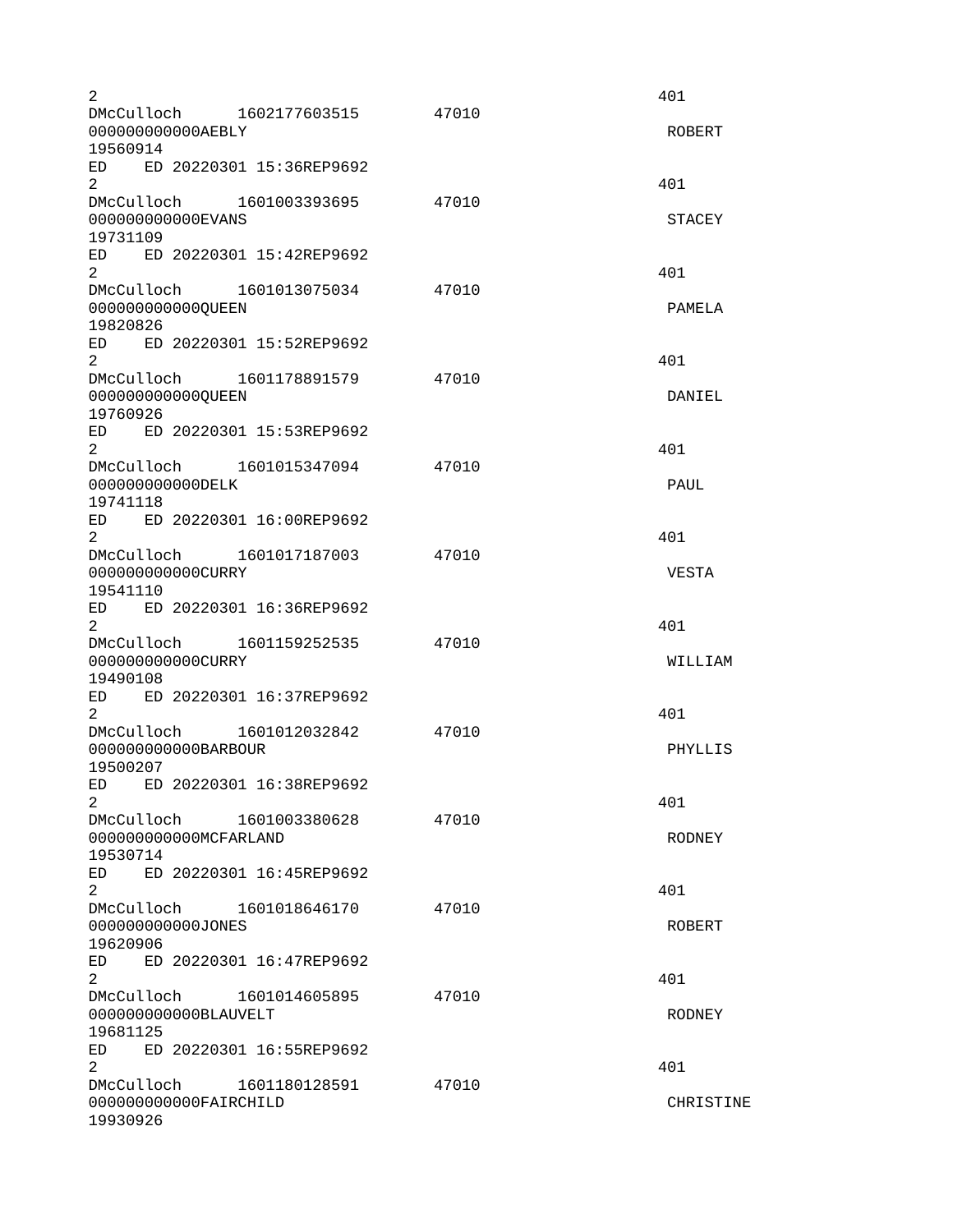ED ED 20220301 17:14REP9692  $2 \times 401$ DMcCulloch 1601003392347 47010 000000000000WIGGINTON JACK 19430223 ED ED 20220301 17:28REP9692  $2^{401}$ DMcCulloch 1601003392334 47010 000000000000WIGGINTON CHERYL 19431023 ED ED 20220301 17:29REP9692  $2^{401}$ DMcCulloch 1601003375482 47010 00000000000000ROBERTS SYLVESTER 19501009 ED ED 20220301 17:30REP9692  $2 \times 401$ DMcCulloch 1601003382111 47010 000000000000VAUGHN CHRISTY 19781230 ED ED 20220301 17:37REP9692  $2^{401}$ DMcCulloch 1601008986380 47010 000000000000VAUGHN KEVIN 19791017 ED ED 20220301 17:38REP9692  $2 \times 401$ DMcCulloch 1602167461582 47010 000000000000VAUGHN KRISTOPHER 20020523 ED ED 20220301 17:39REP9692  $2 \times 401$ DMcCulloch 1601158196820 47010 000000000000HENDLEY CINDY 19620403 ED ED 20220301 17:40REP9692  $2^{401}$ DMcCulloch 1601003365677 47010 000000000000HENDLEY STEVE 19600901 ED ED 20220301 17:42REP9692  $2^{401}$ DMcCulloch 1601003378935 47010 000000000000MCBEE MARY 19620813 ED ED 20220301 17:43REP9692  $2 \times 401$ DMcCulloch 1601003378942 47010 000000000000MCBEE RONNIE 19591116 ED ED 20220301 17:45REP9692  $2^{401}$ DMcCulloch 1601007369490 47010 000000000000CRAIGHEAD WINTER 19780107 ED ED 20220301 17:48REP9692  $2 \times 401$ DMcCulloch 1601203478684 47010 000000000000RUSHING SABRENA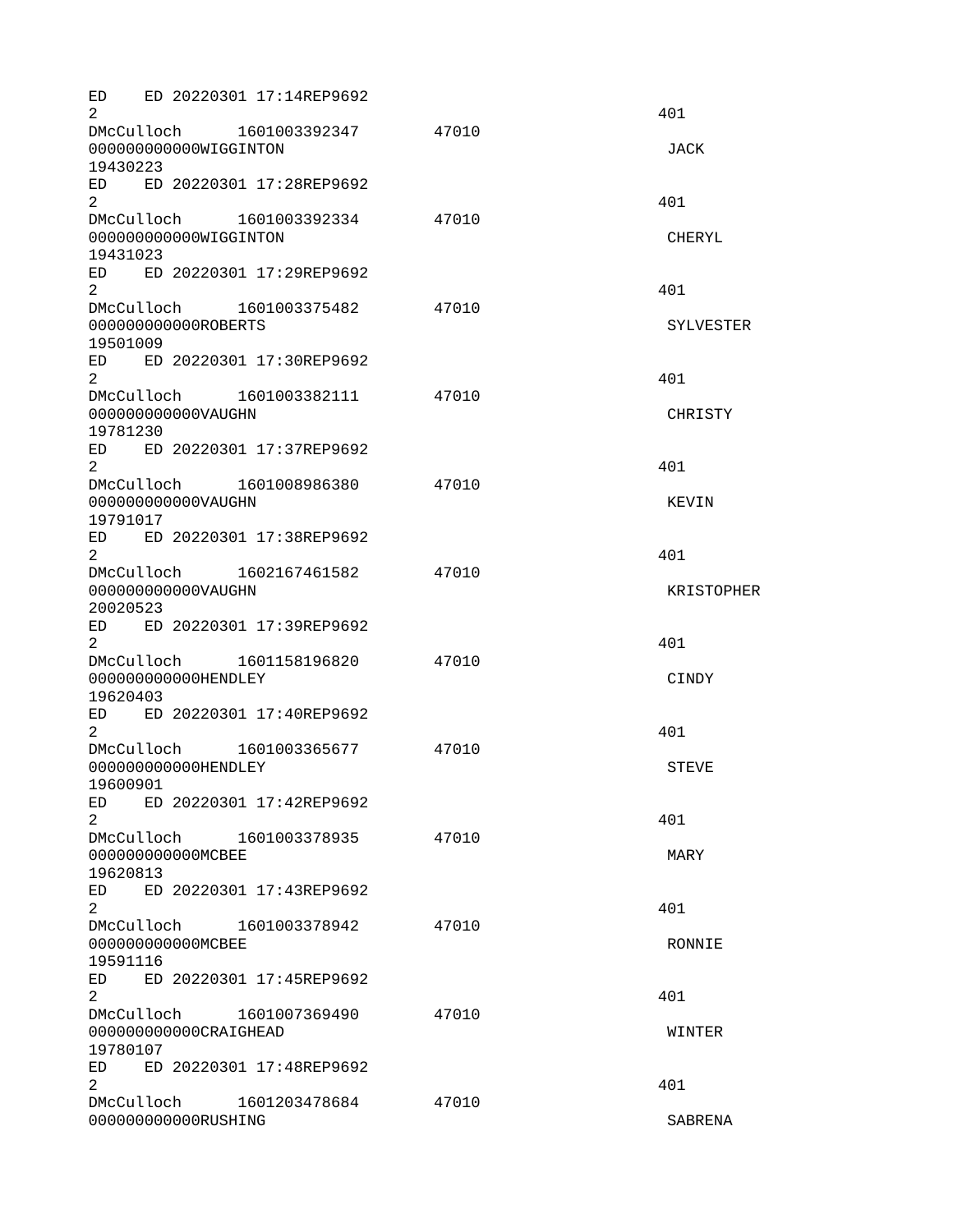| 19800930                                                                                                                                                                                                                       |                             |       |               |
|--------------------------------------------------------------------------------------------------------------------------------------------------------------------------------------------------------------------------------|-----------------------------|-------|---------------|
| ED.                                                                                                                                                                                                                            | ED 20220301 17:51REP9692    |       |               |
| $\overline{2}$                                                                                                                                                                                                                 |                             |       | 401           |
|                                                                                                                                                                                                                                | DMcCulloch 1601181431251    | 47010 |               |
| 000000000000RUSHING                                                                                                                                                                                                            |                             |       | <b>CHAD</b>   |
| 19771013                                                                                                                                                                                                                       |                             |       |               |
|                                                                                                                                                                                                                                | ED ED 20220301 17:52REP9692 |       |               |
| 2                                                                                                                                                                                                                              |                             |       | 401           |
|                                                                                                                                                                                                                                | DMcCulloch 1601003378325    | 47010 |               |
| 000000000000GARCIA                                                                                                                                                                                                             |                             |       | <b>RUTH</b>   |
| 19531126                                                                                                                                                                                                                       |                             |       |               |
|                                                                                                                                                                                                                                | ED ED 20220301 17:54REP9692 |       |               |
| $\overline{2}$                                                                                                                                                                                                                 |                             |       | 401           |
|                                                                                                                                                                                                                                | DMcCulloch 1601010820908    | 47010 |               |
| 000000000000MORENO                                                                                                                                                                                                             |                             |       | MARGARITA     |
| 19810711                                                                                                                                                                                                                       |                             |       |               |
| ED.                                                                                                                                                                                                                            | ED 20220301 18:05REP9692    |       |               |
| 2                                                                                                                                                                                                                              |                             |       | 401           |
|                                                                                                                                                                                                                                | DMcCulloch 1601003382963    | 47010 |               |
| 000000000000MORENO                                                                                                                                                                                                             |                             |       | <b>JAMES</b>  |
| 19711004                                                                                                                                                                                                                       |                             |       |               |
|                                                                                                                                                                                                                                | ED ED 20220301 18:06REP9692 |       |               |
| $\overline{2}$                                                                                                                                                                                                                 |                             |       | 401           |
|                                                                                                                                                                                                                                | DMcCulloch 1601003377865    | 47010 |               |
| 00000000000BUSH                                                                                                                                                                                                                |                             |       | <b>TERESA</b> |
| 19520115                                                                                                                                                                                                                       |                             |       |               |
| ED                                                                                                                                                                                                                             | ED 20220301 18:10REP9692    |       |               |
| $\overline{2}$                                                                                                                                                                                                                 |                             |       | 401           |
|                                                                                                                                                                                                                                | DMcCulloch 1601012032857    | 47010 |               |
| 000000000000BARBOUR                                                                                                                                                                                                            |                             |       | J             |
| 19521120                                                                                                                                                                                                                       |                             |       |               |
|                                                                                                                                                                                                                                | ED ED 20220301 18:14REP9692 |       |               |
| $\overline{2}$                                                                                                                                                                                                                 |                             |       | 401           |
| DMcCulloch                                                                                                                                                                                                                     | 1602134514681               | 47010 |               |
| 000000000000HENDLEY                                                                                                                                                                                                            |                             |       | ANDREW        |
| 19520712                                                                                                                                                                                                                       |                             |       |               |
| ED                                                                                                                                                                                                                             | ED 20220301 18:17REP9692    |       |               |
| $\overline{2}$                                                                                                                                                                                                                 |                             |       | 401           |
| DMcCulloch                                                                                                                                                                                                                     | 1601005917831               | 47010 |               |
| 000000000000MORRIS                                                                                                                                                                                                             |                             |       | LINDA         |
| 19571116                                                                                                                                                                                                                       |                             |       |               |
| ED                                                                                                                                                                                                                             | ED 20220301 18:23REP9692    |       |               |
| $\overline{2}$                                                                                                                                                                                                                 |                             |       | 401           |
|                                                                                                                                                                                                                                | DMcCulloch 1601168926835    | 47010 |               |
| 00000000000MORRIS                                                                                                                                                                                                              |                             |       | WILLIAM       |
| 19571201                                                                                                                                                                                                                       |                             |       |               |
| ED                                                                                                                                                                                                                             | ED 20220301 18:24REP9692    |       |               |
| $\overline{2}$                                                                                                                                                                                                                 |                             |       | 401           |
| DMcCulloch                                                                                                                                                                                                                     | 1601003367247               | 47010 |               |
| 000000000000PHILLIPS                                                                                                                                                                                                           |                             |       | <b>RUBY</b>   |
| 19521224                                                                                                                                                                                                                       |                             |       |               |
| ED and the set of the set of the set of the set of the set of the set of the set of the set of the set of the set of the set of the set of the set of the set of the set of the set of the set of the set of the set of the se | ED 20220301 18:34REP9692    |       |               |
| $\overline{2}$                                                                                                                                                                                                                 |                             |       | 401           |
|                                                                                                                                                                                                                                | DMcCulloch 1601163406308    | 47010 |               |
| 000000000000GIBSON                                                                                                                                                                                                             |                             |       | RHONDA        |
| 19680927                                                                                                                                                                                                                       |                             |       |               |
| ED                                                                                                                                                                                                                             | ED 20220301 18:39REP9692    |       |               |
| $\overline{2}$                                                                                                                                                                                                                 |                             |       | 401           |
| DMcCulloch                                                                                                                                                                                                                     | 1601145786432               | 47010 |               |
|                                                                                                                                                                                                                                |                             |       |               |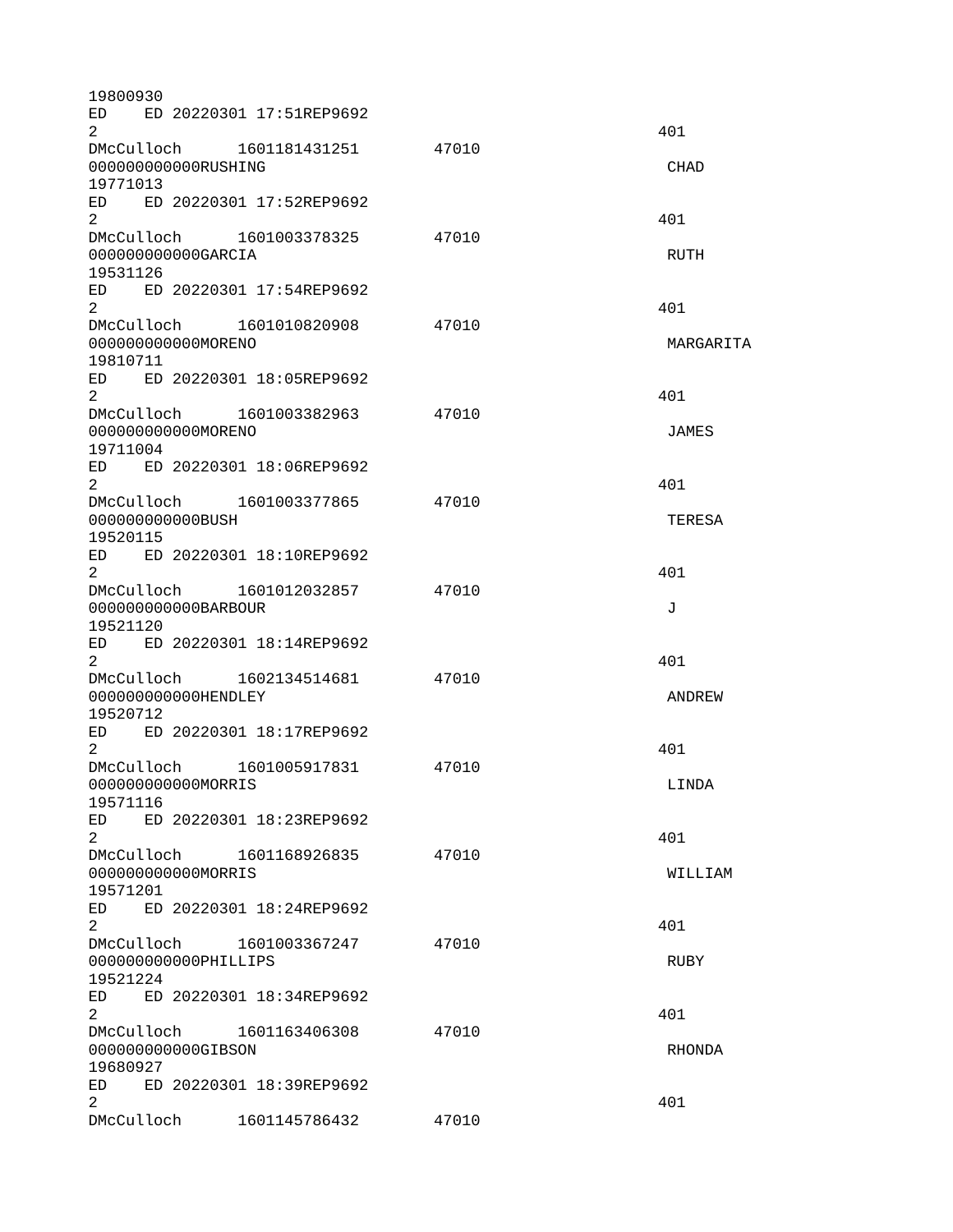| 000000000000GIBS0N<br>19630403                                         | <b>CHARLES</b> |
|------------------------------------------------------------------------|----------------|
| ED ED 20220301 18:41REP9692<br>$\overline{2}$                          | 401            |
| DMcCulloch 1601003386179<br>47010<br>000000000000MEDRANO               | J0SE           |
| 19700228<br>ED ED 20220301 18:42REP9692<br>$\overline{2}$              | 401            |
| DMcCulloch 1602162655916<br>47010<br>000000000000RAYBION<br>20011231   | <b>DYLAN</b>   |
| ED ED 20220301 18:43REP9692<br>$\overline{2}$                          | 401            |
| DMcCulloch 1601164448884<br>47010<br>000000000000STUART<br>19650510    | <b>DEBORAH</b> |
| ED<br>ED 20220301 07:04REP9694<br>$\overline{2}$                       | 403            |
| DMcCulloch 1601003382273<br>47010<br>000000000000EDMONDSON<br>19700307 | MONICA         |
| ED ED 20220301 07:08REP9694<br>$\overline{2}$                          | 403            |
| DMcCulloch<br>47010<br>1601003395805<br>000000000000STUART<br>19601027 | KEITH          |
| ED ED 20220301 07:17REP9694<br>$\overline{2}$                          | 403            |
| DMcCulloch 1601076075401<br>47010<br>000000000000HARTLEY<br>19501104   | CONNIE         |
| ED ED 20220301 07:20REP9694<br>$\overline{2}$                          | 403            |
| DMcCulloch 1601013345012<br>47010<br>00000000000R0ESLER<br>19471129    | LINDA          |
| ED<br>ED 20220301 07:46REP9694<br>2                                    | 403            |
| DMcCulloch 1601042365026<br>47010<br>000000000000CRAWFORD<br>19520522  | LORAINE        |
| ED<br>ED 20220301 07:53REP9694<br>$\overline{2}$                       | 403            |
| DMcCulloch  1601021312722<br>47010<br>000000000000JONES<br>19610620    | GRANT          |
| ED<br>ED 20220301 08:35REP9694<br>$\overline{2}$                       | 403            |
| DMcCulloch 1601003382182<br>47010<br>00000000000FINN<br>19450504       | WILLIAM        |
| ED ED 20220301 09:08REP9694<br>$\overline{2}$                          | 403            |
| DMcCulloch 1601003412688<br>47010<br>000000000000KNUTSON<br>19280504   | <b>BETTY</b>   |
| ED 20220301 09:10REP9694<br>ED.<br>$\overline{2}$                      | 403            |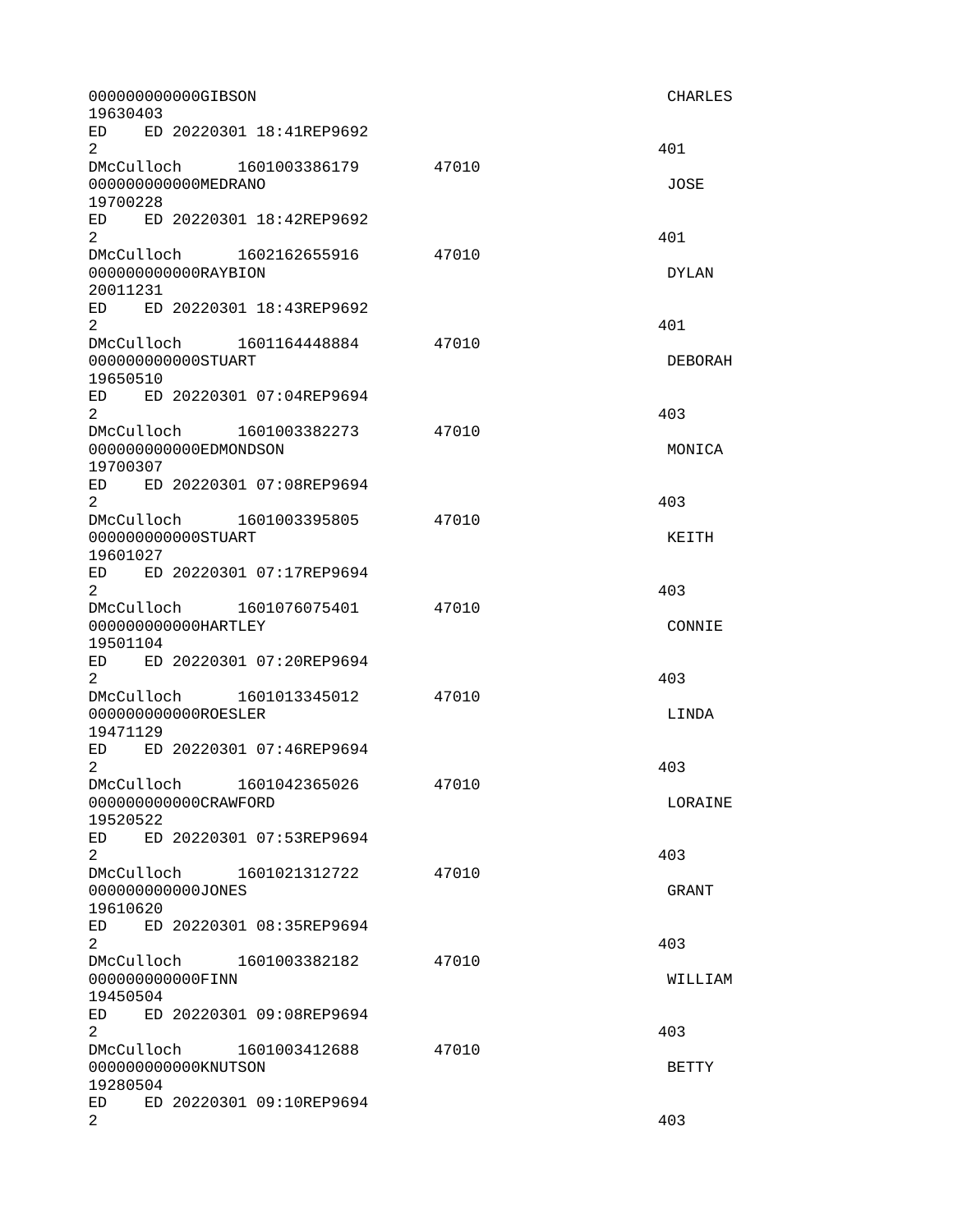| DMcCulloch<br>000000000000BREWER<br>19590211                                                                                                                                                                                                     | 1601158072740            | 47010 | <b>HELEN</b>   |
|--------------------------------------------------------------------------------------------------------------------------------------------------------------------------------------------------------------------------------------------------|--------------------------|-------|----------------|
| ED ED 20220301 09:11REP9694<br>$\overline{2}$                                                                                                                                                                                                    |                          |       | 403            |
| DMcCulloch<br>000000000000BREWER<br>19570815                                                                                                                                                                                                     | 1601158072294            | 47010 | <b>CLAY</b>    |
| ED and the set of the set of the set of the set of the set of the set of the set of the set of the set of the set of the set of the set of the set of the set of the set of the set of the set of the set of the set of the se<br>$\overline{2}$ | ED 20220301 09:12REP9694 |       | 403            |
| DMcCulloch 1601003382468<br>00000000000PENN<br>19470813                                                                                                                                                                                          |                          | 47010 | JANE           |
| ED<br>ED 20220301 09:18REP9694<br>$\overline{2}$                                                                                                                                                                                                 |                          |       | 403            |
| DMcCulloch 1601141358149<br>00000000000PENN<br>19751201                                                                                                                                                                                          |                          | 47010 | THOMAS         |
| ED<br>$\overline{2}$                                                                                                                                                                                                                             | ED 20220301 09:19REP9694 |       | 403            |
| DMcCulloch 1601003382260<br>000000000000EDMONDSON<br>19690417                                                                                                                                                                                    |                          | 47010 | MICHAEL        |
| ED ED 20220301 09:39REP9694<br>2                                                                                                                                                                                                                 |                          |       | 403            |
| DMcCulloch 1601003382698<br>00000000000MILLER<br>19620810                                                                                                                                                                                        |                          | 47010 | <b>DENINE</b>  |
| ED ED 20220301 10:03REP9694<br>$\overline{2}$                                                                                                                                                                                                    |                          |       | 403            |
| DMcCulloch<br>00000000000MILLER<br>19641228                                                                                                                                                                                                      | 1601003382423            | 47010 | CRAIG          |
| ED 20220301 10:04REP9694<br>ED<br>2                                                                                                                                                                                                              |                          |       | 403            |
| DMcCulloch<br>000000000000SARGENT<br>19481118                                                                                                                                                                                                    | 1601031005904            | 47010 | MICHAEL        |
| ED 20220301 10:32REP9694<br>ED<br>2.                                                                                                                                                                                                             |                          |       | 403            |
| DMcCulloch<br>000000000000GEISE<br>19480208                                                                                                                                                                                                      | 1601013740490            | 47010 | <b>ROGER</b>   |
| ED<br>ED 20220301 10:40REP9694<br>2                                                                                                                                                                                                              |                          |       | 403            |
| DMcCulloch 1601168126359<br>000000000000MATOCHA<br>19510311                                                                                                                                                                                      |                          | 47010 | MADELINE       |
| ED ED 20220301 10:47REP9694<br>$\overline{2}$                                                                                                                                                                                                    |                          |       | 403            |
| DMcCulloch<br>000000000000MATOCHA<br>19500819                                                                                                                                                                                                    | 1601168292758            | 47010 | <b>KENNETH</b> |
| ED and the set of the set of the set of the set of the set of the set of the set of the set of the set of the set of the set of the set of the set of the set of the set of the set of the set of the set of the set of the se<br>$\overline{2}$ | ED 20220301 10:48REP9694 |       | 403            |
| DMcCulloch 1601003412425<br>00000000000DEEDS<br>19530327                                                                                                                                                                                         |                          | 47010 | <b>BRENT</b>   |
| ED and the set of the set of the set of the set of the set of the set of the set of the set of the set of the set of the set of the set of the set of the set of the set of the set of the set of the set of the set of the se                   | ED 20220301 10:55REP9694 |       |                |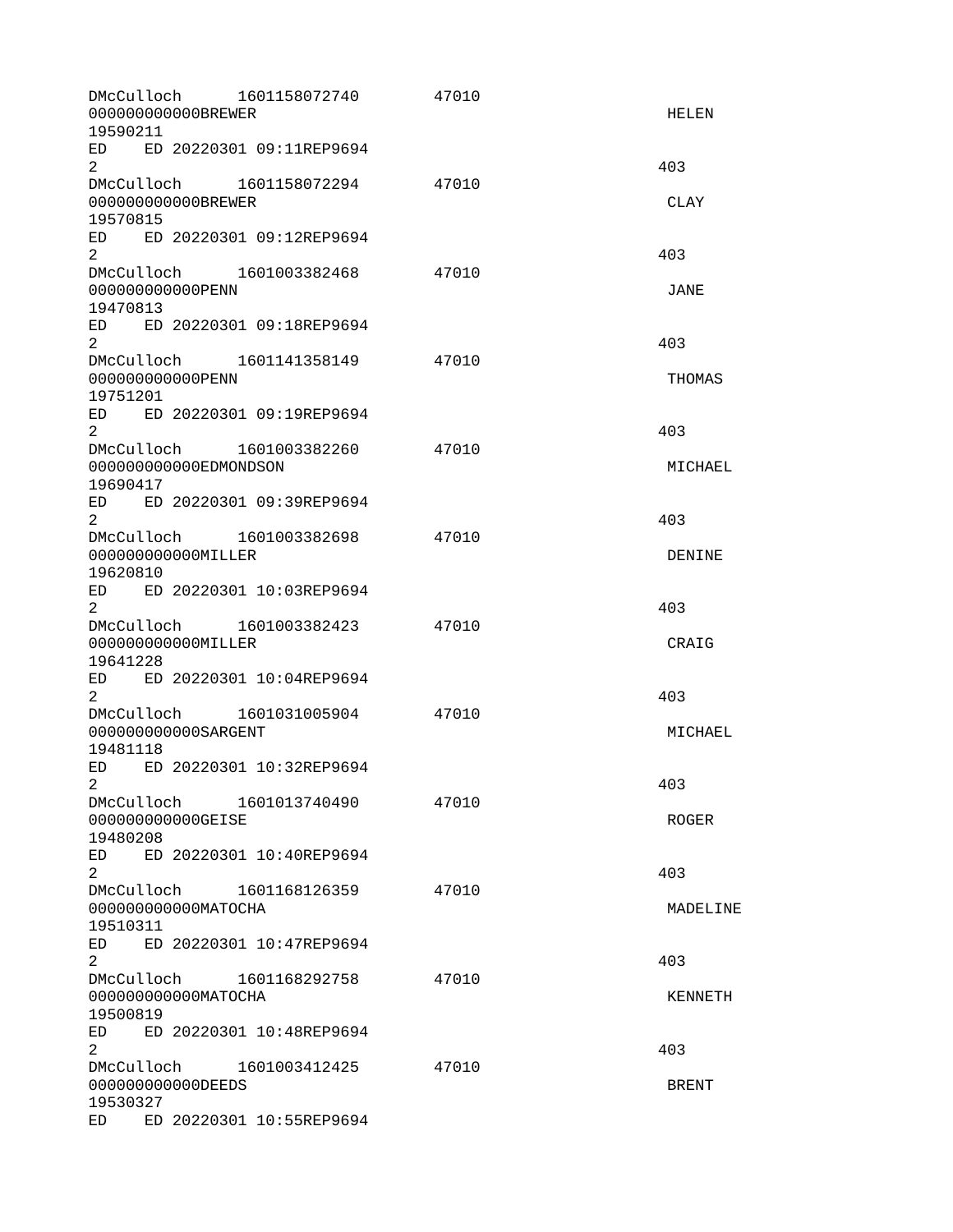| $\overline{2}$                                                            |       | 403             |
|---------------------------------------------------------------------------|-------|-----------------|
| DMcCulloch 1601177665204<br>000000000000GILBREATH<br>19401230             | 47010 | <b>JAMES</b>    |
| ED ED 20220301 11:51REP9694                                               |       |                 |
| $\overline{2}$<br>DMcCulloch 1601011751291                                | 47010 | 403             |
| 00000000000KEMP<br>19480214                                               |       | <b>RICHARD</b>  |
| ED ED 20220301 11:56REP9694<br>$\overline{2}$                             |       | 403             |
| DMcCulloch 1601013893342<br>000000000000GEISE<br>19490610                 | 47010 | SANDRA          |
| ED 20220301 12:02REP9694<br>ED.<br>2                                      |       | 403             |
| DMcCulloch 1602153641728<br>000000000000WEIGAND<br>19551219               | 47010 | CARMEL          |
| ED<br>ED 20220301 12:34REP9694<br>$\overline{2}$                          |       | 403             |
| DMcCulloch 1601092838333<br>000000000000MATTHEWS<br>19530208              | 47010 | <b>CHARLES</b>  |
| ED ED 20220301 12:35REP9694<br>2                                          |       | 403             |
| DMcCulloch 1601007006998<br>000000000000Y0RK<br>19470402                  | 47010 | <b>DIANE</b>    |
| ED ED 20220301 13:25REP9694<br>$\overline{2}$<br>DMcCulloch 1601003382764 | 47010 | 403             |
| 000000000000Y0RK<br>19460628<br>ED 20220301 13:26REP9694<br>ED            |       | KING            |
| 2<br>DMcCulloch 1601009616542                                             | 47010 | 403             |
| 00000000000R00NEY<br>19480519                                             |       | <b>JAMES</b>    |
| ED ED 20220301 14:08REP9694<br>2<br>DMcCulloch<br>1601009616526           | 47010 | 403             |
| 000000000000R00NEY<br>19501122<br>ED<br>ED 20220301 14:09REP9694          |       | <b>RUBY</b>     |
| $\overline{2}$<br>DMcCulloch 1602170721681                                | 47010 | 403             |
| 000000000000SHADD<br>19870319<br>ED<br>ED 20220301 14:39REP9694           |       | TIFFANY         |
| $\overline{2}$<br>DMcCulloch<br>1602171596798                             | 47010 | 403             |
| 000000000000BEASLEY<br>19521118<br>ED<br>ED 20220301 15:04REP9694         |       | <b>KATHLEEN</b> |
| $\overline{2}$<br>DMcCulloch<br>1602171597068                             | 47010 | 403             |
| 000000000000BEASLEY<br>19490817                                           |       | THOMAS          |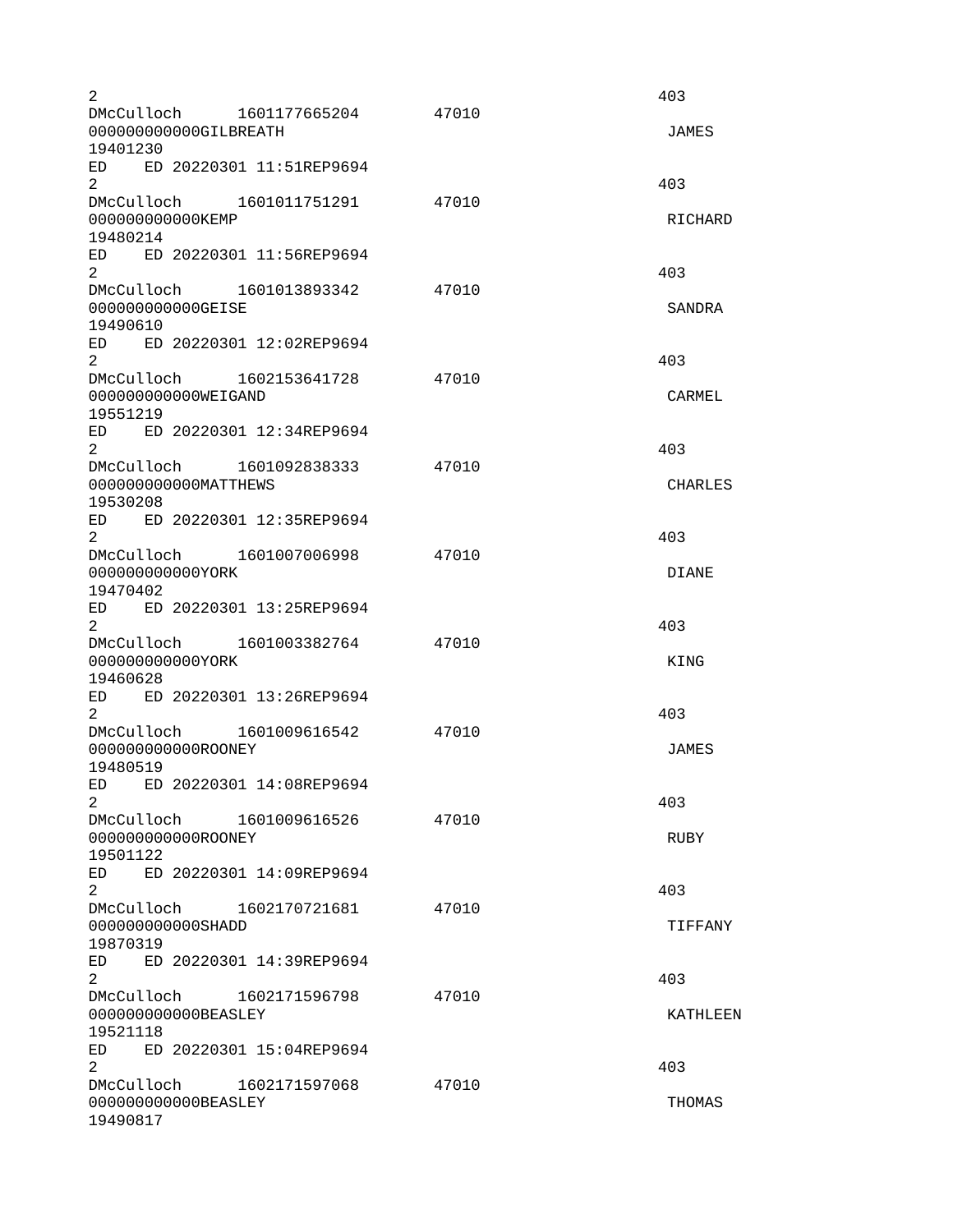| ED<br>2                                   |                      | ED 20220301 15:05REP9694 |       | 403           |
|-------------------------------------------|----------------------|--------------------------|-------|---------------|
| DMcCulloch                                | 000000000000TETENS   | 1601003373884            | 47010 | <b>LEROY</b>  |
| 19480603                                  |                      |                          |       |               |
| ED.<br>$\overline{2}$                     |                      | ED 20220301 15:57REP9694 |       | 403           |
| DMcCulloch                                | 000000000000ADAMS    | 1601180724336            | 47010 | J0E           |
| 19560204                                  |                      |                          |       |               |
| ED<br>$\overline{2}$                      |                      | ED 20220301 16:23REP9694 |       | 403           |
| DMcCulloch<br>00000000000R0SE<br>19950322 |                      | 1602130719007            | 47010 | <b>TAYLOR</b> |
| ED<br>2                                   |                      | ED 20220301 16:52REP9694 |       | 402           |
| DMcCulloch                                |                      | 1601217368492            | 47010 |               |
| 19921115                                  | 000000000000STUART   |                          |       | <b>TREVOR</b> |
| ED<br>$\overline{c}$                      |                      | ED 20220301 17:11REP9694 |       | 403           |
| DMcCulloch                                | 000000000000CHESNEY  | 1601003382680            | 47010 |               |
| 19320926                                  |                      |                          |       | <b>CLYDE</b>  |
| ED<br>2                                   |                      | ED 20220301 17:32REP9694 |       | 403           |
| DMcCulloch                                | 000000000000CAMPBELL | 1601012030038            | 47010 | <b>PAULA</b>  |
| 19461003                                  |                      |                          |       |               |
| ED.<br>$\overline{2}$                     |                      | ED 20220301 17:36REP9694 |       | 403           |
| DMcCulloch                                | 000000000000CAMPBELL | 1601010892561            | 47010 | EDWIN         |
| 19470905                                  |                      |                          |       |               |
| ED<br>2                                   |                      | ED 20220301 17:37REP9694 |       | 403           |
| DMcCulloch                                | 000000000000NORRIS   | 1601022678830            | 47010 | TONI          |
| 19521218                                  |                      |                          |       |               |
| ED.<br>$\overline{2}$                     |                      | ED 20220301 18:19REP9694 |       | 403           |
| DMcCulloch                                | 0000000000000RRIS    | 1601022678951            | 47010 | DAVID         |
| 19521026                                  |                      |                          |       |               |
| ED<br>2                                   |                      | ED 20220301 18:20REP9694 |       | 403           |
| DMcCulloch                                |                      | 1601029580951            | 47010 |               |
| 19590721                                  | 000000000000HARBIN   |                          |       | <b>TONYA</b>  |
| ED<br>$\overline{2}$                      |                      | ED 20220301 18:26REP9694 |       | 403           |
| DMcCulloch                                |                      | 1602119850003            | 47010 |               |
| 19770417                                  | 000000000000MCKINNEY |                          |       | ARNOLD        |
| ED                                        |                      | ED 20220301 18:37REP9694 |       |               |
| $\overline{2}$<br>DMcCulloch              |                      | 1601013031552            | 47010 | 403           |
|                                           | 00000000000R0ESLER   |                          |       | <b>ALVIN</b>  |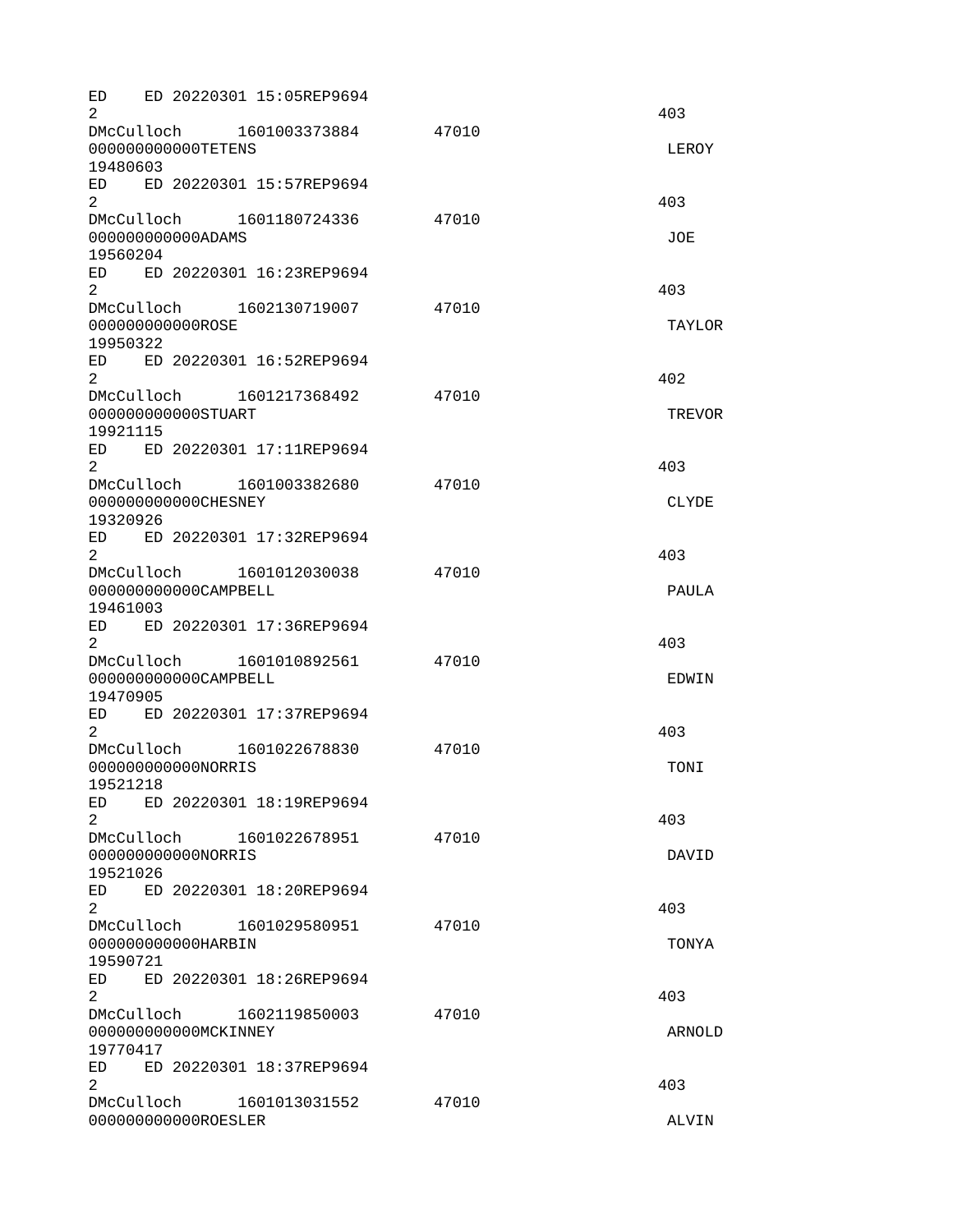| 19450816                                                                                                                                                                                                                                         |                             |       |                |
|--------------------------------------------------------------------------------------------------------------------------------------------------------------------------------------------------------------------------------------------------|-----------------------------|-------|----------------|
| ED.<br>$\overline{2}$                                                                                                                                                                                                                            | ED 20220301 18:42REP9694    |       | 403            |
|                                                                                                                                                                                                                                                  | DMcCulloch 1601158078181    | 47010 |                |
| 00000000000PENN                                                                                                                                                                                                                                  |                             |       | <b>TRACY</b>   |
| 19761104                                                                                                                                                                                                                                         |                             |       |                |
|                                                                                                                                                                                                                                                  | ED ED 20220301 18:56REP9694 |       |                |
| $\overline{2}$<br>DMcCulloch                                                                                                                                                                                                                     |                             | 47010 | 403            |
| 00000000000HUIE                                                                                                                                                                                                                                  | 1601003383366               |       | DAVID          |
| 19560606                                                                                                                                                                                                                                         |                             |       |                |
|                                                                                                                                                                                                                                                  | ED ED 20220301 07:15REP9691 |       |                |
| $\overline{2}$                                                                                                                                                                                                                                   |                             |       | 302            |
|                                                                                                                                                                                                                                                  | DMcCulloch 1601214638568    | 47010 |                |
| 00000000000MCGUFF<br>19680628                                                                                                                                                                                                                    |                             |       | JUANITA        |
| ED.                                                                                                                                                                                                                                              | ED 20220301 07:59REP9691    |       |                |
| 2                                                                                                                                                                                                                                                |                             |       | 302            |
|                                                                                                                                                                                                                                                  | DMcCulloch 1601003383494    | 47010 |                |
| 000000000000SWENSON                                                                                                                                                                                                                              |                             |       | REBECCA        |
| 19710416                                                                                                                                                                                                                                         |                             |       |                |
| $\overline{2}$                                                                                                                                                                                                                                   | ED ED 20220301 08:11REP9691 |       |                |
|                                                                                                                                                                                                                                                  | DMcCulloch 1601003383879    | 47010 | 302            |
| 000000000000SWENSON                                                                                                                                                                                                                              |                             |       | <b>ROBERT</b>  |
| 19620423                                                                                                                                                                                                                                         |                             |       |                |
| ED and the set of the set of the set of the set of the set of the set of the set of the set of the set of the set of the set of the set of the set of the set of the set of the set of the set of the set of the set of the se                   | ED 20220301 08:11REP9691    |       |                |
| $\overline{2}$                                                                                                                                                                                                                                   |                             |       | 302            |
|                                                                                                                                                                                                                                                  | DMcCulloch 1601129659126    | 47010 |                |
| 000000000000TAYLOR<br>19600829                                                                                                                                                                                                                   |                             |       | <b>BABETTE</b> |
|                                                                                                                                                                                                                                                  | ED ED 20220301 09:08REP9691 |       |                |
| $\overline{2}$                                                                                                                                                                                                                                   |                             |       | 302            |
|                                                                                                                                                                                                                                                  | DMcCulloch 1601003383247    | 47010 |                |
| 000000000000HEMPHILL                                                                                                                                                                                                                             |                             |       | <b>DOUGLAS</b> |
| 19650524                                                                                                                                                                                                                                         |                             |       |                |
| ED<br>2                                                                                                                                                                                                                                          | ED 20220301 09:19REP9691    |       |                |
| DMcCulloch                                                                                                                                                                                                                                       | 1601003371310               | 47010 | 302            |
| 00000000000FR0ST                                                                                                                                                                                                                                 |                             |       | <b>EUGENE</b>  |
| 19320811                                                                                                                                                                                                                                         |                             |       |                |
| ED                                                                                                                                                                                                                                               | ED 20220301 09:21REP9691    |       |                |
| $\mathbf{2}^{\prime}$                                                                                                                                                                                                                            |                             |       | 302            |
|                                                                                                                                                                                                                                                  | DMcCulloch 1601003371323    | 47010 |                |
| 00000000000FR0ST<br>19501227                                                                                                                                                                                                                     |                             |       | WANITA         |
| ED                                                                                                                                                                                                                                               | ED 20220301 09:22REP9691    |       |                |
| $\overline{2}$                                                                                                                                                                                                                                   |                             |       | 302            |
|                                                                                                                                                                                                                                                  | DMcCulloch 1601023004684    | 47010 |                |
| 000000000000GARY                                                                                                                                                                                                                                 |                             |       | TRAVIS         |
| 19381021                                                                                                                                                                                                                                         |                             |       |                |
| ED and the set of the set of the set of the set of the set of the set of the set of the set of the set of the set of the set of the set of the set of the set of the set of the set of the set of the set of the set of the se<br>$\overline{2}$ | ED 20220301 09:34REP9691    |       | 302            |
| DMcCulloch                                                                                                                                                                                                                                       | 1601003383101               | 47010 |                |
| 00000000000FINLAY                                                                                                                                                                                                                                |                             |       | <b>CHARLES</b> |
| 19481009                                                                                                                                                                                                                                         |                             |       |                |
| ED <sub>12</sub>                                                                                                                                                                                                                                 | ED 20220301 09:46REP9691    |       |                |
| $\overline{2}$                                                                                                                                                                                                                                   |                             |       | 302            |
| DMcCulloch                                                                                                                                                                                                                                       | 1601003383117               | 47010 |                |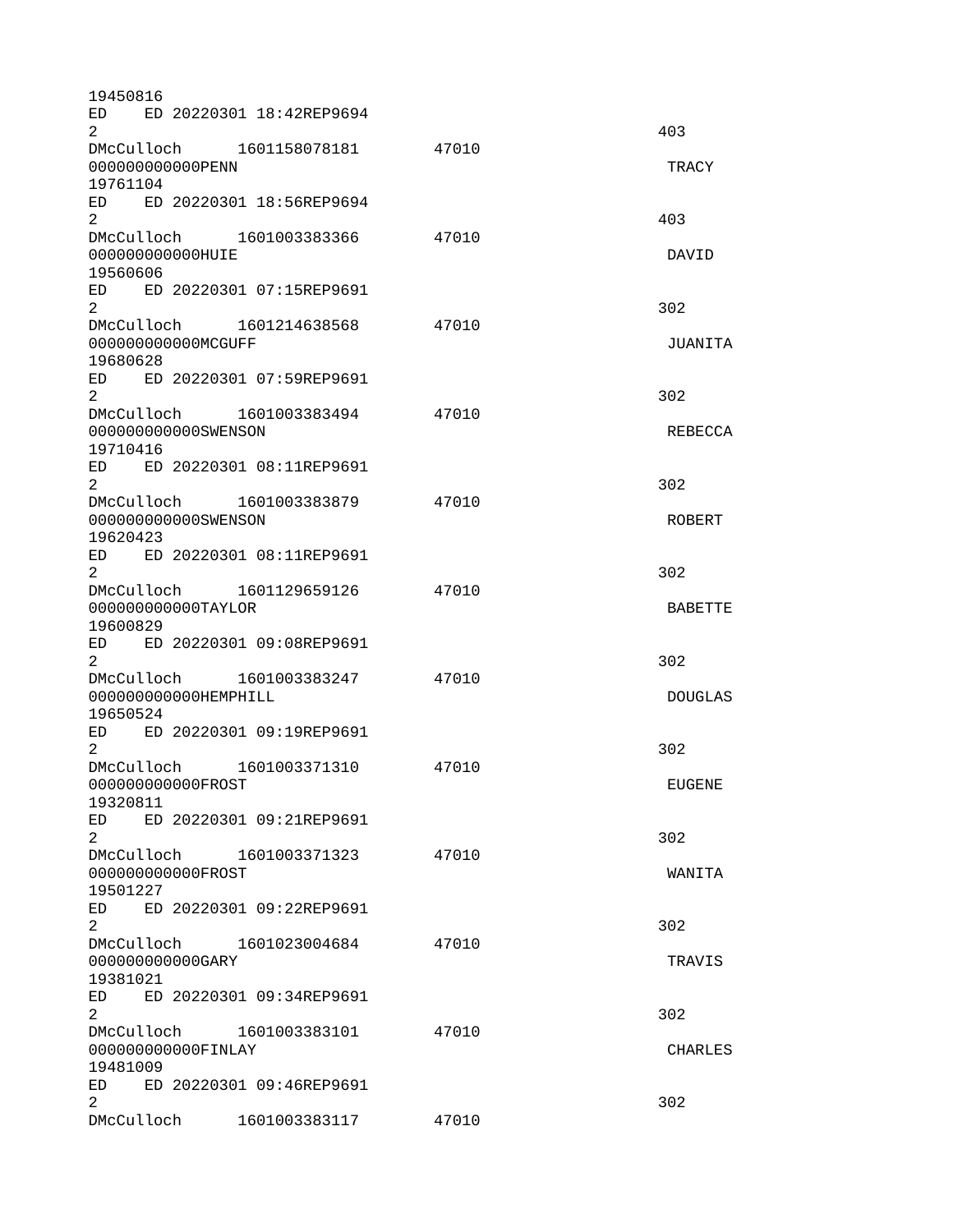| 00000000000FINLAY<br>19490730                                                                                                                                                                                                                                                |               |       | <b>MARSHA</b>    |
|------------------------------------------------------------------------------------------------------------------------------------------------------------------------------------------------------------------------------------------------------------------------------|---------------|-------|------------------|
| ED <sub>12</sub><br>ED 20220301 09:47REP9691<br>$\overline{2}$                                                                                                                                                                                                               |               |       | 302              |
| 000000000000HEMPHILL<br>19430119                                                                                                                                                                                                                                             |               | 47010 | PEGGY            |
| ED ED 20220301 09:53REP9691<br>$\overline{2}$                                                                                                                                                                                                                                |               |       | 302              |
| 000000000000HEMPHILL<br>19390502                                                                                                                                                                                                                                             |               | 47010 | <b>JERELL</b>    |
| ED ED 20220301 09:54REP9691<br>2 <sup>1</sup>                                                                                                                                                                                                                                |               |       | 302              |
| DMcCulloch 1601003384080<br>000000000000VANZANT<br>19470219                                                                                                                                                                                                                  |               | 47010 | SHEILA           |
| ED ED 20220301 09:56REP9691<br>$\overline{2}$                                                                                                                                                                                                                                |               |       | 302              |
| 000000000000TAPSC0TT<br>19530812                                                                                                                                                                                                                                             |               | 47010 | <b>JAMES</b>     |
| ED ED 20220301 09:57REP9691<br>$\overline{2}$                                                                                                                                                                                                                                |               |       | 302              |
| DMcCulloch 1602139873350<br>000000000000TAPSC0TT<br>19831108                                                                                                                                                                                                                 |               | 47010 | KEITH            |
| ED ED 20220301 09:58REP9691<br>$\overline{2}$                                                                                                                                                                                                                                |               |       | 302              |
| DMcCulloch 1601003383397<br>000000000000J0HNSTONE<br>19540702                                                                                                                                                                                                                |               | 47010 | KATHERINE        |
| ED ED 20220301 10:06REP9691<br>$\overline{2}$                                                                                                                                                                                                                                |               |       | 302              |
| 00000000000L0PEZ<br>19391220                                                                                                                                                                                                                                                 |               | 47010 | <b>GUILLERMO</b> |
| ED<br>ED 20220301 10:12REP9691<br>$\overline{2}$                                                                                                                                                                                                                             |               |       | 302              |
| DMcCulloch 1602146970156<br>000000000000TT<br>19530803                                                                                                                                                                                                                       |               | 47010 | <b>MARSHA</b>    |
| ED<br>ED 20220301 10:42REP9691<br>$\overline{2}$                                                                                                                                                                                                                             |               |       | 302              |
| DMcCulloch<br>000000000000TAPSC0TT<br>19520303                                                                                                                                                                                                                               | 1601180342323 | 47010 | <b>KAREN</b>     |
| ED<br>ED 20220301 10:43REP9691<br>$\overline{2}$                                                                                                                                                                                                                             |               |       | 302              |
| DMcCulloch 1601003383585<br>000000000000PHILIPP<br>19301224                                                                                                                                                                                                                  |               | 47010 | LESLIE           |
| ED and the set of the set of the set of the set of the set of the set of the set of the set of the set of the set of the set of the set of the set of the set of the set of the set of the set of the set of the set of the se<br>ED 20220301 10:47REP9691<br>$\overline{2}$ |               |       | 302              |
| DMcCulloch<br>000000000000WESTRA<br>19410425                                                                                                                                                                                                                                 | 1601009732624 | 47010 | JANICE           |
| ED<br>ED 20220301 10:48REP9691<br>$\overline{2}$                                                                                                                                                                                                                             |               |       | 302              |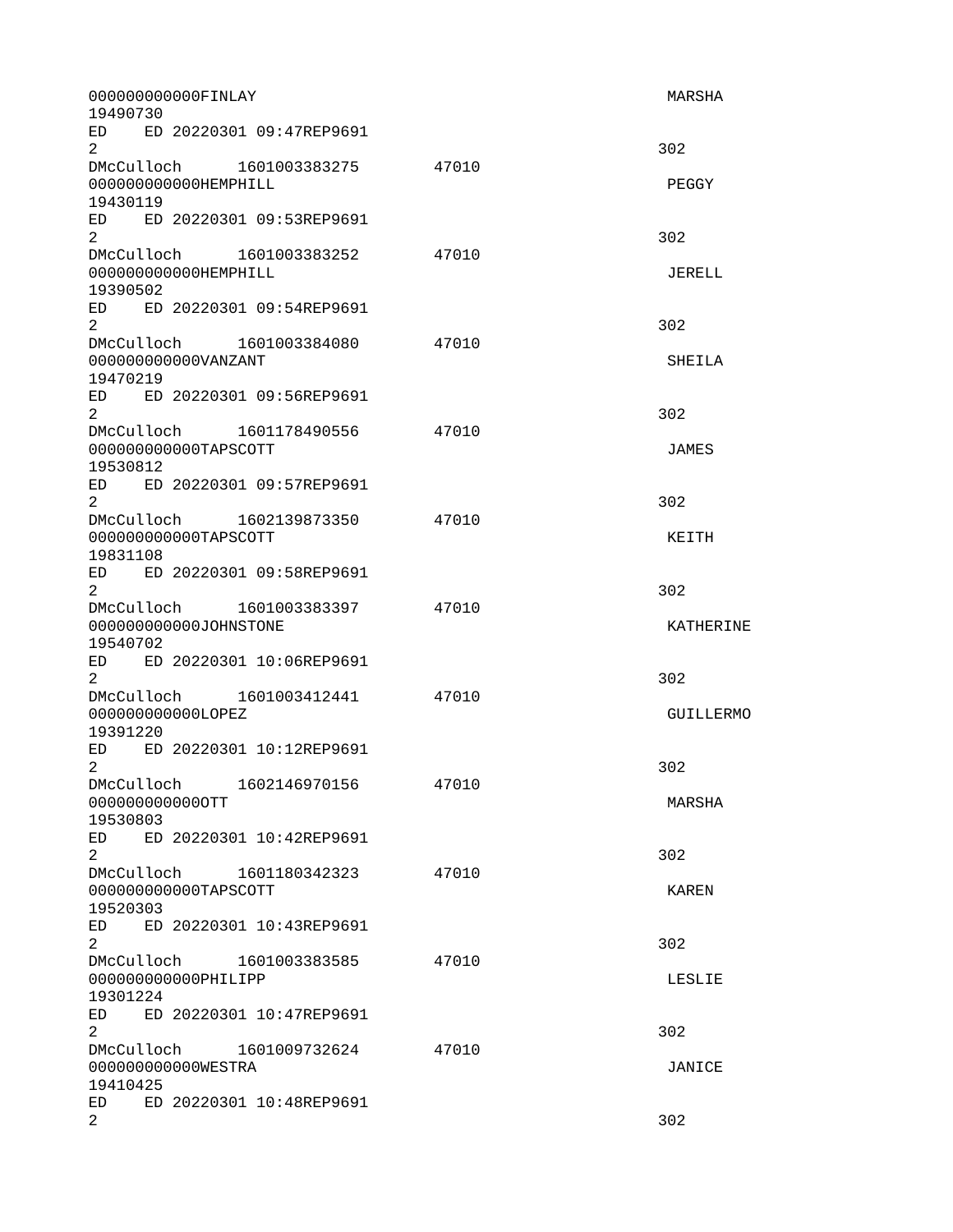| 000000000000WESTRA<br>19430530                                                                                                                                                                                                                   | DMcCulloch 1601009732611    | 47010 | LEONARD            |
|--------------------------------------------------------------------------------------------------------------------------------------------------------------------------------------------------------------------------------------------------|-----------------------------|-------|--------------------|
| $\overline{2}$                                                                                                                                                                                                                                   | ED ED 20220301 10:48REP9691 |       | 302                |
| DMcCulloch<br>000000000000POPP<br>19700118                                                                                                                                                                                                       | 1601084278920               | 47010 | <b>CHRISTOPHER</b> |
| ED and the set of the set of the set of the set of the set of the set of the set of the set of the set of the set of the set of the set of the set of the set of the set of the set of the set of the set of the set of the se<br>$\overline{2}$ | ED 20220301 10:59REP9691    |       | 302                |
| 000000000000HELBERG<br>19601026                                                                                                                                                                                                                  | DMcCulloch 1601003382786    | 47010 | LAURA              |
| ED and the set of the set of the set of the set of the set of the set of the set of the set of the set of the set of the set of the set of the set of the set of the set of the set of the set of the set of the set of the se<br>$\overline{2}$ | ED 20220301 11:20REP9691    |       | 302                |
| 000000000000MILLIKEN<br>19541023                                                                                                                                                                                                                 | DMcCulloch 1601093181579    | 47010 | MARY               |
| ED.<br>$\overline{2}$                                                                                                                                                                                                                            | ED 20220301 11:26REP9691    |       | 302                |
| 000000000000MILLIKEN<br>19510108                                                                                                                                                                                                                 | DMcCulloch 1601093181567    | 47010 | JOE                |
| $\overline{2}$                                                                                                                                                                                                                                   | ED ED 20220301 11:27REP9691 |       | 302                |
| 000000000000BLANSCET<br>19590330                                                                                                                                                                                                                 | DMcCulloch 1601115213155    | 47010 | PATRICIA           |
| $\overline{2}$                                                                                                                                                                                                                                   | ED ED 20220301 13:05REP9691 |       | 302                |
| DMcCulloch<br>000000000000FREEMAN<br>19540909                                                                                                                                                                                                    | 1601003383155               | 47010 | <b>JOHN</b>        |
| ED.<br>2                                                                                                                                                                                                                                         | ED 20220301 13:24REP9691    |       | 302                |
| 000000000000SMITH<br>19370314                                                                                                                                                                                                                    | DMcCulloch 1601011731864    | 47010 | <b>FRANCES</b>     |
| ED<br>2                                                                                                                                                                                                                                          | ED 20220301 13:32REP9691    |       | 302                |
| DMcCulloch<br>00000000000P0PP<br>19711018                                                                                                                                                                                                        | 1601003383920               | 47010 | JULIE              |
| ED<br>$\overline{2}$                                                                                                                                                                                                                             | ED 20220301 13:39REP9691    |       | 302                |
| 000000000000SMITH<br>19560615                                                                                                                                                                                                                    | DMcCulloch 1602157583737    | 47010 | <b>PATTY</b>       |
| ED <sub>11</sub><br>$\overline{2}$                                                                                                                                                                                                               | ED 20220301 13:50REP9691    |       | 302                |
| DMcCulloch<br>000000000000MARSHALL<br>19460602                                                                                                                                                                                                   | 1601011048838               | 47010 | <b>JAMES</b>       |
| ED <sub>1</sub><br>$\overline{2}$                                                                                                                                                                                                                | ED 20220301 14:05REP9691    |       | 302                |
| 000000000000SCHUMANN<br>19540225                                                                                                                                                                                                                 | DMcCulloch 1601003383674    | 47010 | <b>LESLIE</b>      |
| ED and the set of the set of the set of the set of the set of the set of the set of the set of the set of the set of the set of the set of the set of the set of the set of the set of the set of the set of the set of the se                   | ED 20220301 14:39REP9691    |       |                    |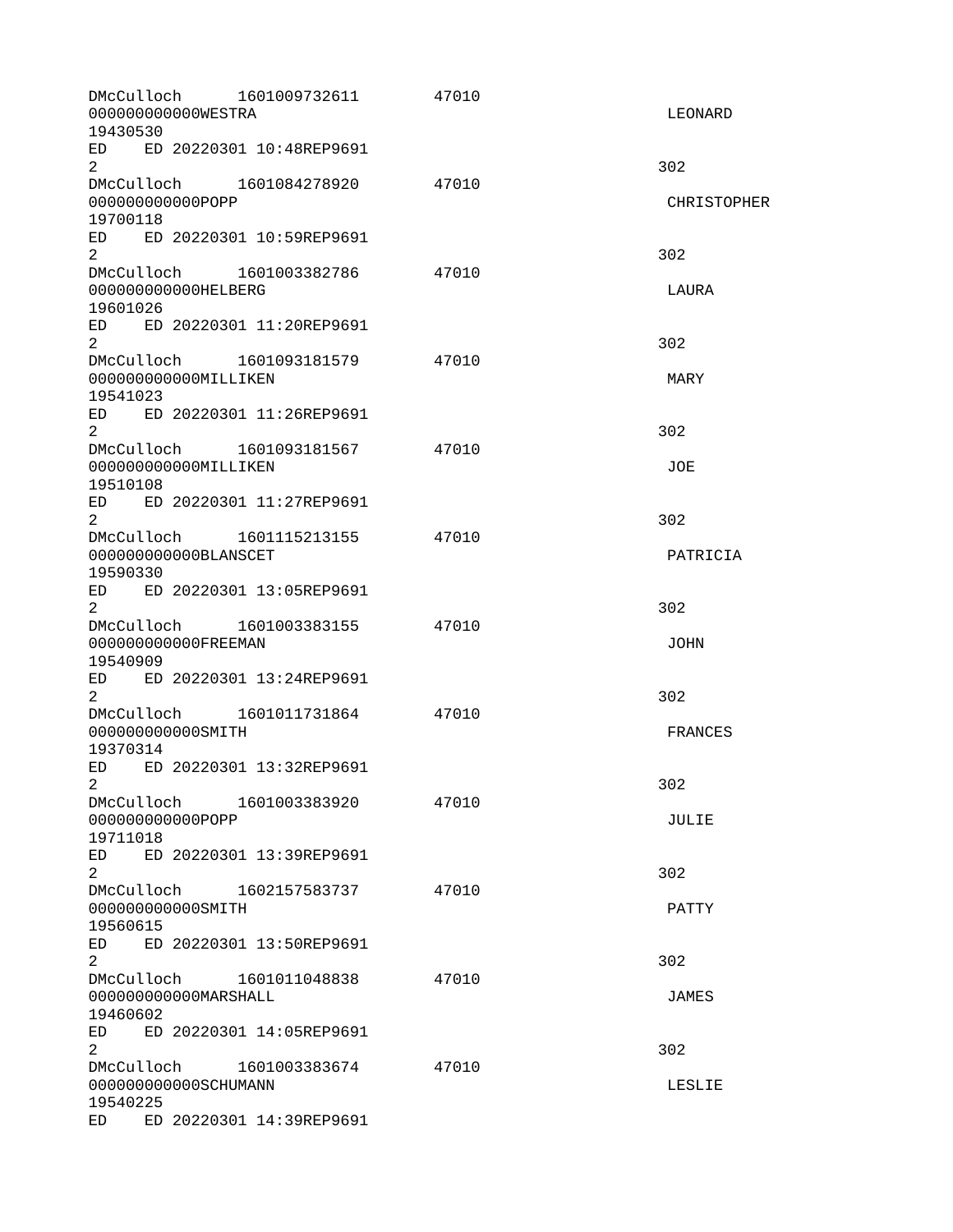| 2                                                                                                                                                                                                                                                                            |       | 302            |
|------------------------------------------------------------------------------------------------------------------------------------------------------------------------------------------------------------------------------------------------------------------------------|-------|----------------|
| DMcCulloch 1601139202334<br>00000000000ELLIS<br>19360107                                                                                                                                                                                                                     | 47010 | <b>SHIRLEY</b> |
| ED ED 20220301 14:42REP9691                                                                                                                                                                                                                                                  |       |                |
| $\overline{2}$<br>DMcCulloch 1601139202323                                                                                                                                                                                                                                   | 47010 | 302            |
| 00000000000ELLIS<br>19320417                                                                                                                                                                                                                                                 |       | <b>RYAN</b>    |
| ED and the set of the set of the set of the set of the set of the set of the set of the set of the set of the set of the set of the set of the set of the set of the set of the set of the set of the set of the set of the se<br>ED 20220301 14:42REP9691<br>$\overline{2}$ |       | 302            |
| DMcCulloch 1601003383384<br>000000000000JOHNSTONE<br>19550218                                                                                                                                                                                                                | 47010 | <b>BRAD</b>    |
| ED<br>ED 20220301 15:21REP9691<br>2                                                                                                                                                                                                                                          |       | 302            |
| DMcCulloch 1601150769359<br>000000000000GARNER<br>19761207                                                                                                                                                                                                                   | 47010 | <b>BARRY</b>   |
| ED<br>ED 20220301 15:24REP9691<br>$\overline{2}$                                                                                                                                                                                                                             |       | 302            |
| DMcCulloch 1601003383402<br>000000000000KIESLING<br>19541008                                                                                                                                                                                                                 | 47010 | <b>DONALD</b>  |
| ED ED 20220301 15:29REP9691<br>2                                                                                                                                                                                                                                             |       | 302            |
| DMcCulloch 1601003383138<br>000000000000FISCHER<br>19560107                                                                                                                                                                                                                  | 47010 | LINDA          |
| ED ED 20220301 15:55REP9691<br>$\overline{2}$                                                                                                                                                                                                                                |       | 302            |
| DMcCulloch 1601003383140<br>00000000000FISCHER<br>19570216                                                                                                                                                                                                                   | 47010 | <b>STEVE</b>   |
| ED 20220301 15:56REP9691<br>ED<br>2<br>DMcCulloch<br>1601191357541                                                                                                                                                                                                           | 47010 | 302            |
| 000000000000ST0KES<br>19760614                                                                                                                                                                                                                                               |       | <b>JEFFERY</b> |
| ED ED 20220301 15:58REP9691<br>$\overline{c}$<br>DMcCulloch                                                                                                                                                                                                                  | 47010 | 302            |
| 1601221132050<br>000000000000GARNER<br>19480914                                                                                                                                                                                                                              |       | <b>BARBARA</b> |
| ED 20220301 15:58REP9691<br>ED<br>2<br>DMcCulloch<br>1601221132045                                                                                                                                                                                                           | 47010 | 302            |
| 000000000000GARNER<br>19461026<br>ED<br>ED 20220301 15:59REP9691                                                                                                                                                                                                             |       | <b>CHARLES</b> |
| $\overline{2}$<br>DMcCulloch<br>1601003383657                                                                                                                                                                                                                                | 47010 | 302            |
| 000000000000SCHUMANN<br>19600216<br>ED 20220301 16:19REP9691<br>ED                                                                                                                                                                                                           |       | <b>ELISHA</b>  |
| $\overline{2}$<br>DMcCulloch 1601083699442                                                                                                                                                                                                                                   | 47010 | 302            |
| 000000000000SMITH<br>19511220                                                                                                                                                                                                                                                |       | CLAIRE         |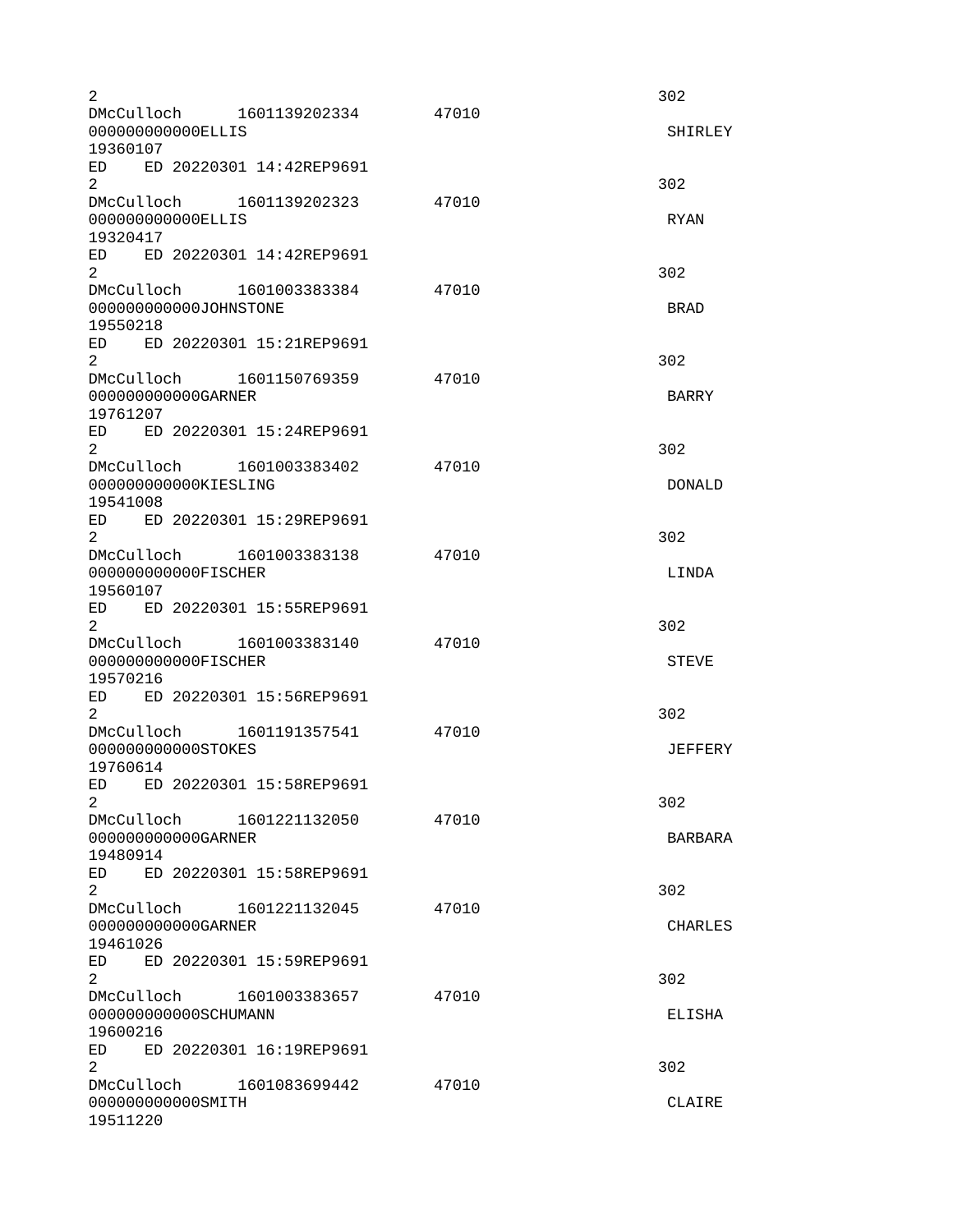ED ED 20220301 16:25REP9691  $2\overline{)}$ DMcCulloch 1601136368311 47010 000000000000SIMPSON WILLIAM 19581215 ED ED 20220301 16:39REP9691  $2 \times 302$ DMcCulloch 1601003383350 47010 000000000000HUIE CARLA 19570929 ED ED 20220301 16:56REP9691  $2 \times 302$ DMcCulloch 1601003383867 47010 00000000000000STRIEGLER BARDIN 19640512 ED ED 20220301 17:10REP9691  $2\overline{)}$ DMcCulloch 1601009118997 47010 0000000000000STRIEGLER LORI 19721115 ED ED 20220301 17:13REP9691  $2 \times 302$ DMcCulloch 1601013164938 47010 000000000000WHARTON STEPHANIE 19820911 ED ED 20220301 17:15REP9691  $2\overline{)}$ DMcCulloch 1601003383544 47010 000000000000PEARCE BOBBY 19561006 ED ED 20220301 17:27REP9691  $2\overline{)}$ DMcCulloch 1601003383571 47010 000000000000PEARCE TERESA 19581113 ED ED 20220301 17:28REP9691  $2 \times 302$ DMcCulloch 1602178147165 47010 000000000000KOEBERL-FREEMAN KARA 19820809 ED ED 20220301 17:33REP9691  $2 \times 302$ DMcCulloch 1601157010506 47010 000000000000WILLIAMS SHARON 19610807 ED ED 20220301 17:50REP9691  $2\overline{)}$ DMcCulloch 1601156389161 47010 00000000000000MACH 3HARON 3HARON 19560724 ED ED 20220301 17:56REP9691  $2 \times 302$ DMcCulloch 1602127621348 47010 000000000000CROUCH KELSEY 19900819 ED ED 20220301 17:57REP9691  $2\overline{)}$ DMcCulloch 1601030305113 47010 000000000000CROUCH CODY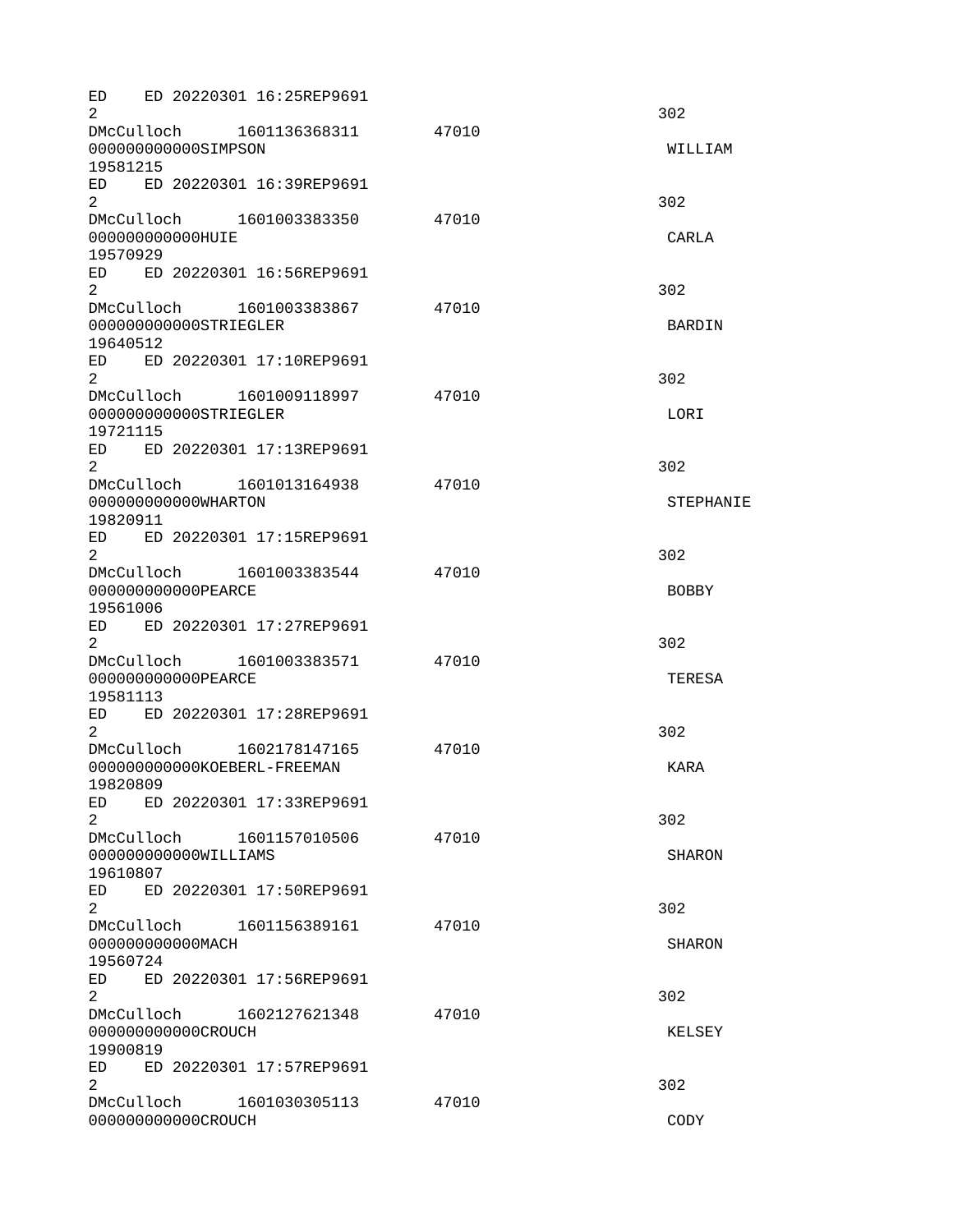| 19851028                                                                                                                                                                                                                                         |                             |       |                |
|--------------------------------------------------------------------------------------------------------------------------------------------------------------------------------------------------------------------------------------------------|-----------------------------|-------|----------------|
| ED                                                                                                                                                                                                                                               | ED 20220301 17:58REP9691    |       |                |
| 2                                                                                                                                                                                                                                                | DMcCulloch 1601019183972    | 47010 | 302            |
| 000000000000MOORE                                                                                                                                                                                                                                |                             |       | <b>CANDY</b>   |
| 19690821                                                                                                                                                                                                                                         |                             |       |                |
|                                                                                                                                                                                                                                                  | ED ED 20220301 18:01REP9691 |       |                |
| 2                                                                                                                                                                                                                                                |                             |       | 302            |
|                                                                                                                                                                                                                                                  | DMcCulloch 1601003380853    | 47010 |                |
| 0000000000000WENS                                                                                                                                                                                                                                |                             |       | <b>BRIAN</b>   |
| 19750121                                                                                                                                                                                                                                         |                             |       |                |
|                                                                                                                                                                                                                                                  | ED ED 20220301 18:13REP9691 |       |                |
| $\overline{2}$                                                                                                                                                                                                                                   | DMcCulloch 1601013343616    | 47010 | 302            |
| 000000000000HAYS                                                                                                                                                                                                                                 |                             |       | JENNIFER       |
| 19820813                                                                                                                                                                                                                                         |                             |       |                |
| ED                                                                                                                                                                                                                                               | ED 20220301 18:34REP9691    |       |                |
| 2                                                                                                                                                                                                                                                |                             |       | 302            |
|                                                                                                                                                                                                                                                  | DMcCulloch 1601187205199    | 47010 |                |
| 0000000000000WENS                                                                                                                                                                                                                                |                             |       | <b>TINA</b>    |
| 19730501                                                                                                                                                                                                                                         |                             |       |                |
|                                                                                                                                                                                                                                                  | ED ED 20220301 18:47REP9691 |       |                |
| $\overline{2}$                                                                                                                                                                                                                                   | DMcCulloch 1601007436977    | 47010 | 302            |
| 000000000000LANDRY                                                                                                                                                                                                                               |                             |       | <b>BARBARA</b> |
| 19511128                                                                                                                                                                                                                                         |                             |       |                |
|                                                                                                                                                                                                                                                  | ED ED 20220301 07:08REP9693 |       |                |
| $\overline{2}$                                                                                                                                                                                                                                   |                             |       | 402            |
|                                                                                                                                                                                                                                                  | DMcCulloch 1601021889904    | 47010 |                |
| 000000000000W0LFE                                                                                                                                                                                                                                |                             |       | <b>ANNA</b>    |
| 19740310                                                                                                                                                                                                                                         |                             |       |                |
|                                                                                                                                                                                                                                                  | ED ED 20220301 07:10REP9693 |       |                |
| $\overline{2}$                                                                                                                                                                                                                                   | DMcCulloch 1602162613777    | 47010 | 402            |
| 000000000000BRADLE                                                                                                                                                                                                                               |                             |       | MICHAEL        |
| 19640706                                                                                                                                                                                                                                         |                             |       |                |
| ED                                                                                                                                                                                                                                               | ED 20220301 07:19REP9693    |       |                |
| 2                                                                                                                                                                                                                                                |                             |       | 402            |
| DMcCulloch                                                                                                                                                                                                                                       | 1601185868088               | 47010 |                |
| 000000000000THURMON                                                                                                                                                                                                                              |                             |       | <b>CHARLES</b> |
| 19660903                                                                                                                                                                                                                                         |                             |       |                |
| ED.                                                                                                                                                                                                                                              | ED 20220301 07:21REP9693    |       |                |
| $\overline{2}$                                                                                                                                                                                                                                   | DMcCulloch 1601003378696    | 47010 | 402            |
| 000000000000JORDAN                                                                                                                                                                                                                               |                             |       | <b>DONNA</b>   |
| 19620302                                                                                                                                                                                                                                         |                             |       |                |
| ED                                                                                                                                                                                                                                               | ED 20220301 07:36REP9693    |       |                |
| $\overline{2}$                                                                                                                                                                                                                                   |                             |       | 402            |
| DMcCulloch                                                                                                                                                                                                                                       | 1601197006277               | 47010 |                |
| 000000000000NALLEY                                                                                                                                                                                                                               |                             |       | <b>BRANDON</b> |
| 19800201                                                                                                                                                                                                                                         |                             |       |                |
| ED and the set of the set of the set of the set of the set of the set of the set of the set of the set of the set of the set of the set of the set of the set of the set of the set of the set of the set of the set of the se<br>$\overline{2}$ | ED 20220301 07:41REP9693    |       | 402            |
|                                                                                                                                                                                                                                                  | DMcCulloch 1601017594096    | 47010 |                |
| 000000000000H0WELL                                                                                                                                                                                                                               |                             |       | AMANDA         |
| 19760420                                                                                                                                                                                                                                         |                             |       |                |
| ED and the set of the set of the set of the set of the set of the set of the set of the set of the set of the set of the set of the set of the set of the set of the set of the set of the set of the set of the set of the se                   | ED 20220301 07:54REP9693    |       |                |
| $\overline{2}$                                                                                                                                                                                                                                   |                             |       | 402            |
| DMcCulloch                                                                                                                                                                                                                                       | 1601199067016               | 47010 |                |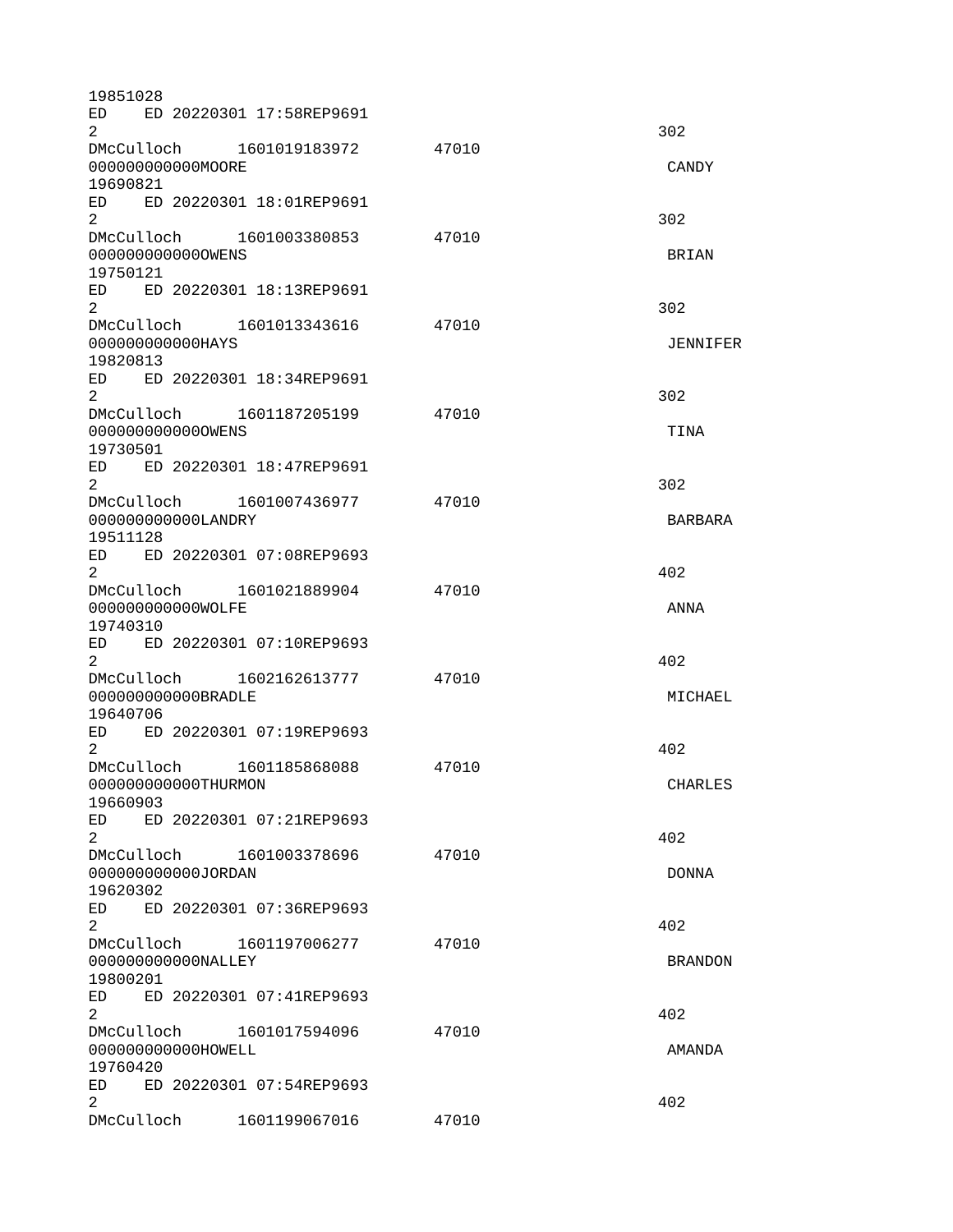| 000000000000MCBEE<br>19381018                                                                                                                                                                                                                                                | <b>BILLY</b>    |
|------------------------------------------------------------------------------------------------------------------------------------------------------------------------------------------------------------------------------------------------------------------------------|-----------------|
| ED ED 20220301 08:08REP9693<br>2                                                                                                                                                                                                                                             | 402             |
| DMcCulloch 1601179123034<br>47010<br>000000000000P0TTER                                                                                                                                                                                                                      | KIMBERLY        |
| 19930803<br>ED ED 20220301 08:19REP9693                                                                                                                                                                                                                                      |                 |
| 2<br>DMcCulloch 1601003183532<br>47010                                                                                                                                                                                                                                       | 402             |
| 000000000000NEWSOM<br>19640817                                                                                                                                                                                                                                               | <b>DANNY</b>    |
| ED ED 20220301 08:51REP9693<br>$\overline{2}$                                                                                                                                                                                                                                | 402             |
| DMcCulloch 1601022209636<br>47010<br>000000000000MAK0WSKI<br>19540323                                                                                                                                                                                                        | PEGGY           |
| ED 20220301 09:01REP9693<br>ED.<br>2                                                                                                                                                                                                                                         | 402             |
| DMcCulloch 1602002833506<br>47010<br>000000000000RICHARDSON<br>19500915                                                                                                                                                                                                      | RANDAL          |
| ED ED 20220301 09:03REP9693<br>2                                                                                                                                                                                                                                             | 402             |
| DMcCulloch 1602163566615<br>47010<br>00000000000MCBEE<br>19650628                                                                                                                                                                                                            | <b>STERLING</b> |
| ED ED 20220301 09:27REP9693<br>$\overline{2}$                                                                                                                                                                                                                                | 402             |
| DMcCulloch 1601009614345<br>47010<br>000000000000ECKERT<br>19800713                                                                                                                                                                                                          | <b>CHAD</b>     |
| ED ED 20220301 09:28REP9693<br>$\overline{2}$                                                                                                                                                                                                                                | 402             |
| DMcCulloch 1602141378281<br>47010<br>000000000000J0HNSON<br>19411010                                                                                                                                                                                                         | LEITH           |
| ED<br>ED 20220301 09:33REP9693<br>2                                                                                                                                                                                                                                          | 402             |
| DMcCulloch 1602141378332<br>47010<br>000000000000MARTINEZ<br>19390619                                                                                                                                                                                                        | <b>JOHN</b>     |
| ED<br>ED 20220301 09:34REP9693<br>$\overline{2}$                                                                                                                                                                                                                             | 402             |
| DMcCulloch 1601003395707<br>47010<br>000000000000SIMPSON<br>19470917                                                                                                                                                                                                         | <b>JAMES</b>    |
| ED<br>ED 20220301 09:39REP9693<br>$\overline{2}$                                                                                                                                                                                                                             | 402             |
| DMcCulloch 1602144001118<br>47010<br>000000000000F0LSE<br>19540106                                                                                                                                                                                                           | <b>LISA</b>     |
| ED 20220301 09:50REP9693<br>ED and the set of the set of the set of the set of the set of the set of the set of the set of the set of the set of the set of the set of the set of the set of the set of the set of the set of the set of the set of the se<br>$\overline{2}$ | 402             |
| DMcCulloch 1602144001173<br>47010<br>00000000000F0LSE                                                                                                                                                                                                                        | <b>PAUL</b>     |
| 19450201<br>ED.<br>ED 20220301 09:51REP9693<br>$\overline{2}$                                                                                                                                                                                                                | 402             |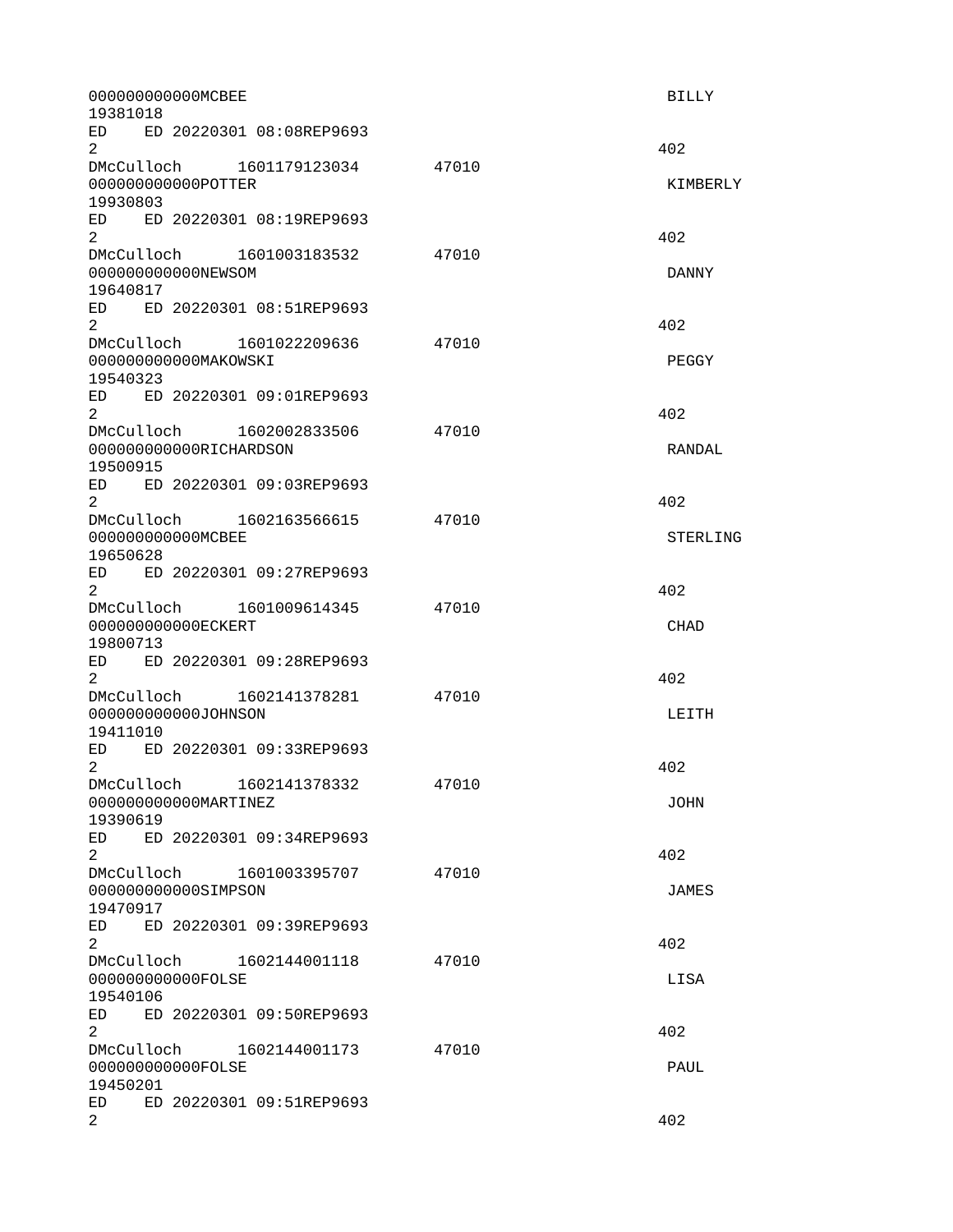| DMcCulloch<br>00000000000B0LT0N<br>19520307                                                                                                                                                                                                      | 1601003395949               | 47010 | <b>PHYLLIS</b> |
|--------------------------------------------------------------------------------------------------------------------------------------------------------------------------------------------------------------------------------------------------|-----------------------------|-------|----------------|
| $\overline{2}$                                                                                                                                                                                                                                   | ED ED 20220301 10:03REP9693 |       | 402            |
| DMcCulloch 1601003376121<br>000000000000BENNETT<br>19700908                                                                                                                                                                                      |                             | 47010 | <b>STEVEN</b>  |
| ED<br>$\overline{2}$                                                                                                                                                                                                                             | ED 20220301 10:07REP9693    |       | 402            |
| DMcCulloch 1601001781858<br>000000000000WELLS<br>19450626                                                                                                                                                                                        |                             | 47010 | <b>DENNIS</b>  |
| $\overline{2}$                                                                                                                                                                                                                                   | ED ED 20220301 10:09REP9693 |       | 402            |
| DMcCulloch 1601013075243<br>000000000000BLANKENSHIP<br>19460825                                                                                                                                                                                  |                             | 47010 | MICHAEL        |
| ED<br>$\overline{2}$                                                                                                                                                                                                                             | ED 20220301 10:11REP9693    |       | 402            |
| DMcCulloch 1602187656838<br>00000000000ALLEN<br>19851106                                                                                                                                                                                         |                             | 47010 | <b>CHAD</b>    |
| $\overline{2}$                                                                                                                                                                                                                                   | ED ED 20220301 10:34REP9693 |       | 402            |
| DMcCulloch 1601021156816<br>000000000000HANSON<br>19411203                                                                                                                                                                                       |                             | 47010 | <b>CHARLES</b> |
| ED and the set of the set of the set of the set of the set of the set of the set of the set of the set of the set of the set of the set of the set of the set of the set of the set of the set of the set of the set of the se<br>$\overline{2}$ | ED 20220301 10:38REP9693    |       | 402            |
| DMcCulloch 1601011521472<br>000000000000THURMON<br>19761104                                                                                                                                                                                      |                             | 47010 | <b>SANDRA</b>  |
| ED.<br>2                                                                                                                                                                                                                                         | ED 20220301 10:45REP9693    |       | 402            |
| DMcCulloch 1601003396100<br>00000000000BARR<br>19410827                                                                                                                                                                                          |                             | 47010 | GLORIA         |
| ED<br>$\mathcal{P}$                                                                                                                                                                                                                              | ED 20220301 10:57REP9693    |       | 402            |
| DMcCulloch<br>00000000000BARR<br>19410720                                                                                                                                                                                                        | 1601003396088               | 47010 | <b>KENNETH</b> |
| ED<br>2                                                                                                                                                                                                                                          | ED 20220301 10:58REP9693    |       | 402            |
| DMcCulloch 1602139628520<br>000000000000MCANALLY<br>19530909                                                                                                                                                                                     |                             | 47010 | <b>JESSE</b>   |
| ED<br>$\overline{2}$                                                                                                                                                                                                                             | ED 20220301 11:01REP9693    |       | 402            |
| DMcCulloch<br>000000000000WHITE<br>19480715                                                                                                                                                                                                      | 1602126620132               | 47010 | LUVERNA        |
| ED and the set of the set of the set of the set of the set of the set of the set of the set of the set of the set of the set of the set of the set of the set of the set of the set of the set of the set of the set of the se<br>$\overline{2}$ | ED 20220301 11:27REP9693    |       | 402            |
| DMcCulloch<br>000000000000WINCHESTER<br>19441114                                                                                                                                                                                                 | 1601188856871               | 47010 | <b>BETTY</b>   |
| ED and the set of the set of the set of the set of the set of the set of the set of the set of the set of the set of the set of the set of the set of the set of the set of the set of the set of the set of the set of the se                   | ED 20220301 11:40REP9693    |       |                |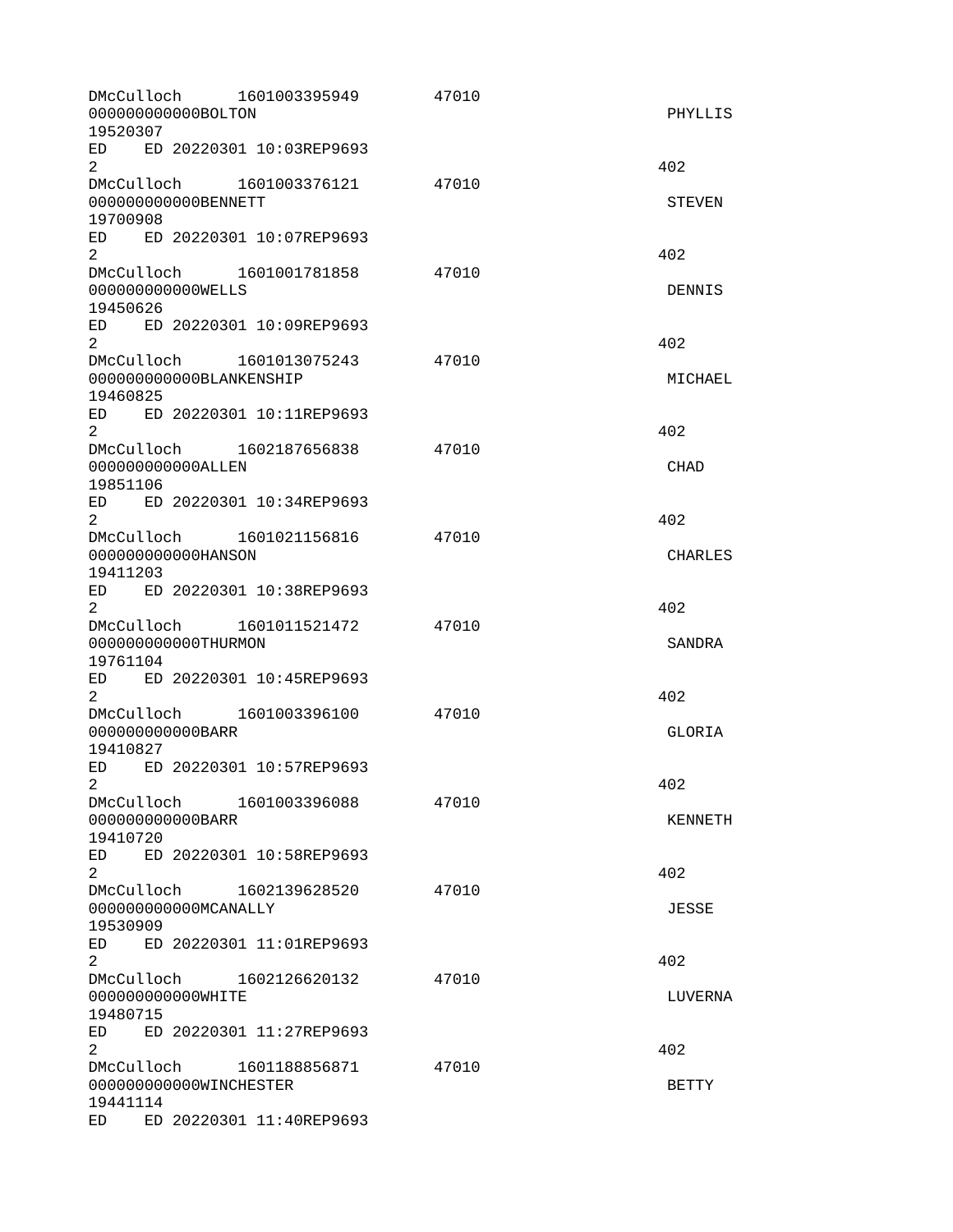| $\overline{2}$                                                                  |       | 402                |
|---------------------------------------------------------------------------------|-------|--------------------|
| DMcCulloch 1601003366388<br>000000000000C00PER                                  | 47010 | <b>PREASLEY</b>    |
| 19440203                                                                        |       |                    |
| ED ED 20220301 12:02REP9693<br>$\overline{2}$                                   |       | 402                |
| DMcCulloch 1601003366414<br>000000000000C00PER<br>19541001                      | 47010 | <b>NANCY</b>       |
| ED ED 20220301 12:04REP9693<br>$\overline{2}$                                   |       | 402                |
| DMcCulloch 1601029537005<br>000000000000MORGAN<br>19401105                      | 47010 | <b>DONALD</b>      |
| ED 20220301 12:10REP9693<br>ED.<br>2                                            |       | 402                |
| DMcCulloch 1602165604624<br>00000000000B0YD<br>19800821                         | 47010 | <b>CHRISTOPHER</b> |
| ED<br>ED 20220301 13:00REP9693<br>$\overline{2}$                                |       | 402                |
| DMcCulloch<br>1601003412635<br>000000000000DRAYC0TT<br>19360205                 | 47010 | MARGARET           |
| ED ED 20220301 13:06REP9693<br>2<br>DMcCulloch 1601003396279                    | 47010 | 402                |
| 00000000000MORRIS<br>19470810                                                   |       | <b>RAYMOND</b>     |
| ED ED 20220301 13:13REP9693<br>$\overline{2}$<br>DMcCulloch 1601003387969       | 47010 | 402                |
| 000000000000HANNA<br>19481019                                                   |       | DORIS              |
| ED 20220301 13:15REP9693<br>ED<br>2<br>DMcCulloch 1601221321061                 | 47010 | 402                |
| 00000000000MCBEE<br>19870723                                                    |       | JAMIE              |
| ED ED 20220301 13:25REP9693<br>$\overline{c}$<br>DMcCulloch<br>1601003395004    | 47010 | 402                |
| 000000000000G0SSETT<br>19700215                                                 |       | <b>CLAYLENE</b>    |
| ED<br>ED 20220301 13:33REP9693<br>$\overline{2}$<br>DMcCulloch 1601003395015    | 47010 | 402                |
| 00000000000000SSETT<br>19680811                                                 |       | GARY               |
| ED<br>ED 20220301 13:34REP9693<br>$\overline{2}$<br>DMcCulloch<br>1601205323914 | 47010 | 402                |
| 000000000000IVEY<br>19610717<br>ED<br>ED 20220301 13:36REP9693                  |       | KIMMIE             |
| $\overline{2}$<br>DMcCulloch<br>1601013031612                                   | 47010 | 402                |
| 000000000000MCKENZIE<br>19641123                                                |       | <b>NELSON</b>      |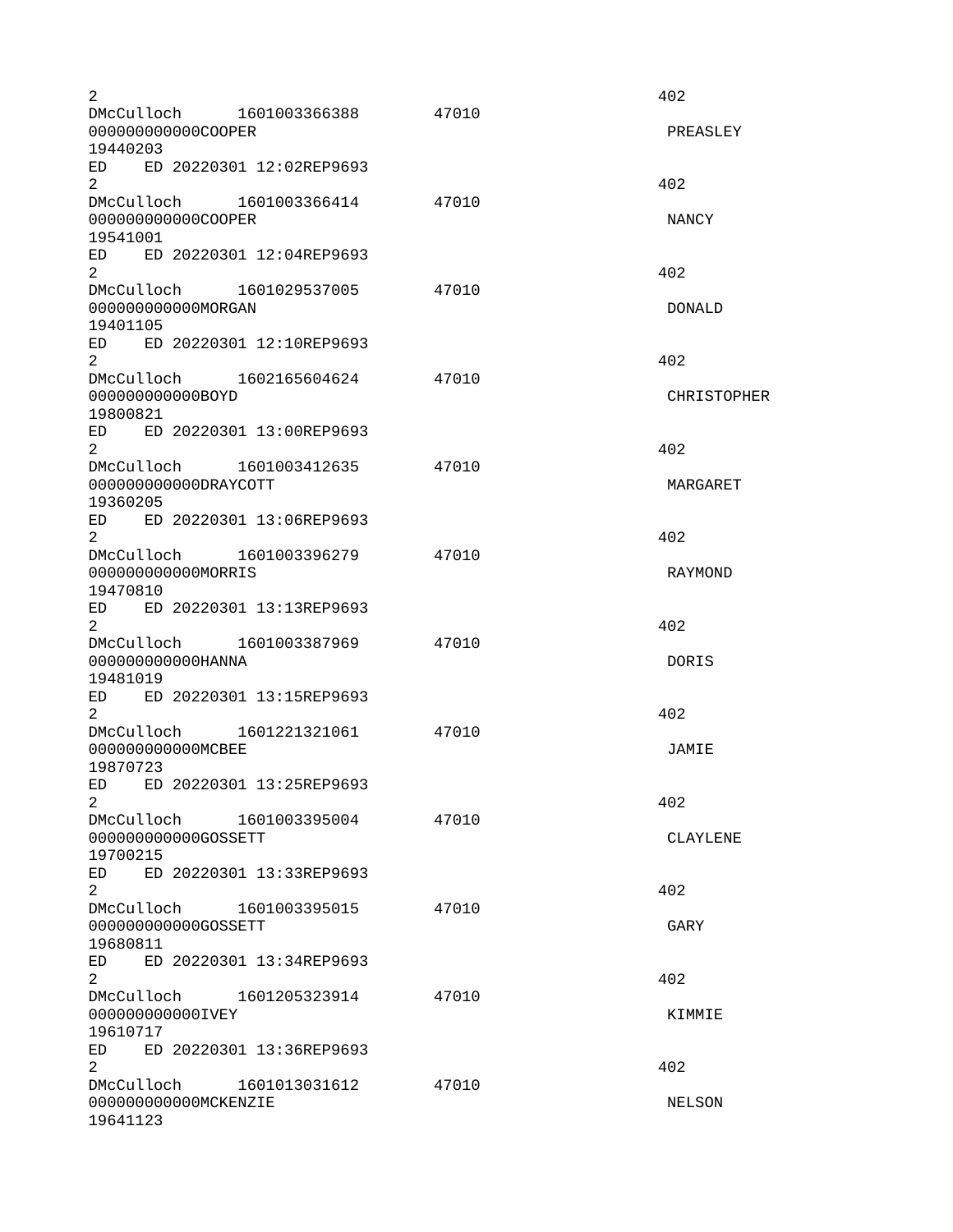| ED.<br>2                                                                                                                                                                                                                                         |                                   | ED 20220301 13:39REP9693    |       | 402           |
|--------------------------------------------------------------------------------------------------------------------------------------------------------------------------------------------------------------------------------------------------|-----------------------------------|-----------------------------|-------|---------------|
| 19430426                                                                                                                                                                                                                                         | 000000000000NOWLIN                | DMcCulloch 1601003395500    | 47010 | <b>RONALD</b> |
| ED and the set of the set of the set of the set of the set of the set of the set of the set of the set of the set of the set of the set of the set of the set of the set of the set of the set of the set of the set of the se<br>$\overline{2}$ |                                   | ED 20220301 13:41REP9693    |       | 402           |
| 19661221                                                                                                                                                                                                                                         | DMcCulloch<br>000000000000PAYNE   | 1601181921865               | 47010 | <b>GREG</b>   |
| $\overline{2}$                                                                                                                                                                                                                                   |                                   | ED ED 20220301 13:46REP9693 |       | 402           |
| DMcCulloch<br>19630204                                                                                                                                                                                                                           | 000000000000KENDRICK              | 1601195239498               | 47010 | <b>ELLEN</b>  |
| ED<br>2                                                                                                                                                                                                                                          |                                   | ED 20220301 13:47REP9693    |       | 402           |
| 19450731                                                                                                                                                                                                                                         | 0000000000000WLIN                 | DMcCulloch 1601003372958    | 47010 | JOAN          |
| $\overline{2}$                                                                                                                                                                                                                                   |                                   | ED ED 20220301 13:48REP9693 |       | 402           |
| DMcCulloch<br>19340520                                                                                                                                                                                                                           | 0000000000000UICK                 | 1601003395516               | 47010 | GLEE          |
| ED<br>$\overline{2}$                                                                                                                                                                                                                             |                                   | ED 20220301 13:50REP9693    |       | 402           |
| DMcCulloch<br>19550221                                                                                                                                                                                                                           | 000000000000J0HNSON               | 1601001000981               | 47010 | <b>JUDY</b>   |
| $\overline{2}$                                                                                                                                                                                                                                   |                                   | ED ED 20220301 13:51REP9693 |       | 402           |
| 19530616                                                                                                                                                                                                                                         | 000000000000J0HNSON               | DMcCulloch 1601001000999    | 47010 | <b>MORRIS</b> |
| ED<br>$\overline{2}$                                                                                                                                                                                                                             |                                   | ED 20220301 13:52REP9693    |       | 402           |
| DMcCulloch<br>19880705                                                                                                                                                                                                                           | 000000000000BR0WN                 | 1602130741608               | 47010 | <b>SYDNEY</b> |
| ED<br>$\overline{2}$                                                                                                                                                                                                                             |                                   | ED 20220301 13:53REP9693    |       | 402           |
| 19860813                                                                                                                                                                                                                                         | DMcCulloch<br>000000000000BR0WN   | 1602130057641               | 47010 | <b>JEREMY</b> |
| ED<br>$\overline{2}$                                                                                                                                                                                                                             |                                   | ED 20220301 13:54REP9693    |       | 402           |
| 19530327                                                                                                                                                                                                                                         | 000000000000BRAND                 | DMcCulloch 1601021041488    | 47010 | GAIL          |
| ED and the set of the set of the set of the set of the set of the set of the set of the set of the set of the set of the set of the set of the set of the set of the set of the set of the set of the set of the set of the se<br>$\overline{2}$ |                                   | ED 20220301 13:55REP9693    |       | 402           |
| 19440814                                                                                                                                                                                                                                         | DMcCulloch<br>000000000000SMITH   | 1601148101773               | 47010 | LARRY         |
| ED <sub>2</sub><br>$\overline{2}$                                                                                                                                                                                                                |                                   | ED 20220301 14:16REP9693    |       | 402           |
|                                                                                                                                                                                                                                                  | DMcCulloch<br>000000000000J0HNSON | 1601020121713               | 47010 | RICHARD       |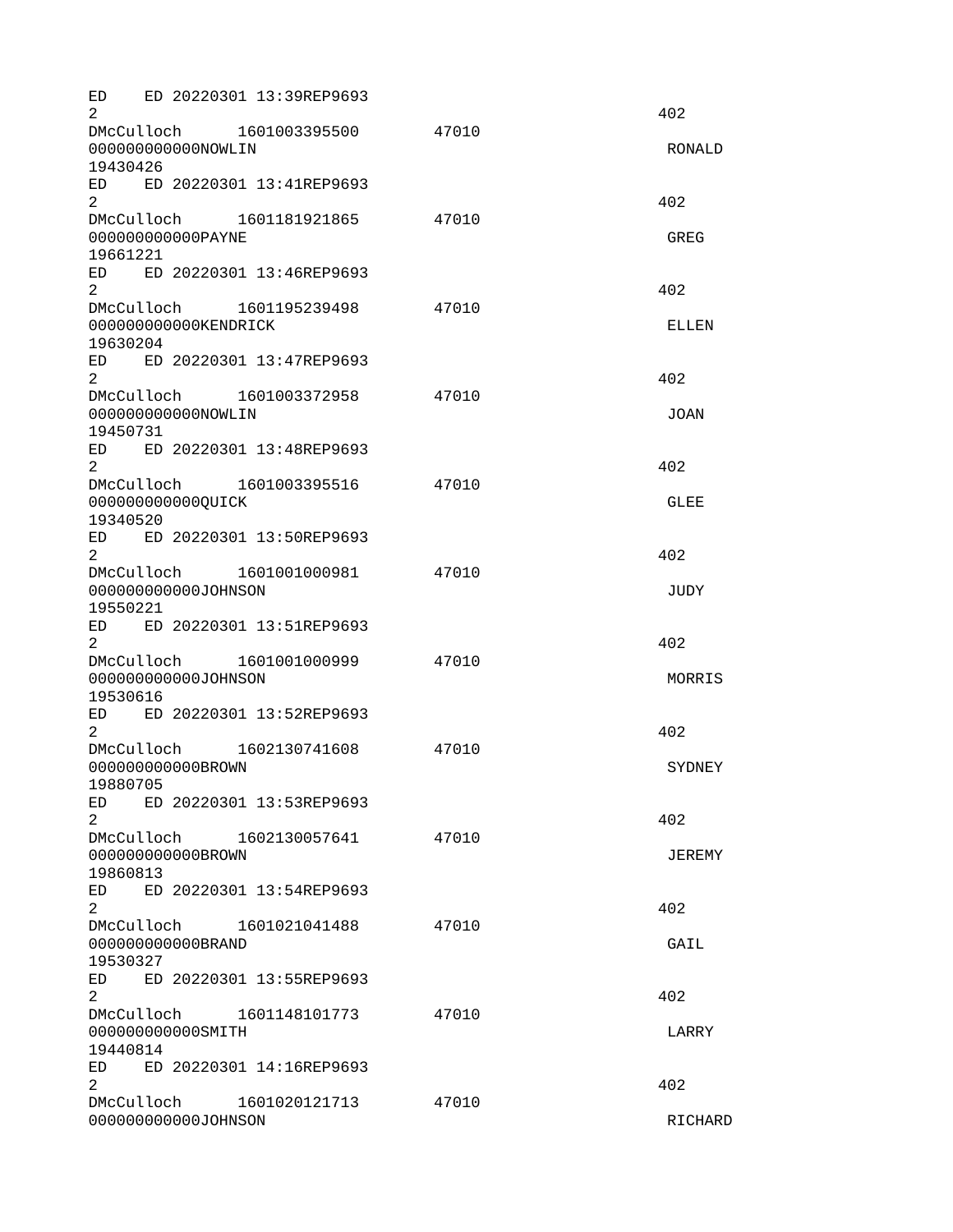| 19450619            |                             |       |               |
|---------------------|-----------------------------|-------|---------------|
| ED.<br>2            | ED 20220301 14:20REP9693    |       | 402           |
| 000000000000L0HN    | DMcCulloch 1601003375067    | 47010 | JACQUELYN     |
| 19620922            |                             |       |               |
| $\overline{2}$      | ED ED 20220301 14:28REP9693 |       | 402           |
|                     | DMcCulloch 1601003366991    | 47010 |               |
| 0000000000000RVELL  |                             |       | <b>CHERYL</b> |
| 19670630            |                             |       |               |
|                     | ED ED 20220301 14:37REP9693 |       |               |
|                     |                             |       |               |
| $\overline{2}$      |                             |       | 402           |
|                     | DMcCulloch 1601173908216    | 47010 |               |
| 000000000000MCBRIDE |                             |       | BONNIE        |
| 19510612            |                             |       |               |
| ED                  | ED 20220301 14:49REP9693    |       |               |
| $\overline{2}$      |                             |       | 402           |
|                     | DMcCulloch 1602162613765    | 47010 |               |
| 000000000000BRADLE  |                             |       | JULIE         |
| 19710528            |                             |       |               |
|                     | ED ED 20220301 15:04REP9693 |       |               |
| $\overline{2}$      |                             |       | 402           |
|                     | DMcCulloch 1601176083938    | 47010 |               |
| 00000000000MILLER   |                             |       | J0            |
|                     |                             |       |               |
| 19431024            |                             |       |               |
|                     | ED ED 20220301 15:07REP9693 |       |               |
| $\overline{2}$      |                             |       | 402           |
|                     | DMcCulloch 1601003396768    | 47010 |               |
| 00000000000MORRIS   |                             |       | <b>JUDY</b>   |
| 19481104            |                             |       |               |
|                     | ED ED 20220301 15:09REP9693 |       |               |
| $\overline{2}$      |                             |       | 402           |
| DMcCulloch          | 1602185507517               | 47010 |               |
| 000000000000WILKINS |                             |       | <b>JOHNNY</b> |
| 19570113            |                             |       |               |
| ED                  | ED 20220301 15:18REP9693    |       |               |
| $\overline{2}$      |                             |       | 402           |
|                     |                             |       |               |
| DMcCulloch          | 1602155599222               | 47010 |               |
| 00000000000FAGG     |                             |       | <b>FRANK</b>  |
| 19400104            |                             |       |               |
| ED                  | ED 20220301 15:20REP9693    |       |               |
| $\overline{2}$      |                             |       | 402           |
|                     | DMcCulloch 1601131867282    | 47010 |               |
| 000000000000SMITH   |                             |       | <b>BRANDY</b> |
| 19800311            |                             |       |               |
| ED                  | ED 20220301 15:33REP9693    |       |               |
| $\overline{2}$      |                             |       | 402           |
|                     | DMcCulloch 1601139074167    | 47010 |               |
| 000000000000SMITH   |                             |       |               |
|                     |                             |       | ZACHARY       |
| 19790716            |                             |       |               |
|                     | ED ED 20220301 15:34REP9693 |       |               |
| $\overline{2}$      |                             |       | 402           |
|                     | DMcCulloch 1601003394708    | 47010 |               |
| 000000000000BRATTON |                             |       | <b>BERT</b>   |
| 19510211            |                             |       |               |
|                     | ED ED 20220301 15:38REP9693 |       |               |
| $\overline{2}$      |                             |       | 402           |
|                     | DMcCulloch 1601003395690    | 47010 |               |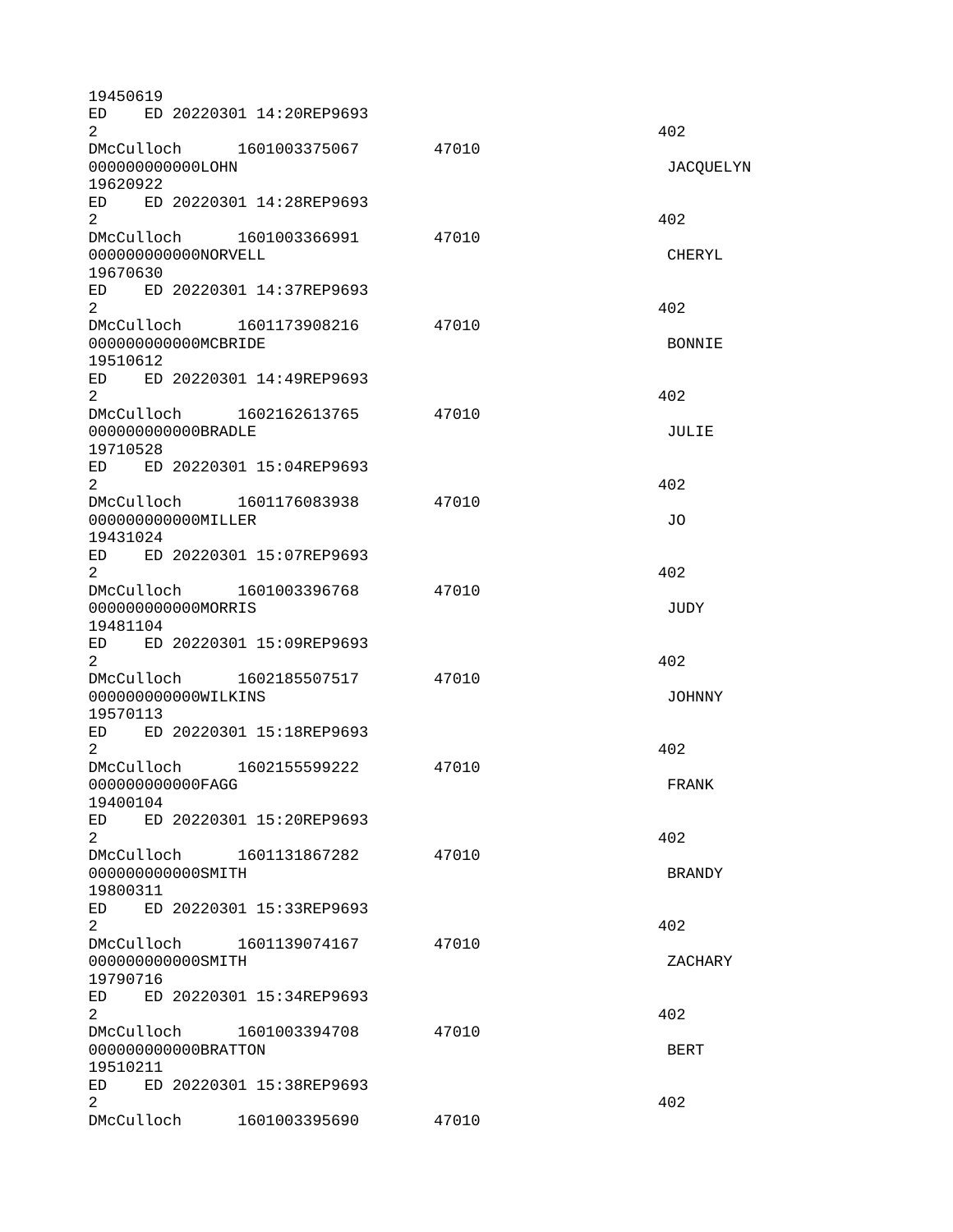| 000000000000SIMPSON<br>19520823                                                                                                                                                                                                                |                                   |                                  |       | <b>DONNA</b>  |
|------------------------------------------------------------------------------------------------------------------------------------------------------------------------------------------------------------------------------------------------|-----------------------------------|----------------------------------|-------|---------------|
| $\overline{2}$                                                                                                                                                                                                                                 |                                   | ED ED 20220301 16:00REP9693      |       | 402           |
| 19500207                                                                                                                                                                                                                                       | 000000000000MCBRIDE               | DMcCulloch 1601173905917 47010   |       | <b>CAREY</b>  |
| $\overline{2}$                                                                                                                                                                                                                                 |                                   | ED ED 20220301 16:06REP9693      |       | 402           |
| 19510317                                                                                                                                                                                                                                       | 000000000000SKALAK                | DMcCulloch 1601003395724 47010   |       | <b>KATHY</b>  |
| $\overline{2}$                                                                                                                                                                                                                                 |                                   | ED ED 20220301 16:15REP9693      |       | 402           |
| 19630919                                                                                                                                                                                                                                       | 00000000000BARR                   | DMcCulloch 1601129535455 47010   |       | TERESA        |
| $\mathbf{2}$                                                                                                                                                                                                                                   |                                   | ED ED 20220301 16:21REP9693      |       | 402           |
| 19650121                                                                                                                                                                                                                                       | 00000000000BARR                   | DMcCulloch 1601129685191 47010   |       | GREGORY       |
| 2 <sup>1</sup>                                                                                                                                                                                                                                 |                                   | ED ED 20220301 16:22REP9693      |       | 402           |
| 19480501                                                                                                                                                                                                                                       | 000000000000GENDUSA               | DMcCulloch 1601152702405 47010   |       | MARILYN       |
| $\overline{2}$                                                                                                                                                                                                                                 |                                   | ED ED 20220301 16:26REP9693      |       | 402           |
| 19580926                                                                                                                                                                                                                                       | 000000000000GENDUSA               | DMcCulloch  1601152702335  47010 |       | <b>FRANK</b>  |
| $\overline{2}$                                                                                                                                                                                                                                 |                                   | ED ED 20220301 16:27REP9693      |       | 402           |
| 19681101                                                                                                                                                                                                                                       | 000000000000JONES                 | DMcCulloch 1601195157570 47010   |       | <b>STEVE</b>  |
| ED<br>$\overline{2}$                                                                                                                                                                                                                           |                                   | ED 20220301 16:29REP9693         |       | 402           |
| 19560312                                                                                                                                                                                                                                       | 000000000000RICHARDSON            | DMcCulloch 1601003379460         | 47010 | <b>JOHN</b>   |
| ED<br>$\overline{2}$                                                                                                                                                                                                                           |                                   | ED 20220301 16:39REP9693         |       | 402           |
| 19530404                                                                                                                                                                                                                                       | 000000000000M0SELEY               | DMcCulloch 1601003395460         | 47010 | VIRGINIA      |
| ED.<br>$\overline{2}$                                                                                                                                                                                                                          |                                   | ED 20220301 16:42REP9693         |       | 402           |
| 19550316                                                                                                                                                                                                                                       | DMcCulloch<br>000000000000M0SELEY | 1601003395456                    | 47010 | <b>ARTHUR</b> |
| ED and the set of the set of the set of the set of the set of the set of the set of the set of the set of the set of the set of the set of the set of the set of the set of the set of the set of the set of the set of the se<br>$\mathbf{2}$ |                                   | ED 20220301 16:42REP9693         |       | 402           |
| 19490414                                                                                                                                                                                                                                       | 000000000000BRATTON               | DMcCulloch 1601003394712         | 47010 | DAVID         |
| ED.<br>$\overline{2}$                                                                                                                                                                                                                          |                                   | ED 20220301 16:59REP9693         |       | 402           |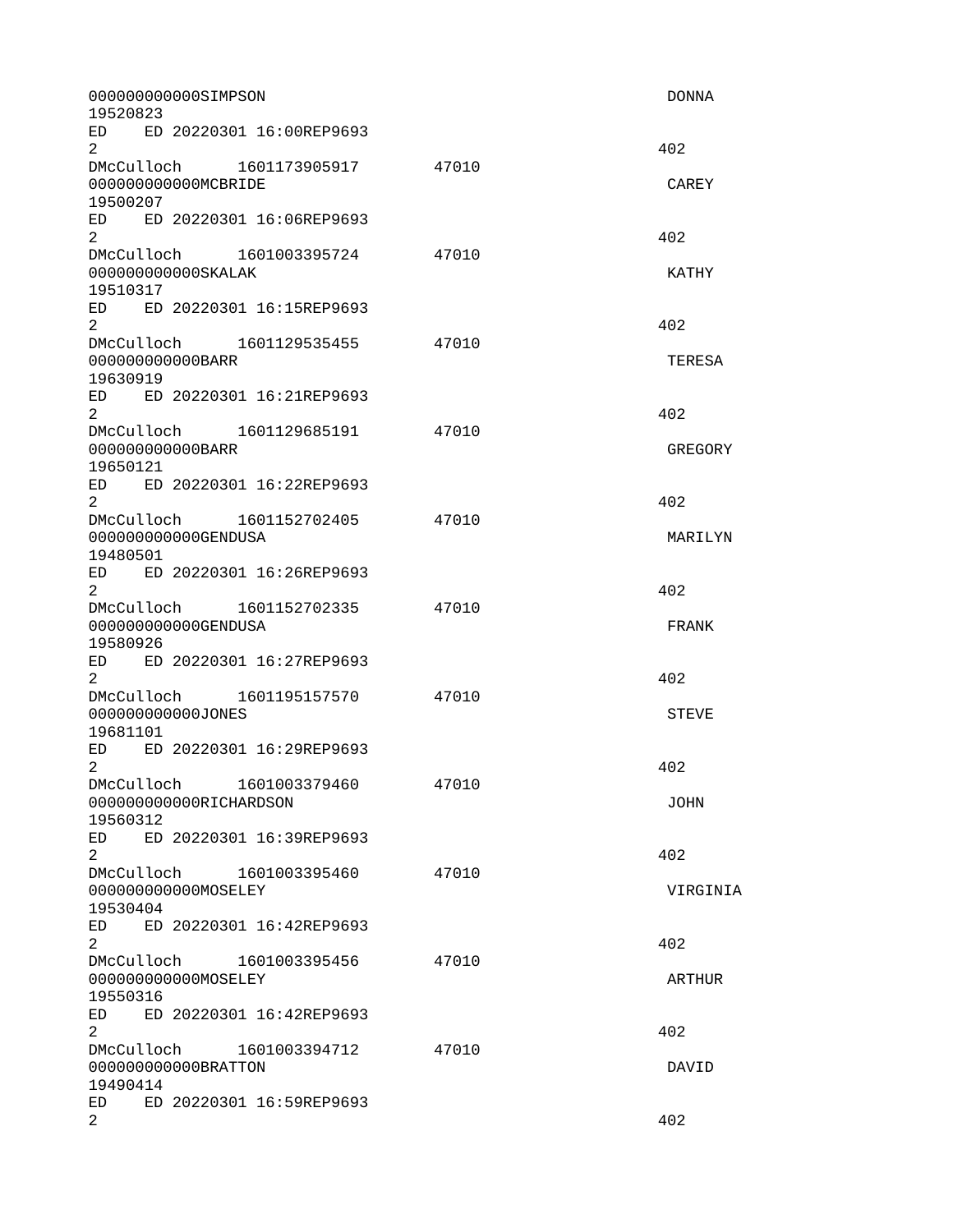| DMcCulloch<br>1601021037247<br>000000000000H0BBS<br>19780109                                                                                                                                                                                                                 | 47010<br>KIMBRA       |  |
|------------------------------------------------------------------------------------------------------------------------------------------------------------------------------------------------------------------------------------------------------------------------------|-----------------------|--|
| ED ED 20220301 17:00REP9693<br>$\overline{2}$                                                                                                                                                                                                                                | 402                   |  |
| DMcCulloch 1601129681258<br>00000000000BARTON<br>19610421                                                                                                                                                                                                                    | 47010<br><b>TIM</b>   |  |
| ED ED 20220301 17:10REP9693<br>$\overline{2}$                                                                                                                                                                                                                                | 402                   |  |
| DMcCulloch 1601003394689<br>00000000000B0LT0N<br>19401117                                                                                                                                                                                                                    | 47010<br>ALVIN        |  |
| ED ED 20220301 17:17REP9693<br>$\overline{2}$                                                                                                                                                                                                                                | 402                   |  |
| DMcCulloch<br>1601129722842<br>00000000000FUENTES<br>19560320                                                                                                                                                                                                                | 47010<br>LYDIA        |  |
| ED<br>ED 20220301 17:20REP9693<br>2                                                                                                                                                                                                                                          | 402                   |  |
| DMcCulloch 1601031182987<br>000000000000PRATHER<br>19580217                                                                                                                                                                                                                  | 47010<br>DAVID        |  |
| ED ED 20220301 17:22REP9693<br>$\overline{2}$                                                                                                                                                                                                                                | 402                   |  |
| DMcCulloch 1602183801859<br>000000000000MCCAFFERY<br>19870618                                                                                                                                                                                                                | 47010<br><b>CASEY</b> |  |
| ED ED 20220301 17:23REP9693<br>$\overline{2}$                                                                                                                                                                                                                                | 402                   |  |
| DMcCulloch 1602180624877<br>000000000000MCCAFFERY<br>19830420                                                                                                                                                                                                                | 47010<br><b>RYAN</b>  |  |
| ED 20220301 17:24REP9693<br>ED.<br>2                                                                                                                                                                                                                                         | 402                   |  |
| DMcCulloch 1601181205981<br>000000000000000 III<br>19780807                                                                                                                                                                                                                  | 47010<br><b>THEO</b>  |  |
| ED 20220301 17:26REP9693<br>ED.<br>$2^{\circ}$                                                                                                                                                                                                                               | 402                   |  |
| DMcCulloch<br>1602141317731<br>000000000000BENNETT<br>19991115                                                                                                                                                                                                               | 47010<br><b>JOHN</b>  |  |
| ED<br>ED 20220301 17:27REP9693<br>2                                                                                                                                                                                                                                          | 402                   |  |
| DMcCulloch<br>1601003381906<br>000000000000MCWILLIAMS<br>19750106                                                                                                                                                                                                            | 47010<br><b>KAREN</b> |  |
| ED<br>ED 20220301 17:34REP9693<br>$\overline{2}$                                                                                                                                                                                                                             | 402                   |  |
| DMcCulloch<br>1601021238487<br>000000000000RAGSDALE<br>19511106                                                                                                                                                                                                              | 47010<br>GWENDOLYN    |  |
| ED and the set of the set of the set of the set of the set of the set of the set of the set of the set of the set of the set of the set of the set of the set of the set of the set of the set of the set of the set of the se<br>ED 20220301 17:38REP9693<br>$\overline{2}$ | 402                   |  |
| DMcCulloch 1601003379117<br>000000000000BRATTON<br>19560102                                                                                                                                                                                                                  | 47010<br><b>EVA</b>   |  |
| ED and the set of the set of the set of the set of the set of the set of the set of the set of the set of the set of the set of the set of the set of the set of the set of the set of the set of the set of the set of the se<br>ED 20220301 17:39REP9693                   |                       |  |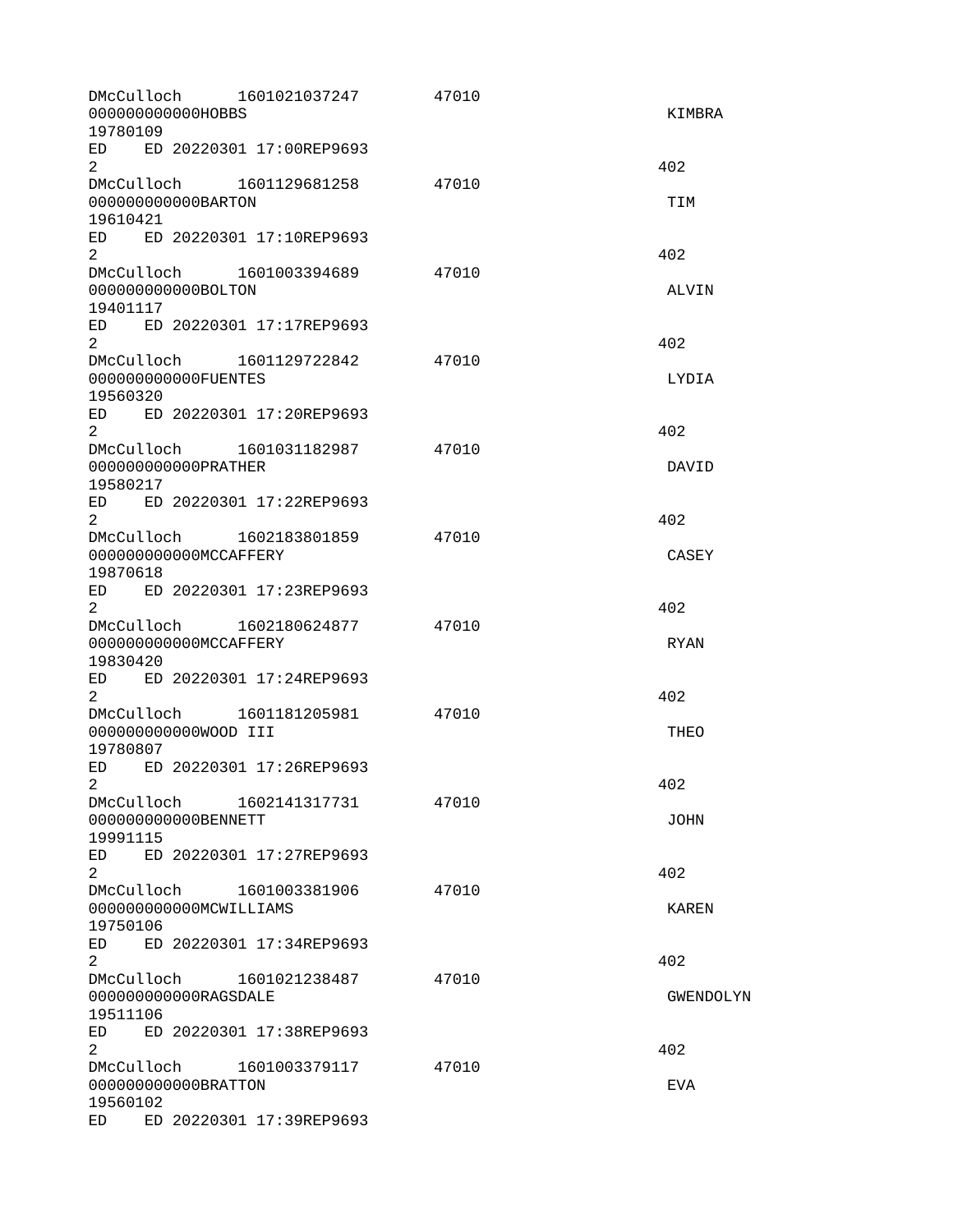| $\overline{2}$                                                               |       | 402              |
|------------------------------------------------------------------------------|-------|------------------|
| DMcCulloch 1601129938448<br>000000000000L0WE                                 | 47010 | VERONICA         |
| 19730718                                                                     |       |                  |
| ED ED 20220301 17:45REP9693<br>$\overline{2}$<br>DMcCulloch 1601003395366    | 47010 | 402              |
| 000000000000LUTTRELL<br>19340129                                             |       | <b>VIOLA</b>     |
| ED ED 20220301 17:59REP9693<br>$\overline{2}$                                |       | 402              |
| DMcCulloch 1601022679241<br>000000000000NEWSOM<br>19611218                   | 47010 | LINDA            |
| ED ED 20220301 18:00REP9693<br>2                                             |       | 402              |
| DMcCulloch 1601139130569<br>00000000000FIELDS<br>19880801                    | 47010 | JAMIE            |
| ED ED 20220301 18:02REP9693<br>$\overline{2}$                                |       | 402              |
| DMcCulloch 1601003388031<br>000000000000WOLFE<br>19721228                    | 47010 | <b>KENNETH</b>   |
| ED ED 20220301 18:03REP9693<br>2                                             |       | 402              |
| DMcCulloch 1601199588603<br>000000000000NALLEY<br>19910815                   | 47010 | <b>SHEENA</b>    |
| ED ED 20220301 18:18REP9693<br>$\overline{2}$                                |       | 402              |
| DMcCulloch 1601003394636<br>00000000000BEAM<br>19500620                      | 47010 | LINDA            |
| ED<br>ED 20220301 18:31REP9693<br>$\overline{2}$<br>DMcCulloch 1601003394643 | 47010 | 402              |
| 00000000000BEAM<br>19550501                                                  |       | <b>RUFUS</b>     |
| ED ED 20220301 18:33REP9693<br>2<br>DMcCulloch<br>1601148601273              | 47010 | 402              |
| 000000000000VINEYARD<br>19660818<br>ED<br>ED 20220301 18:45REP9693           |       | <b>ROSE</b>      |
| $\overline{2}$<br>DMcCulloch 1601003395661                                   | 47010 | 402              |
| 000000000000SHACKELF0RD<br>19670722<br>ED<br>ED 20220301 18:59REP9693        |       | JOANNA           |
| $\overline{2}$<br>DMcCulloch<br>1601003389945                                | 47010 | 402              |
| 000000000000STEPHENSON<br>19701124<br>ED<br>ED 20220301 07:11REP9687         |       | <b>ELIZABETH</b> |
| $\overline{2}$<br>DMcCulloch<br>1601003377330<br>000000000000HOLUBEC         | 47010 | 102<br>COLE      |
| 19751126                                                                     |       |                  |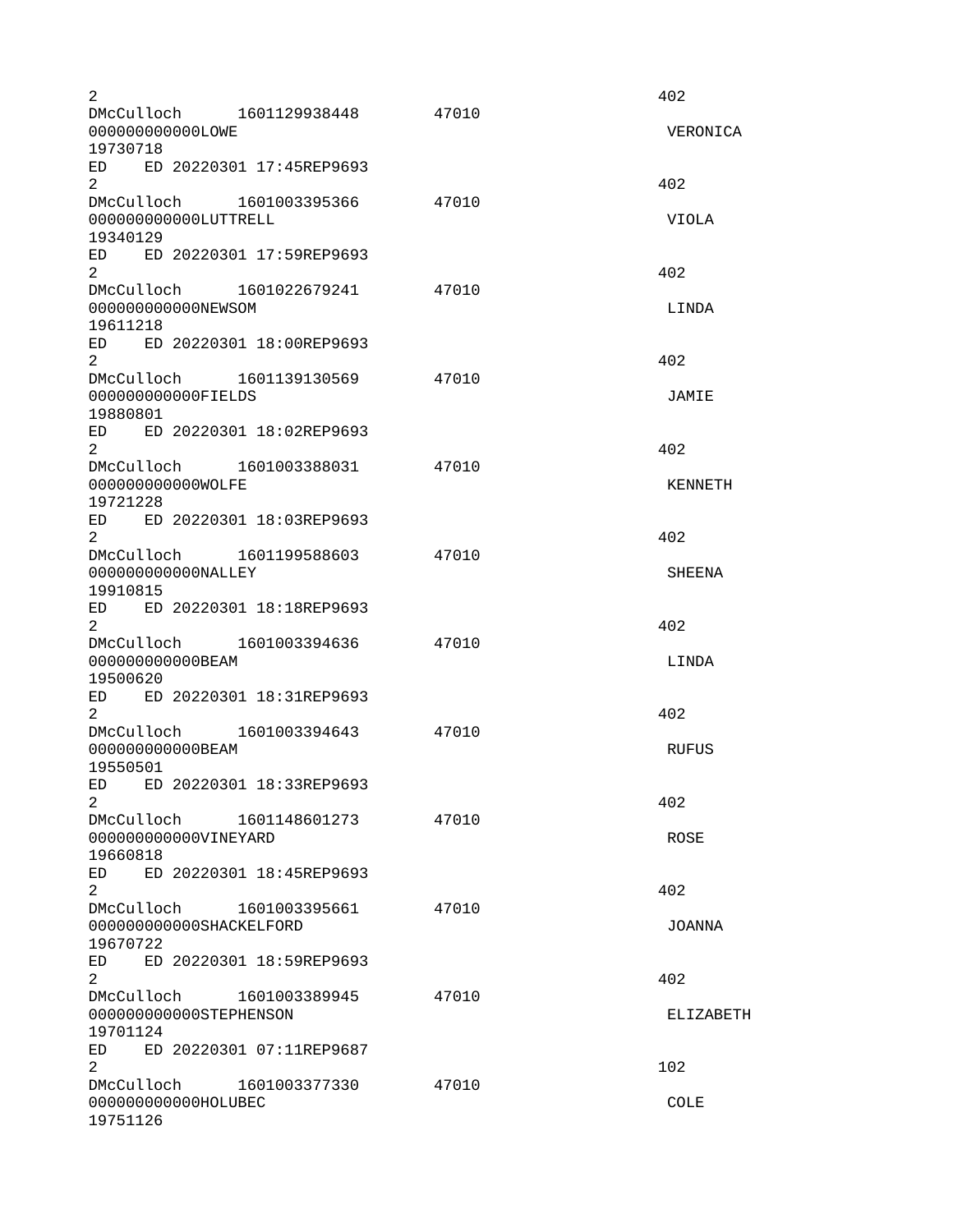| ED.<br>$\overline{2}$                                                                                                                                                                                                                                        | ED 20220301 07:17REP9687 |       | 102            |
|--------------------------------------------------------------------------------------------------------------------------------------------------------------------------------------------------------------------------------------------------------------|--------------------------|-------|----------------|
| DMcCulloch 1601209338196<br>000000000000JAC0BY                                                                                                                                                                                                               |                          | 47010 | <b>RACHEAL</b> |
| 19881112<br>ED ED 20220301 07:30REP9687<br>$\overline{2}$                                                                                                                                                                                                    |                          |       | 102            |
| DMcCulloch 1601006253776<br>000000000000DAVIS                                                                                                                                                                                                                |                          | 47010 | JANNA          |
| 19580419<br>ED ED 20220301 07:41REP9687<br>$\overline{2}$                                                                                                                                                                                                    |                          |       | 102            |
| DMcCulloch 1601006275428<br>00000000000DAVIS                                                                                                                                                                                                                 |                          | 47010 | GARY           |
| 19581123<br>ED<br>2                                                                                                                                                                                                                                          | ED 20220301 07:42REP9687 |       | 102            |
| DMcCulloch<br>0000000000000RT0N                                                                                                                                                                                                                              | 1602170720477            | 47010 | ANNA           |
| 19840717<br>ED ED 20220301 07:52REP9687<br>$\overline{2}$                                                                                                                                                                                                    |                          |       | 102            |
| DMcCulloch<br>000000000000ARLEDGE                                                                                                                                                                                                                            | 1601185332868            | 47010 | <b>SHELLY</b>  |
| 19680112<br>ED –<br>$\overline{2}$                                                                                                                                                                                                                           | ED 20220301 08:11REP9687 |       | 102            |
| DMcCulloch 1602154545751<br>000000000000CL0UD                                                                                                                                                                                                                |                          | 47010 | <b>JAMES</b>   |
| 19821116<br>ED ED 20220301 08:14REP9687<br>$\overline{2}$                                                                                                                                                                                                    |                          |       | 102            |
| DMcCulloch 1601173834752<br>000000000000SUTT0N                                                                                                                                                                                                               |                          | 47010 | <b>JOEEN</b>   |
| 19430111<br>ED<br>$\overline{2}$                                                                                                                                                                                                                             | ED 20220301 08:31REP9687 |       | 102            |
| DMcCulloch<br>000000000000SUTTON                                                                                                                                                                                                                             | 1601173834618            | 47010 | GARY           |
| 19430311<br>ED.<br>$\overline{2}$                                                                                                                                                                                                                            | ED 20220301 08:32REP9687 |       | 102            |
| DMcCulloch 1601014246233<br>000000000000REYNOLDS                                                                                                                                                                                                             |                          | 47010 | LINDA          |
| 19500605<br>ED<br>$\overline{2}$                                                                                                                                                                                                                             | ED 20220301 08:57REP9687 |       | 102            |
| DMcCulloch 1602149975410<br>00000000000FL0RES                                                                                                                                                                                                                |                          | 47010 | SANTANA        |
| 19630210<br>ED and the set of the set of the set of the set of the set of the set of the set of the set of the set of the set of the set of the set of the set of the set of the set of the set of the set of the set of the set of the se<br>$\overline{2}$ | ED 20220301 09:02REP9687 |       | 102            |
| DMcCulloch<br>000000000000JAC0BY                                                                                                                                                                                                                             | 1601186622108            | 47010 | HOLDEN         |
| 19890212<br>ED and the set of the set of the set of the set of the set of the set of the set of the set of the set of the set of the set of the set of the set of the set of the set of the set of the set of the set of the set of the se<br>$\overline{2}$ | ED 20220301 09:29REP9687 |       | 102            |
| DMcCulloch 1601003376761<br>000000000000HOLUBEC                                                                                                                                                                                                              |                          | 47010 | MICHAEL        |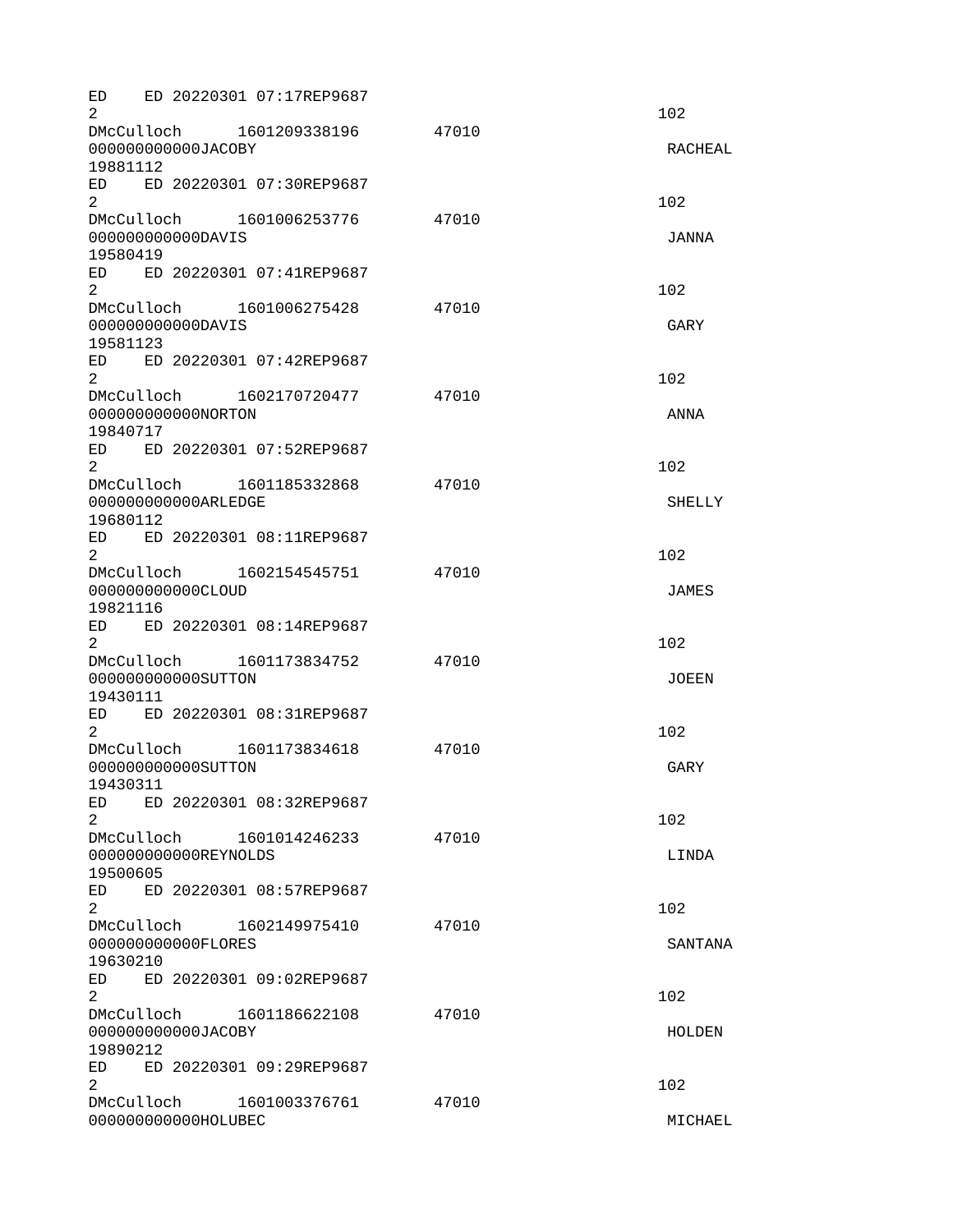| 19580303                                                                                                                                                                                                                       |  |                             |       |                  |
|--------------------------------------------------------------------------------------------------------------------------------------------------------------------------------------------------------------------------------|--|-----------------------------|-------|------------------|
| ED.                                                                                                                                                                                                                            |  | ED 20220301 09:33REP9687    |       |                  |
| $\overline{2}$                                                                                                                                                                                                                 |  | DMcCulloch 1601022163698    | 47010 | 102              |
| 000000000000HOLUBEC                                                                                                                                                                                                            |  |                             |       | <b>SUZANNE</b>   |
| 19540727                                                                                                                                                                                                                       |  |                             |       |                  |
|                                                                                                                                                                                                                                |  | ED ED 20220301 09:38REP9687 |       |                  |
| $\overline{2}$                                                                                                                                                                                                                 |  |                             |       | 102              |
|                                                                                                                                                                                                                                |  | DMcCulloch 1601028744412    | 47010 |                  |
| 000000000000BR0WN                                                                                                                                                                                                              |  |                             |       | CLAUDIA          |
| 19490530                                                                                                                                                                                                                       |  | ED ED 20220301 10:04REP9687 |       |                  |
| $2^{\circ}$                                                                                                                                                                                                                    |  |                             |       | 102              |
|                                                                                                                                                                                                                                |  | DMcCulloch 1601164466894    | 47010 |                  |
| 000000000000HOLUBEC                                                                                                                                                                                                            |  |                             |       | <b>KENDRA</b>    |
| 19790621                                                                                                                                                                                                                       |  |                             |       |                  |
| ED                                                                                                                                                                                                                             |  | ED 20220301 10:31REP9687    |       |                  |
| 2                                                                                                                                                                                                                              |  |                             |       | 102              |
|                                                                                                                                                                                                                                |  | DMcCulloch 1602152359179    | 47010 |                  |
| 000000000000RICHARDS<br>19591102                                                                                                                                                                                               |  |                             |       | <b>DOLORES</b>   |
|                                                                                                                                                                                                                                |  | ED ED 20220301 11:19REP9687 |       |                  |
| $\overline{2}$                                                                                                                                                                                                                 |  |                             |       | 102              |
|                                                                                                                                                                                                                                |  | DMcCulloch 1601003377485    | 47010 |                  |
| 000000000000HOLUBEC                                                                                                                                                                                                            |  |                             |       | <b>CETH</b>      |
| 19781129                                                                                                                                                                                                                       |  |                             |       |                  |
| ED and the set of the set of the set of the set of the set of the set of the set of the set of the set of the set of the set of the set of the set of the set of the set of the set of the set of the set of the set of the se |  | ED 20220301 12:03REP9687    |       |                  |
| $\overline{2}$                                                                                                                                                                                                                 |  |                             |       | 102              |
| 000000000000CASTILL0                                                                                                                                                                                                           |  | DMcCulloch 1601015369256    | 47010 | <b>JOSEPHINE</b> |
| 19630614                                                                                                                                                                                                                       |  |                             |       |                  |
|                                                                                                                                                                                                                                |  | ED ED 20220301 12:26REP9687 |       |                  |
| $\overline{2}$                                                                                                                                                                                                                 |  |                             |       | 102              |
| DMcCulloch                                                                                                                                                                                                                     |  | 1601003377400               | 47010 |                  |
| 000000000000HOLUBEC                                                                                                                                                                                                            |  |                             |       | FRANKIE          |
| 19501031                                                                                                                                                                                                                       |  | ED 20220301 12:57REP9687    |       |                  |
| ED<br>2                                                                                                                                                                                                                        |  |                             |       | 102              |
| DMcCulloch                                                                                                                                                                                                                     |  | 1601092475136               | 47010 |                  |
| 000000000000HARGROVES                                                                                                                                                                                                          |  |                             |       | <b>CURTIS</b>    |
| 19650405                                                                                                                                                                                                                       |  |                             |       |                  |
| ED                                                                                                                                                                                                                             |  | ED 20220301 13:29REP9687    |       |                  |
| $\overline{2}$                                                                                                                                                                                                                 |  |                             |       | 102              |
| DMcCulloch                                                                                                                                                                                                                     |  | 1601092475266               | 47010 |                  |
| 000000000000HARGROVES<br>19680504                                                                                                                                                                                              |  |                             |       | CRISTI           |
| ED                                                                                                                                                                                                                             |  | ED 20220301 13:31REP9687    |       |                  |
| $\overline{2}$                                                                                                                                                                                                                 |  |                             |       | 102              |
| DMcCulloch                                                                                                                                                                                                                     |  | 1601003376719               | 47010 |                  |
| 000000000000HARGROVES                                                                                                                                                                                                          |  |                             |       | CAROLYN          |
| 19410519                                                                                                                                                                                                                       |  |                             |       |                  |
|                                                                                                                                                                                                                                |  | ED ED 20220301 13:32REP9687 |       |                  |
| $\overline{2}$                                                                                                                                                                                                                 |  |                             |       | 102              |
| 000000000000BRATTON                                                                                                                                                                                                            |  | DMcCulloch 1601079463489    | 47010 | JIMMIE           |
| 19401028                                                                                                                                                                                                                       |  |                             |       |                  |
| ED ED 20220301 13:34REP9687                                                                                                                                                                                                    |  |                             |       |                  |
| $\overline{2}$                                                                                                                                                                                                                 |  |                             |       | 102              |
| DMcCulloch                                                                                                                                                                                                                     |  | 1601003377395               | 47010 |                  |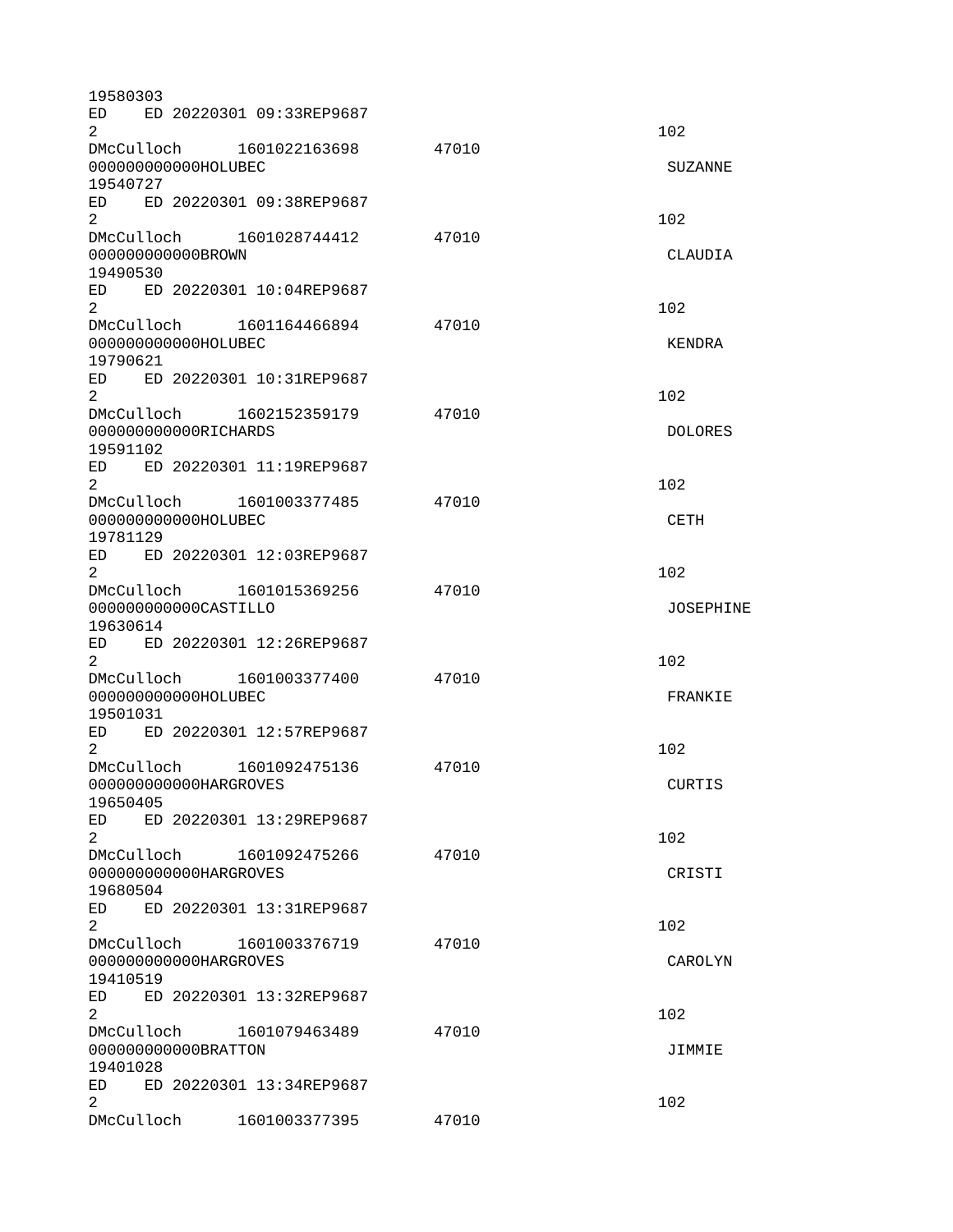| 000000000000HOLUBEC                                                        |               |  |  |
|----------------------------------------------------------------------------|---------------|--|--|
| 19520408<br>ED ED 20220301 15:11REP9687<br>2                               | 102           |  |  |
| DMcCulloch 1601209461110<br>47010<br>000000000000CASTANUELA                | <b>RAMIRO</b> |  |  |
| 19550621<br>ED ED 20220301 15:46REP9687<br>2                               | 102           |  |  |
| DMcCulloch 1601003376790<br>47010<br>000000000000JAC0BY<br>19601102        | KELLI         |  |  |
| ED ED 20220301 16:12REP9687<br>$\overline{2}$                              | 102           |  |  |
| DMcCulloch 1601011732295<br>47010<br>000000000000WILLIAMS<br>19560717      | <b>BETTY</b>  |  |  |
| ED<br>ED 20220301 16:55REP9687<br>2                                        | 102           |  |  |
| DMcCulloch 1601185868618<br>47010<br>00000000000BR0WN<br>19620901          | MICHAEL       |  |  |
| ED ED 20220301 16:56REP9687<br>$\overline{2}$                              | 102           |  |  |
| DMcCulloch 1601003370708<br>47010<br>00000000000BR0WN<br>19580502          | MARELINA      |  |  |
| ED ED 20220301 16:57REP9687<br>$\overline{2}$                              | 102           |  |  |
| DMcCulloch 1602143501896<br>47010<br>000000000000DAVIS<br>19770429         | MARLINDA      |  |  |
| ED ED 20220301 17:00REP9687<br>$\overline{2}$                              | 102           |  |  |
| DMcCulloch 1601012281426<br>47010<br>000000000000HOLUBEC<br>19820629       | FRANKIE       |  |  |
| ED<br>ED 20220301 17:13REP9687<br>2                                        | 102           |  |  |
| DMcCulloch 1601003376800<br>47010<br>000000000000JAC0BY<br>19600129        | <b>THOMAS</b> |  |  |
| ED<br>ED 20220301 17:51REP9687<br>$\overline{2}$                           | 102           |  |  |
| DMcCulloch 1601011521417<br>47010<br>00000000000FL0RES<br>19690620         | REBECCA       |  |  |
| ED<br>ED 20220301 18:09REP9687<br>$\overline{2}$                           | 102           |  |  |
| DMcCulloch<br>1601173903734<br>47010<br>000000000000PENNINGTON<br>19600810 | LINDA         |  |  |
| ED 20220301 18:11REP9687<br>ED.<br>$\overline{2}$                          | 102           |  |  |
| DMcCulloch 1602141811007<br>47010<br>000000000000MEND0ZA<br>19831002       | <b>BRENDA</b> |  |  |
| ED<br>ED 20220301 18:31REP9687<br>$\overline{2}$                           | 102           |  |  |